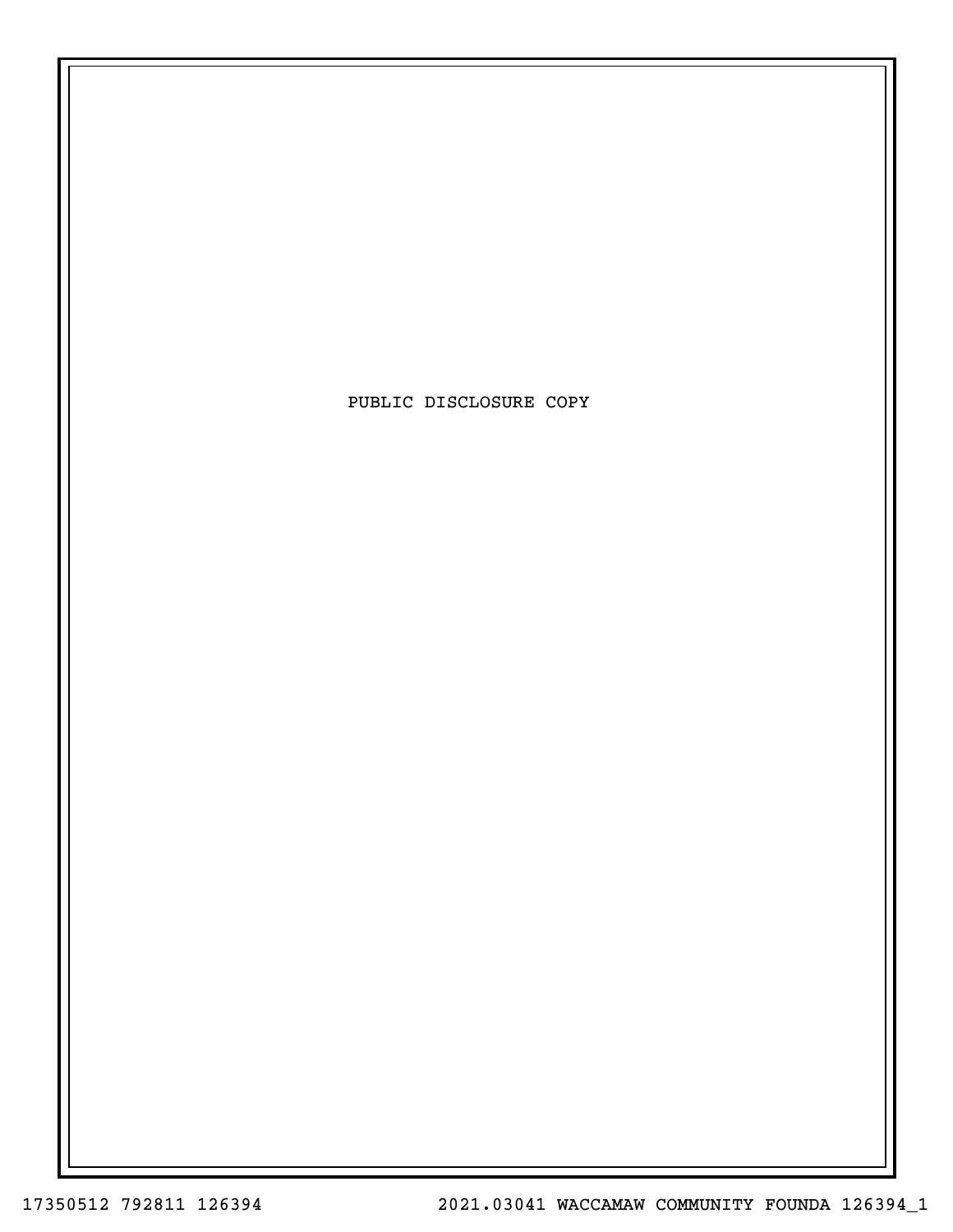| Form |  |
|------|--|

Department of the Treasury Internal Revenue Service

### **Return of Organization Exempt From Income Tax** \*\* PUBLIC DISCLOSURE COPY \*\*

Under section 501(c), 527, or 4947(a)(1) of the Internal Revenue Code (except private foundations) **2021** 

**| Do not enter social security numbers on this form as it may be made public.**

**| Go to www.irs.gov/Form990 for instructions and the latest information. Inspection**



|                         |                         | A For the 2021 calendar year, or tax year beginning                                                                                                 | and ending |                                                     |                                                                          |
|-------------------------|-------------------------|-----------------------------------------------------------------------------------------------------------------------------------------------------|------------|-----------------------------------------------------|--------------------------------------------------------------------------|
| В                       | Check if<br>applicable: | <b>C</b> Name of organization                                                                                                                       |            | D Employer identification number                    |                                                                          |
|                         | Address<br>change       | WACCAMAW COMMUNITY FOUNDATION                                                                                                                       |            |                                                     |                                                                          |
|                         | Name<br>change          | Doing business as                                                                                                                                   |            | 56-2121992                                          |                                                                          |
|                         | Initial<br>return       | Number and street (or P.O. box if mail is not delivered to street address)                                                                          | Room/suite | E Telephone number                                  |                                                                          |
|                         | Final<br>return/        | 3655 S. HIGHWAY 17 BUSINESS                                                                                                                         |            | $(843)$ 357-4483                                    |                                                                          |
|                         | termin-<br>ated         | City or town, state or province, country, and ZIP or foreign postal code                                                                            |            | G Gross receipts \$                                 | 11,284,535.                                                              |
|                         | Amended<br>Ireturn      | MURRELLS INLET, SC<br>29576                                                                                                                         |            | H(a) Is this a group return                         |                                                                          |
|                         | Applica-<br>ltion.      | F Name and address of principal officer: MICHAEL L. MANCUSO                                                                                         |            | for subordinates?                                   | $Yes \ \boxed{X}$ No                                                     |
|                         | pending                 | SAME AS C ABOVE                                                                                                                                     |            | H(b) Are all subordinates included?   Yes           | ∣No                                                                      |
|                         |                         | Tax-exempt status: $\boxed{\mathbf{X}}$ 501(c)(3)<br>$\sqrt{\bullet}$ (insert no.)<br>$501(c)$ (<br>$4947(a)(1)$ or                                 | 527        |                                                     | If "No," attach a list. See instructions                                 |
|                         |                         | J Website: WWW.WACCAMAWCF.ORG                                                                                                                       |            | $H(c)$ Group exemption number $\blacktriangleright$ |                                                                          |
|                         |                         | K Form of organization: X Corporation<br>Association<br>Other $\blacktriangleright$<br>Trust                                                        |            |                                                     | L Year of formation: $1999 \vert \mathbf{M}$ State of legal domicile: SC |
|                         | Part I                  | Summary                                                                                                                                             |            |                                                     |                                                                          |
|                         | 1.                      | Briefly describe the organization's mission or most significant activities: WACCAMAW COMMUNITY FOUNDATION                                           |            |                                                     |                                                                          |
|                         |                         | BUILDS SUSTAINABLE PHILANTHROPY BY CONNECTING DONORS WITH CAUSES                                                                                    |            |                                                     |                                                                          |
| Activities & Governance | $\mathbf{2}$            | Check this box $\blacktriangleright$ $\blacksquare$ if the organization discontinued its operations or disposed of more than 25% of its net assets. |            |                                                     |                                                                          |
|                         | 3                       | Number of voting members of the governing body (Part VI, line 1a)                                                                                   |            | 3                                                   | 6                                                                        |
|                         | 4                       |                                                                                                                                                     |            | $\overline{\mathbf{4}}$                             | $\overline{6}$                                                           |
|                         | 5                       |                                                                                                                                                     |            | 5                                                   | $\overline{0}$                                                           |
|                         |                         |                                                                                                                                                     |            | 6                                                   | $\overline{6}$                                                           |
|                         |                         |                                                                                                                                                     |            | 7a                                                  | 0.                                                                       |
|                         |                         |                                                                                                                                                     |            | 7b                                                  | 0.                                                                       |
|                         |                         |                                                                                                                                                     |            | <b>Prior Year</b>                                   | <b>Current Year</b>                                                      |
|                         | 8                       | Contributions and grants (Part VIII, line 1h)                                                                                                       |            | 1,239,346.                                          | 3,913,209.                                                               |
| Revenue                 | 9                       | Program service revenue (Part VIII, line 2g)                                                                                                        |            | 210,796.                                            | 397,022.                                                                 |
|                         | 10                      |                                                                                                                                                     |            | 835,010.<br>0.                                      | 1,935,115.                                                               |
|                         | 11                      | Other revenue (Part VIII, column (A), lines 5, 6d, 8c, 9c, 10c, and 11e)                                                                            |            |                                                     | 0.                                                                       |
|                         | 12                      | Total revenue - add lines 8 through 11 (must equal Part VIII, column (A), line 12)                                                                  |            | 2, 285, 152.                                        | 6, 245, 346.                                                             |
|                         | 13                      | Grants and similar amounts paid (Part IX, column (A), lines 1-3)                                                                                    |            | 1,714,899.<br>0.                                    | $\overline{3,815}$ , 254.                                                |
|                         | 14                      | Benefits paid to or for members (Part IX, column (A), line 4)                                                                                       |            | 128,970.                                            | 0.<br>179,982.                                                           |
|                         | 15                      | Salaries, other compensation, employee benefits (Part IX, column (A), lines 5-10)                                                                   |            | 0.                                                  | 0.                                                                       |
|                         |                         | $\blacktriangleright$ 91,903.                                                                                                                       |            |                                                     |                                                                          |
| Expenses                |                         | <b>b</b> Total fundraising expenses (Part IX, column (D), line 25)                                                                                  |            | 505,084.                                            | 650, 441.                                                                |
|                         |                         |                                                                                                                                                     |            | 2,348,953.                                          | 4,645,677.                                                               |
|                         | 18                      | Total expenses. Add lines 13-17 (must equal Part IX, column (A), line 25) <i></i>                                                                   |            | $-63,801.$                                          | 1,599,669.                                                               |
|                         | 19                      |                                                                                                                                                     |            |                                                     |                                                                          |
| ăğ                      |                         |                                                                                                                                                     |            | <b>Beginning of Current Year</b><br>26, 235, 178.   | <b>End of Year</b><br>30, 138, 658.                                      |
| Assets<br>  Bainm       | 20                      | Total assets (Part X, line 16)                                                                                                                      |            | 249,002.                                            | 163,630.                                                                 |
| Jek                     |                         | 21 Total liabilities (Part X, line 26)                                                                                                              |            | 25,986,176.                                         | 29,975,028.                                                              |
| D <sub>o</sub>          | r+ 11                   | <u> Bianature Block</u>                                                                                                                             |            |                                                     |                                                                          |

**Part II Signature Block**

Under penalties of perjury, I declare that I have examined this return, including accompanying schedules and statements, and to the best of my knowledge and belief, it is true, correct, and co[mplete. Declaration of preparer \(other than officer\) is based on all information](https://adobecancelledaccountschannel.na2.documents.adobe.com/verifier?tx=CBJCHBCAABAAJLeFedG45wKZ-2caumnpPS533RykW9GF) of which preparer has any knowledge.

|                 | martin<br>May 13, 2022 12:54 EDT                                                |                      | 5/13/2022                                   |                          |
|-----------------|---------------------------------------------------------------------------------|----------------------|---------------------------------------------|--------------------------|
| Sign            | Signature of officer                                                            |                      | Date                                        |                          |
| Here            | MANCUSO.<br>MICHAEL L.                                                          | EXECUTIVE DIRECTOR   |                                             |                          |
|                 | Type or print name and title                                                    |                      |                                             |                          |
|                 | Print/Type preparer's name                                                      | Preparer's signature | Date<br>Check                               | <b>PTIN</b>              |
| Paid            | JANICE A<br>RATICA                                                              | witica<br>ance 4     | $05/12/22$ self-employed                    | P00358837                |
| Preparer        | ELLIOTT DAVIS, LLC/PLLC<br>Firm's name                                          |                      | Firm's EIN $\blacktriangleright$ 57-0381582 |                          |
| Use Only        | 500 EAST MOREHEAD STREET,<br>Firm's address $\blacktriangleright$               | SUITE 700            |                                             |                          |
|                 | CHARLOTTE, NC 28202                                                             |                      | Phone no. ( $704$ )                         | 333-8881                 |
|                 | May the IRS discuss this return with the preparer shown above? See instructions |                      |                                             | $\overline{X}$ Yes<br>No |
| 132001 12-09-21 | LHA For Paperwork Reduction Act Notice, see the separate instructions.          |                      |                                             | Form 990 (2021)          |
|                 | SEE SCHEDULE O FOR ORGANIZATION MISSION STATEMENT                               |                      | CONTINUATION                                |                          |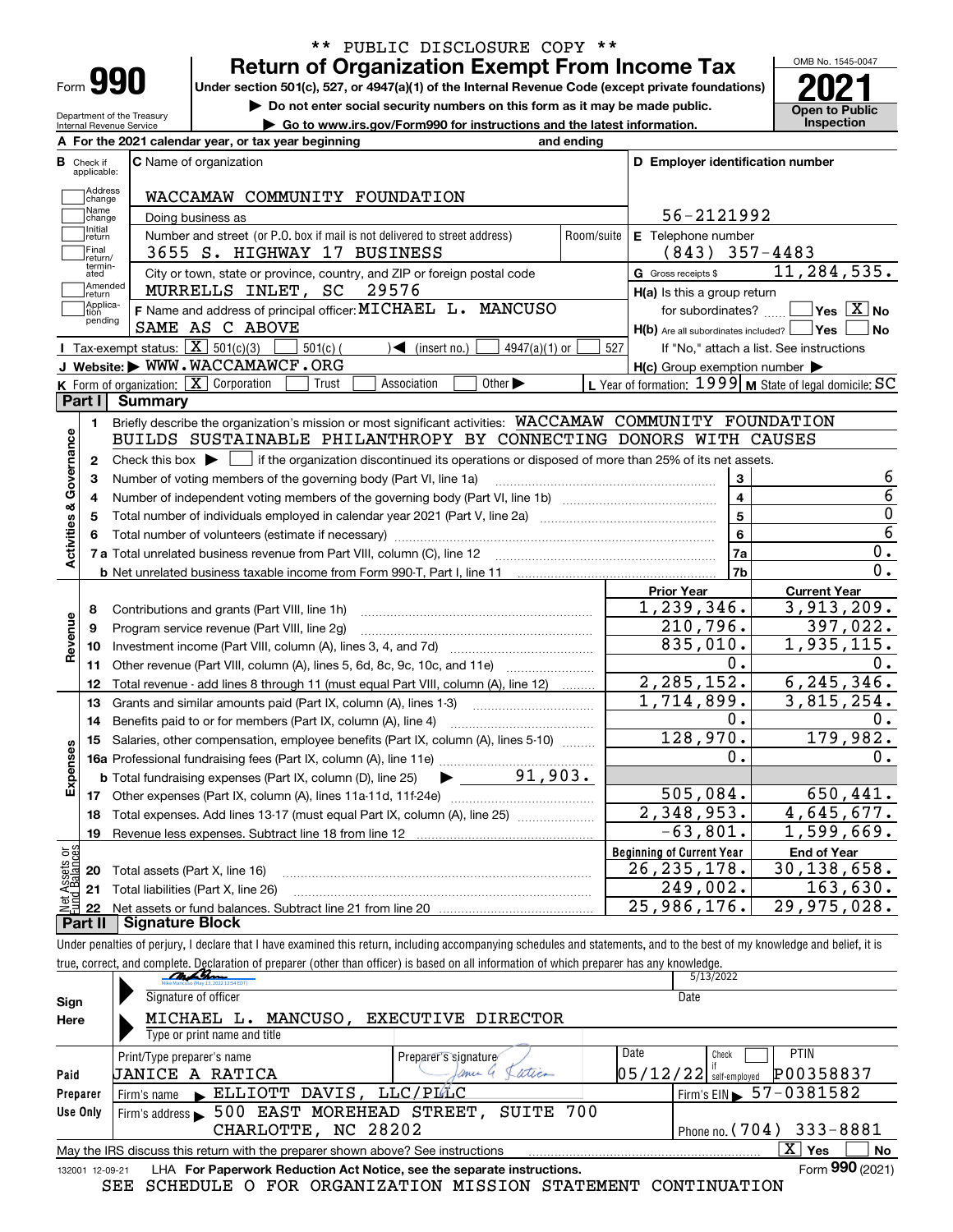|              | Part III Statement of Program Service Accomplishments                                                                                        |
|--------------|----------------------------------------------------------------------------------------------------------------------------------------------|
|              | $\overline{\mathbf{x}}$                                                                                                                      |
| 1            | Briefly describe the organization's mission:<br>THE FOUNDATION IS COMMITTED TO PROVIDING THE HIGHEST LEVEL OF SERVICES                       |
|              | TO DONORS, GRANT RECIPIENTS AND THE COMMUNITY; THUS, FURTHERING ITS                                                                          |
|              | MISSION OF IMPROVING THE QUALITY OF LIFE IN HORRY AND GEORGETOWN                                                                             |
|              | COUNTIES.                                                                                                                                    |
| $\mathbf{2}$ | Did the organization undertake any significant program services during the year which were not listed on the                                 |
|              | $\sqrt{\mathsf{Yes}\ \boxed{\mathrm{X}}}$ No<br>prior Form 990 or 990-EZ?                                                                    |
|              | If "Yes," describe these new services on Schedule O.                                                                                         |
| 3            | $\overline{\mathsf{Yes} \mathrel{\hspace{0.5pt}\mathsf{X}}}$ No                                                                              |
|              | If "Yes," describe these changes on Schedule O.                                                                                              |
| 4            | Describe the organization's program service accomplishments for each of its three largest program services, as measured by expenses.         |
|              | Section 501(c)(3) and 501(c)(4) organizations are required to report the amount of grants and allocations to others, the total expenses, and |
|              | revenue, if any, for each program service reported.                                                                                          |
| 4a           | 3,815,254. ) (Revenue \$<br>$3,979,460$ and $\frac{1}{2}$ including grants of \$<br>397,022.<br>(Code:<br>Expenses \$                        |
|              | GRANTMAKING - OUR GRANTMAKING SPANS THE COMMUNITY'S BROADEST AREAS,                                                                          |
|              | FROM ARTS AND CULTURE TO COMMUNITY DEVELOPMENT, AND PROVIDES CRITICAL                                                                        |
|              | OPERATIONAL AND PROGRAMMATIC SUPPORT FOR THE NETWORK OF NONPROFIT                                                                            |
|              | ACTIVITIES IN OUR 2-COUNTY SERVICE AREA AND BEYOND.                                                                                          |
|              |                                                                                                                                              |
|              | THE WACCAMAW COMMUNITY FOUNDATION DISPERSED 345 GRANTS AND<br>IN 2021,                                                                       |
|              | SCHOLARSHIPS TOTALING \$3,815,254. THESE GRANTS WERE DISTRIBUTED AS                                                                          |
|              | FOLLOWS: 82 GRANTS TOTALING \$514,192 SUPPORTING VARIOUS EDUCATIONAL                                                                         |
|              | PURSUITS, 36 GRANTS TOTALING \$235,500 SUPPORTING NEIGHBORHOOD &                                                                             |
|              | COMMUNITY DEVELOPMENT, 61 GRANTS TOTALING \$217,204 SUPPORTING HUMAN                                                                         |
|              | NEEDS, 19 GRANTS TOTALING \$47,746 SUPPORTING ENVIRONMENTAL EFFORTS, 39                                                                      |
|              | GRANTS TOTALING \$147,840 SUPPORTING HEALTH INITIATIVES, AND 83 GRANTS                                                                       |
|              |                                                                                                                                              |
| 4b           | $(1)$ (Expenses \$<br>$\sqrt{2}$ (Revenue \$<br>(Code:                                                                                       |
|              |                                                                                                                                              |
|              |                                                                                                                                              |
|              |                                                                                                                                              |
|              |                                                                                                                                              |
|              |                                                                                                                                              |
|              |                                                                                                                                              |
|              |                                                                                                                                              |
|              |                                                                                                                                              |
|              |                                                                                                                                              |
|              |                                                                                                                                              |
|              |                                                                                                                                              |
|              |                                                                                                                                              |
| 4c           | (Code:<br>(Expenses \$<br>including grants of \$<br>) (Revenue \$                                                                            |
|              |                                                                                                                                              |
|              |                                                                                                                                              |
|              |                                                                                                                                              |
|              |                                                                                                                                              |
|              |                                                                                                                                              |
|              |                                                                                                                                              |
|              |                                                                                                                                              |
|              |                                                                                                                                              |
|              |                                                                                                                                              |
|              |                                                                                                                                              |
|              |                                                                                                                                              |
|              |                                                                                                                                              |
| 4d           | Other program services (Describe on Schedule O.)                                                                                             |
|              | (Expenses \$<br>(Revenue \$<br>including grants of \$<br>3,979,460.                                                                          |
|              | Total program service expenses<br>Form 990 (2021)                                                                                            |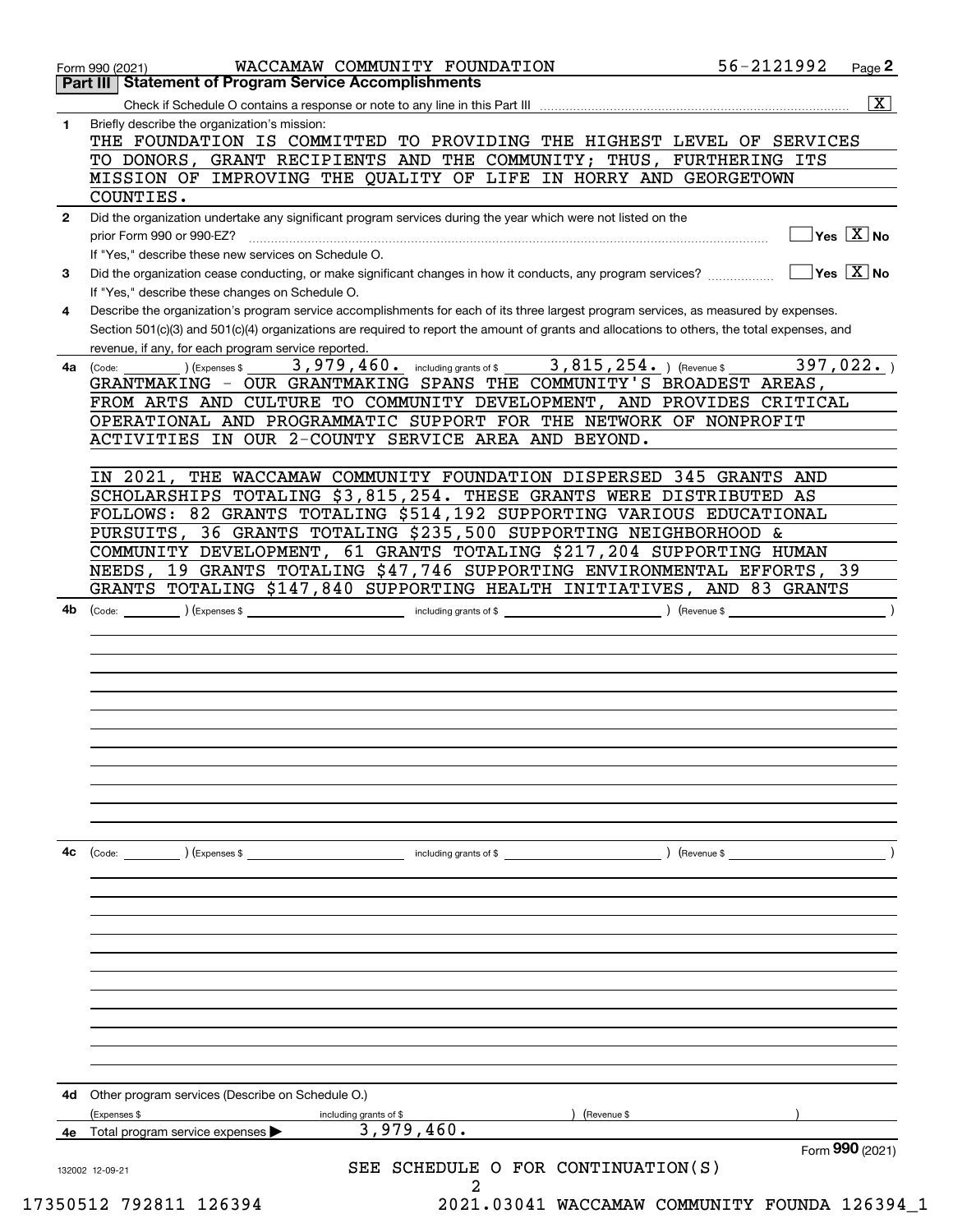|  | Form 990 (2021) |
|--|-----------------|

Form 990 (2021) WACCAMAW COMMUNITY FOUNDATION 56-2121992 <sub>Page</sub> 3<br>**Part IV | Checklist of Required Schedules** 

|     |                                                                                                                                                 |                 | Yes | No              |
|-----|-------------------------------------------------------------------------------------------------------------------------------------------------|-----------------|-----|-----------------|
| 1.  | Is the organization described in section $501(c)(3)$ or $4947(a)(1)$ (other than a private foundation)?                                         |                 |     |                 |
|     |                                                                                                                                                 | 1               | X   |                 |
| 2   |                                                                                                                                                 | $\mathbf{2}$    | X   |                 |
| 3   | Did the organization engage in direct or indirect political campaign activities on behalf of or in opposition to candidates for                 |                 |     |                 |
|     |                                                                                                                                                 | 3               |     | x               |
| 4   | Section 501(c)(3) organizations. Did the organization engage in lobbying activities, or have a section 501(h) election in effect                |                 |     |                 |
|     |                                                                                                                                                 | 4               |     | х               |
| 5   | Is the organization a section 501(c)(4), 501(c)(5), or 501(c)(6) organization that receives membership dues, assessments, or                    |                 |     |                 |
|     |                                                                                                                                                 | 5               |     | x               |
| 6   | Did the organization maintain any donor advised funds or any similar funds or accounts for which donors have the right to                       |                 |     |                 |
|     | provide advice on the distribution or investment of amounts in such funds or accounts? If "Yes," complete Schedule D, Part I                    | 6               | X   |                 |
| 7   | Did the organization receive or hold a conservation easement, including easements to preserve open space,                                       |                 |     |                 |
|     |                                                                                                                                                 | $\overline{7}$  | X   |                 |
| 8   | Did the organization maintain collections of works of art, historical treasures, or other similar assets? If "Yes," complete                    |                 |     |                 |
|     |                                                                                                                                                 | 8               |     | x               |
| 9   | Did the organization report an amount in Part X, line 21, for escrow or custodial account liability, serve as a custodian for                   |                 |     |                 |
|     | amounts not listed in Part X; or provide credit counseling, debt management, credit repair, or debt negotiation services?                       |                 |     |                 |
|     |                                                                                                                                                 | 9               |     | x               |
| 10  | Did the organization, directly or through a related organization, hold assets in donor-restricted endowments                                    |                 | x   |                 |
|     |                                                                                                                                                 | 10              |     |                 |
| 11  | If the organization's answer to any of the following questions is "Yes," then complete Schedule D, Parts VI, VII, VIII, IX, or X,               |                 |     |                 |
|     | as applicable.<br>a Did the organization report an amount for land, buildings, and equipment in Part X, line 10? If "Yes," complete Schedule D, |                 |     |                 |
|     |                                                                                                                                                 | 11a             | X   |                 |
|     | <b>b</b> Did the organization report an amount for investments - other securities in Part X, line 12, that is 5% or more of its total           |                 |     |                 |
|     |                                                                                                                                                 | 11 <sub>b</sub> | X   |                 |
|     | c Did the organization report an amount for investments - program related in Part X, line 13, that is 5% or more of its total                   |                 |     |                 |
|     |                                                                                                                                                 | 11c             |     | x               |
|     | d Did the organization report an amount for other assets in Part X, line 15, that is 5% or more of its total assets reported in                 |                 |     |                 |
|     |                                                                                                                                                 | 11d             |     | x               |
|     |                                                                                                                                                 | 11e             | X   |                 |
| f   | Did the organization's separate or consolidated financial statements for the tax year include a footnote that addresses                         |                 |     |                 |
|     | the organization's liability for uncertain tax positions under FIN 48 (ASC 740)? If "Yes," complete Schedule D, Part X                          | 11f             | X   |                 |
|     | 12a Did the organization obtain separate, independent audited financial statements for the tax year? If "Yes," complete                         |                 |     |                 |
|     |                                                                                                                                                 | 12a             |     | х               |
|     | <b>b</b> Was the organization included in consolidated, independent audited financial statements for the tax year?                              |                 |     |                 |
|     | If "Yes," and if the organization answered "No" to line 12a, then completing Schedule D, Parts XI and XII is optional                           | 12b             | X   |                 |
| 13  |                                                                                                                                                 | 13              |     | х               |
| 14a | Did the organization maintain an office, employees, or agents outside of the United States?                                                     | 14a             |     | x               |
|     | <b>b</b> Did the organization have aggregate revenues or expenses of more than \$10,000 from grantmaking, fundraising, business,                |                 |     |                 |
|     | investment, and program service activities outside the United States, or aggregate foreign investments valued at \$100,000                      |                 |     |                 |
|     |                                                                                                                                                 | 14b             |     | x               |
| 15  | Did the organization report on Part IX, column (A), line 3, more than \$5,000 of grants or other assistance to or for any                       |                 |     |                 |
|     |                                                                                                                                                 | 15              |     | х               |
| 16  | Did the organization report on Part IX, column (A), line 3, more than \$5,000 of aggregate grants or other assistance to                        |                 |     |                 |
|     |                                                                                                                                                 | 16              |     | x               |
| 17  | Did the organization report a total of more than \$15,000 of expenses for professional fundraising services on Part IX,                         |                 |     |                 |
|     |                                                                                                                                                 | 17              |     | x               |
| 18  | Did the organization report more than \$15,000 total of fundraising event gross income and contributions on Part VIII, lines                    |                 |     |                 |
|     |                                                                                                                                                 | 18              |     | x               |
| 19  | Did the organization report more than \$15,000 of gross income from gaming activities on Part VIII, line 9a? If "Yes."                          |                 |     |                 |
|     |                                                                                                                                                 | 19              |     | х               |
| 20a |                                                                                                                                                 | <b>20a</b>      |     | x               |
|     | b If "Yes" to line 20a, did the organization attach a copy of its audited financial statements to this return?                                  | 20 <sub>b</sub> |     |                 |
| 21  | Did the organization report more than \$5,000 of grants or other assistance to any domestic organization or                                     |                 |     |                 |
|     |                                                                                                                                                 | 21              | х   | Form 990 (2021) |
|     | 132003 12-09-21                                                                                                                                 |                 |     |                 |

132003 12-09-21

3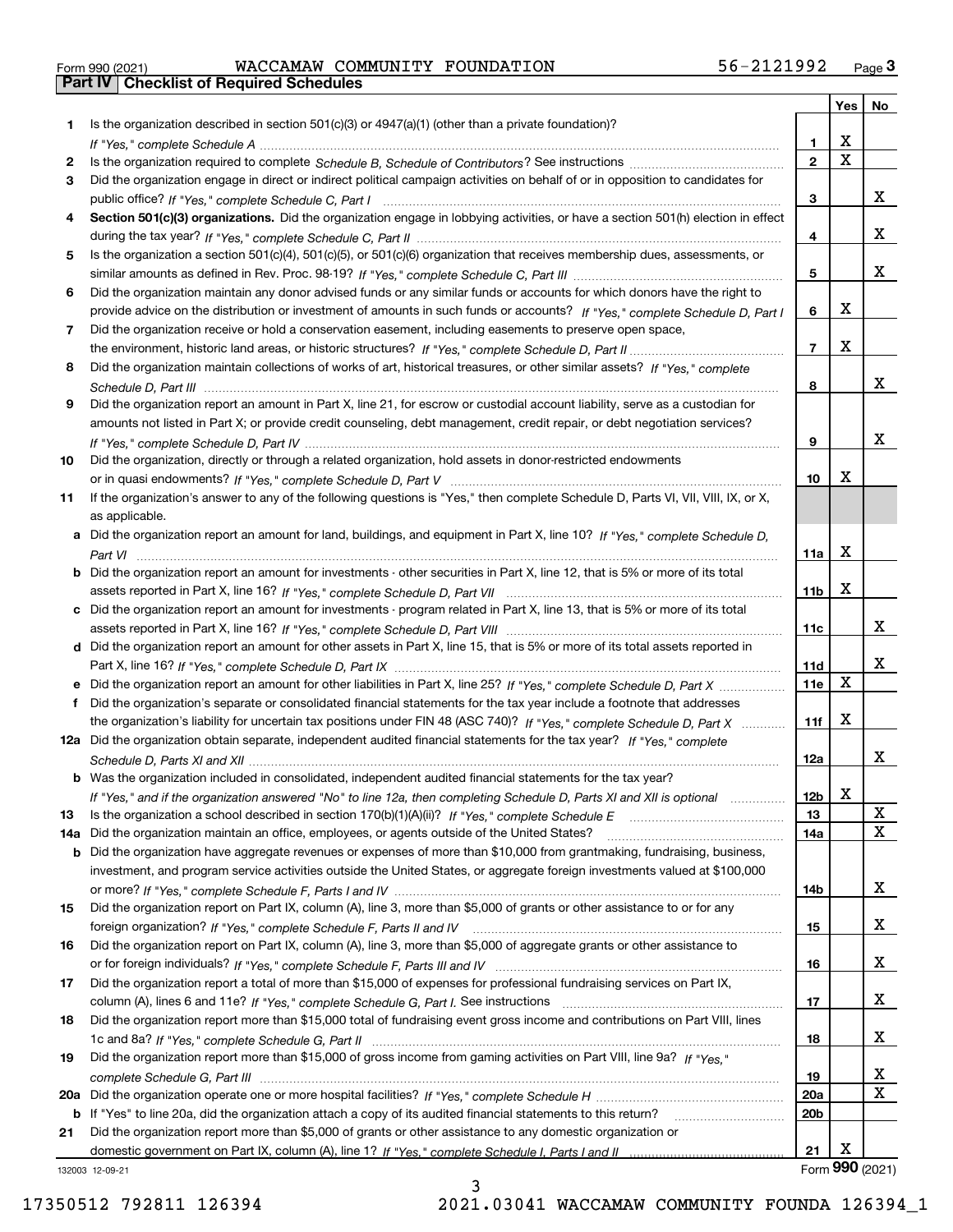|  | Form 990 (2021) |
|--|-----------------|

Form 990 (2021) WACCAMAW COMMUNITY FOUNDATION 56-2121992 <sub>Page</sub> 4<br>**Part IV | Checklist of Required Schedules** <sub>(continued)</sub>

*(continued)*

|               |                                                                                                                                                                                                                                   |            | Yes | No               |
|---------------|-----------------------------------------------------------------------------------------------------------------------------------------------------------------------------------------------------------------------------------|------------|-----|------------------|
| 22            | Did the organization report more than \$5,000 of grants or other assistance to or for domestic individuals on                                                                                                                     |            |     |                  |
|               | Part IX, column (A), line 2? If "Yes," complete Schedule I, Parts I and III [[11]] [11] [11] [11] [11] [11] [1                                                                                                                    | 22         |     | х                |
| 23            | Did the organization answer "Yes" to Part VII, Section A, line 3, 4, or 5, about compensation of the organization's current                                                                                                       |            |     |                  |
|               | and former officers, directors, trustees, key employees, and highest compensated employees? If "Yes," complete                                                                                                                    |            |     |                  |
|               |                                                                                                                                                                                                                                   | 23         | X   |                  |
|               | 24a Did the organization have a tax-exempt bond issue with an outstanding principal amount of more than \$100,000 as of the                                                                                                       |            |     |                  |
|               | last day of the year, that was issued after December 31, 2002? If "Yes," answer lines 24b through 24d and complete                                                                                                                |            |     |                  |
|               |                                                                                                                                                                                                                                   | 24a        |     | x                |
|               | <b>b</b> Did the organization invest any proceeds of tax-exempt bonds beyond a temporary period exception?                                                                                                                        | 24b        |     |                  |
|               | c Did the organization maintain an escrow account other than a refunding escrow at any time during the year to defease                                                                                                            |            |     |                  |
|               |                                                                                                                                                                                                                                   | 24c        |     |                  |
|               |                                                                                                                                                                                                                                   | 24d        |     |                  |
|               | 25a Section 501(c)(3), 501(c)(4), and 501(c)(29) organizations. Did the organization engage in an excess benefit                                                                                                                  |            |     |                  |
|               |                                                                                                                                                                                                                                   | 25a        |     | х                |
|               | b Is the organization aware that it engaged in an excess benefit transaction with a disqualified person in a prior year, and                                                                                                      |            |     |                  |
|               | that the transaction has not been reported on any of the organization's prior Forms 990 or 990-EZ? If "Yes," complete                                                                                                             |            |     |                  |
|               |                                                                                                                                                                                                                                   | 25b        |     | x                |
| 26            | Schedule L, Part I<br>Did the organization report any amount on Part X, line 5 or 22, for receivables from or payables to any current                                                                                             |            |     |                  |
|               | or former officer, director, trustee, key employee, creator or founder, substantial contributor, or 35%                                                                                                                           |            |     |                  |
|               |                                                                                                                                                                                                                                   | 26         |     | х                |
| 27            | controlled entity or family member of any of these persons? If "Yes," complete Schedule L, Part II<br>Did the organization provide a grant or other assistance to any current or former officer, director, trustee, key employee, |            |     |                  |
|               |                                                                                                                                                                                                                                   |            |     |                  |
|               | creator or founder, substantial contributor or employee thereof, a grant selection committee member, or to a 35% controlled                                                                                                       |            |     | x                |
|               | entity (including an employee thereof) or family member of any of these persons? If "Yes," complete Schedule L, Part III                                                                                                          | 27         |     |                  |
| 28            | Was the organization a party to a business transaction with one of the following parties (see the Schedule L, Part IV,                                                                                                            |            |     |                  |
|               | instructions for applicable filing thresholds, conditions, and exceptions):                                                                                                                                                       |            |     |                  |
|               | a A current or former officer, director, trustee, key employee, creator or founder, or substantial contributor? If                                                                                                                |            |     | x                |
|               |                                                                                                                                                                                                                                   | 28a        |     | $\mathbf X$      |
|               |                                                                                                                                                                                                                                   | 28b        |     |                  |
|               | c A 35% controlled entity of one or more individuals and/or organizations described in line 28a or 28b? If                                                                                                                        |            |     | х                |
|               |                                                                                                                                                                                                                                   | 28c        | Х   |                  |
| 29            |                                                                                                                                                                                                                                   | 29         |     |                  |
| 30            | Did the organization receive contributions of art, historical treasures, or other similar assets, or qualified conservation                                                                                                       |            |     |                  |
|               |                                                                                                                                                                                                                                   | 30         |     | x<br>$\mathbf X$ |
| 31            | Did the organization liquidate, terminate, or dissolve and cease operations? If "Yes," complete Schedule N, Part I                                                                                                                | 31         |     |                  |
| 32            | Did the organization sell, exchange, dispose of, or transfer more than 25% of its net assets? If "Yes," complete                                                                                                                  |            |     |                  |
|               | Schedule N, Part II                                                                                                                                                                                                               | 32         |     | х                |
| 33            | Did the organization own 100% of an entity disregarded as separate from the organization under Regulations                                                                                                                        |            |     |                  |
|               |                                                                                                                                                                                                                                   | 33         | Χ   |                  |
| 34            | Was the organization related to any tax-exempt or taxable entity? If "Yes," complete Schedule R, Part II, III, or IV, and                                                                                                         |            |     |                  |
|               |                                                                                                                                                                                                                                   | 34         | X   |                  |
|               | 35a Did the organization have a controlled entity within the meaning of section 512(b)(13)?                                                                                                                                       | <b>35a</b> |     | X                |
|               | <b>b</b> If "Yes" to line 35a, did the organization receive any payment from or engage in any transaction with a controlled entity                                                                                                |            |     |                  |
|               |                                                                                                                                                                                                                                   | 35b        |     |                  |
| 36            | Section 501(c)(3) organizations. Did the organization make any transfers to an exempt non-charitable related organization?                                                                                                        |            |     |                  |
|               |                                                                                                                                                                                                                                   | 36         |     | x                |
| 37            | Did the organization conduct more than 5% of its activities through an entity that is not a related organization                                                                                                                  |            |     |                  |
|               |                                                                                                                                                                                                                                   | 37         |     | х                |
| 38            | Did the organization complete Schedule O and provide explanations on Schedule O for Part VI, lines 11b and 19?                                                                                                                    |            |     |                  |
|               | Note: All Form 990 filers are required to complete Schedule O                                                                                                                                                                     | 38         | X   |                  |
| <b>Part V</b> | <b>Statements Regarding Other IRS Filings and Tax Compliance</b>                                                                                                                                                                  |            |     |                  |
|               | Check if Schedule O contains a response or note to any line in this Part V                                                                                                                                                        |            |     |                  |
|               |                                                                                                                                                                                                                                   |            | Yes | No               |
|               | 8<br>1a Enter the number reported in box 3 of Form 1096. Enter -0- if not applicable<br>1a                                                                                                                                        |            |     |                  |
|               | 0<br>1b                                                                                                                                                                                                                           |            |     |                  |
|               | c Did the organization comply with backup withholding rules for reportable payments to vendors and reportable gaming                                                                                                              |            |     |                  |
|               | (gambling) winnings to prize winners?                                                                                                                                                                                             | 1c         | X   |                  |
|               | 132004 12-09-21                                                                                                                                                                                                                   |            |     | Form 990 (2021)  |
|               |                                                                                                                                                                                                                                   |            |     |                  |

17350512 792811 126394 2021.03041 WACCAMAW COMMUNITY FOUNDA 126394\_1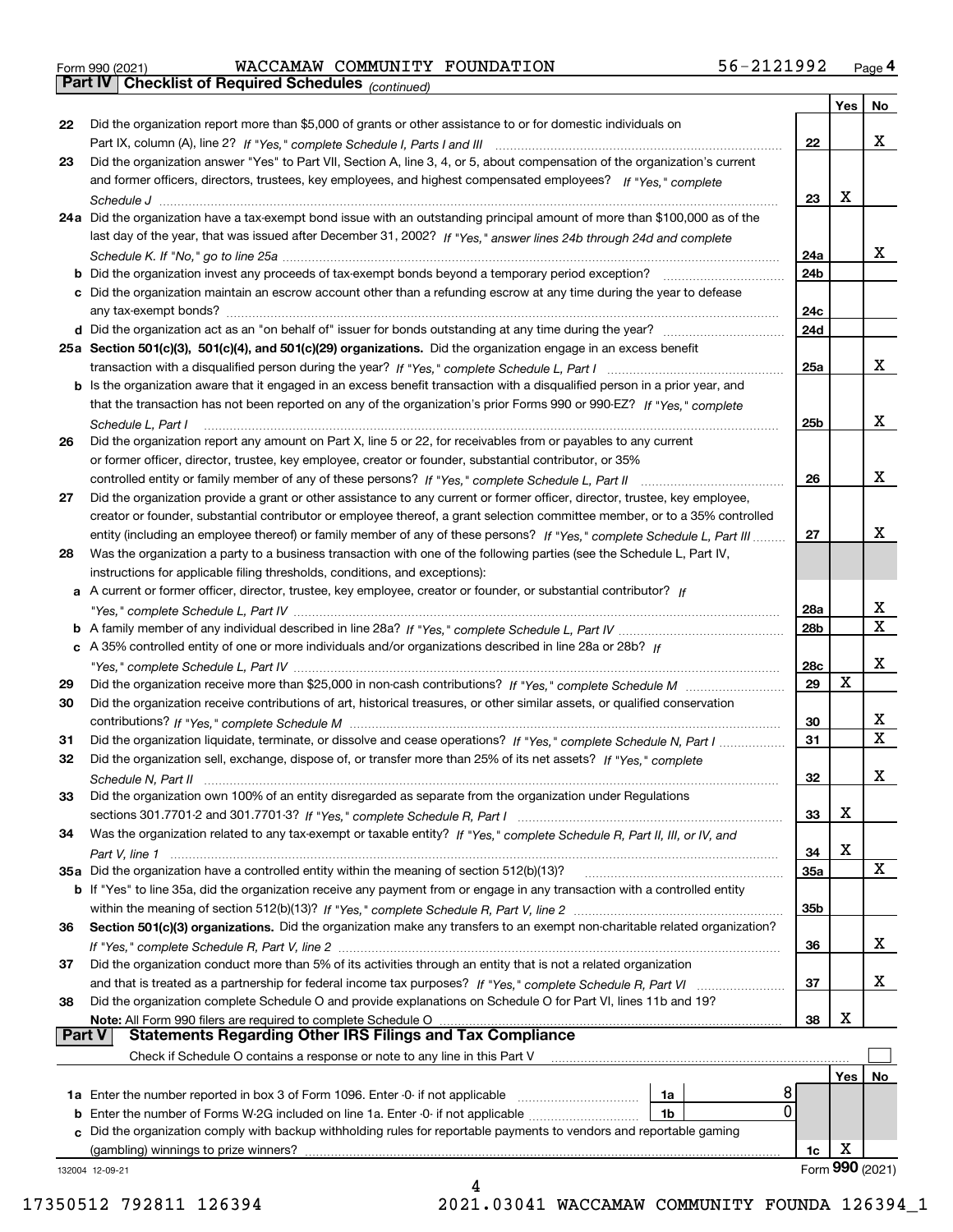| <b>Part V</b><br>Yes $ $<br>No<br>2a Enter the number of employees reported on Form W-3, Transmittal of Wage and Tax Statements,<br> 0 <br>filed for the calendar year ending with or within the year covered by this return [111] [11] filed for the calendar year ending with or within the year covered by this return<br>2a<br>2 <sub>b</sub><br>х<br>3a<br>3a Did the organization have unrelated business gross income of \$1,000 or more during the year?<br>3 <sub>b</sub><br>4a At any time during the calendar year, did the organization have an interest in, or a signature or other authority over, a<br>х<br>4a<br><b>b</b> If "Yes," enter the name of the foreign country $\triangleright$<br>See instructions for filing requirements for FinCEN Form 114, Report of Foreign Bank and Financial Accounts (FBAR).<br>X<br>5a Was the organization a party to a prohibited tax shelter transaction at any time during the tax year?<br>5a<br>$\mathbf X$<br>5 <sub>b</sub><br>5c<br>6a Does the organization have annual gross receipts that are normally greater than \$100,000, and did the organization solicit<br>х<br>any contributions that were not tax deductible as charitable contributions?<br>6a<br>b If "Yes," did the organization include with every solicitation an express statement that such contributions or gifts<br>were not tax deductible?<br>6b<br>Organizations that may receive deductible contributions under section 170(c).<br>7<br>х<br>Did the organization receive a payment in excess of \$75 made partly as a contribution and partly for goods and services provided to the payor?<br>7a<br>а<br><b>b</b> If "Yes," did the organization notify the donor of the value of the goods or services provided?<br>7b<br>c Did the organization sell, exchange, or otherwise dispose of tangible personal property for which it was required<br>х<br>7c<br>7d<br>d If "Yes," indicate the number of Forms 8282 filed during the year manufactured in the second of the New York<br>x<br>7e<br>e Did the organization receive any funds, directly or indirectly, to pay premiums on a personal benefit contract?<br>$\mathbf x$<br>7f<br>Did the organization, during the year, pay premiums, directly or indirectly, on a personal benefit contract?<br>Ť.<br>7g<br>If the organization received a contribution of qualified intellectual property, did the organization file Form 8899 as required?<br>g<br>7h<br>h If the organization received a contribution of cars, boats, airplanes, or other vehicles, did the organization file a Form 1098-C?<br>Sponsoring organizations maintaining donor advised funds. Did a donor advised fund maintained by the<br>8<br>х<br>8<br>sponsoring organization have excess business holdings at any time during the year?<br>Sponsoring organizations maintaining donor advised funds.<br>9<br>х<br>a Did the sponsoring organization make any taxable distributions under section 4966?<br>9а<br>$\mathbf X$<br>9b<br>Section 501(c)(7) organizations. Enter:<br>10<br>10a<br>Gross receipts, included on Form 990, Part VIII, line 12, for public use of club facilities manuscum<br>10b<br>b<br>Section 501(c)(12) organizations. Enter:<br>11<br>11a<br>b Gross income from other sources. (Do not net amounts due or paid to other sources against<br>amounts due or received from them.)<br>11b<br>12a Section 4947(a)(1) non-exempt charitable trusts. Is the organization filing Form 990 in lieu of Form 1041?<br>12a<br><b>b</b> If "Yes," enter the amount of tax-exempt interest received or accrued during the year<br>12b<br>Section 501(c)(29) qualified nonprofit health insurance issuers.<br>13<br>13а<br>Note: See the instructions for additional information the organization must report on Schedule O.<br><b>b</b> Enter the amount of reserves the organization is required to maintain by the states in which the<br>13b<br>13с<br>х<br>Did the organization receive any payments for indoor tanning services during the tax year?<br>14a<br>14a<br>14b<br>Is the organization subject to the section 4960 tax on payment(s) of more than \$1,000,000 in remuneration or<br>15<br>х<br>15<br>If "Yes," see the instructions and file Form 4720, Schedule N.<br>х<br>Is the organization an educational institution subject to the section 4968 excise tax on net investment income?<br>16<br>16<br>.<br>If "Yes," complete Form 4720, Schedule O.<br>Section 501(c)(21) organizations. Did the trust, any disqualified person, or mine operator engage in any<br>17<br>17<br>If "Yes," complete Form 6069. | 56-2121992<br>WACCAMAW COMMUNITY FOUNDATION<br>Form 990 (2021)        |  | $Page$ 5 |
|-----------------------------------------------------------------------------------------------------------------------------------------------------------------------------------------------------------------------------------------------------------------------------------------------------------------------------------------------------------------------------------------------------------------------------------------------------------------------------------------------------------------------------------------------------------------------------------------------------------------------------------------------------------------------------------------------------------------------------------------------------------------------------------------------------------------------------------------------------------------------------------------------------------------------------------------------------------------------------------------------------------------------------------------------------------------------------------------------------------------------------------------------------------------------------------------------------------------------------------------------------------------------------------------------------------------------------------------------------------------------------------------------------------------------------------------------------------------------------------------------------------------------------------------------------------------------------------------------------------------------------------------------------------------------------------------------------------------------------------------------------------------------------------------------------------------------------------------------------------------------------------------------------------------------------------------------------------------------------------------------------------------------------------------------------------------------------------------------------------------------------------------------------------------------------------------------------------------------------------------------------------------------------------------------------------------------------------------------------------------------------------------------------------------------------------------------------------------------------------------------------------------------------------------------------------------------------------------------------------------------------------------------------------------------------------------------------------------------------------------------------------------------------------------------------------------------------------------------------------------------------------------------------------------------------------------------------------------------------------------------------------------------------------------------------------------------------------------------------------------------------------------------------------------------------------------------------------------------------------------------------------------------------------------------------------------------------------------------------------------------------------------------------------------------------------------------------------------------------------------------------------------------------------------------------------------------------------------------------------------------------------------------------------------------------------------------------------------------------------------------------------------------------------------------------------------------------------------------------------------------------------------------------------------------------------------------------------------------------------------------------------------------------------------------------------------------------------------------------------------------------------------------------------------------------------------------------------------------------------------------------------------------------------------------------------------------------------------------------------------------------------------------------------------------------------------------------------------------------------------------------------------------------------------------------------------------------------------------------------------------------|-----------------------------------------------------------------------|--|----------|
|                                                                                                                                                                                                                                                                                                                                                                                                                                                                                                                                                                                                                                                                                                                                                                                                                                                                                                                                                                                                                                                                                                                                                                                                                                                                                                                                                                                                                                                                                                                                                                                                                                                                                                                                                                                                                                                                                                                                                                                                                                                                                                                                                                                                                                                                                                                                                                                                                                                                                                                                                                                                                                                                                                                                                                                                                                                                                                                                                                                                                                                                                                                                                                                                                                                                                                                                                                                                                                                                                                                                                                                                                                                                                                                                                                                                                                                                                                                                                                                                                                                                                                                                                                                                                                                                                                                                                                                                                                                                                                                                                                                                                             | Statements Regarding Other IRS Filings and Tax Compliance (continued) |  |          |
|                                                                                                                                                                                                                                                                                                                                                                                                                                                                                                                                                                                                                                                                                                                                                                                                                                                                                                                                                                                                                                                                                                                                                                                                                                                                                                                                                                                                                                                                                                                                                                                                                                                                                                                                                                                                                                                                                                                                                                                                                                                                                                                                                                                                                                                                                                                                                                                                                                                                                                                                                                                                                                                                                                                                                                                                                                                                                                                                                                                                                                                                                                                                                                                                                                                                                                                                                                                                                                                                                                                                                                                                                                                                                                                                                                                                                                                                                                                                                                                                                                                                                                                                                                                                                                                                                                                                                                                                                                                                                                                                                                                                                             |                                                                       |  |          |
|                                                                                                                                                                                                                                                                                                                                                                                                                                                                                                                                                                                                                                                                                                                                                                                                                                                                                                                                                                                                                                                                                                                                                                                                                                                                                                                                                                                                                                                                                                                                                                                                                                                                                                                                                                                                                                                                                                                                                                                                                                                                                                                                                                                                                                                                                                                                                                                                                                                                                                                                                                                                                                                                                                                                                                                                                                                                                                                                                                                                                                                                                                                                                                                                                                                                                                                                                                                                                                                                                                                                                                                                                                                                                                                                                                                                                                                                                                                                                                                                                                                                                                                                                                                                                                                                                                                                                                                                                                                                                                                                                                                                                             |                                                                       |  |          |
|                                                                                                                                                                                                                                                                                                                                                                                                                                                                                                                                                                                                                                                                                                                                                                                                                                                                                                                                                                                                                                                                                                                                                                                                                                                                                                                                                                                                                                                                                                                                                                                                                                                                                                                                                                                                                                                                                                                                                                                                                                                                                                                                                                                                                                                                                                                                                                                                                                                                                                                                                                                                                                                                                                                                                                                                                                                                                                                                                                                                                                                                                                                                                                                                                                                                                                                                                                                                                                                                                                                                                                                                                                                                                                                                                                                                                                                                                                                                                                                                                                                                                                                                                                                                                                                                                                                                                                                                                                                                                                                                                                                                                             |                                                                       |  |          |
|                                                                                                                                                                                                                                                                                                                                                                                                                                                                                                                                                                                                                                                                                                                                                                                                                                                                                                                                                                                                                                                                                                                                                                                                                                                                                                                                                                                                                                                                                                                                                                                                                                                                                                                                                                                                                                                                                                                                                                                                                                                                                                                                                                                                                                                                                                                                                                                                                                                                                                                                                                                                                                                                                                                                                                                                                                                                                                                                                                                                                                                                                                                                                                                                                                                                                                                                                                                                                                                                                                                                                                                                                                                                                                                                                                                                                                                                                                                                                                                                                                                                                                                                                                                                                                                                                                                                                                                                                                                                                                                                                                                                                             |                                                                       |  |          |
|                                                                                                                                                                                                                                                                                                                                                                                                                                                                                                                                                                                                                                                                                                                                                                                                                                                                                                                                                                                                                                                                                                                                                                                                                                                                                                                                                                                                                                                                                                                                                                                                                                                                                                                                                                                                                                                                                                                                                                                                                                                                                                                                                                                                                                                                                                                                                                                                                                                                                                                                                                                                                                                                                                                                                                                                                                                                                                                                                                                                                                                                                                                                                                                                                                                                                                                                                                                                                                                                                                                                                                                                                                                                                                                                                                                                                                                                                                                                                                                                                                                                                                                                                                                                                                                                                                                                                                                                                                                                                                                                                                                                                             |                                                                       |  |          |
|                                                                                                                                                                                                                                                                                                                                                                                                                                                                                                                                                                                                                                                                                                                                                                                                                                                                                                                                                                                                                                                                                                                                                                                                                                                                                                                                                                                                                                                                                                                                                                                                                                                                                                                                                                                                                                                                                                                                                                                                                                                                                                                                                                                                                                                                                                                                                                                                                                                                                                                                                                                                                                                                                                                                                                                                                                                                                                                                                                                                                                                                                                                                                                                                                                                                                                                                                                                                                                                                                                                                                                                                                                                                                                                                                                                                                                                                                                                                                                                                                                                                                                                                                                                                                                                                                                                                                                                                                                                                                                                                                                                                                             |                                                                       |  |          |
|                                                                                                                                                                                                                                                                                                                                                                                                                                                                                                                                                                                                                                                                                                                                                                                                                                                                                                                                                                                                                                                                                                                                                                                                                                                                                                                                                                                                                                                                                                                                                                                                                                                                                                                                                                                                                                                                                                                                                                                                                                                                                                                                                                                                                                                                                                                                                                                                                                                                                                                                                                                                                                                                                                                                                                                                                                                                                                                                                                                                                                                                                                                                                                                                                                                                                                                                                                                                                                                                                                                                                                                                                                                                                                                                                                                                                                                                                                                                                                                                                                                                                                                                                                                                                                                                                                                                                                                                                                                                                                                                                                                                                             |                                                                       |  |          |
|                                                                                                                                                                                                                                                                                                                                                                                                                                                                                                                                                                                                                                                                                                                                                                                                                                                                                                                                                                                                                                                                                                                                                                                                                                                                                                                                                                                                                                                                                                                                                                                                                                                                                                                                                                                                                                                                                                                                                                                                                                                                                                                                                                                                                                                                                                                                                                                                                                                                                                                                                                                                                                                                                                                                                                                                                                                                                                                                                                                                                                                                                                                                                                                                                                                                                                                                                                                                                                                                                                                                                                                                                                                                                                                                                                                                                                                                                                                                                                                                                                                                                                                                                                                                                                                                                                                                                                                                                                                                                                                                                                                                                             |                                                                       |  |          |
|                                                                                                                                                                                                                                                                                                                                                                                                                                                                                                                                                                                                                                                                                                                                                                                                                                                                                                                                                                                                                                                                                                                                                                                                                                                                                                                                                                                                                                                                                                                                                                                                                                                                                                                                                                                                                                                                                                                                                                                                                                                                                                                                                                                                                                                                                                                                                                                                                                                                                                                                                                                                                                                                                                                                                                                                                                                                                                                                                                                                                                                                                                                                                                                                                                                                                                                                                                                                                                                                                                                                                                                                                                                                                                                                                                                                                                                                                                                                                                                                                                                                                                                                                                                                                                                                                                                                                                                                                                                                                                                                                                                                                             |                                                                       |  |          |
|                                                                                                                                                                                                                                                                                                                                                                                                                                                                                                                                                                                                                                                                                                                                                                                                                                                                                                                                                                                                                                                                                                                                                                                                                                                                                                                                                                                                                                                                                                                                                                                                                                                                                                                                                                                                                                                                                                                                                                                                                                                                                                                                                                                                                                                                                                                                                                                                                                                                                                                                                                                                                                                                                                                                                                                                                                                                                                                                                                                                                                                                                                                                                                                                                                                                                                                                                                                                                                                                                                                                                                                                                                                                                                                                                                                                                                                                                                                                                                                                                                                                                                                                                                                                                                                                                                                                                                                                                                                                                                                                                                                                                             |                                                                       |  |          |
|                                                                                                                                                                                                                                                                                                                                                                                                                                                                                                                                                                                                                                                                                                                                                                                                                                                                                                                                                                                                                                                                                                                                                                                                                                                                                                                                                                                                                                                                                                                                                                                                                                                                                                                                                                                                                                                                                                                                                                                                                                                                                                                                                                                                                                                                                                                                                                                                                                                                                                                                                                                                                                                                                                                                                                                                                                                                                                                                                                                                                                                                                                                                                                                                                                                                                                                                                                                                                                                                                                                                                                                                                                                                                                                                                                                                                                                                                                                                                                                                                                                                                                                                                                                                                                                                                                                                                                                                                                                                                                                                                                                                                             |                                                                       |  |          |
|                                                                                                                                                                                                                                                                                                                                                                                                                                                                                                                                                                                                                                                                                                                                                                                                                                                                                                                                                                                                                                                                                                                                                                                                                                                                                                                                                                                                                                                                                                                                                                                                                                                                                                                                                                                                                                                                                                                                                                                                                                                                                                                                                                                                                                                                                                                                                                                                                                                                                                                                                                                                                                                                                                                                                                                                                                                                                                                                                                                                                                                                                                                                                                                                                                                                                                                                                                                                                                                                                                                                                                                                                                                                                                                                                                                                                                                                                                                                                                                                                                                                                                                                                                                                                                                                                                                                                                                                                                                                                                                                                                                                                             |                                                                       |  |          |
|                                                                                                                                                                                                                                                                                                                                                                                                                                                                                                                                                                                                                                                                                                                                                                                                                                                                                                                                                                                                                                                                                                                                                                                                                                                                                                                                                                                                                                                                                                                                                                                                                                                                                                                                                                                                                                                                                                                                                                                                                                                                                                                                                                                                                                                                                                                                                                                                                                                                                                                                                                                                                                                                                                                                                                                                                                                                                                                                                                                                                                                                                                                                                                                                                                                                                                                                                                                                                                                                                                                                                                                                                                                                                                                                                                                                                                                                                                                                                                                                                                                                                                                                                                                                                                                                                                                                                                                                                                                                                                                                                                                                                             |                                                                       |  |          |
|                                                                                                                                                                                                                                                                                                                                                                                                                                                                                                                                                                                                                                                                                                                                                                                                                                                                                                                                                                                                                                                                                                                                                                                                                                                                                                                                                                                                                                                                                                                                                                                                                                                                                                                                                                                                                                                                                                                                                                                                                                                                                                                                                                                                                                                                                                                                                                                                                                                                                                                                                                                                                                                                                                                                                                                                                                                                                                                                                                                                                                                                                                                                                                                                                                                                                                                                                                                                                                                                                                                                                                                                                                                                                                                                                                                                                                                                                                                                                                                                                                                                                                                                                                                                                                                                                                                                                                                                                                                                                                                                                                                                                             |                                                                       |  |          |
|                                                                                                                                                                                                                                                                                                                                                                                                                                                                                                                                                                                                                                                                                                                                                                                                                                                                                                                                                                                                                                                                                                                                                                                                                                                                                                                                                                                                                                                                                                                                                                                                                                                                                                                                                                                                                                                                                                                                                                                                                                                                                                                                                                                                                                                                                                                                                                                                                                                                                                                                                                                                                                                                                                                                                                                                                                                                                                                                                                                                                                                                                                                                                                                                                                                                                                                                                                                                                                                                                                                                                                                                                                                                                                                                                                                                                                                                                                                                                                                                                                                                                                                                                                                                                                                                                                                                                                                                                                                                                                                                                                                                                             |                                                                       |  |          |
|                                                                                                                                                                                                                                                                                                                                                                                                                                                                                                                                                                                                                                                                                                                                                                                                                                                                                                                                                                                                                                                                                                                                                                                                                                                                                                                                                                                                                                                                                                                                                                                                                                                                                                                                                                                                                                                                                                                                                                                                                                                                                                                                                                                                                                                                                                                                                                                                                                                                                                                                                                                                                                                                                                                                                                                                                                                                                                                                                                                                                                                                                                                                                                                                                                                                                                                                                                                                                                                                                                                                                                                                                                                                                                                                                                                                                                                                                                                                                                                                                                                                                                                                                                                                                                                                                                                                                                                                                                                                                                                                                                                                                             |                                                                       |  |          |
|                                                                                                                                                                                                                                                                                                                                                                                                                                                                                                                                                                                                                                                                                                                                                                                                                                                                                                                                                                                                                                                                                                                                                                                                                                                                                                                                                                                                                                                                                                                                                                                                                                                                                                                                                                                                                                                                                                                                                                                                                                                                                                                                                                                                                                                                                                                                                                                                                                                                                                                                                                                                                                                                                                                                                                                                                                                                                                                                                                                                                                                                                                                                                                                                                                                                                                                                                                                                                                                                                                                                                                                                                                                                                                                                                                                                                                                                                                                                                                                                                                                                                                                                                                                                                                                                                                                                                                                                                                                                                                                                                                                                                             |                                                                       |  |          |
|                                                                                                                                                                                                                                                                                                                                                                                                                                                                                                                                                                                                                                                                                                                                                                                                                                                                                                                                                                                                                                                                                                                                                                                                                                                                                                                                                                                                                                                                                                                                                                                                                                                                                                                                                                                                                                                                                                                                                                                                                                                                                                                                                                                                                                                                                                                                                                                                                                                                                                                                                                                                                                                                                                                                                                                                                                                                                                                                                                                                                                                                                                                                                                                                                                                                                                                                                                                                                                                                                                                                                                                                                                                                                                                                                                                                                                                                                                                                                                                                                                                                                                                                                                                                                                                                                                                                                                                                                                                                                                                                                                                                                             |                                                                       |  |          |
|                                                                                                                                                                                                                                                                                                                                                                                                                                                                                                                                                                                                                                                                                                                                                                                                                                                                                                                                                                                                                                                                                                                                                                                                                                                                                                                                                                                                                                                                                                                                                                                                                                                                                                                                                                                                                                                                                                                                                                                                                                                                                                                                                                                                                                                                                                                                                                                                                                                                                                                                                                                                                                                                                                                                                                                                                                                                                                                                                                                                                                                                                                                                                                                                                                                                                                                                                                                                                                                                                                                                                                                                                                                                                                                                                                                                                                                                                                                                                                                                                                                                                                                                                                                                                                                                                                                                                                                                                                                                                                                                                                                                                             |                                                                       |  |          |
|                                                                                                                                                                                                                                                                                                                                                                                                                                                                                                                                                                                                                                                                                                                                                                                                                                                                                                                                                                                                                                                                                                                                                                                                                                                                                                                                                                                                                                                                                                                                                                                                                                                                                                                                                                                                                                                                                                                                                                                                                                                                                                                                                                                                                                                                                                                                                                                                                                                                                                                                                                                                                                                                                                                                                                                                                                                                                                                                                                                                                                                                                                                                                                                                                                                                                                                                                                                                                                                                                                                                                                                                                                                                                                                                                                                                                                                                                                                                                                                                                                                                                                                                                                                                                                                                                                                                                                                                                                                                                                                                                                                                                             |                                                                       |  |          |
|                                                                                                                                                                                                                                                                                                                                                                                                                                                                                                                                                                                                                                                                                                                                                                                                                                                                                                                                                                                                                                                                                                                                                                                                                                                                                                                                                                                                                                                                                                                                                                                                                                                                                                                                                                                                                                                                                                                                                                                                                                                                                                                                                                                                                                                                                                                                                                                                                                                                                                                                                                                                                                                                                                                                                                                                                                                                                                                                                                                                                                                                                                                                                                                                                                                                                                                                                                                                                                                                                                                                                                                                                                                                                                                                                                                                                                                                                                                                                                                                                                                                                                                                                                                                                                                                                                                                                                                                                                                                                                                                                                                                                             |                                                                       |  |          |
|                                                                                                                                                                                                                                                                                                                                                                                                                                                                                                                                                                                                                                                                                                                                                                                                                                                                                                                                                                                                                                                                                                                                                                                                                                                                                                                                                                                                                                                                                                                                                                                                                                                                                                                                                                                                                                                                                                                                                                                                                                                                                                                                                                                                                                                                                                                                                                                                                                                                                                                                                                                                                                                                                                                                                                                                                                                                                                                                                                                                                                                                                                                                                                                                                                                                                                                                                                                                                                                                                                                                                                                                                                                                                                                                                                                                                                                                                                                                                                                                                                                                                                                                                                                                                                                                                                                                                                                                                                                                                                                                                                                                                             |                                                                       |  |          |
|                                                                                                                                                                                                                                                                                                                                                                                                                                                                                                                                                                                                                                                                                                                                                                                                                                                                                                                                                                                                                                                                                                                                                                                                                                                                                                                                                                                                                                                                                                                                                                                                                                                                                                                                                                                                                                                                                                                                                                                                                                                                                                                                                                                                                                                                                                                                                                                                                                                                                                                                                                                                                                                                                                                                                                                                                                                                                                                                                                                                                                                                                                                                                                                                                                                                                                                                                                                                                                                                                                                                                                                                                                                                                                                                                                                                                                                                                                                                                                                                                                                                                                                                                                                                                                                                                                                                                                                                                                                                                                                                                                                                                             |                                                                       |  |          |
|                                                                                                                                                                                                                                                                                                                                                                                                                                                                                                                                                                                                                                                                                                                                                                                                                                                                                                                                                                                                                                                                                                                                                                                                                                                                                                                                                                                                                                                                                                                                                                                                                                                                                                                                                                                                                                                                                                                                                                                                                                                                                                                                                                                                                                                                                                                                                                                                                                                                                                                                                                                                                                                                                                                                                                                                                                                                                                                                                                                                                                                                                                                                                                                                                                                                                                                                                                                                                                                                                                                                                                                                                                                                                                                                                                                                                                                                                                                                                                                                                                                                                                                                                                                                                                                                                                                                                                                                                                                                                                                                                                                                                             |                                                                       |  |          |
|                                                                                                                                                                                                                                                                                                                                                                                                                                                                                                                                                                                                                                                                                                                                                                                                                                                                                                                                                                                                                                                                                                                                                                                                                                                                                                                                                                                                                                                                                                                                                                                                                                                                                                                                                                                                                                                                                                                                                                                                                                                                                                                                                                                                                                                                                                                                                                                                                                                                                                                                                                                                                                                                                                                                                                                                                                                                                                                                                                                                                                                                                                                                                                                                                                                                                                                                                                                                                                                                                                                                                                                                                                                                                                                                                                                                                                                                                                                                                                                                                                                                                                                                                                                                                                                                                                                                                                                                                                                                                                                                                                                                                             |                                                                       |  |          |
|                                                                                                                                                                                                                                                                                                                                                                                                                                                                                                                                                                                                                                                                                                                                                                                                                                                                                                                                                                                                                                                                                                                                                                                                                                                                                                                                                                                                                                                                                                                                                                                                                                                                                                                                                                                                                                                                                                                                                                                                                                                                                                                                                                                                                                                                                                                                                                                                                                                                                                                                                                                                                                                                                                                                                                                                                                                                                                                                                                                                                                                                                                                                                                                                                                                                                                                                                                                                                                                                                                                                                                                                                                                                                                                                                                                                                                                                                                                                                                                                                                                                                                                                                                                                                                                                                                                                                                                                                                                                                                                                                                                                                             |                                                                       |  |          |
|                                                                                                                                                                                                                                                                                                                                                                                                                                                                                                                                                                                                                                                                                                                                                                                                                                                                                                                                                                                                                                                                                                                                                                                                                                                                                                                                                                                                                                                                                                                                                                                                                                                                                                                                                                                                                                                                                                                                                                                                                                                                                                                                                                                                                                                                                                                                                                                                                                                                                                                                                                                                                                                                                                                                                                                                                                                                                                                                                                                                                                                                                                                                                                                                                                                                                                                                                                                                                                                                                                                                                                                                                                                                                                                                                                                                                                                                                                                                                                                                                                                                                                                                                                                                                                                                                                                                                                                                                                                                                                                                                                                                                             |                                                                       |  |          |
|                                                                                                                                                                                                                                                                                                                                                                                                                                                                                                                                                                                                                                                                                                                                                                                                                                                                                                                                                                                                                                                                                                                                                                                                                                                                                                                                                                                                                                                                                                                                                                                                                                                                                                                                                                                                                                                                                                                                                                                                                                                                                                                                                                                                                                                                                                                                                                                                                                                                                                                                                                                                                                                                                                                                                                                                                                                                                                                                                                                                                                                                                                                                                                                                                                                                                                                                                                                                                                                                                                                                                                                                                                                                                                                                                                                                                                                                                                                                                                                                                                                                                                                                                                                                                                                                                                                                                                                                                                                                                                                                                                                                                             |                                                                       |  |          |
|                                                                                                                                                                                                                                                                                                                                                                                                                                                                                                                                                                                                                                                                                                                                                                                                                                                                                                                                                                                                                                                                                                                                                                                                                                                                                                                                                                                                                                                                                                                                                                                                                                                                                                                                                                                                                                                                                                                                                                                                                                                                                                                                                                                                                                                                                                                                                                                                                                                                                                                                                                                                                                                                                                                                                                                                                                                                                                                                                                                                                                                                                                                                                                                                                                                                                                                                                                                                                                                                                                                                                                                                                                                                                                                                                                                                                                                                                                                                                                                                                                                                                                                                                                                                                                                                                                                                                                                                                                                                                                                                                                                                                             |                                                                       |  |          |
|                                                                                                                                                                                                                                                                                                                                                                                                                                                                                                                                                                                                                                                                                                                                                                                                                                                                                                                                                                                                                                                                                                                                                                                                                                                                                                                                                                                                                                                                                                                                                                                                                                                                                                                                                                                                                                                                                                                                                                                                                                                                                                                                                                                                                                                                                                                                                                                                                                                                                                                                                                                                                                                                                                                                                                                                                                                                                                                                                                                                                                                                                                                                                                                                                                                                                                                                                                                                                                                                                                                                                                                                                                                                                                                                                                                                                                                                                                                                                                                                                                                                                                                                                                                                                                                                                                                                                                                                                                                                                                                                                                                                                             |                                                                       |  |          |
|                                                                                                                                                                                                                                                                                                                                                                                                                                                                                                                                                                                                                                                                                                                                                                                                                                                                                                                                                                                                                                                                                                                                                                                                                                                                                                                                                                                                                                                                                                                                                                                                                                                                                                                                                                                                                                                                                                                                                                                                                                                                                                                                                                                                                                                                                                                                                                                                                                                                                                                                                                                                                                                                                                                                                                                                                                                                                                                                                                                                                                                                                                                                                                                                                                                                                                                                                                                                                                                                                                                                                                                                                                                                                                                                                                                                                                                                                                                                                                                                                                                                                                                                                                                                                                                                                                                                                                                                                                                                                                                                                                                                                             |                                                                       |  |          |
|                                                                                                                                                                                                                                                                                                                                                                                                                                                                                                                                                                                                                                                                                                                                                                                                                                                                                                                                                                                                                                                                                                                                                                                                                                                                                                                                                                                                                                                                                                                                                                                                                                                                                                                                                                                                                                                                                                                                                                                                                                                                                                                                                                                                                                                                                                                                                                                                                                                                                                                                                                                                                                                                                                                                                                                                                                                                                                                                                                                                                                                                                                                                                                                                                                                                                                                                                                                                                                                                                                                                                                                                                                                                                                                                                                                                                                                                                                                                                                                                                                                                                                                                                                                                                                                                                                                                                                                                                                                                                                                                                                                                                             |                                                                       |  |          |
|                                                                                                                                                                                                                                                                                                                                                                                                                                                                                                                                                                                                                                                                                                                                                                                                                                                                                                                                                                                                                                                                                                                                                                                                                                                                                                                                                                                                                                                                                                                                                                                                                                                                                                                                                                                                                                                                                                                                                                                                                                                                                                                                                                                                                                                                                                                                                                                                                                                                                                                                                                                                                                                                                                                                                                                                                                                                                                                                                                                                                                                                                                                                                                                                                                                                                                                                                                                                                                                                                                                                                                                                                                                                                                                                                                                                                                                                                                                                                                                                                                                                                                                                                                                                                                                                                                                                                                                                                                                                                                                                                                                                                             |                                                                       |  |          |
|                                                                                                                                                                                                                                                                                                                                                                                                                                                                                                                                                                                                                                                                                                                                                                                                                                                                                                                                                                                                                                                                                                                                                                                                                                                                                                                                                                                                                                                                                                                                                                                                                                                                                                                                                                                                                                                                                                                                                                                                                                                                                                                                                                                                                                                                                                                                                                                                                                                                                                                                                                                                                                                                                                                                                                                                                                                                                                                                                                                                                                                                                                                                                                                                                                                                                                                                                                                                                                                                                                                                                                                                                                                                                                                                                                                                                                                                                                                                                                                                                                                                                                                                                                                                                                                                                                                                                                                                                                                                                                                                                                                                                             |                                                                       |  |          |
|                                                                                                                                                                                                                                                                                                                                                                                                                                                                                                                                                                                                                                                                                                                                                                                                                                                                                                                                                                                                                                                                                                                                                                                                                                                                                                                                                                                                                                                                                                                                                                                                                                                                                                                                                                                                                                                                                                                                                                                                                                                                                                                                                                                                                                                                                                                                                                                                                                                                                                                                                                                                                                                                                                                                                                                                                                                                                                                                                                                                                                                                                                                                                                                                                                                                                                                                                                                                                                                                                                                                                                                                                                                                                                                                                                                                                                                                                                                                                                                                                                                                                                                                                                                                                                                                                                                                                                                                                                                                                                                                                                                                                             |                                                                       |  |          |
|                                                                                                                                                                                                                                                                                                                                                                                                                                                                                                                                                                                                                                                                                                                                                                                                                                                                                                                                                                                                                                                                                                                                                                                                                                                                                                                                                                                                                                                                                                                                                                                                                                                                                                                                                                                                                                                                                                                                                                                                                                                                                                                                                                                                                                                                                                                                                                                                                                                                                                                                                                                                                                                                                                                                                                                                                                                                                                                                                                                                                                                                                                                                                                                                                                                                                                                                                                                                                                                                                                                                                                                                                                                                                                                                                                                                                                                                                                                                                                                                                                                                                                                                                                                                                                                                                                                                                                                                                                                                                                                                                                                                                             |                                                                       |  |          |
|                                                                                                                                                                                                                                                                                                                                                                                                                                                                                                                                                                                                                                                                                                                                                                                                                                                                                                                                                                                                                                                                                                                                                                                                                                                                                                                                                                                                                                                                                                                                                                                                                                                                                                                                                                                                                                                                                                                                                                                                                                                                                                                                                                                                                                                                                                                                                                                                                                                                                                                                                                                                                                                                                                                                                                                                                                                                                                                                                                                                                                                                                                                                                                                                                                                                                                                                                                                                                                                                                                                                                                                                                                                                                                                                                                                                                                                                                                                                                                                                                                                                                                                                                                                                                                                                                                                                                                                                                                                                                                                                                                                                                             |                                                                       |  |          |
|                                                                                                                                                                                                                                                                                                                                                                                                                                                                                                                                                                                                                                                                                                                                                                                                                                                                                                                                                                                                                                                                                                                                                                                                                                                                                                                                                                                                                                                                                                                                                                                                                                                                                                                                                                                                                                                                                                                                                                                                                                                                                                                                                                                                                                                                                                                                                                                                                                                                                                                                                                                                                                                                                                                                                                                                                                                                                                                                                                                                                                                                                                                                                                                                                                                                                                                                                                                                                                                                                                                                                                                                                                                                                                                                                                                                                                                                                                                                                                                                                                                                                                                                                                                                                                                                                                                                                                                                                                                                                                                                                                                                                             |                                                                       |  |          |
|                                                                                                                                                                                                                                                                                                                                                                                                                                                                                                                                                                                                                                                                                                                                                                                                                                                                                                                                                                                                                                                                                                                                                                                                                                                                                                                                                                                                                                                                                                                                                                                                                                                                                                                                                                                                                                                                                                                                                                                                                                                                                                                                                                                                                                                                                                                                                                                                                                                                                                                                                                                                                                                                                                                                                                                                                                                                                                                                                                                                                                                                                                                                                                                                                                                                                                                                                                                                                                                                                                                                                                                                                                                                                                                                                                                                                                                                                                                                                                                                                                                                                                                                                                                                                                                                                                                                                                                                                                                                                                                                                                                                                             |                                                                       |  |          |
|                                                                                                                                                                                                                                                                                                                                                                                                                                                                                                                                                                                                                                                                                                                                                                                                                                                                                                                                                                                                                                                                                                                                                                                                                                                                                                                                                                                                                                                                                                                                                                                                                                                                                                                                                                                                                                                                                                                                                                                                                                                                                                                                                                                                                                                                                                                                                                                                                                                                                                                                                                                                                                                                                                                                                                                                                                                                                                                                                                                                                                                                                                                                                                                                                                                                                                                                                                                                                                                                                                                                                                                                                                                                                                                                                                                                                                                                                                                                                                                                                                                                                                                                                                                                                                                                                                                                                                                                                                                                                                                                                                                                                             |                                                                       |  |          |
|                                                                                                                                                                                                                                                                                                                                                                                                                                                                                                                                                                                                                                                                                                                                                                                                                                                                                                                                                                                                                                                                                                                                                                                                                                                                                                                                                                                                                                                                                                                                                                                                                                                                                                                                                                                                                                                                                                                                                                                                                                                                                                                                                                                                                                                                                                                                                                                                                                                                                                                                                                                                                                                                                                                                                                                                                                                                                                                                                                                                                                                                                                                                                                                                                                                                                                                                                                                                                                                                                                                                                                                                                                                                                                                                                                                                                                                                                                                                                                                                                                                                                                                                                                                                                                                                                                                                                                                                                                                                                                                                                                                                                             |                                                                       |  |          |
|                                                                                                                                                                                                                                                                                                                                                                                                                                                                                                                                                                                                                                                                                                                                                                                                                                                                                                                                                                                                                                                                                                                                                                                                                                                                                                                                                                                                                                                                                                                                                                                                                                                                                                                                                                                                                                                                                                                                                                                                                                                                                                                                                                                                                                                                                                                                                                                                                                                                                                                                                                                                                                                                                                                                                                                                                                                                                                                                                                                                                                                                                                                                                                                                                                                                                                                                                                                                                                                                                                                                                                                                                                                                                                                                                                                                                                                                                                                                                                                                                                                                                                                                                                                                                                                                                                                                                                                                                                                                                                                                                                                                                             |                                                                       |  |          |
|                                                                                                                                                                                                                                                                                                                                                                                                                                                                                                                                                                                                                                                                                                                                                                                                                                                                                                                                                                                                                                                                                                                                                                                                                                                                                                                                                                                                                                                                                                                                                                                                                                                                                                                                                                                                                                                                                                                                                                                                                                                                                                                                                                                                                                                                                                                                                                                                                                                                                                                                                                                                                                                                                                                                                                                                                                                                                                                                                                                                                                                                                                                                                                                                                                                                                                                                                                                                                                                                                                                                                                                                                                                                                                                                                                                                                                                                                                                                                                                                                                                                                                                                                                                                                                                                                                                                                                                                                                                                                                                                                                                                                             |                                                                       |  |          |
|                                                                                                                                                                                                                                                                                                                                                                                                                                                                                                                                                                                                                                                                                                                                                                                                                                                                                                                                                                                                                                                                                                                                                                                                                                                                                                                                                                                                                                                                                                                                                                                                                                                                                                                                                                                                                                                                                                                                                                                                                                                                                                                                                                                                                                                                                                                                                                                                                                                                                                                                                                                                                                                                                                                                                                                                                                                                                                                                                                                                                                                                                                                                                                                                                                                                                                                                                                                                                                                                                                                                                                                                                                                                                                                                                                                                                                                                                                                                                                                                                                                                                                                                                                                                                                                                                                                                                                                                                                                                                                                                                                                                                             |                                                                       |  |          |
|                                                                                                                                                                                                                                                                                                                                                                                                                                                                                                                                                                                                                                                                                                                                                                                                                                                                                                                                                                                                                                                                                                                                                                                                                                                                                                                                                                                                                                                                                                                                                                                                                                                                                                                                                                                                                                                                                                                                                                                                                                                                                                                                                                                                                                                                                                                                                                                                                                                                                                                                                                                                                                                                                                                                                                                                                                                                                                                                                                                                                                                                                                                                                                                                                                                                                                                                                                                                                                                                                                                                                                                                                                                                                                                                                                                                                                                                                                                                                                                                                                                                                                                                                                                                                                                                                                                                                                                                                                                                                                                                                                                                                             |                                                                       |  |          |
|                                                                                                                                                                                                                                                                                                                                                                                                                                                                                                                                                                                                                                                                                                                                                                                                                                                                                                                                                                                                                                                                                                                                                                                                                                                                                                                                                                                                                                                                                                                                                                                                                                                                                                                                                                                                                                                                                                                                                                                                                                                                                                                                                                                                                                                                                                                                                                                                                                                                                                                                                                                                                                                                                                                                                                                                                                                                                                                                                                                                                                                                                                                                                                                                                                                                                                                                                                                                                                                                                                                                                                                                                                                                                                                                                                                                                                                                                                                                                                                                                                                                                                                                                                                                                                                                                                                                                                                                                                                                                                                                                                                                                             |                                                                       |  |          |
|                                                                                                                                                                                                                                                                                                                                                                                                                                                                                                                                                                                                                                                                                                                                                                                                                                                                                                                                                                                                                                                                                                                                                                                                                                                                                                                                                                                                                                                                                                                                                                                                                                                                                                                                                                                                                                                                                                                                                                                                                                                                                                                                                                                                                                                                                                                                                                                                                                                                                                                                                                                                                                                                                                                                                                                                                                                                                                                                                                                                                                                                                                                                                                                                                                                                                                                                                                                                                                                                                                                                                                                                                                                                                                                                                                                                                                                                                                                                                                                                                                                                                                                                                                                                                                                                                                                                                                                                                                                                                                                                                                                                                             |                                                                       |  |          |
|                                                                                                                                                                                                                                                                                                                                                                                                                                                                                                                                                                                                                                                                                                                                                                                                                                                                                                                                                                                                                                                                                                                                                                                                                                                                                                                                                                                                                                                                                                                                                                                                                                                                                                                                                                                                                                                                                                                                                                                                                                                                                                                                                                                                                                                                                                                                                                                                                                                                                                                                                                                                                                                                                                                                                                                                                                                                                                                                                                                                                                                                                                                                                                                                                                                                                                                                                                                                                                                                                                                                                                                                                                                                                                                                                                                                                                                                                                                                                                                                                                                                                                                                                                                                                                                                                                                                                                                                                                                                                                                                                                                                                             |                                                                       |  |          |
|                                                                                                                                                                                                                                                                                                                                                                                                                                                                                                                                                                                                                                                                                                                                                                                                                                                                                                                                                                                                                                                                                                                                                                                                                                                                                                                                                                                                                                                                                                                                                                                                                                                                                                                                                                                                                                                                                                                                                                                                                                                                                                                                                                                                                                                                                                                                                                                                                                                                                                                                                                                                                                                                                                                                                                                                                                                                                                                                                                                                                                                                                                                                                                                                                                                                                                                                                                                                                                                                                                                                                                                                                                                                                                                                                                                                                                                                                                                                                                                                                                                                                                                                                                                                                                                                                                                                                                                                                                                                                                                                                                                                                             |                                                                       |  |          |
|                                                                                                                                                                                                                                                                                                                                                                                                                                                                                                                                                                                                                                                                                                                                                                                                                                                                                                                                                                                                                                                                                                                                                                                                                                                                                                                                                                                                                                                                                                                                                                                                                                                                                                                                                                                                                                                                                                                                                                                                                                                                                                                                                                                                                                                                                                                                                                                                                                                                                                                                                                                                                                                                                                                                                                                                                                                                                                                                                                                                                                                                                                                                                                                                                                                                                                                                                                                                                                                                                                                                                                                                                                                                                                                                                                                                                                                                                                                                                                                                                                                                                                                                                                                                                                                                                                                                                                                                                                                                                                                                                                                                                             |                                                                       |  |          |
|                                                                                                                                                                                                                                                                                                                                                                                                                                                                                                                                                                                                                                                                                                                                                                                                                                                                                                                                                                                                                                                                                                                                                                                                                                                                                                                                                                                                                                                                                                                                                                                                                                                                                                                                                                                                                                                                                                                                                                                                                                                                                                                                                                                                                                                                                                                                                                                                                                                                                                                                                                                                                                                                                                                                                                                                                                                                                                                                                                                                                                                                                                                                                                                                                                                                                                                                                                                                                                                                                                                                                                                                                                                                                                                                                                                                                                                                                                                                                                                                                                                                                                                                                                                                                                                                                                                                                                                                                                                                                                                                                                                                                             |                                                                       |  |          |
|                                                                                                                                                                                                                                                                                                                                                                                                                                                                                                                                                                                                                                                                                                                                                                                                                                                                                                                                                                                                                                                                                                                                                                                                                                                                                                                                                                                                                                                                                                                                                                                                                                                                                                                                                                                                                                                                                                                                                                                                                                                                                                                                                                                                                                                                                                                                                                                                                                                                                                                                                                                                                                                                                                                                                                                                                                                                                                                                                                                                                                                                                                                                                                                                                                                                                                                                                                                                                                                                                                                                                                                                                                                                                                                                                                                                                                                                                                                                                                                                                                                                                                                                                                                                                                                                                                                                                                                                                                                                                                                                                                                                                             |                                                                       |  |          |
|                                                                                                                                                                                                                                                                                                                                                                                                                                                                                                                                                                                                                                                                                                                                                                                                                                                                                                                                                                                                                                                                                                                                                                                                                                                                                                                                                                                                                                                                                                                                                                                                                                                                                                                                                                                                                                                                                                                                                                                                                                                                                                                                                                                                                                                                                                                                                                                                                                                                                                                                                                                                                                                                                                                                                                                                                                                                                                                                                                                                                                                                                                                                                                                                                                                                                                                                                                                                                                                                                                                                                                                                                                                                                                                                                                                                                                                                                                                                                                                                                                                                                                                                                                                                                                                                                                                                                                                                                                                                                                                                                                                                                             |                                                                       |  |          |
|                                                                                                                                                                                                                                                                                                                                                                                                                                                                                                                                                                                                                                                                                                                                                                                                                                                                                                                                                                                                                                                                                                                                                                                                                                                                                                                                                                                                                                                                                                                                                                                                                                                                                                                                                                                                                                                                                                                                                                                                                                                                                                                                                                                                                                                                                                                                                                                                                                                                                                                                                                                                                                                                                                                                                                                                                                                                                                                                                                                                                                                                                                                                                                                                                                                                                                                                                                                                                                                                                                                                                                                                                                                                                                                                                                                                                                                                                                                                                                                                                                                                                                                                                                                                                                                                                                                                                                                                                                                                                                                                                                                                                             |                                                                       |  |          |
|                                                                                                                                                                                                                                                                                                                                                                                                                                                                                                                                                                                                                                                                                                                                                                                                                                                                                                                                                                                                                                                                                                                                                                                                                                                                                                                                                                                                                                                                                                                                                                                                                                                                                                                                                                                                                                                                                                                                                                                                                                                                                                                                                                                                                                                                                                                                                                                                                                                                                                                                                                                                                                                                                                                                                                                                                                                                                                                                                                                                                                                                                                                                                                                                                                                                                                                                                                                                                                                                                                                                                                                                                                                                                                                                                                                                                                                                                                                                                                                                                                                                                                                                                                                                                                                                                                                                                                                                                                                                                                                                                                                                                             |                                                                       |  |          |
|                                                                                                                                                                                                                                                                                                                                                                                                                                                                                                                                                                                                                                                                                                                                                                                                                                                                                                                                                                                                                                                                                                                                                                                                                                                                                                                                                                                                                                                                                                                                                                                                                                                                                                                                                                                                                                                                                                                                                                                                                                                                                                                                                                                                                                                                                                                                                                                                                                                                                                                                                                                                                                                                                                                                                                                                                                                                                                                                                                                                                                                                                                                                                                                                                                                                                                                                                                                                                                                                                                                                                                                                                                                                                                                                                                                                                                                                                                                                                                                                                                                                                                                                                                                                                                                                                                                                                                                                                                                                                                                                                                                                                             |                                                                       |  |          |
|                                                                                                                                                                                                                                                                                                                                                                                                                                                                                                                                                                                                                                                                                                                                                                                                                                                                                                                                                                                                                                                                                                                                                                                                                                                                                                                                                                                                                                                                                                                                                                                                                                                                                                                                                                                                                                                                                                                                                                                                                                                                                                                                                                                                                                                                                                                                                                                                                                                                                                                                                                                                                                                                                                                                                                                                                                                                                                                                                                                                                                                                                                                                                                                                                                                                                                                                                                                                                                                                                                                                                                                                                                                                                                                                                                                                                                                                                                                                                                                                                                                                                                                                                                                                                                                                                                                                                                                                                                                                                                                                                                                                                             |                                                                       |  |          |
|                                                                                                                                                                                                                                                                                                                                                                                                                                                                                                                                                                                                                                                                                                                                                                                                                                                                                                                                                                                                                                                                                                                                                                                                                                                                                                                                                                                                                                                                                                                                                                                                                                                                                                                                                                                                                                                                                                                                                                                                                                                                                                                                                                                                                                                                                                                                                                                                                                                                                                                                                                                                                                                                                                                                                                                                                                                                                                                                                                                                                                                                                                                                                                                                                                                                                                                                                                                                                                                                                                                                                                                                                                                                                                                                                                                                                                                                                                                                                                                                                                                                                                                                                                                                                                                                                                                                                                                                                                                                                                                                                                                                                             |                                                                       |  |          |
|                                                                                                                                                                                                                                                                                                                                                                                                                                                                                                                                                                                                                                                                                                                                                                                                                                                                                                                                                                                                                                                                                                                                                                                                                                                                                                                                                                                                                                                                                                                                                                                                                                                                                                                                                                                                                                                                                                                                                                                                                                                                                                                                                                                                                                                                                                                                                                                                                                                                                                                                                                                                                                                                                                                                                                                                                                                                                                                                                                                                                                                                                                                                                                                                                                                                                                                                                                                                                                                                                                                                                                                                                                                                                                                                                                                                                                                                                                                                                                                                                                                                                                                                                                                                                                                                                                                                                                                                                                                                                                                                                                                                                             |                                                                       |  |          |

| 132005 12-09-21        |  |
|------------------------|--|
| 17350512 792811 126394 |  |

Form (2021) **990** 5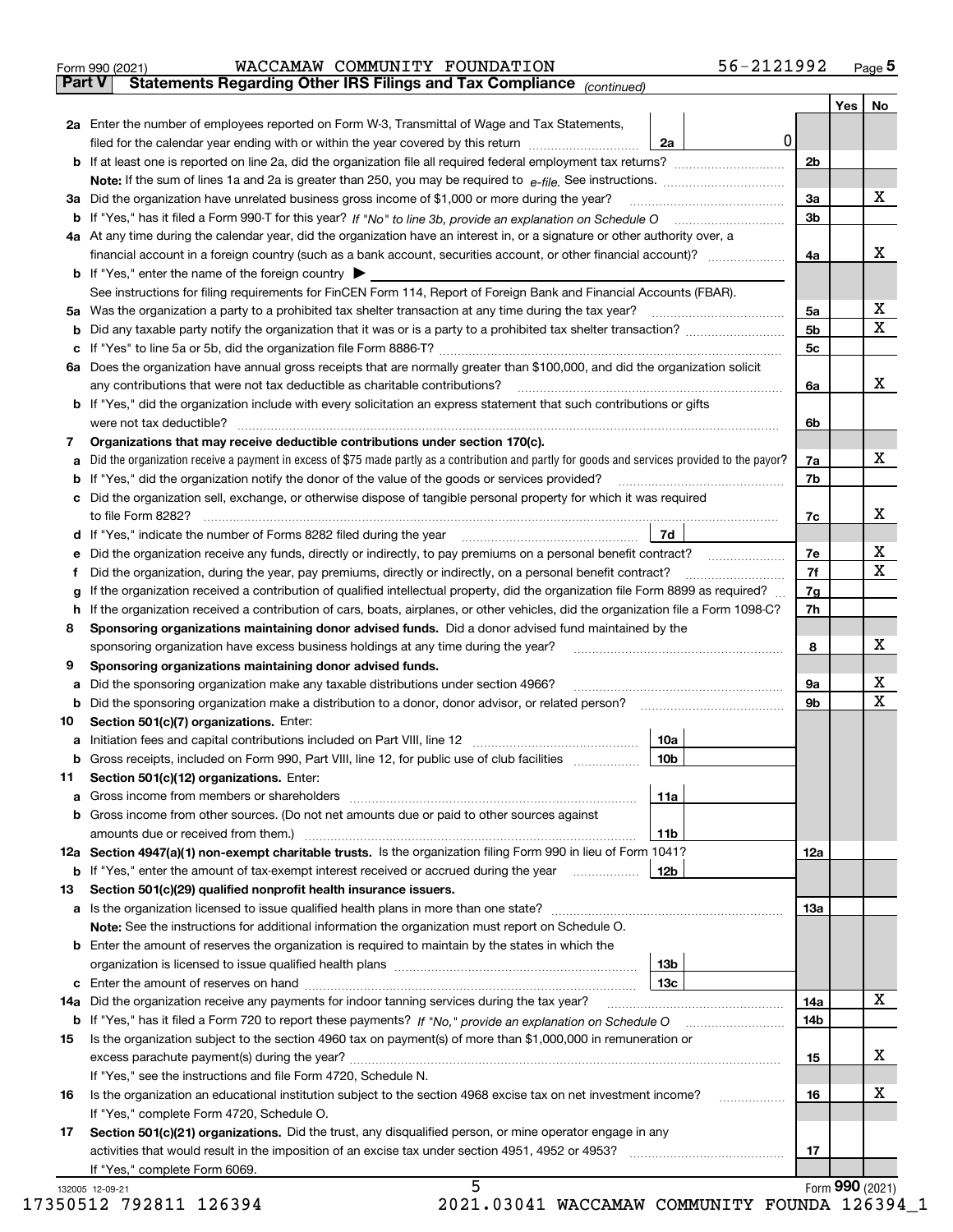|  | Form 990 (2021) |
|--|-----------------|
|  |                 |

#### WACCAMAW COMMUNITY FOUNDATION 56-2121992

*For each "Yes" response to lines 2 through 7b below, and for a "No" response to line 8a, 8b, or 10b below, describe the circumstances, processes, or changes on Schedule O. See instructions.* Form 990 (2021) **MACCAMAW COMMUNITY FOUNDATION** 56-2121992 <sub>Page</sub> 6<br>**Part VI** | Governance, Management, and Disclosure. *For each "Yes" response to lines 2 through 7b below, and for a "No" response* 

|    |                                                                                                                                                                            |    |   |                         | Yes             | No                      |
|----|----------------------------------------------------------------------------------------------------------------------------------------------------------------------------|----|---|-------------------------|-----------------|-------------------------|
|    | <b>1a</b> Enter the number of voting members of the governing body at the end of the tax year                                                                              | 1a | 6 |                         |                 |                         |
|    | If there are material differences in voting rights among members of the governing body, or if the governing                                                                |    |   |                         |                 |                         |
|    | body delegated broad authority to an executive committee or similar committee, explain on Schedule O.                                                                      |    | 6 |                         |                 |                         |
|    |                                                                                                                                                                            | 1b |   |                         |                 |                         |
| 2  | Did any officer, director, trustee, or key employee have a family relationship or a business relationship with any other                                                   |    |   |                         |                 |                         |
|    | officer, director, trustee, or key employee?                                                                                                                               |    |   | $\mathbf{2}$            |                 | X                       |
| 3  | Did the organization delegate control over management duties customarily performed by or under the direct supervision                                                      |    |   |                         |                 |                         |
|    |                                                                                                                                                                            |    |   | 3                       |                 | X                       |
| 4  | Did the organization make any significant changes to its governing documents since the prior Form 990 was filed?                                                           |    |   | $\overline{\mathbf{4}}$ |                 | $\overline{\textbf{X}}$ |
| 5  |                                                                                                                                                                            |    |   | 5                       |                 | $\mathbf X$             |
| 6  | Did the organization have members or stockholders?                                                                                                                         |    |   | 6                       |                 | $\mathbf x$             |
|    | 7a Did the organization have members, stockholders, or other persons who had the power to elect or appoint one or                                                          |    |   |                         |                 |                         |
|    |                                                                                                                                                                            |    |   | 7a                      |                 | x                       |
|    | <b>b</b> Are any governance decisions of the organization reserved to (or subject to approval by) members, stockholders, or                                                |    |   |                         |                 |                         |
|    | persons other than the governing body?                                                                                                                                     |    |   | 7b                      |                 | х                       |
| 8  | Did the organization contemporaneously document the meetings held or written actions undertaken during the year by the following:                                          |    |   |                         |                 |                         |
| a  |                                                                                                                                                                            |    |   | 8a                      | X               |                         |
|    |                                                                                                                                                                            |    |   | 8b                      | X               |                         |
| 9  | Is there any officer, director, trustee, or key employee listed in Part VII, Section A, who cannot be reached at the                                                       |    |   |                         |                 |                         |
|    |                                                                                                                                                                            |    |   | 9                       |                 | х                       |
|    | Section B. Policies (This Section B requests information about policies not required by the Internal Revenue Code.)                                                        |    |   |                         |                 |                         |
|    |                                                                                                                                                                            |    |   |                         | Yes             | No                      |
|    |                                                                                                                                                                            |    |   | 10a                     |                 | X                       |
|    | <b>b</b> If "Yes," did the organization have written policies and procedures governing the activities of such chapters, affiliates,                                        |    |   |                         |                 |                         |
|    |                                                                                                                                                                            |    |   | 10 <sub>b</sub>         |                 |                         |
|    | 11a Has the organization provided a complete copy of this Form 990 to all members of its governing body before filing the form?                                            |    |   | 11a                     | X               |                         |
|    | <b>b</b> Describe on Schedule O the process, if any, used by the organization to review this Form 990.                                                                     |    |   |                         |                 |                         |
|    |                                                                                                                                                                            |    |   | 12a                     | X               |                         |
| b  |                                                                                                                                                                            |    |   | 12b                     | X               |                         |
|    | c Did the organization regularly and consistently monitor and enforce compliance with the policy? If "Yes," describe                                                       |    |   |                         |                 |                         |
|    |                                                                                                                                                                            |    |   | 12c                     | х               |                         |
| 13 |                                                                                                                                                                            |    |   | 13                      | X               |                         |
| 14 | Did the organization have a written document retention and destruction policy? manufactured and the organization have a written document retention and destruction policy? |    |   | 14                      | X               |                         |
| 15 | Did the process for determining compensation of the following persons include a review and approval by independent                                                         |    |   |                         |                 |                         |
|    | persons, comparability data, and contemporaneous substantiation of the deliberation and decision?                                                                          |    |   |                         |                 |                         |
|    |                                                                                                                                                                            |    |   |                         | X               |                         |
|    |                                                                                                                                                                            |    |   | 15a                     | X               |                         |
|    |                                                                                                                                                                            |    |   | 15b                     |                 |                         |
|    | If "Yes" to line 15a or 15b, describe the process on Schedule O. See instructions.                                                                                         |    |   |                         |                 |                         |
|    | 16a Did the organization invest in, contribute assets to, or participate in a joint venture or similar arrangement with a                                                  |    |   |                         |                 |                         |
|    | taxable entity during the year?                                                                                                                                            |    |   | 16a                     |                 | X                       |
|    | <b>b</b> If "Yes," did the organization follow a written policy or procedure requiring the organization to evaluate its participation                                      |    |   |                         |                 |                         |
|    | in joint venture arrangements under applicable federal tax law, and take steps to safeguard the organization's                                                             |    |   |                         |                 |                         |
|    | exempt status with respect to such arrangements?                                                                                                                           |    |   | 16b                     |                 |                         |
|    | <b>Section C. Disclosure</b>                                                                                                                                               |    |   |                         |                 |                         |
| 17 | List the states with which a copy of this Form 990 is required to be filed $\blacktriangleright$ SC                                                                        |    |   |                         |                 |                         |
| 18 | Section 6104 requires an organization to make its Forms 1023 (1024 or 1024-A, if applicable), 990, and 990-T (section 501(c)(3)s only) available                           |    |   |                         |                 |                         |
|    | for public inspection. Indicate how you made these available. Check all that apply.                                                                                        |    |   |                         |                 |                         |
|    | $X$ Upon request<br>Own website<br>Another's website<br>Other (explain on Schedule O)                                                                                      |    |   |                         |                 |                         |
| 19 | Describe on Schedule O whether (and if so, how) the organization made its governing documents, conflict of interest policy, and financial                                  |    |   |                         |                 |                         |
|    | statements available to the public during the tax year.                                                                                                                    |    |   |                         |                 |                         |
| 20 | State the name, address, and telephone number of the person who possesses the organization's books and records                                                             |    |   |                         |                 |                         |
|    | JANE LITZ - (843) 723-3635                                                                                                                                                 |    |   |                         |                 |                         |
|    | 29405<br>1691 TURNBULL AVE, N CHARLESTON,<br>SC                                                                                                                            |    |   |                         |                 |                         |
|    |                                                                                                                                                                            |    |   |                         | Form 990 (2021) |                         |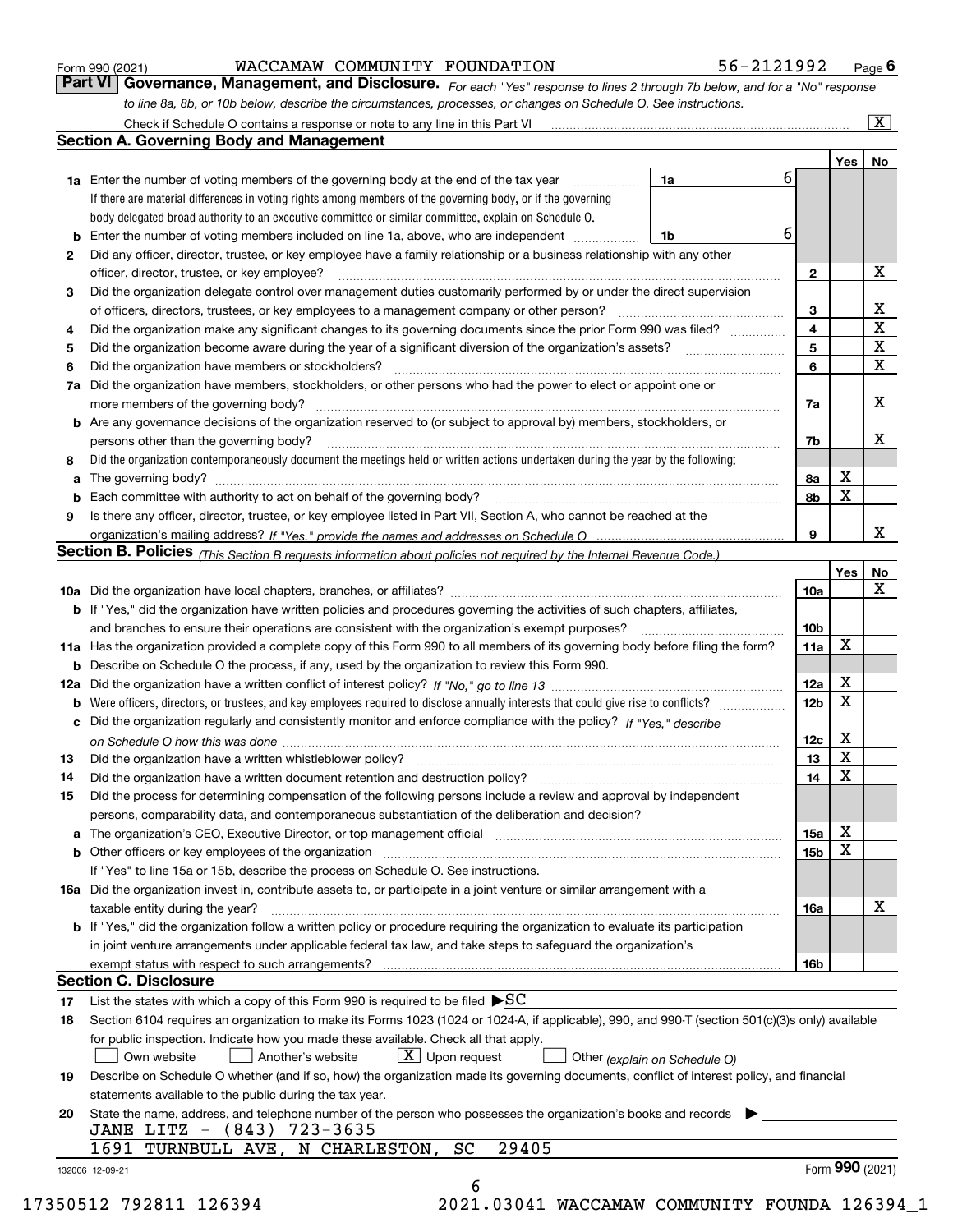$\mathcal{L}^{\text{max}}$ 

## **7Part VII Compensation of Officers, Directors, Trustees, Key Employees, Highest Compensated Employees, and Independent Contractors**

Check if Schedule O contains a response or note to any line in this Part VII

**Section A. Officers, Directors, Trustees, Key Employees, and Highest Compensated Employees**

**1a**  Complete this table for all persons required to be listed. Report compensation for the calendar year ending with or within the organization's tax year. **•** List all of the organization's current officers, directors, trustees (whether individuals or organizations), regardless of amount of compensation.

Enter -0- in columns (D), (E), and (F) if no compensation was paid.

 $\bullet$  List all of the organization's  $\sf current$  key employees, if any. See the instructions for definition of "key employee."

**•** List the organization's five current highest compensated employees (other than an officer, director, trustee, or key employee) who received reportable compensation (box 5 of Form W-2, Form 1099-MISC, and/or box 1 of Form 1099-NEC) of more than \$100,000 from the organization and any related organizations.

**•** List all of the organization's former officers, key employees, and highest compensated employees who received more than \$100,000 of reportable compensation from the organization and any related organizations.

**former directors or trustees**  ¥ List all of the organization's that received, in the capacity as a former director or trustee of the organization, more than \$10,000 of reportable compensation from the organization and any related organizations.

See the instructions for the order in which to list the persons above.

Check this box if neither the organization nor any related organization compensated any current officer, director, or trustee.  $\mathcal{L}^{\text{max}}$ 

| (A)                                  | (B)                  | (C)                            |                                                                                                 |             |              |                                  |           | (D)                             | (E)                              | (F)                         |
|--------------------------------------|----------------------|--------------------------------|-------------------------------------------------------------------------------------------------|-------------|--------------|----------------------------------|-----------|---------------------------------|----------------------------------|-----------------------------|
| Name and title                       | Average              |                                |                                                                                                 | Position    |              |                                  |           | Reportable                      | Reportable                       | Estimated                   |
|                                      | hours per            |                                | (do not check more than one<br>box, unless person is both an<br>officer and a director/trustee) |             | compensation | compensation                     | amount of |                                 |                                  |                             |
|                                      | week                 |                                |                                                                                                 |             |              |                                  |           | from                            | from related                     | other                       |
|                                      | (list any            |                                |                                                                                                 |             |              |                                  |           | the                             | organizations<br>(W-2/1099-MISC/ | compensation                |
|                                      | hours for<br>related |                                |                                                                                                 |             |              |                                  |           | organization<br>(W-2/1099-MISC/ |                                  | from the                    |
|                                      | organizations        |                                |                                                                                                 |             |              |                                  |           | 1099-NEC)                       | 1099-NEC)                        | organization<br>and related |
|                                      | below                |                                |                                                                                                 |             |              |                                  |           |                                 |                                  | organizations               |
|                                      | line)                | Individual trustee or director | Institutional trustee                                                                           | Officer     | Key employee | Highest compensated<br> employee | Former    |                                 |                                  |                             |
| (1) JANE LITZ                        | 1.00                 |                                |                                                                                                 |             |              |                                  |           |                                 |                                  |                             |
| CFO                                  | 40.00                |                                |                                                                                                 | $\mathbf X$ |              |                                  |           | $\mathbf 0$ .                   | 161,271.                         | 24,626.                     |
| (2) MICHAEL MANCUSO                  | 40.00                |                                |                                                                                                 |             |              |                                  |           |                                 |                                  |                             |
| EXECUTIVE DIRECTOR (START JULY 2021) |                      |                                |                                                                                                 | X           |              |                                  |           | $0$ .                           | 40,014.                          | 7,927.                      |
| (3) TRACY BAILEY                     | 1.00                 |                                |                                                                                                 |             |              |                                  |           |                                 |                                  |                             |
| <b>DIRECTOR</b>                      |                      | $\mathbf X$                    |                                                                                                 |             |              |                                  |           | 0.                              | 0.                               | $0_{.}$                     |
| (4) TYLER EASTERLING                 | 1.00                 |                                |                                                                                                 |             |              |                                  |           |                                 |                                  |                             |
| <b>DIRECTOR</b>                      |                      | $\mathbf X$                    |                                                                                                 |             |              |                                  |           | 0.                              | 0.                               | $0_{.}$                     |
| (5) CHRIS HANNA                      | 1.00                 |                                |                                                                                                 |             |              |                                  |           |                                 |                                  |                             |
| <b>DIRECTOR</b>                      |                      | $\mathbf x$                    |                                                                                                 |             |              |                                  |           | 0.                              | 0.                               | $\mathbf 0$ .               |
| (6) RICK ELLIOT                      | 1.00                 |                                |                                                                                                 |             |              |                                  |           |                                 |                                  |                             |
| <b>DIRECTOR</b>                      |                      | $\mathbf X$                    |                                                                                                 |             |              |                                  |           | 0.                              | 0.                               | $0_{.}$                     |
| (7) TERRI DECENZO                    | 1.00                 |                                |                                                                                                 |             |              |                                  |           |                                 |                                  |                             |
| <b>DIRECTOR</b>                      |                      | $\mathbf x$                    |                                                                                                 |             |              |                                  |           | 0.                              | 0.                               | $0_{.}$                     |
| (8) BRENT D. GROOME                  | 1.00                 |                                |                                                                                                 |             |              |                                  |           |                                 |                                  |                             |
| CHAIRMAN                             |                      | $\mathbf x$                    |                                                                                                 | $\mathbf X$ |              |                                  |           | $0$ .                           | 0.                               | $\mathbf 0$ .               |
|                                      |                      |                                |                                                                                                 |             |              |                                  |           |                                 |                                  |                             |
|                                      |                      |                                |                                                                                                 |             |              |                                  |           |                                 |                                  |                             |
|                                      |                      |                                |                                                                                                 |             |              |                                  |           |                                 |                                  |                             |
|                                      |                      |                                |                                                                                                 |             |              |                                  |           |                                 |                                  |                             |
|                                      |                      |                                |                                                                                                 |             |              |                                  |           |                                 |                                  |                             |
|                                      |                      |                                |                                                                                                 |             |              |                                  |           |                                 |                                  |                             |
|                                      |                      |                                |                                                                                                 |             |              |                                  |           |                                 |                                  |                             |
|                                      |                      |                                |                                                                                                 |             |              |                                  |           |                                 |                                  |                             |
|                                      |                      |                                |                                                                                                 |             |              |                                  |           |                                 |                                  |                             |
|                                      |                      |                                |                                                                                                 |             |              |                                  |           |                                 |                                  |                             |
|                                      |                      |                                |                                                                                                 |             |              |                                  |           |                                 |                                  |                             |
|                                      |                      |                                |                                                                                                 |             |              |                                  |           |                                 |                                  |                             |
|                                      |                      |                                |                                                                                                 |             |              |                                  |           |                                 |                                  |                             |
|                                      |                      |                                |                                                                                                 |             |              |                                  |           |                                 |                                  |                             |
|                                      |                      |                                |                                                                                                 |             |              |                                  |           |                                 |                                  |                             |
|                                      |                      |                                |                                                                                                 |             |              |                                  |           |                                 |                                  |                             |
|                                      |                      |                                |                                                                                                 |             |              |                                  |           |                                 |                                  |                             |
|                                      |                      |                                |                                                                                                 |             |              |                                  |           |                                 |                                  |                             |

7

132007 12-09-21

Form (2021) **990**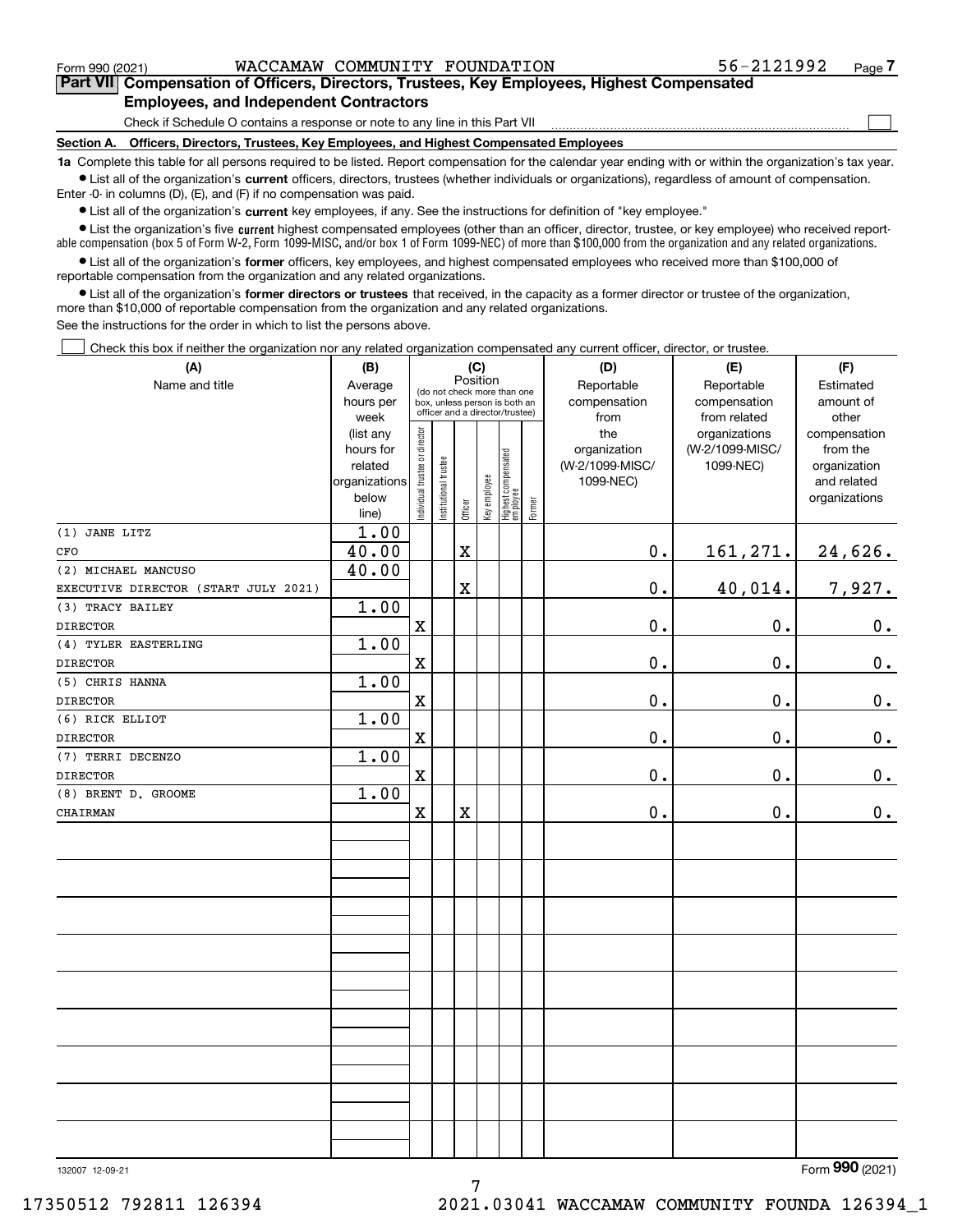| 56-2121992<br>WACCAMAW COMMUNITY FOUNDATION<br>Form 990 (2021) |                                                                                                                                                                                          |                                                         |                                |                       |                 |              |                                                                                                 |        |                                                  |                                                                    |    | Page 8                                 |                                                          |    |
|----------------------------------------------------------------|------------------------------------------------------------------------------------------------------------------------------------------------------------------------------------------|---------------------------------------------------------|--------------------------------|-----------------------|-----------------|--------------|-------------------------------------------------------------------------------------------------|--------|--------------------------------------------------|--------------------------------------------------------------------|----|----------------------------------------|----------------------------------------------------------|----|
|                                                                | <b>Part VII</b><br>Section A. Officers, Directors, Trustees, Key Employees, and Highest Compensated Employees (continued)                                                                |                                                         |                                |                       |                 |              |                                                                                                 |        |                                                  |                                                                    |    |                                        |                                                          |    |
|                                                                | (A)<br>Name and title                                                                                                                                                                    | (B)<br>Average<br>hours per<br>week<br>(list any        |                                |                       | (C)<br>Position |              | (do not check more than one<br>box, unless person is both an<br>officer and a director/trustee) |        | (D)<br>Reportable<br>compensation<br>from<br>the | (E)<br>Reportable<br>compensation<br>from related<br>organizations |    |                                        | (F)<br>Estimated<br>amount of<br>other<br>compensation   |    |
|                                                                |                                                                                                                                                                                          | hours for<br>related<br>organizations<br>below<br>line) | Individual trustee or director | Institutional trustee | Officer         | Key employee | Highest compensated<br> employee                                                                | Former | organization<br>(W-2/1099-MISC/<br>1099-NEC)     | (W-2/1099-MISC/<br>1099-NEC)                                       |    |                                        | from the<br>organization<br>and related<br>organizations |    |
|                                                                |                                                                                                                                                                                          |                                                         |                                |                       |                 |              |                                                                                                 |        |                                                  |                                                                    |    |                                        |                                                          |    |
|                                                                |                                                                                                                                                                                          |                                                         |                                |                       |                 |              |                                                                                                 |        |                                                  |                                                                    |    |                                        |                                                          |    |
|                                                                |                                                                                                                                                                                          |                                                         |                                |                       |                 |              |                                                                                                 |        |                                                  |                                                                    |    |                                        |                                                          |    |
|                                                                |                                                                                                                                                                                          |                                                         |                                |                       |                 |              |                                                                                                 |        |                                                  |                                                                    |    |                                        |                                                          |    |
|                                                                |                                                                                                                                                                                          |                                                         |                                |                       |                 |              |                                                                                                 |        |                                                  |                                                                    |    |                                        |                                                          |    |
|                                                                |                                                                                                                                                                                          |                                                         |                                |                       |                 |              |                                                                                                 |        |                                                  |                                                                    |    |                                        |                                                          |    |
|                                                                |                                                                                                                                                                                          |                                                         |                                |                       |                 |              |                                                                                                 |        | $0$ .                                            | 201,285.                                                           |    |                                        |                                                          |    |
|                                                                | 1b Subtotal<br>c Total from continuation sheets to Part VII, Section A [111] [120] [20]                                                                                                  |                                                         |                                |                       |                 |              |                                                                                                 |        | $\mathbf 0$ .<br>0.                              | 201,285.                                                           | 0. | $3\overline{2,553}$ .<br>0.<br>32,553. |                                                          |    |
| 2                                                              | Total number of individuals (including but not limited to those listed above) who received more than \$100,000 of reportable<br>compensation from the organization $\blacktriangleright$ |                                                         |                                |                       |                 |              |                                                                                                 |        |                                                  |                                                                    |    |                                        |                                                          | 0  |
| 3                                                              | Did the organization list any former officer, director, trustee, key employee, or highest compensated employee on                                                                        |                                                         |                                |                       |                 |              |                                                                                                 |        |                                                  |                                                                    |    |                                        | Yes                                                      | No |
| 4                                                              | For any individual listed on line 1a, is the sum of reportable compensation and other compensation from the organization                                                                 |                                                         |                                |                       |                 |              |                                                                                                 |        |                                                  |                                                                    |    | 3<br>4                                 | X                                                        | х  |
| 5                                                              | Did any person listed on line 1a receive or accrue compensation from any unrelated organization or individual for services<br><b>Section B. Independent Contractors</b>                  |                                                         |                                |                       |                 |              |                                                                                                 |        |                                                  |                                                                    |    | 5                                      |                                                          | x  |
| 1                                                              | Complete this table for your five highest compensated independent contractors that received more than \$100,000 of compensation from                                                     |                                                         |                                |                       |                 |              |                                                                                                 |        |                                                  |                                                                    |    |                                        |                                                          |    |
|                                                                | the organization. Report compensation for the calendar year ending with or within the organization's tax year.<br>(A)                                                                    |                                                         |                                |                       |                 |              |                                                                                                 |        | (B)                                              |                                                                    |    | (C)                                    |                                                          |    |
|                                                                | Name and business address                                                                                                                                                                |                                                         |                                | <b>NONE</b>           |                 |              |                                                                                                 |        | Description of services                          |                                                                    |    | Compensation                           |                                                          |    |
|                                                                |                                                                                                                                                                                          |                                                         |                                |                       |                 |              |                                                                                                 |        |                                                  |                                                                    |    |                                        |                                                          |    |
|                                                                |                                                                                                                                                                                          |                                                         |                                |                       |                 |              |                                                                                                 |        |                                                  |                                                                    |    |                                        |                                                          |    |
|                                                                |                                                                                                                                                                                          |                                                         |                                |                       |                 |              |                                                                                                 |        |                                                  |                                                                    |    |                                        |                                                          |    |
| 2                                                              | Total number of independent contractors (including but not limited to those listed above) who received more than<br>\$100,000 of compensation from the organization                      |                                                         |                                |                       |                 | 0            |                                                                                                 |        |                                                  |                                                                    |    |                                        |                                                          |    |
|                                                                |                                                                                                                                                                                          |                                                         |                                |                       |                 |              |                                                                                                 |        |                                                  |                                                                    |    | Form $990$ (2021)                      |                                                          |    |

132008 12-09-21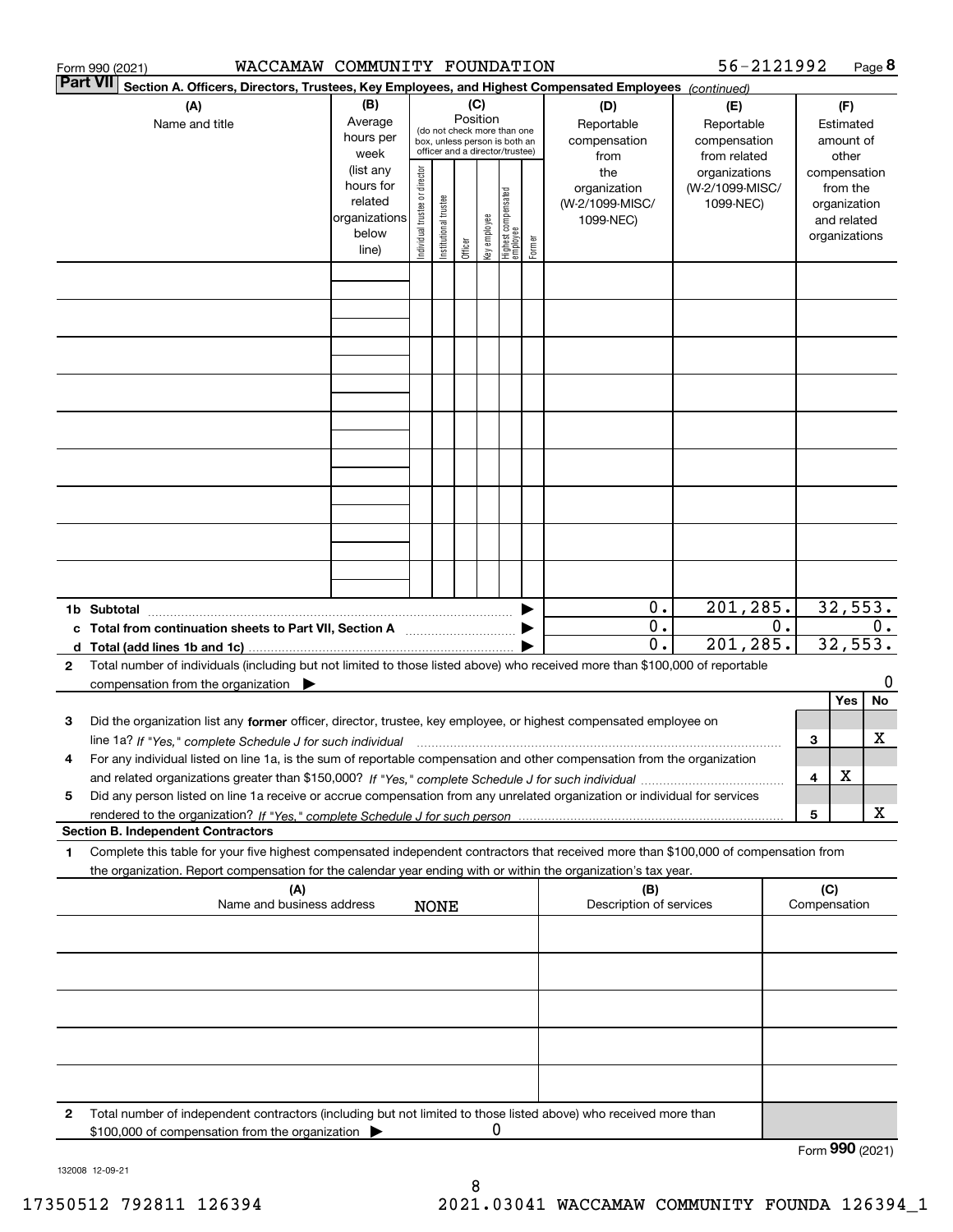|                                                           | <b>Part VIII</b>                          |   | <b>Statement of Revenue</b>                                                                                            |                |                        |              |                      |                      |                                              |                                                 |                                                                 |
|-----------------------------------------------------------|-------------------------------------------|---|------------------------------------------------------------------------------------------------------------------------|----------------|------------------------|--------------|----------------------|----------------------|----------------------------------------------|-------------------------------------------------|-----------------------------------------------------------------|
|                                                           |                                           |   | Check if Schedule O contains a response or note to any line in this Part VIII                                          |                |                        |              |                      |                      |                                              |                                                 |                                                                 |
|                                                           |                                           |   |                                                                                                                        |                |                        |              |                      | (A)<br>Total revenue | (B)<br>Related or exempt<br>function revenue | $\overline{C}$<br>Unrelated<br>business revenue | (D)<br>Revenue excluded<br>from tax under<br>sections 512 - 514 |
|                                                           |                                           |   | 1 a Federated campaigns                                                                                                |                | 1a                     |              |                      |                      |                                              |                                                 |                                                                 |
| Contributions, Gifts, Grants<br>and Other Similar Amounts |                                           |   | <b>b</b> Membership dues<br>$\ldots \ldots \ldots \ldots \ldots$                                                       |                | 1 <sub>b</sub>         |              |                      |                      |                                              |                                                 |                                                                 |
|                                                           |                                           | c | Fundraising events                                                                                                     |                | 1 <sub>c</sub>         |              |                      |                      |                                              |                                                 |                                                                 |
|                                                           |                                           |   | d Related organizations                                                                                                |                | 1 <sub>d</sub>         |              |                      |                      |                                              |                                                 |                                                                 |
|                                                           |                                           | е | Government grants (contributions)                                                                                      |                | 1e                     |              |                      |                      |                                              |                                                 |                                                                 |
|                                                           |                                           |   | f All other contributions, gifts, grants, and                                                                          |                |                        |              |                      |                      |                                              |                                                 |                                                                 |
|                                                           |                                           |   | similar amounts not included above                                                                                     |                | 1f                     |              | 3,913,209.           |                      |                                              |                                                 |                                                                 |
|                                                           |                                           |   | Noncash contributions included in lines 1a-1f                                                                          |                |                        | $1g$ \$      | 1,280,744.           |                      |                                              |                                                 |                                                                 |
|                                                           |                                           |   |                                                                                                                        |                |                        |              |                      | 3,913,209.           |                                              |                                                 |                                                                 |
|                                                           |                                           |   |                                                                                                                        |                |                        |              | <b>Business Code</b> |                      |                                              |                                                 |                                                                 |
|                                                           | 2a                                        |   | MANAGEMENT FEES                                                                                                        |                |                        |              | 561000               | 397,022.             | 397,022.                                     |                                                 |                                                                 |
|                                                           |                                           | b |                                                                                                                        |                |                        |              |                      |                      |                                              |                                                 |                                                                 |
|                                                           |                                           | c | <u> 1989 - Johann Stein, mars an deus Amerikaansk kommunister (</u>                                                    |                |                        |              |                      |                      |                                              |                                                 |                                                                 |
|                                                           |                                           | d | <u> 1989 - Johann Barn, amerikansk politiker (d. 1989)</u>                                                             |                |                        |              |                      |                      |                                              |                                                 |                                                                 |
| Program Service<br>Revenue                                |                                           | е |                                                                                                                        |                |                        |              |                      |                      |                                              |                                                 |                                                                 |
|                                                           | All other program service revenue  [<br>f |   |                                                                                                                        |                |                        |              | ▶                    | 397,022.             |                                              |                                                 |                                                                 |
|                                                           | 3                                         | a | Investment income (including dividends, interest, and                                                                  |                |                        |              |                      |                      |                                              |                                                 |                                                                 |
|                                                           |                                           |   |                                                                                                                        |                |                        |              |                      | 641,871.             |                                              |                                                 | 641,871.                                                        |
|                                                           | 4                                         |   | Income from investment of tax-exempt bond proceeds                                                                     |                |                        |              |                      |                      |                                              |                                                 |                                                                 |
|                                                           | 5                                         |   |                                                                                                                        |                |                        |              |                      |                      |                                              |                                                 |                                                                 |
|                                                           |                                           |   |                                                                                                                        |                | (i) Real               |              | (ii) Personal        |                      |                                              |                                                 |                                                                 |
|                                                           | 6а                                        |   | Gross rents<br>.                                                                                                       | 6a             |                        |              |                      |                      |                                              |                                                 |                                                                 |
|                                                           |                                           | b | Less: rental expenses                                                                                                  | 6 <sub>b</sub> |                        |              |                      |                      |                                              |                                                 |                                                                 |
|                                                           |                                           | с | Rental income or (loss)                                                                                                | 6c             |                        |              |                      |                      |                                              |                                                 |                                                                 |
|                                                           |                                           |   | d Net rental income or (loss)                                                                                          |                |                        |              |                      |                      |                                              |                                                 |                                                                 |
|                                                           |                                           |   | 7 a Gross amount from sales of                                                                                         |                | (i) Securities         |              | (ii) Other           |                      |                                              |                                                 |                                                                 |
|                                                           |                                           |   | assets other than inventory                                                                                            | 7a             |                        | 6, 332, 433. |                      |                      |                                              |                                                 |                                                                 |
|                                                           |                                           |   | <b>b</b> Less: cost or other basis                                                                                     |                |                        |              |                      |                      |                                              |                                                 |                                                                 |
|                                                           |                                           |   | and sales expenses                                                                                                     |                | $ 7b $ 5,039,189.      |              |                      |                      |                                              |                                                 |                                                                 |
| Revenue                                                   |                                           |   | <b>c</b> Gain or (loss) $\ldots$                                                                                       |                | $7c \mid 1, 293, 244.$ |              |                      |                      |                                              |                                                 |                                                                 |
|                                                           |                                           |   |                                                                                                                        |                |                        |              | ▶                    | 1,293,244.           |                                              |                                                 | 1293244.                                                        |
| Othe                                                      |                                           |   | 8 a Gross income from fundraising events (not<br>including \$                                                          |                |                        |              |                      |                      |                                              |                                                 |                                                                 |
|                                                           |                                           |   | contributions reported on line 1c). See                                                                                |                |                        |              |                      |                      |                                              |                                                 |                                                                 |
|                                                           |                                           |   |                                                                                                                        |                |                        | 8a           |                      |                      |                                              |                                                 |                                                                 |
|                                                           |                                           |   |                                                                                                                        |                |                        | 8b           |                      |                      |                                              |                                                 |                                                                 |
|                                                           |                                           |   | c Net income or (loss) from fundraising events                                                                         |                |                        |              |                      |                      |                                              |                                                 |                                                                 |
|                                                           |                                           |   | 9 a Gross income from gaming activities. See                                                                           |                |                        |              |                      |                      |                                              |                                                 |                                                                 |
|                                                           |                                           |   |                                                                                                                        |                |                        | 9a           |                      |                      |                                              |                                                 |                                                                 |
|                                                           |                                           |   | <b>b</b> Less: direct expenses <b>manually</b>                                                                         |                |                        | 9b           |                      |                      |                                              |                                                 |                                                                 |
|                                                           |                                           |   | c Net income or (loss) from gaming activities                                                                          |                |                        |              | .                    |                      |                                              |                                                 |                                                                 |
|                                                           |                                           |   | 10 a Gross sales of inventory, less returns                                                                            |                |                        |              |                      |                      |                                              |                                                 |                                                                 |
|                                                           |                                           |   |                                                                                                                        |                |                        | 10a          |                      |                      |                                              |                                                 |                                                                 |
|                                                           |                                           |   | <b>b</b> Less: cost of goods sold                                                                                      |                |                        | 10b          |                      |                      |                                              |                                                 |                                                                 |
|                                                           |                                           |   | c Net income or (loss) from sales of inventory                                                                         |                |                        |              |                      |                      |                                              |                                                 |                                                                 |
|                                                           |                                           |   |                                                                                                                        |                |                        |              | <b>Business Code</b> |                      |                                              |                                                 |                                                                 |
|                                                           | 11 a                                      |   | <u> 1989 - Johann Barn, mars ann an t-Amhain ann an t-Amhain an t-Amhain an t-Amhain an t-Amhain an t-Amhain an t-</u> |                |                        |              |                      |                      |                                              |                                                 |                                                                 |
|                                                           |                                           | b |                                                                                                                        |                |                        |              |                      |                      |                                              |                                                 |                                                                 |
| Miscellaneous<br>Revenue                                  |                                           | с |                                                                                                                        |                |                        |              |                      |                      |                                              |                                                 |                                                                 |
|                                                           |                                           |   |                                                                                                                        |                |                        |              |                      |                      |                                              |                                                 |                                                                 |
|                                                           | 12                                        |   |                                                                                                                        |                |                        |              | ▶                    | 6,245,346.           | 397,022.                                     | 0.                                              | 1935115.                                                        |
|                                                           | 132009 12-09-21                           |   |                                                                                                                        |                |                        |              |                      |                      |                                              |                                                 | Form 990 (2021)                                                 |
|                                                           |                                           |   |                                                                                                                        |                |                        |              |                      |                      |                                              |                                                 |                                                                 |

Form 990 (2021) **WACCAMAW COMMUNITY FOUNDATION** 56-2121992 Page

**9**

56-2121992

132009 12-09-21

9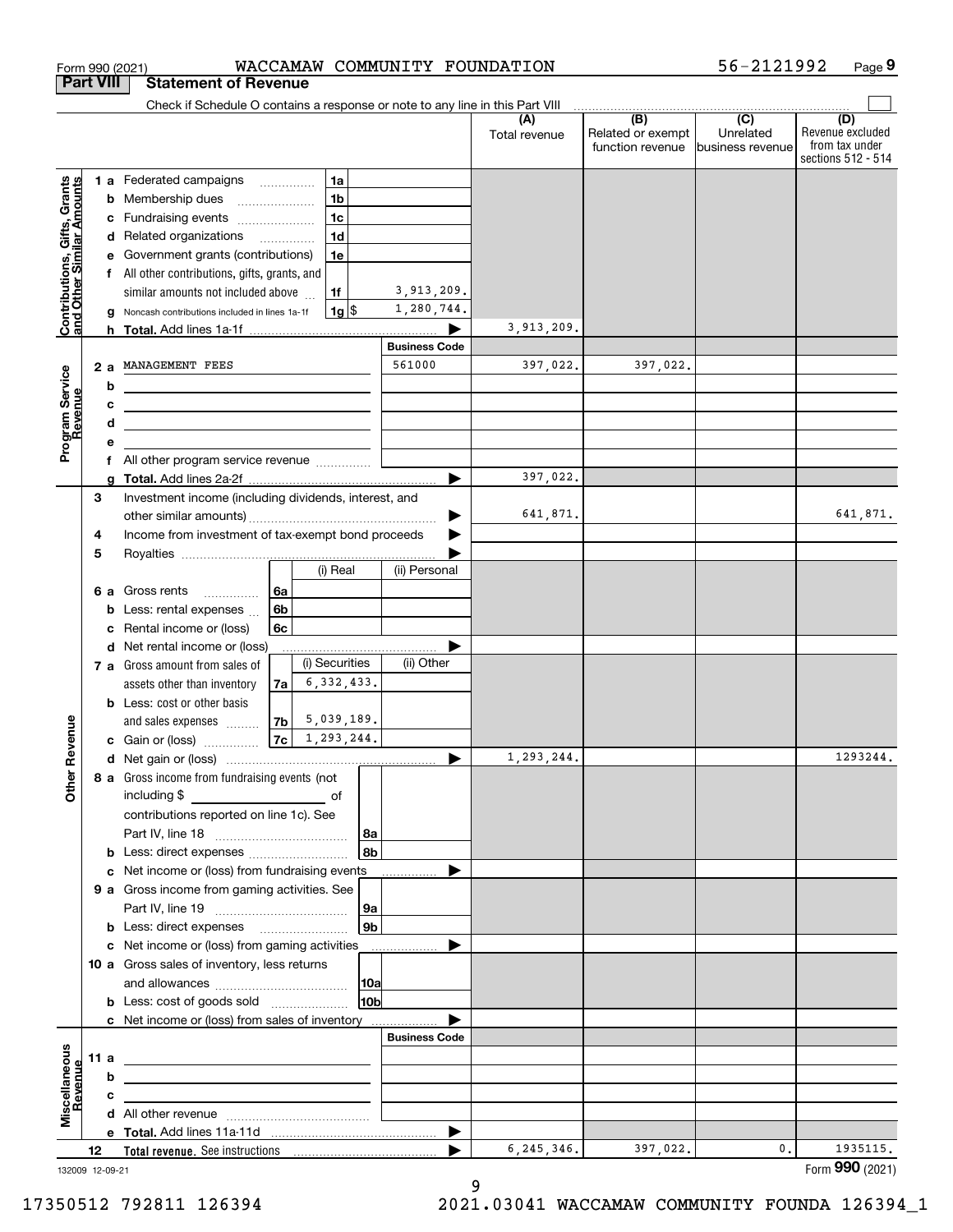$_{\rm Form}$   $_{990}$  (2021) <code>WACCAMAW COMMUNITY FOUNDATION</code>  $56-2121992$   $_{\rm Page}$ **Part IX Statement of Functional Expenses**

*Section 501(c)(3) and 501(c)(4) organizations must complete all columns. All other organizations must complete column (A).*

 $\overline{\Box}$ 

|          | Do not include amounts reported on lines 6b,<br>7b, 8b, 9b, and 10b of Part VIII.                          | (A)<br>Total expenses | (B)<br>Program service<br>expenses | $\overline{(C)}$<br>Management and<br>general expenses | (D)<br>Fundraising<br>expenses |
|----------|------------------------------------------------------------------------------------------------------------|-----------------------|------------------------------------|--------------------------------------------------------|--------------------------------|
| 1.       | Grants and other assistance to domestic organizations                                                      |                       |                                    |                                                        |                                |
|          | and domestic governments. See Part IV, line 21<br>$\ddotsc$                                                | 3,815,254.            | 3,815,254.                         |                                                        |                                |
| 2        | Grants and other assistance to domestic                                                                    |                       |                                    |                                                        |                                |
|          | individuals. See Part IV, line 22                                                                          |                       |                                    |                                                        |                                |
| 3        | Grants and other assistance to foreign                                                                     |                       |                                    |                                                        |                                |
|          | organizations, foreign governments, and foreign                                                            |                       |                                    |                                                        |                                |
|          | individuals. See Part IV, lines 15 and 16                                                                  |                       |                                    |                                                        |                                |
| 4        | Benefits paid to or for members                                                                            |                       |                                    |                                                        |                                |
| 5        | Compensation of current officers, directors,                                                               |                       |                                    |                                                        |                                |
|          |                                                                                                            |                       |                                    |                                                        |                                |
| 6        | Compensation not included above to disqualified                                                            |                       |                                    |                                                        |                                |
|          | persons (as defined under section 4958(f)(1)) and                                                          |                       |                                    |                                                        |                                |
|          | persons described in section 4958(c)(3)(B)                                                                 |                       |                                    |                                                        |                                |
| 7        |                                                                                                            | 133,659.              | 97,090.                            | 12, 152.                                               | 24,417.                        |
| 8        | Pension plan accruals and contributions (include                                                           |                       |                                    |                                                        |                                |
|          | section 401(k) and 403(b) employer contributions)                                                          | 4,561.                | $\frac{3,313}{23,253}$             | 415.                                                   | $\frac{833}{5,848}$            |
| 9        |                                                                                                            | $\overline{32,011}$ . |                                    | $\overline{2,910.}$                                    |                                |
| 10       |                                                                                                            | 9,751.                | 7,083.                             | 887.                                                   | 1,781.                         |
| 11       | Fees for services (nonemployees):                                                                          |                       |                                    |                                                        |                                |
|          |                                                                                                            |                       |                                    |                                                        |                                |
| b        |                                                                                                            |                       |                                    |                                                        |                                |
|          |                                                                                                            |                       |                                    |                                                        |                                |
|          |                                                                                                            |                       |                                    |                                                        |                                |
| е        | Professional fundraising services. See Part IV, line 17                                                    | 14,131.               |                                    | 14,131.                                                |                                |
| f        | Investment management fees                                                                                 |                       |                                    |                                                        |                                |
|          | g Other. (If line 11g amount exceeds 10% of line 25,                                                       | 65,746.               |                                    | 65,746.                                                |                                |
|          | column (A), amount, list line 11g expenses on Sch O.)                                                      | $\overline{132}$ .    |                                    |                                                        | 132.                           |
| 12<br>13 |                                                                                                            | 4,024.                | 2,923.                             | 366.                                                   | 735.                           |
| 14       |                                                                                                            | 1,526.                | 1,108.                             | 139.                                                   | 279.                           |
| 15       |                                                                                                            |                       |                                    |                                                        |                                |
| 16       |                                                                                                            | 28,644.               | 8,720.                             | 17,731.                                                | 2,193.                         |
| 17       | Travel                                                                                                     | 652.                  | 474.                               | 59.                                                    | $\overline{119}$ .             |
| 18       | Payments of travel or entertainment expenses                                                               |                       |                                    |                                                        |                                |
|          | for any federal, state, or local public officials                                                          |                       |                                    |                                                        |                                |
| 19       | Conferences, conventions, and meetings                                                                     | 9,434.                | 6,853.                             | 858.                                                   | 1,723.                         |
| 20       | Interest                                                                                                   |                       |                                    |                                                        |                                |
| 21       |                                                                                                            | 101, 644.             |                                    | 50,822.                                                | 50,822.                        |
| 22       | Depreciation, depletion, and amortization                                                                  | 12,077.               | 8,773.                             | 1,098.                                                 | 2,206.                         |
| 23       | Insurance                                                                                                  | 2,530.                |                                    | $\overline{2,530}$ .                                   |                                |
| 24       | Other expenses. Itemize expenses not covered                                                               |                       |                                    |                                                        |                                |
|          | above. (List miscellaneous expenses on line 24e. If<br>line 24e amount exceeds 10% of line 25, column (A), |                       |                                    |                                                        |                                |
|          | amount, list line 24e expenses on Schedule O.)                                                             |                       |                                    |                                                        |                                |
|          | a ADMINISTRATIVE FEES                                                                                      | 404,059.              | 0.                                 | 404,059.                                               | $0$ .                          |
| b        | DUES AND SUBSCRIPTIONS                                                                                     | 3,122.                | 2, 264.                            | 289.                                                   | $\overline{569}$ .             |
| c        | MEETINGS & EVENTS                                                                                          | 1,347.                | 979.                               | 122.                                                   | 246.                           |
| d        |                                                                                                            |                       |                                    |                                                        |                                |
|          | e All other expenses                                                                                       | 1,373.                | 1,373.                             |                                                        |                                |
| 25       | Total functional expenses. Add lines 1 through 24e                                                         | 4,645,677.            | 3,979,460.                         | 574, 314.                                              | 91,903.                        |
| 26       | <b>Joint costs.</b> Complete this line only if the organization                                            |                       |                                    |                                                        |                                |
|          | reported in column (B) joint costs from a combined                                                         |                       |                                    |                                                        |                                |
|          | educational campaign and fundraising solicitation.                                                         |                       |                                    |                                                        |                                |
|          | Check here $\blacktriangleright$<br>if following SOP 98-2 (ASC 958-720)                                    |                       |                                    |                                                        |                                |
|          | 132010 12-09-21                                                                                            |                       |                                    |                                                        | Form 990 (2021)                |

10

17350512 792811 126394 2021.03041 WACCAMAW COMMUNITY FOUNDA 126394\_1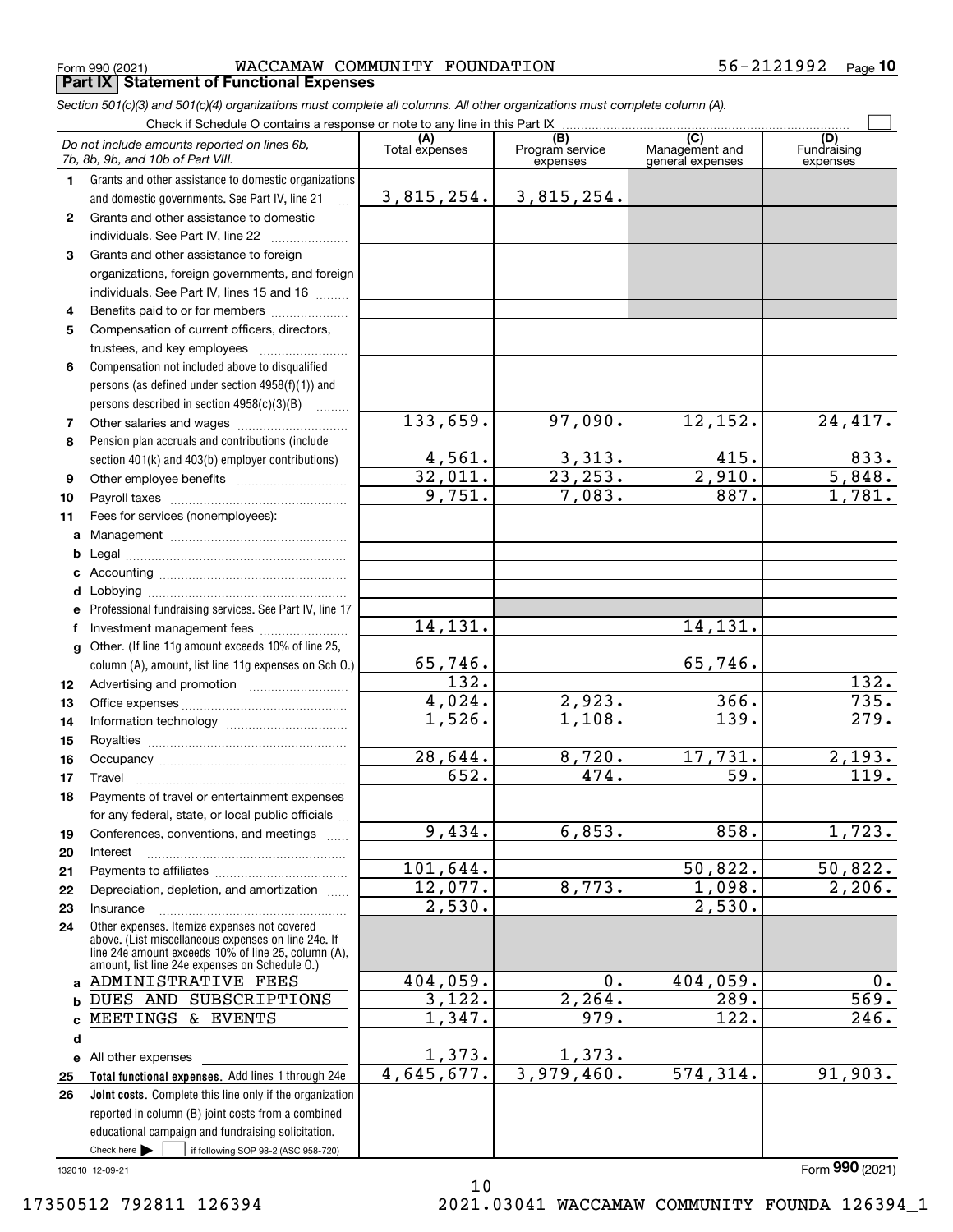$\overline{\phantom{a}}$ 

 $\overline{\phantom{0}}$ 

### $_{\rm Form}$   $_{990}$  (2021) <code>WACCAMAW COMMUNITY FOUNDATION</code>  $56-2121992$   $_{\rm Page}$ **Part X Balance Sheet**<br>**Part X Balance Sheet**

**11**

|                             |          |                                                                                                                                                    |             |            | (A)<br>Beginning of year |                 | (B)<br>End of year        |
|-----------------------------|----------|----------------------------------------------------------------------------------------------------------------------------------------------------|-------------|------------|--------------------------|-----------------|---------------------------|
|                             | 1        |                                                                                                                                                    |             |            | 391, 183.                | $\blacksquare$  | 1,034,143.                |
|                             | 2        |                                                                                                                                                    |             |            | 4,279,707.               | $\mathbf{2}$    | 2,356,344.                |
|                             | 3        |                                                                                                                                                    |             |            |                          | 3               | 53,831.                   |
|                             | 4        |                                                                                                                                                    |             | 4          |                          |                 |                           |
|                             | 5        | Loans and other receivables from any current or former officer, director,                                                                          |             |            |                          |                 |                           |
|                             |          | trustee, key employee, creator or founder, substantial contributor, or 35%                                                                         |             |            |                          |                 |                           |
|                             |          | controlled entity or family member of any of these persons                                                                                         |             |            |                          | 5               |                           |
|                             | 6        | Loans and other receivables from other disqualified persons (as defined                                                                            |             |            |                          |                 |                           |
|                             |          | under section $4958(f)(1)$ , and persons described in section $4958(c)(3)(B)$                                                                      |             | 6          |                          |                 |                           |
|                             | 7        |                                                                                                                                                    |             |            |                          | $\overline{7}$  |                           |
| Assets                      | 8        |                                                                                                                                                    |             |            |                          | 8               |                           |
|                             | 9        | Prepaid expenses and deferred charges                                                                                                              |             |            | 1,192.                   | 9               | 1,318.                    |
|                             |          | 10a Land, buildings, and equipment: cost or other                                                                                                  |             |            |                          |                 |                           |
|                             |          | basis. Complete Part VI of Schedule D  10a                                                                                                         |             | 536,888.   |                          |                 |                           |
|                             |          | <b>b</b> Less: accumulated depreciation                                                                                                            |             | 89,540.    | 448, 194.                | 10 <sub>c</sub> | 447,348.                  |
|                             | 11       |                                                                                                                                                    |             |            | 14, 237, 447.            | 11              | 18,514,670.               |
|                             | 12       |                                                                                                                                                    |             | 6,877,455. | 12                       | 7,727,004.      |                           |
|                             | 13       |                                                                                                                                                    |             |            | 13                       |                 |                           |
|                             | 14       |                                                                                                                                                    |             |            |                          | 14              |                           |
|                             | 15       |                                                                                                                                                    |             |            | 0.                       | 15              | 4,000.                    |
|                             | 16       |                                                                                                                                                    |             |            | 26, 235, 178.<br>1,605.  | 16              | 30, 138, 658.<br>61, 207. |
|                             | 17       |                                                                                                                                                    |             |            | $\overline{200,000}$ .   | 17              | 49,250.                   |
|                             | 18       |                                                                                                                                                    |             | 18         |                          |                 |                           |
|                             | 19       |                                                                                                                                                    |             | 19         |                          |                 |                           |
|                             | 20<br>21 |                                                                                                                                                    |             |            |                          | 20              |                           |
|                             |          | Escrow or custodial account liability. Complete Part IV of Schedule D                                                                              |             |            |                          | 21              |                           |
| Liabilities                 | 22       | Loans and other payables to any current or former officer, director,<br>trustee, key employee, creator or founder, substantial contributor, or 35% |             |            |                          |                 |                           |
|                             |          | controlled entity or family member of any of these persons                                                                                         |             |            |                          | 22              |                           |
|                             | 23       | Secured mortgages and notes payable to unrelated third parties                                                                                     |             |            |                          | 23              |                           |
|                             | 24       |                                                                                                                                                    |             |            | $\overline{542}$ .       | 24              | 7,112.                    |
|                             | 25       | Other liabilities (including federal income tax, payables to related third                                                                         |             |            |                          |                 |                           |
|                             |          | parties, and other liabilities not included on lines 17-24). Complete Part X                                                                       |             |            |                          |                 |                           |
|                             |          | of Schedule D                                                                                                                                      |             |            | 46,855.                  | 25              | 46,061.                   |
|                             | 26       |                                                                                                                                                    |             |            | $\overline{249,002.}$    | 26              | 163,630.                  |
|                             |          | Organizations that follow FASB ASC 958, check here $\triangleright \lfloor \underline{X} \rfloor$                                                  |             |            |                          |                 |                           |
|                             |          | and complete lines 27, 28, 32, and 33.                                                                                                             |             |            |                          |                 |                           |
|                             | 27       |                                                                                                                                                    |             |            | 25,922,874.              | 27              | 29,908,122.               |
|                             | 28       |                                                                                                                                                    |             |            | 63,302.                  | 28              | 66,906.                   |
|                             |          | Organizations that do not follow FASB ASC 958, check here $\;\blacktriangleright\; \Box$                                                           |             |            |                          |                 |                           |
|                             |          | and complete lines 29 through 33.                                                                                                                  |             |            |                          |                 |                           |
| Net Assets or Fund Balances | 29       |                                                                                                                                                    |             | 29         |                          |                 |                           |
|                             | 30       | Paid-in or capital surplus, or land, building, or equipment fund                                                                                   |             | 30         |                          |                 |                           |
|                             | 31       | Retained earnings, endowment, accumulated income, or other funds                                                                                   |             |            |                          | 31              |                           |
|                             | 32       |                                                                                                                                                    | 25,986,176. | 32         | 29,975,028.              |                 |                           |
|                             | 33       | Total liabilities and net assets/fund balances                                                                                                     |             |            | 26, 235, 178.            | 33              | 30, 138, 658.             |

Form (2021) **990**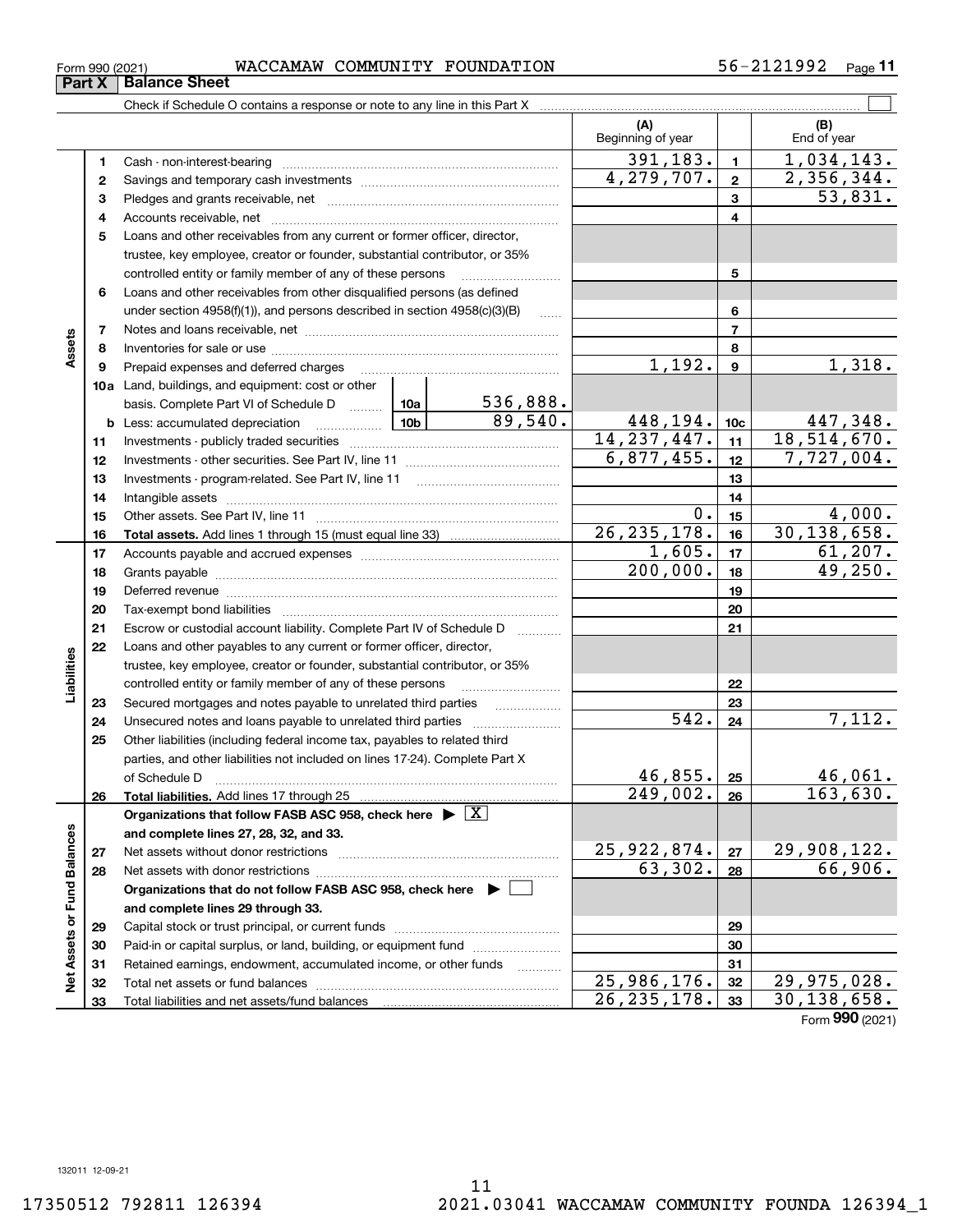|    | WACCAMAW COMMUNITY FOUNDATION<br>Form 990 (2021)                                                                                                                                                                               |                | 56-2121992     |        | Page 12                 |  |  |
|----|--------------------------------------------------------------------------------------------------------------------------------------------------------------------------------------------------------------------------------|----------------|----------------|--------|-------------------------|--|--|
|    | <b>Part XI Reconciliation of Net Assets</b>                                                                                                                                                                                    |                |                |        |                         |  |  |
|    |                                                                                                                                                                                                                                |                |                |        | $\overline{\mathtt{x}}$ |  |  |
|    |                                                                                                                                                                                                                                |                |                |        |                         |  |  |
| 1  |                                                                                                                                                                                                                                | $\mathbf{1}$   | 6, 245, 346.   |        |                         |  |  |
| 2  |                                                                                                                                                                                                                                | $\overline{2}$ | 4,645,677.     |        |                         |  |  |
| З  | Revenue less expenses. Subtract line 2 from line 1                                                                                                                                                                             | 3              | 1,599,669.     |        |                         |  |  |
| 4  |                                                                                                                                                                                                                                | 4              | 25,986,176.    |        |                         |  |  |
| 5  | Net unrealized gains (losses) on investments                                                                                                                                                                                   | 5              | 2,385,589.     |        |                         |  |  |
| 6  |                                                                                                                                                                                                                                | 6              |                |        |                         |  |  |
| 7  | Investment expenses                                                                                                                                                                                                            | $\overline{7}$ |                |        |                         |  |  |
| 8  | Prior period adjustments material contents and content of the content of the content of the content of the content of the content of the content of the content of the content of the content of the content of the content of | 8              |                |        | $-710.$                 |  |  |
| 9  | Other changes in net assets or fund balances (explain on Schedule O)                                                                                                                                                           | 9              |                | 4,305. |                         |  |  |
| 10 | Net assets or fund balances at end of year. Combine lines 3 through 9 (must equal Part X, line 32,                                                                                                                             |                |                |        |                         |  |  |
|    |                                                                                                                                                                                                                                | 10             | $29,975,029$ . |        |                         |  |  |
|    | Part XII Financial Statements and Reporting                                                                                                                                                                                    |                |                |        |                         |  |  |
|    |                                                                                                                                                                                                                                |                |                |        |                         |  |  |
|    |                                                                                                                                                                                                                                |                |                | Yes    | No                      |  |  |
| 1  | $\boxed{\mathbf{X}}$ Accrual<br>Accounting method used to prepare the Form 990: <u>[</u> Cash<br>Other                                                                                                                         |                |                |        |                         |  |  |
|    | If the organization changed its method of accounting from a prior year or checked "Other," explain on Schedule O.                                                                                                              |                |                |        | X                       |  |  |
|    | 2a Were the organization's financial statements compiled or reviewed by an independent accountant?                                                                                                                             |                |                |        |                         |  |  |
|    | If "Yes," check a box below to indicate whether the financial statements for the year were compiled or reviewed on a                                                                                                           |                |                |        |                         |  |  |
|    | separate basis, consolidated basis, or both:                                                                                                                                                                                   |                |                |        |                         |  |  |
|    | Both consolidated and separate basis<br>Separate basis<br>Consolidated basis                                                                                                                                                   |                |                |        |                         |  |  |
|    | <b>b</b> Were the organization's financial statements audited by an independent accountant?                                                                                                                                    |                | 2 <sub>b</sub> | X      |                         |  |  |
|    | If "Yes," check a box below to indicate whether the financial statements for the year were audited on a separate basis,                                                                                                        |                |                |        |                         |  |  |
|    | consolidated basis, or both:                                                                                                                                                                                                   |                |                |        |                         |  |  |
|    | $\boxed{\mathbf{X}}$ Consolidated basis<br>Both consolidated and separate basis<br>Separate basis                                                                                                                              |                |                |        |                         |  |  |
|    | c If "Yes" to line 2a or 2b, does the organization have a committee that assumes responsibility for oversight of the audit,                                                                                                    |                |                |        |                         |  |  |
|    | review, or compilation of its financial statements and selection of an independent accountant?                                                                                                                                 |                | 2c             | х      |                         |  |  |
|    | If the organization changed either its oversight process or selection process during the tax year, explain on Schedule O.                                                                                                      |                |                |        |                         |  |  |
|    | 3a As a result of a federal award, was the organization required to undergo an audit or audits as set forth in the Single Audit                                                                                                |                |                |        |                         |  |  |
|    |                                                                                                                                                                                                                                |                | За             |        | Χ                       |  |  |
|    | <b>b</b> If "Yes," did the organization undergo the required audit or audits? If the organization did not undergo the required audit                                                                                           |                |                |        |                         |  |  |
|    | or audits, explain why on Schedule O and describe any steps taken to undergo such audits [11] content to under                                                                                                                 |                | 3b             |        |                         |  |  |

Form (2021) **990**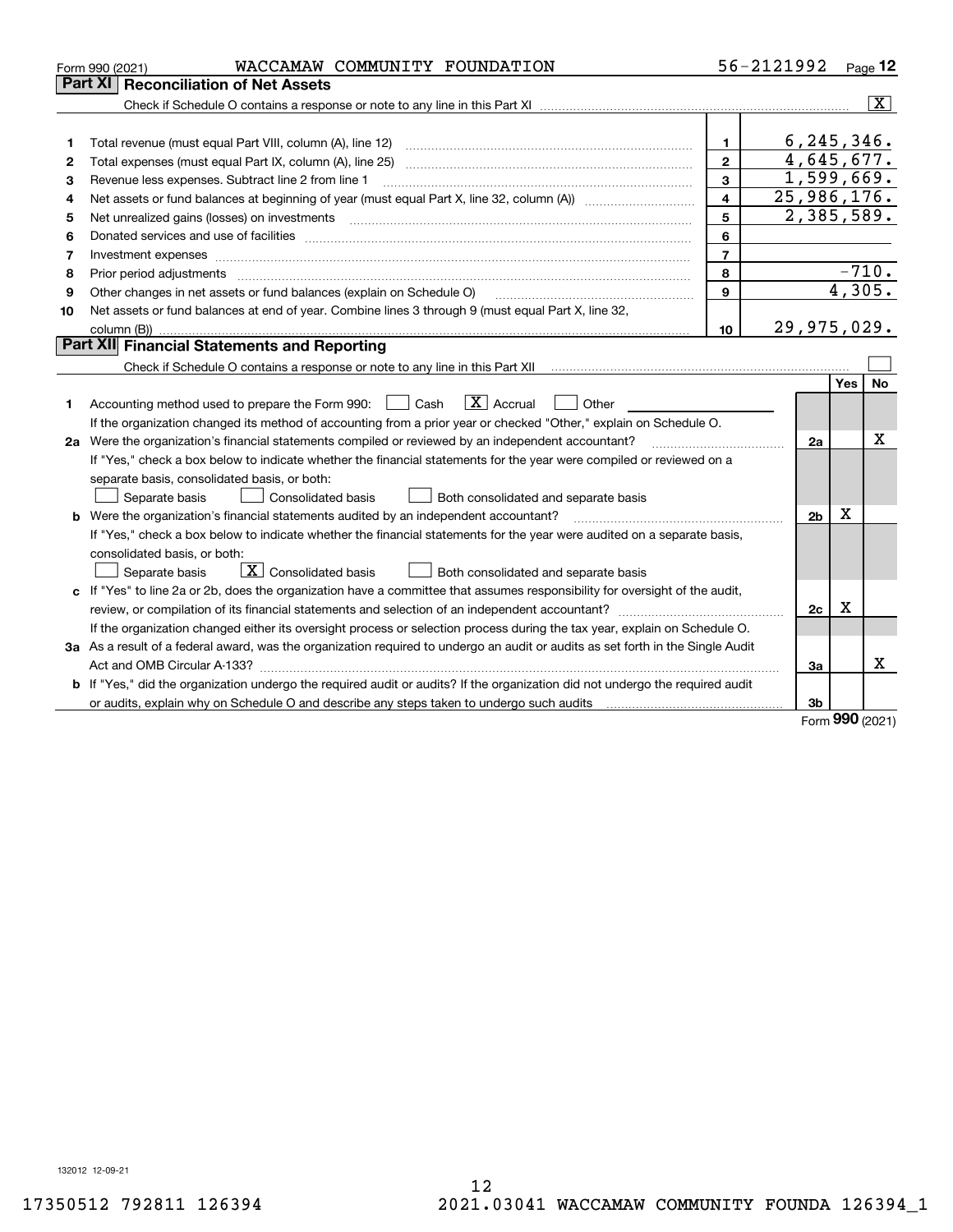Department of the Treasury Internal Revenue Service

**(Form 990)**

## **Public Charity Status and Public Support**

**Complete if the organization is a section 501(c)(3) organization or a section 4947(a)(1) nonexempt charitable trust.**

**| Attach to Form 990 or Form 990-EZ.** 

**| Go to www.irs.gov/Form990 for instructions and the latest information.**

| OMB No. 1545-0047                   |
|-------------------------------------|
| 112                                 |
| <b>Open to Public</b><br>Inspection |

|  | Name of the organization |
|--|--------------------------|
|--|--------------------------|

|                          | Name of the organization                                                                                                                                                                                                                      |            |                                                        |                                                                |    |                            |        | <b>Employer identification number</b> |  |  |  |
|--------------------------|-----------------------------------------------------------------------------------------------------------------------------------------------------------------------------------------------------------------------------------------------|------------|--------------------------------------------------------|----------------------------------------------------------------|----|----------------------------|--------|---------------------------------------|--|--|--|
|                          |                                                                                                                                                                                                                                               |            | WACCAMAW COMMUNITY FOUNDATION                          |                                                                |    |                            |        | 56-2121992                            |  |  |  |
| Part I                   | Reason for Public Charity Status. (All organizations must complete this part.) See instructions.                                                                                                                                              |            |                                                        |                                                                |    |                            |        |                                       |  |  |  |
|                          | The organization is not a private foundation because it is: (For lines 1 through 12, check only one box.)                                                                                                                                     |            |                                                        |                                                                |    |                            |        |                                       |  |  |  |
| 1                        | A church, convention of churches, or association of churches described in section 170(b)(1)(A)(i).                                                                                                                                            |            |                                                        |                                                                |    |                            |        |                                       |  |  |  |
| 2                        | A school described in section 170(b)(1)(A)(ii). (Attach Schedule E (Form 990).)                                                                                                                                                               |            |                                                        |                                                                |    |                            |        |                                       |  |  |  |
| З                        | A hospital or a cooperative hospital service organization described in section 170(b)(1)(A)(iii).                                                                                                                                             |            |                                                        |                                                                |    |                            |        |                                       |  |  |  |
|                          | A medical research organization operated in conjunction with a hospital described in section 170(b)(1)(A)(iii). Enter the hospital's name,                                                                                                    |            |                                                        |                                                                |    |                            |        |                                       |  |  |  |
|                          | city, and state:                                                                                                                                                                                                                              |            |                                                        |                                                                |    |                            |        |                                       |  |  |  |
| 5                        | An organization operated for the benefit of a college or university owned or operated by a governmental unit described in                                                                                                                     |            |                                                        |                                                                |    |                            |        |                                       |  |  |  |
|                          | section 170(b)(1)(A)(iv). (Complete Part II.)                                                                                                                                                                                                 |            |                                                        |                                                                |    |                            |        |                                       |  |  |  |
| 6                        | A federal, state, or local government or governmental unit described in section 170(b)(1)(A)(v).                                                                                                                                              |            |                                                        |                                                                |    |                            |        |                                       |  |  |  |
| 7                        | An organization that normally receives a substantial part of its support from a governmental unit or from the general public described in                                                                                                     |            |                                                        |                                                                |    |                            |        |                                       |  |  |  |
|                          | section 170(b)(1)(A)(vi). (Complete Part II.)                                                                                                                                                                                                 |            |                                                        |                                                                |    |                            |        |                                       |  |  |  |
| 8                        | A community trust described in section 170(b)(1)(A)(vi). (Complete Part II.)                                                                                                                                                                  |            |                                                        |                                                                |    |                            |        |                                       |  |  |  |
| 9                        | An agricultural research organization described in section 170(b)(1)(A)(ix) operated in conjunction with a land-grant college                                                                                                                 |            |                                                        |                                                                |    |                            |        |                                       |  |  |  |
|                          | or university or a non-land-grant college of agriculture (see instructions). Enter the name, city, and state of the college or                                                                                                                |            |                                                        |                                                                |    |                            |        |                                       |  |  |  |
|                          | university:                                                                                                                                                                                                                                   |            |                                                        |                                                                |    |                            |        |                                       |  |  |  |
| 10                       | An organization that normally receives (1) more than 33 1/3% of its support from contributions, membership fees, and gross receipts from                                                                                                      |            |                                                        |                                                                |    |                            |        |                                       |  |  |  |
|                          | activities related to its exempt functions, subject to certain exceptions; and (2) no more than 33 1/3% of its support from gross investment                                                                                                  |            |                                                        |                                                                |    |                            |        |                                       |  |  |  |
|                          | income and unrelated business taxable income (less section 511 tax) from businesses acquired by the organization after June 30, 1975.                                                                                                         |            |                                                        |                                                                |    |                            |        |                                       |  |  |  |
|                          | See section 509(a)(2). (Complete Part III.)                                                                                                                                                                                                   |            |                                                        |                                                                |    |                            |        |                                       |  |  |  |
| 11<br>$\boxed{\text{X}}$ | An organization organized and operated exclusively to test for public safety. See section 509(a)(4).                                                                                                                                          |            |                                                        |                                                                |    |                            |        |                                       |  |  |  |
| 12                       | An organization organized and operated exclusively for the benefit of, to perform the functions of, or to carry out the purposes of one or                                                                                                    |            |                                                        |                                                                |    |                            |        |                                       |  |  |  |
|                          | more publicly supported organizations described in section 509(a)(1) or section 509(a)(2). See section 509(a)(3). Check the box on                                                                                                            |            |                                                        |                                                                |    |                            |        |                                       |  |  |  |
| X <br>a                  | lines 12a through 12d that describes the type of supporting organization and complete lines 12e, 12f, and 12g.<br>Type I. A supporting organization operated, supervised, or controlled by its supported organization(s), typically by giving |            |                                                        |                                                                |    |                            |        |                                       |  |  |  |
|                          | the supported organization(s) the power to regularly appoint or elect a majority of the directors or trustees of the supporting                                                                                                               |            |                                                        |                                                                |    |                            |        |                                       |  |  |  |
|                          | organization. You must complete Part IV, Sections A and B.                                                                                                                                                                                    |            |                                                        |                                                                |    |                            |        |                                       |  |  |  |
| b                        | Type II. A supporting organization supervised or controlled in connection with its supported organization(s), by having                                                                                                                       |            |                                                        |                                                                |    |                            |        |                                       |  |  |  |
|                          | control or management of the supporting organization vested in the same persons that control or manage the supported                                                                                                                          |            |                                                        |                                                                |    |                            |        |                                       |  |  |  |
|                          | organization(s). You must complete Part IV, Sections A and C.                                                                                                                                                                                 |            |                                                        |                                                                |    |                            |        |                                       |  |  |  |
| c                        | Type III functionally integrated. A supporting organization operated in connection with, and functionally integrated with,                                                                                                                    |            |                                                        |                                                                |    |                            |        |                                       |  |  |  |
|                          | its supported organization(s) (see instructions). You must complete Part IV, Sections A, D, and E.                                                                                                                                            |            |                                                        |                                                                |    |                            |        |                                       |  |  |  |
| d                        | Type III non-functionally integrated. A supporting organization operated in connection with its supported organization(s)                                                                                                                     |            |                                                        |                                                                |    |                            |        |                                       |  |  |  |
|                          | that is not functionally integrated. The organization generally must satisfy a distribution requirement and an attentiveness                                                                                                                  |            |                                                        |                                                                |    |                            |        |                                       |  |  |  |
|                          | requirement (see instructions). You must complete Part IV, Sections A and D, and Part V.                                                                                                                                                      |            |                                                        |                                                                |    |                            |        |                                       |  |  |  |
| е                        | Check this box if the organization received a written determination from the IRS that it is a Type I, Type II, Type III                                                                                                                       |            |                                                        |                                                                |    |                            |        |                                       |  |  |  |
|                          | functionally integrated, or Type III non-functionally integrated supporting organization.                                                                                                                                                     |            |                                                        |                                                                |    |                            |        |                                       |  |  |  |
|                          | f Enter the number of supported organizations                                                                                                                                                                                                 |            |                                                        |                                                                |    |                            |        | 1                                     |  |  |  |
|                          | g Provide the following information about the supported organization(s).                                                                                                                                                                      |            |                                                        |                                                                |    |                            |        |                                       |  |  |  |
|                          | (i) Name of supported                                                                                                                                                                                                                         | (ii) EIN   | (iii) Type of organization<br>(described on lines 1-10 | (iv) Is the organization listed<br>in your governing document? |    | (v) Amount of monetary     |        | (vi) Amount of other                  |  |  |  |
|                          | organization                                                                                                                                                                                                                                  |            | above (see instructions))                              | Yes                                                            | No | support (see instructions) |        | support (see instructions)            |  |  |  |
|                          | COASTAL COMMUNITY                                                                                                                                                                                                                             |            |                                                        |                                                                |    |                            |        |                                       |  |  |  |
|                          | FOUNDATION                                                                                                                                                                                                                                    | 23-7390313 | 8                                                      | X                                                              |    |                            | 2,043. | 101,645.                              |  |  |  |
|                          |                                                                                                                                                                                                                                               |            |                                                        |                                                                |    |                            |        |                                       |  |  |  |
|                          |                                                                                                                                                                                                                                               |            |                                                        |                                                                |    |                            |        |                                       |  |  |  |
|                          |                                                                                                                                                                                                                                               |            |                                                        |                                                                |    |                            |        |                                       |  |  |  |
|                          |                                                                                                                                                                                                                                               |            |                                                        |                                                                |    |                            |        |                                       |  |  |  |
|                          |                                                                                                                                                                                                                                               |            |                                                        |                                                                |    |                            |        |                                       |  |  |  |
|                          |                                                                                                                                                                                                                                               |            |                                                        |                                                                |    |                            |        |                                       |  |  |  |
|                          |                                                                                                                                                                                                                                               |            |                                                        |                                                                |    |                            |        |                                       |  |  |  |
|                          |                                                                                                                                                                                                                                               |            |                                                        |                                                                |    |                            |        |                                       |  |  |  |
| Total                    |                                                                                                                                                                                                                                               |            |                                                        |                                                                |    |                            | 2,043. | 101, 645.                             |  |  |  |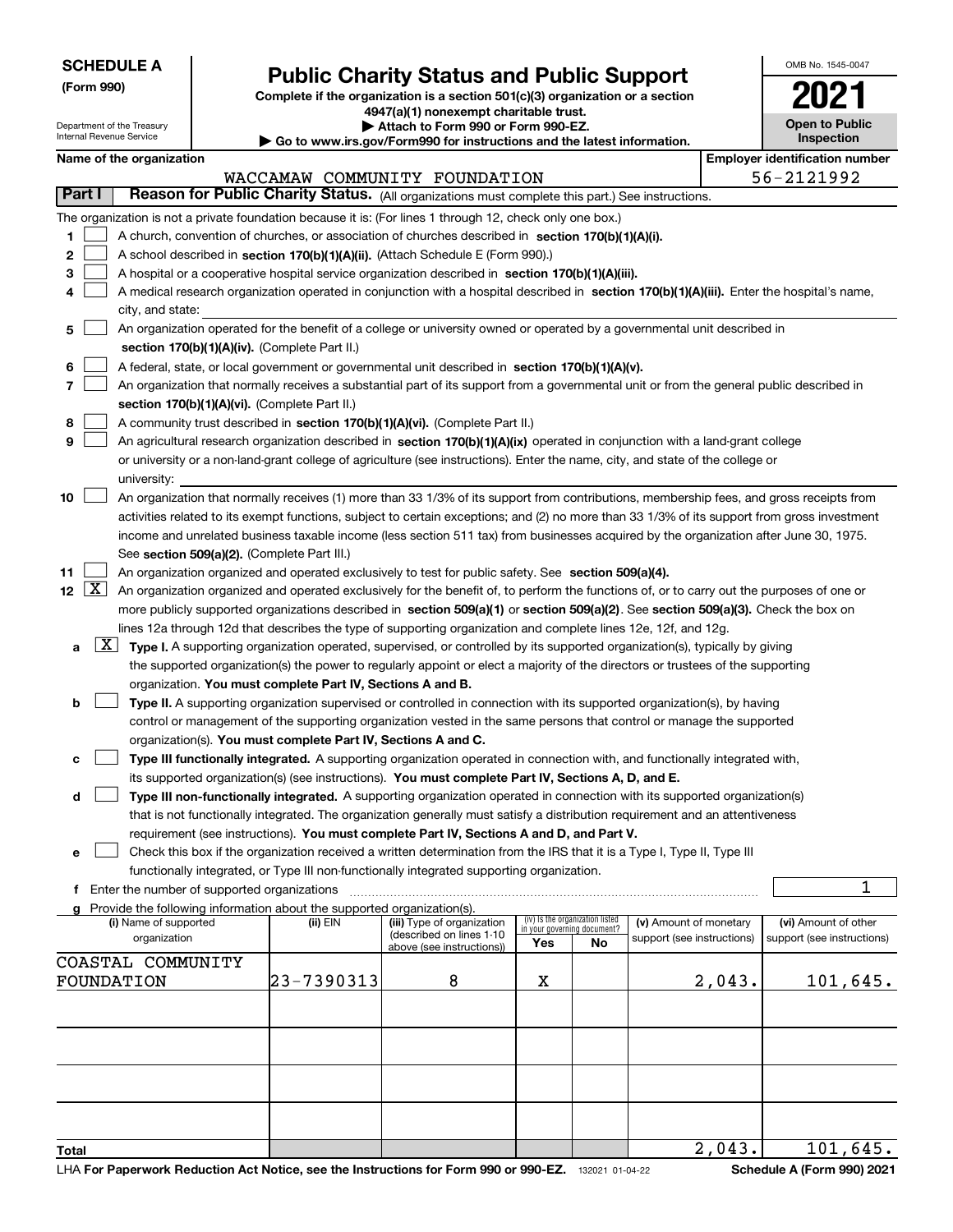| Schedule A (Form 990) 202 <sup>-</sup> |  |  |
|----------------------------------------|--|--|

Schedule A (Form 990) 2021 Page WACCAMAW COMMUNITY FOUNDATION 56-2121992

(Complete only if you checked the box on line 5, 7, or 8 of Part I or if the organization failed to qualify under Part III. If the organization fails to qualify under the tests listed below, please complete Part III.) **Part II Support Schedule for Organizations Described in Sections 170(b)(1)(A)(iv) and 170(b)(1)(A)(vi)**

|    | <b>Section A. Public Support</b>                                                                                                                                                                                                                                                                  |          |            |            |            |          |                            |
|----|---------------------------------------------------------------------------------------------------------------------------------------------------------------------------------------------------------------------------------------------------------------------------------------------------|----------|------------|------------|------------|----------|----------------------------|
|    | Calendar year (or fiscal year beginning in) $\blacktriangleright$                                                                                                                                                                                                                                 | (a) 2017 | $(b)$ 2018 | $(c)$ 2019 | $(d)$ 2020 | (e) 2021 | (f) Total                  |
|    | 1 Gifts, grants, contributions, and                                                                                                                                                                                                                                                               |          |            |            |            |          |                            |
|    | membership fees received. (Do not                                                                                                                                                                                                                                                                 |          |            |            |            |          |                            |
|    | include any "unusual grants.")                                                                                                                                                                                                                                                                    |          |            |            |            |          |                            |
|    | 2 Tax revenues levied for the organ-                                                                                                                                                                                                                                                              |          |            |            |            |          |                            |
|    | ization's benefit and either paid to                                                                                                                                                                                                                                                              |          |            |            |            |          |                            |
|    | or expended on its behalf                                                                                                                                                                                                                                                                         |          |            |            |            |          |                            |
|    | 3 The value of services or facilities                                                                                                                                                                                                                                                             |          |            |            |            |          |                            |
|    | furnished by a governmental unit to                                                                                                                                                                                                                                                               |          |            |            |            |          |                            |
|    | the organization without charge                                                                                                                                                                                                                                                                   |          |            |            |            |          |                            |
| 4  | <b>Total.</b> Add lines 1 through 3<br>$\sim$                                                                                                                                                                                                                                                     |          |            |            |            |          |                            |
| 5  | The portion of total contributions                                                                                                                                                                                                                                                                |          |            |            |            |          |                            |
|    | by each person (other than a                                                                                                                                                                                                                                                                      |          |            |            |            |          |                            |
|    | governmental unit or publicly                                                                                                                                                                                                                                                                     |          |            |            |            |          |                            |
|    | supported organization) included                                                                                                                                                                                                                                                                  |          |            |            |            |          |                            |
|    | on line 1 that exceeds 2% of the                                                                                                                                                                                                                                                                  |          |            |            |            |          |                            |
|    | amount shown on line 11,                                                                                                                                                                                                                                                                          |          |            |            |            |          |                            |
|    | column (f)                                                                                                                                                                                                                                                                                        |          |            |            |            |          |                            |
|    | 6 Public support. Subtract line 5 from line 4.<br><b>Section B. Total Support</b>                                                                                                                                                                                                                 |          |            |            |            |          |                            |
|    |                                                                                                                                                                                                                                                                                                   |          |            |            |            |          |                            |
|    | Calendar year (or fiscal year beginning in)                                                                                                                                                                                                                                                       | (a) 2017 | $(b)$ 2018 | $(c)$ 2019 | $(d)$ 2020 | (e) 2021 | (f) Total                  |
|    | 7 Amounts from line 4                                                                                                                                                                                                                                                                             |          |            |            |            |          |                            |
| 8  | Gross income from interest,                                                                                                                                                                                                                                                                       |          |            |            |            |          |                            |
|    | dividends, payments received on                                                                                                                                                                                                                                                                   |          |            |            |            |          |                            |
|    | securities loans, rents, royalties,                                                                                                                                                                                                                                                               |          |            |            |            |          |                            |
|    | and income from similar sources                                                                                                                                                                                                                                                                   |          |            |            |            |          |                            |
| 9  | Net income from unrelated business                                                                                                                                                                                                                                                                |          |            |            |            |          |                            |
|    | activities, whether or not the                                                                                                                                                                                                                                                                    |          |            |            |            |          |                            |
|    | business is regularly carried on                                                                                                                                                                                                                                                                  |          |            |            |            |          |                            |
|    | <b>10</b> Other income. Do not include gain                                                                                                                                                                                                                                                       |          |            |            |            |          |                            |
|    | or loss from the sale of capital                                                                                                                                                                                                                                                                  |          |            |            |            |          |                            |
|    | assets (Explain in Part VI.)                                                                                                                                                                                                                                                                      |          |            |            |            |          |                            |
|    | <b>11 Total support.</b> Add lines 7 through 10                                                                                                                                                                                                                                                   |          |            |            |            |          |                            |
|    | <b>12</b> Gross receipts from related activities, etc. (see instructions)                                                                                                                                                                                                                         |          |            |            |            | 12       |                            |
|    | 13 First 5 years. If the Form 990 is for the organization's first, second, third, fourth, or fifth tax year as a section 501(c)(3)                                                                                                                                                                |          |            |            |            |          |                            |
|    | organization, check this box and <b>stop here</b> manual content content content to the content of the content of the content of the content of the content of the content of the content of the content of the content of the cont<br><b>Section C. Computation of Public Support Percentage</b> |          |            |            |            |          |                            |
|    | 14 Public support percentage for 2021 (line 6, column (f), divided by line 11, column (f) <i>marroummaname</i>                                                                                                                                                                                    |          |            |            |            | 14       | %                          |
|    |                                                                                                                                                                                                                                                                                                   |          |            |            |            | 15       | $\%$                       |
|    | 16a 33 1/3% support test - 2021. If the organization did not check the box on line 13, and line 14 is 33 1/3% or more, check this box and                                                                                                                                                         |          |            |            |            |          |                            |
|    | stop here. The organization qualifies as a publicly supported organization                                                                                                                                                                                                                        |          |            |            |            |          |                            |
|    | b 33 1/3% support test - 2020. If the organization did not check a box on line 13 or 16a, and line 15 is 33 1/3% or more, check this box                                                                                                                                                          |          |            |            |            |          |                            |
|    | and stop here. The organization qualifies as a publicly supported organization                                                                                                                                                                                                                    |          |            |            |            |          |                            |
|    | 17a 10% -facts-and-circumstances test - 2021. If the organization did not check a box on line 13, 16a, or 16b, and line 14 is 10% or more,                                                                                                                                                        |          |            |            |            |          |                            |
|    | and if the organization meets the facts-and-circumstances test, check this box and stop here. Explain in Part VI how the organization                                                                                                                                                             |          |            |            |            |          |                            |
|    | meets the facts-and-circumstances test. The organization qualifies as a publicly supported organization                                                                                                                                                                                           |          |            |            |            |          |                            |
|    | <b>b 10% -facts-and-circumstances test - 2020.</b> If the organization did not check a box on line 13, 16a, 16b, or 17a, and line 15 is 10% or                                                                                                                                                    |          |            |            |            |          |                            |
|    | more, and if the organization meets the facts-and-circumstances test, check this box and stop here. Explain in Part VI how the                                                                                                                                                                    |          |            |            |            |          |                            |
|    | organization meets the facts-and-circumstances test. The organization qualifies as a publicly supported organization                                                                                                                                                                              |          |            |            |            |          |                            |
| 18 | Private foundation. If the organization did not check a box on line 13, 16a, 16b, 17a, or 17b, check this box and see instructions                                                                                                                                                                |          |            |            |            |          |                            |
|    |                                                                                                                                                                                                                                                                                                   |          |            |            |            |          | Schedule A (Form 990) 2021 |

**Schedule A (Form 990) 2021**

132022 01-04-22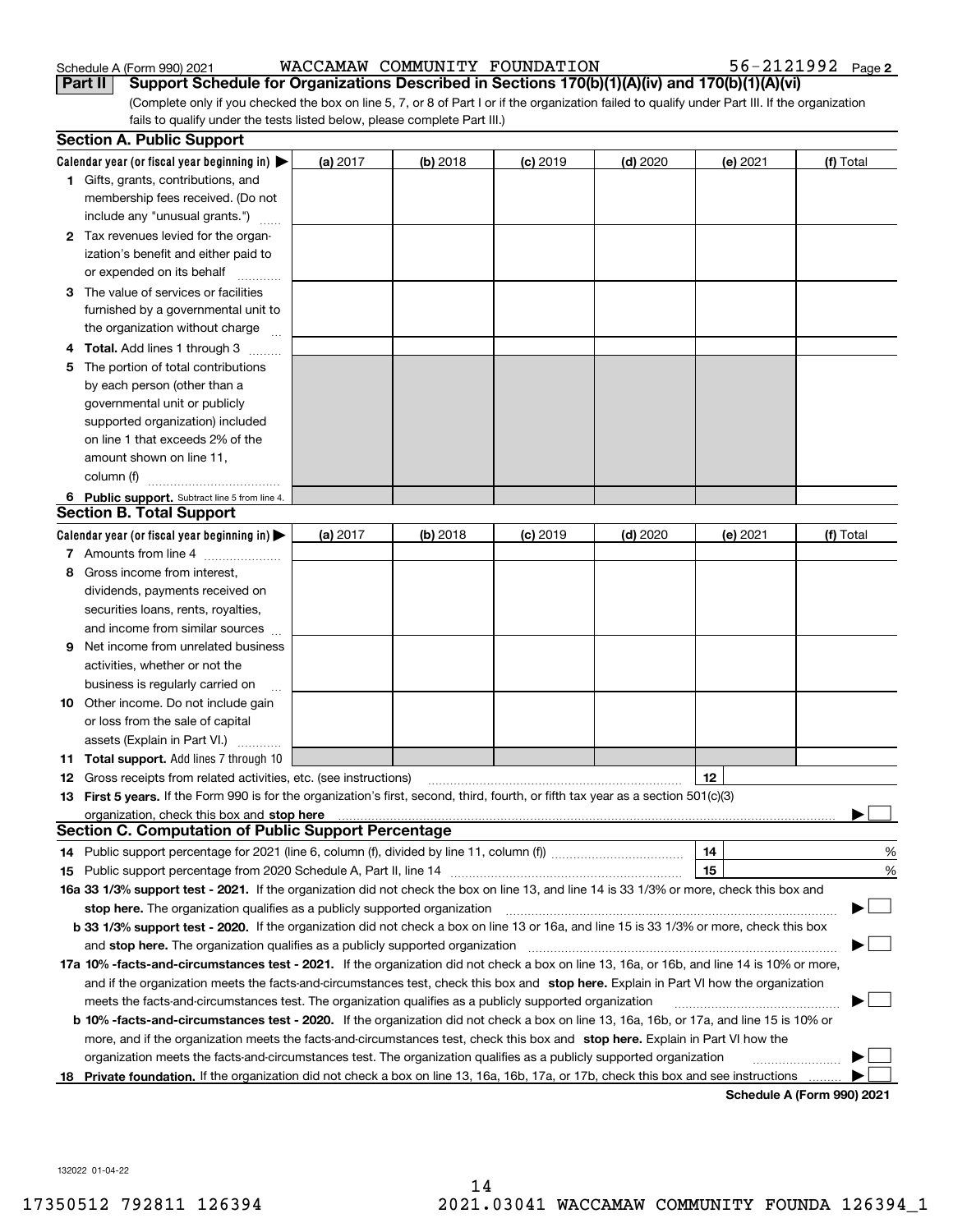| Schedule A (Form 990) 2021 |  |  |
|----------------------------|--|--|
|                            |  |  |

#### Schedule A (Form 990) 2021 Page WACCAMAW COMMUNITY FOUNDATION 56-2121992 **Part III | Support Schedule for Organizations Described in Section 509(a)(2)**

(Complete only if you checked the box on line 10 of Part I or if the organization failed to qualify under Part II. If the organization fails to qualify under the tests listed below, please complete Part II.)

|    | <b>Section A. Public Support</b>                                                                                                                                                         |            |          |            |            |          |                            |
|----|------------------------------------------------------------------------------------------------------------------------------------------------------------------------------------------|------------|----------|------------|------------|----------|----------------------------|
|    | Calendar year (or fiscal year beginning in) $\blacktriangleright$                                                                                                                        | (a) 2017   | (b) 2018 | $(c)$ 2019 | $(d)$ 2020 | (e) 2021 | (f) Total                  |
|    | 1 Gifts, grants, contributions, and                                                                                                                                                      |            |          |            |            |          |                            |
|    | membership fees received. (Do not                                                                                                                                                        |            |          |            |            |          |                            |
|    | include any "unusual grants.")                                                                                                                                                           |            |          |            |            |          |                            |
|    | 2 Gross receipts from admissions,<br>merchandise sold or services per-<br>formed, or facilities furnished in<br>any activity that is related to the<br>organization's tax-exempt purpose |            |          |            |            |          |                            |
|    | 3 Gross receipts from activities that<br>are not an unrelated trade or bus-                                                                                                              |            |          |            |            |          |                            |
|    | iness under section 513                                                                                                                                                                  |            |          |            |            |          |                            |
|    | 4 Tax revenues levied for the organ-<br>ization's benefit and either paid to                                                                                                             |            |          |            |            |          |                            |
|    | or expended on its behalf<br>.                                                                                                                                                           |            |          |            |            |          |                            |
|    | 5 The value of services or facilities<br>furnished by a governmental unit to<br>the organization without charge                                                                          |            |          |            |            |          |                            |
|    | <b>6 Total.</b> Add lines 1 through 5                                                                                                                                                    |            |          |            |            |          |                            |
|    | 7a Amounts included on lines 1, 2, and<br>3 received from disqualified persons                                                                                                           |            |          |            |            |          |                            |
|    | <b>b</b> Amounts included on lines 2 and 3 received<br>from other than disqualified persons that<br>exceed the greater of \$5,000 or 1% of the                                           |            |          |            |            |          |                            |
|    | amount on line 13 for the year                                                                                                                                                           |            |          |            |            |          |                            |
|    | c Add lines 7a and 7b                                                                                                                                                                    |            |          |            |            |          |                            |
|    | 8 Public support. (Subtract line 7c from line 6.)<br><b>Section B. Total Support</b>                                                                                                     |            |          |            |            |          |                            |
|    | Calendar year (or fiscal year beginning in) $\blacktriangleright$                                                                                                                        | (a) $2017$ | (b) 2018 | $(c)$ 2019 | $(d)$ 2020 | (e) 2021 | (f) Total                  |
|    | 9 Amounts from line 6                                                                                                                                                                    |            |          |            |            |          |                            |
|    | 10a Gross income from interest,<br>dividends, payments received on<br>securities loans, rents, royalties,<br>and income from similar sources                                             |            |          |            |            |          |                            |
|    | <b>b</b> Unrelated business taxable income                                                                                                                                               |            |          |            |            |          |                            |
|    | (less section 511 taxes) from businesses<br>acquired after June 30, 1975<br>1.1.1.1.1.1.1.1.1.1                                                                                          |            |          |            |            |          |                            |
|    | c Add lines 10a and 10b                                                                                                                                                                  |            |          |            |            |          |                            |
|    | <b>11</b> Net income from unrelated business<br>activities not included on line 10b.<br>whether or not the business is<br>regularly carried on                                           |            |          |            |            |          |                            |
|    | <b>12</b> Other income. Do not include gain<br>or loss from the sale of capital<br>assets (Explain in Part VI.)                                                                          |            |          |            |            |          |                            |
|    | <b>13</b> Total support. (Add lines 9, 10c, 11, and 12.)                                                                                                                                 |            |          |            |            |          |                            |
|    | 14 First 5 years. If the Form 990 is for the organization's first, second, third, fourth, or fifth tax year as a section 501(c)(3) organization,                                         |            |          |            |            |          |                            |
|    |                                                                                                                                                                                          |            |          |            |            |          |                            |
|    | <b>Section C. Computation of Public Support Percentage</b>                                                                                                                               |            |          |            |            |          |                            |
|    | 15 Public support percentage for 2021 (line 8, column (f), divided by line 13, column (f))                                                                                               |            |          |            |            | 15       | %                          |
|    | 16 Public support percentage from 2020 Schedule A, Part III, line 15                                                                                                                     |            |          |            |            | 16       | %                          |
|    | <b>Section D. Computation of Investment Income Percentage</b>                                                                                                                            |            |          |            |            |          |                            |
|    | 17 Investment income percentage for 2021 (line 10c, column (f), divided by line 13, column (f))                                                                                          |            |          |            |            | 17       | %                          |
|    | 18 Investment income percentage from 2020 Schedule A, Part III, line 17                                                                                                                  |            |          |            |            | 18       | %                          |
|    | 19a 33 1/3% support tests - 2021. If the organization did not check the box on line 14, and line 15 is more than 33 1/3%, and line 17 is not                                             |            |          |            |            |          |                            |
|    | more than 33 1/3%, check this box and stop here. The organization qualifies as a publicly supported organization                                                                         |            |          |            |            |          |                            |
|    | b 33 1/3% support tests - 2020. If the organization did not check a box on line 14 or line 19a, and line 16 is more than 33 1/3%, and                                                    |            |          |            |            |          |                            |
|    | line 18 is not more than 33 1/3%, check this box and stop here. The organization qualifies as a publicly supported organization                                                          |            |          |            |            |          |                            |
| 20 | Private foundation. If the organization did not check a box on line 14, 19a, or 19b, check this box and see instructions                                                                 |            |          |            |            |          |                            |
|    | 132023 01-04-22                                                                                                                                                                          |            |          |            |            |          | Schedule A (Form 990) 2021 |

15

17350512 792811 126394 2021.03041 WACCAMAW COMMUNITY FOUNDA 126394\_1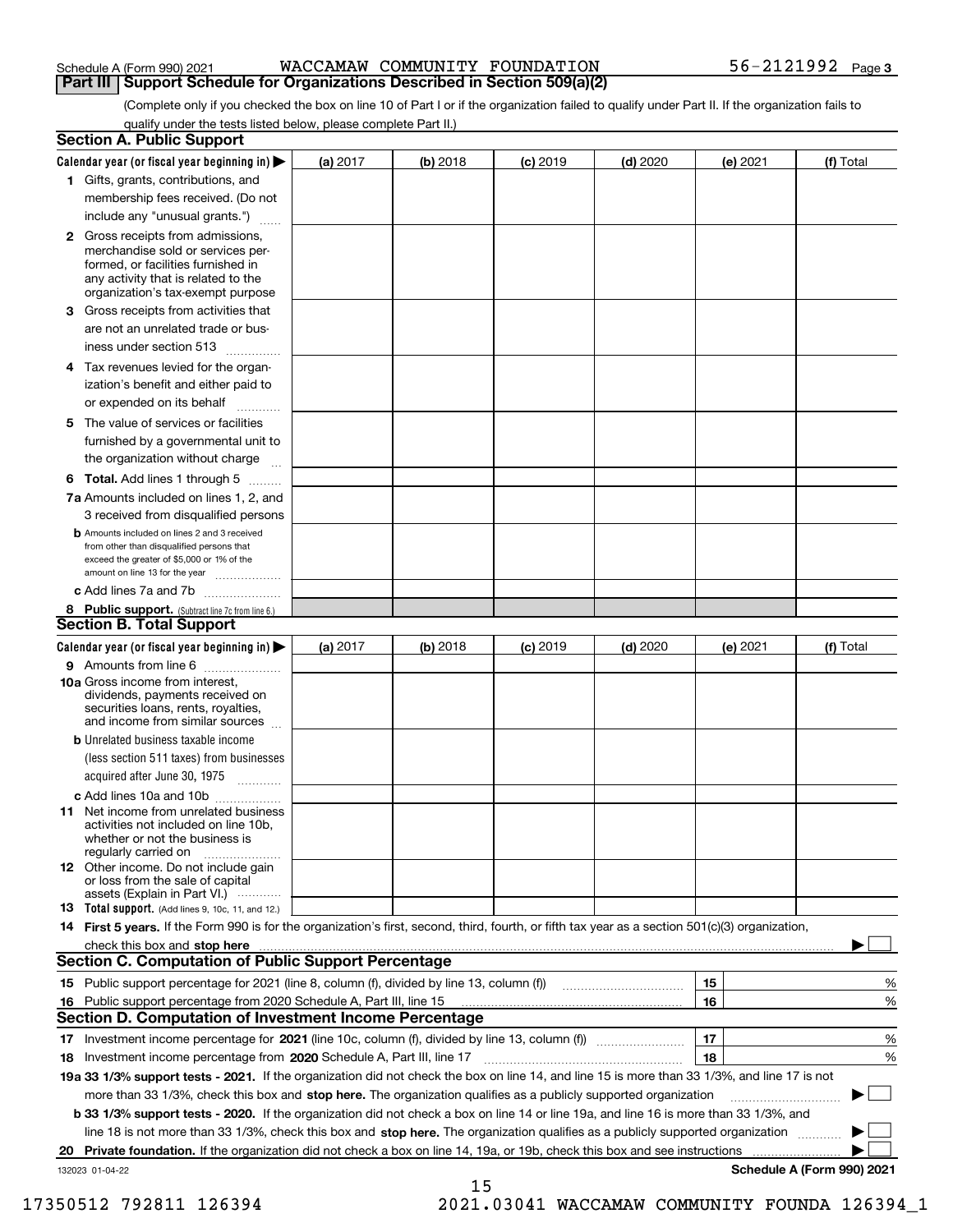### Schedule A (Form 990) 2021 Page WACCAMAW COMMUNITY FOUNDATION 56-2121992

**Yes**

**No**

### **Part IV Supporting Organizations**

(Complete only if you checked a box in line 12 on Part I. If you checked box 12a, Part I, complete Sections A and B. If you checked box 12b, Part I, complete Sections A and C. If you checked box 12c, Part I, complete Sections A, D, and E. If you checked box 12d, Part I, complete Sections A and D, and complete Part V.)

### **Section A. All Supporting Organizations**

- **1** Are all of the organization's supported organizations listed by name in the organization's governing documents? If "No," describe in **Part VI** how the supported organizations are designated. If designated by *class or purpose, describe the designation. If historic and continuing relationship, explain.*
- **2** Did the organization have any supported organization that does not have an IRS determination of status under section 509(a)(1) or (2)? If "Yes," explain in Part VI how the organization determined that the supported *organization was described in section 509(a)(1) or (2).*
- **3a** Did the organization have a supported organization described in section 501(c)(4), (5), or (6)? If "Yes," answer *lines 3b and 3c below.*
- **b** Did the organization confirm that each supported organization qualified under section 501(c)(4), (5), or (6) and satisfied the public support tests under section 509(a)(2)? If "Yes," describe in **Part VI** when and how the *organization made the determination.*
- **c**Did the organization ensure that all support to such organizations was used exclusively for section 170(c)(2)(B) purposes? If "Yes," explain in **Part VI** what controls the organization put in place to ensure such use.
- **4a***If* Was any supported organization not organized in the United States ("foreign supported organization")? *"Yes," and if you checked box 12a or 12b in Part I, answer lines 4b and 4c below.*
- **b** Did the organization have ultimate control and discretion in deciding whether to make grants to the foreign supported organization? If "Yes," describe in **Part VI** how the organization had such control and discretion *despite being controlled or supervised by or in connection with its supported organizations.*
- **c** Did the organization support any foreign supported organization that does not have an IRS determination under sections 501(c)(3) and 509(a)(1) or (2)? If "Yes," explain in **Part VI** what controls the organization used *to ensure that all support to the foreign supported organization was used exclusively for section 170(c)(2)(B) purposes.*
- **5a** Did the organization add, substitute, or remove any supported organizations during the tax year? If "Yes," answer lines 5b and 5c below (if applicable). Also, provide detail in **Part VI,** including (i) the names and EIN *numbers of the supported organizations added, substituted, or removed; (ii) the reasons for each such action; (iii) the authority under the organization's organizing document authorizing such action; and (iv) how the action was accomplished (such as by amendment to the organizing document).*
- **b** Type I or Type II only. Was any added or substituted supported organization part of a class already designated in the organization's organizing document?
- **cSubstitutions only.**  Was the substitution the result of an event beyond the organization's control?
- **6** Did the organization provide support (whether in the form of grants or the provision of services or facilities) to **Part VI.** *If "Yes," provide detail in* support or benefit one or more of the filing organization's supported organizations? anyone other than (i) its supported organizations, (ii) individuals that are part of the charitable class benefited by one or more of its supported organizations, or (iii) other supporting organizations that also
- **7**Did the organization provide a grant, loan, compensation, or other similar payment to a substantial contributor *If "Yes," complete Part I of Schedule L (Form 990).* regard to a substantial contributor? (as defined in section 4958(c)(3)(C)), a family member of a substantial contributor, or a 35% controlled entity with
- **8** Did the organization make a loan to a disqualified person (as defined in section 4958) not described on line 7? *If "Yes," complete Part I of Schedule L (Form 990).*
- **9a** Was the organization controlled directly or indirectly at any time during the tax year by one or more in section 509(a)(1) or (2))? If "Yes," *provide detail in* <code>Part VI.</code> disqualified persons, as defined in section 4946 (other than foundation managers and organizations described
- **b**the supporting organization had an interest? If "Yes," provide detail in P**art VI**. Did one or more disqualified persons (as defined on line 9a) hold a controlling interest in any entity in which
- **c**Did a disqualified person (as defined on line 9a) have an ownership interest in, or derive any personal benefit from, assets in which the supporting organization also had an interest? If "Yes," provide detail in P**art VI.**
- **10a** Was the organization subject to the excess business holdings rules of section 4943 because of section supporting organizations)? If "Yes," answer line 10b below. 4943(f) (regarding certain Type II supporting organizations, and all Type III non-functionally integrated
- **b** Did the organization have any excess business holdings in the tax year? (Use Schedule C, Form 4720, to *determine whether the organization had excess business holdings.)*

132024 01-04-21



**Schedule A (Form 990) 2021**

16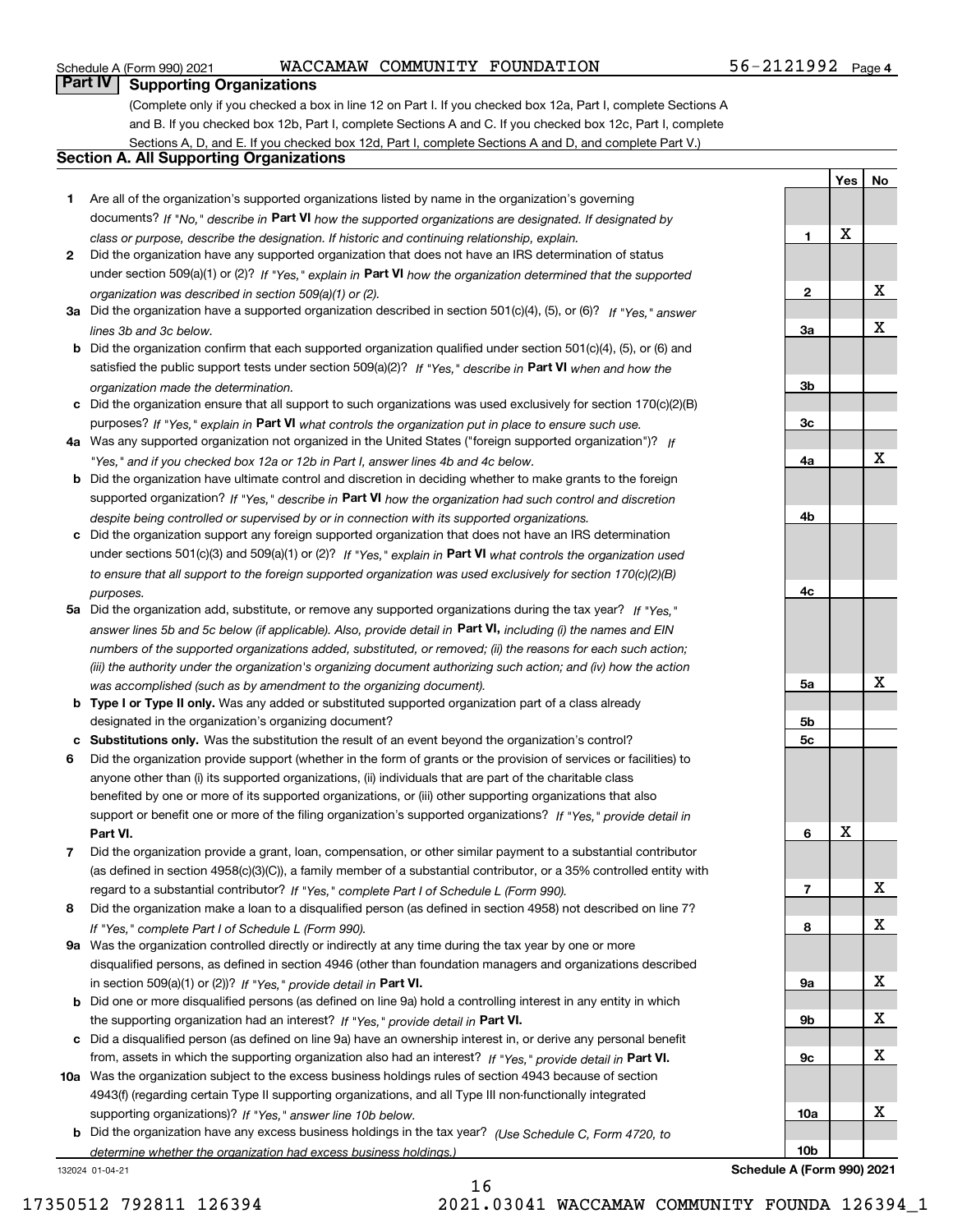|    | WACCAMAW COMMUNITY FOUNDATION<br>Schedule A (Form 990) 2021                                                                                                                                                                                                                                                                                                                                                                                                                                                                                                                                                                                          | 56-2121992 $_{Page 5}$ |            |                         |
|----|------------------------------------------------------------------------------------------------------------------------------------------------------------------------------------------------------------------------------------------------------------------------------------------------------------------------------------------------------------------------------------------------------------------------------------------------------------------------------------------------------------------------------------------------------------------------------------------------------------------------------------------------------|------------------------|------------|-------------------------|
|    | <b>Supporting Organizations (continued)</b><br>Part IV                                                                                                                                                                                                                                                                                                                                                                                                                                                                                                                                                                                               |                        |            |                         |
|    |                                                                                                                                                                                                                                                                                                                                                                                                                                                                                                                                                                                                                                                      |                        | <b>Yes</b> | No                      |
| 11 | Has the organization accepted a gift or contribution from any of the following persons?                                                                                                                                                                                                                                                                                                                                                                                                                                                                                                                                                              |                        |            |                         |
|    | a A person who directly or indirectly controls, either alone or together with persons described on lines 11b and                                                                                                                                                                                                                                                                                                                                                                                                                                                                                                                                     |                        |            |                         |
|    | 11c below, the governing body of a supported organization?                                                                                                                                                                                                                                                                                                                                                                                                                                                                                                                                                                                           | 11a                    |            | X                       |
|    | <b>b</b> A family member of a person described on line 11a above?                                                                                                                                                                                                                                                                                                                                                                                                                                                                                                                                                                                    | 11 <sub>b</sub>        |            | $\overline{\mathbf{x}}$ |
|    | c A 35% controlled entity of a person described on line 11a or 11b above? If "Yes" to line 11a, 11b, or 11c, provide                                                                                                                                                                                                                                                                                                                                                                                                                                                                                                                                 |                        |            |                         |
|    | detail in Part VI.                                                                                                                                                                                                                                                                                                                                                                                                                                                                                                                                                                                                                                   | 11c                    |            | X                       |
|    | <b>Section B. Type I Supporting Organizations</b>                                                                                                                                                                                                                                                                                                                                                                                                                                                                                                                                                                                                    |                        |            |                         |
|    |                                                                                                                                                                                                                                                                                                                                                                                                                                                                                                                                                                                                                                                      |                        | Yes        | No                      |
| 1  | Did the governing body, members of the governing body, officers acting in their official capacity, or membership of one or<br>more supported organizations have the power to regularly appoint or elect at least a majority of the organization's officers,<br>directors, or trustees at all times during the tax year? If "No," describe in Part VI how the supported organization(s)<br>effectively operated, supervised, or controlled the organization's activities. If the organization had more than one supported<br>organization, describe how the powers to appoint and/or remove officers, directors, or trustees were allocated among the |                        |            |                         |
|    | supported organizations and what conditions or restrictions, if any, applied to such powers during the tax year.                                                                                                                                                                                                                                                                                                                                                                                                                                                                                                                                     | 1                      | х          |                         |
|    | 2 Did the organization operate for the benefit of any supported organization other than the supported                                                                                                                                                                                                                                                                                                                                                                                                                                                                                                                                                |                        |            |                         |
|    | organization(s) that operated, supervised, or controlled the supporting organization? If "Yes," explain in                                                                                                                                                                                                                                                                                                                                                                                                                                                                                                                                           |                        |            |                         |
|    | <b>Part VI</b> how providing such benefit carried out the purposes of the supported organization(s) that operated,                                                                                                                                                                                                                                                                                                                                                                                                                                                                                                                                   |                        |            |                         |
|    | supervised, or controlled the supporting organization.                                                                                                                                                                                                                                                                                                                                                                                                                                                                                                                                                                                               | $\mathbf 2$            |            | X                       |
|    | <b>Section C. Type II Supporting Organizations</b>                                                                                                                                                                                                                                                                                                                                                                                                                                                                                                                                                                                                   |                        |            |                         |
|    |                                                                                                                                                                                                                                                                                                                                                                                                                                                                                                                                                                                                                                                      |                        | <b>Yes</b> | No                      |
| 1  | Were a majority of the organization's directors or trustees during the tax year also a majority of the directors                                                                                                                                                                                                                                                                                                                                                                                                                                                                                                                                     |                        |            |                         |
|    | or trustees of each of the organization's supported organization(s)? If "No," describe in Part VI how control                                                                                                                                                                                                                                                                                                                                                                                                                                                                                                                                        |                        |            |                         |
|    | or management of the supporting organization was vested in the same persons that controlled or managed                                                                                                                                                                                                                                                                                                                                                                                                                                                                                                                                               |                        |            |                         |
|    | the supported organization(s).                                                                                                                                                                                                                                                                                                                                                                                                                                                                                                                                                                                                                       | 1                      |            |                         |
|    | Section D. All Type III Supporting Organizations                                                                                                                                                                                                                                                                                                                                                                                                                                                                                                                                                                                                     |                        |            |                         |
|    |                                                                                                                                                                                                                                                                                                                                                                                                                                                                                                                                                                                                                                                      |                        | Yes        | No                      |
| 1  | Did the organization provide to each of its supported organizations, by the last day of the fifth month of the                                                                                                                                                                                                                                                                                                                                                                                                                                                                                                                                       |                        |            |                         |
|    | organization's tax year, (i) a written notice describing the type and amount of support provided during the prior tax                                                                                                                                                                                                                                                                                                                                                                                                                                                                                                                                |                        |            |                         |
|    | year, (ii) a copy of the Form 990 that was most recently filed as of the date of notification, and (iii) copies of the                                                                                                                                                                                                                                                                                                                                                                                                                                                                                                                               |                        |            |                         |
|    | organization's governing documents in effect on the date of notification, to the extent not previously provided?                                                                                                                                                                                                                                                                                                                                                                                                                                                                                                                                     | 1                      |            |                         |
| 2  | Were any of the organization's officers, directors, or trustees either (i) appointed or elected by the supported                                                                                                                                                                                                                                                                                                                                                                                                                                                                                                                                     |                        |            |                         |
|    | organization(s) or (ii) serving on the governing body of a supported organization? If "No." explain in Part VI how                                                                                                                                                                                                                                                                                                                                                                                                                                                                                                                                   |                        |            |                         |
|    | the organization maintained a close and continuous working relationship with the supported organization(s).                                                                                                                                                                                                                                                                                                                                                                                                                                                                                                                                          | $\mathbf{2}$           |            |                         |
| 3  | By reason of the relationship described on line 2, above, did the organization's supported organizations have a                                                                                                                                                                                                                                                                                                                                                                                                                                                                                                                                      |                        |            |                         |
|    | significant voice in the organization's investment policies and in directing the use of the organization's                                                                                                                                                                                                                                                                                                                                                                                                                                                                                                                                           |                        |            |                         |
|    | income or assets at all times during the tax year? If "Yes," describe in Part VI the role the organization's                                                                                                                                                                                                                                                                                                                                                                                                                                                                                                                                         |                        |            |                         |
|    | supported organizations played in this regard.                                                                                                                                                                                                                                                                                                                                                                                                                                                                                                                                                                                                       | 3                      |            |                         |
|    | Section E. Type III Functionally Integrated Supporting Organizations                                                                                                                                                                                                                                                                                                                                                                                                                                                                                                                                                                                 |                        |            |                         |
| 1  | Check the box next to the method that the organization used to satisfy the Integral Part Test during the year (see instructions).                                                                                                                                                                                                                                                                                                                                                                                                                                                                                                                    |                        |            |                         |

- **alinupy** The organization satisfied the Activities Test. Complete line 2 below.
- **bThe organization is the parent of each of its supported organizations. Complete line 3 below.**

|  |  |  | The organization supported a governmental entity. Describe in Part VI how you supported a governmental entity (see instructions). |  |
|--|--|--|-----------------------------------------------------------------------------------------------------------------------------------|--|
|--|--|--|-----------------------------------------------------------------------------------------------------------------------------------|--|

- **2Answer lines 2a and 2b below. Yes No** Activities Test.
- **a** Did substantially all of the organization's activities during the tax year directly further the exempt purposes of the supported organization(s) to which the organization was responsive? If "Yes," then in **Part VI identify those supported organizations and explain**  *how these activities directly furthered their exempt purposes, how the organization was responsive to those supported organizations, and how the organization determined that these activities constituted substantially all of its activities.*
- **b** Did the activities described on line 2a, above, constitute activities that, but for the organization's involvement, **Part VI**  *the reasons for the organization's position that its supported organization(s) would have engaged in* one or more of the organization's supported organization(s) would have been engaged in? If "Yes," e*xplain in these activities but for the organization's involvement.*
- **3** Parent of Supported Organizations. Answer lines 3a and 3b below.

**a** Did the organization have the power to regularly appoint or elect a majority of the officers, directors, or trustees of each of the supported organizations? If "Yes" or "No" provide details in **Part VI.** 

132025 01-04-22 **b** Did the organization exercise a substantial degree of direction over the policies, programs, and activities of each of its supported organizations? If "Yes," describe in Part VI the role played by the organization in this regard.

**3bSchedule A (Form 990) 2021**

**2a**

**2b**

**3a**

17350512 792811 126394 2021.03041 WACCAMAW COMMUNITY FOUNDA 126394\_1

17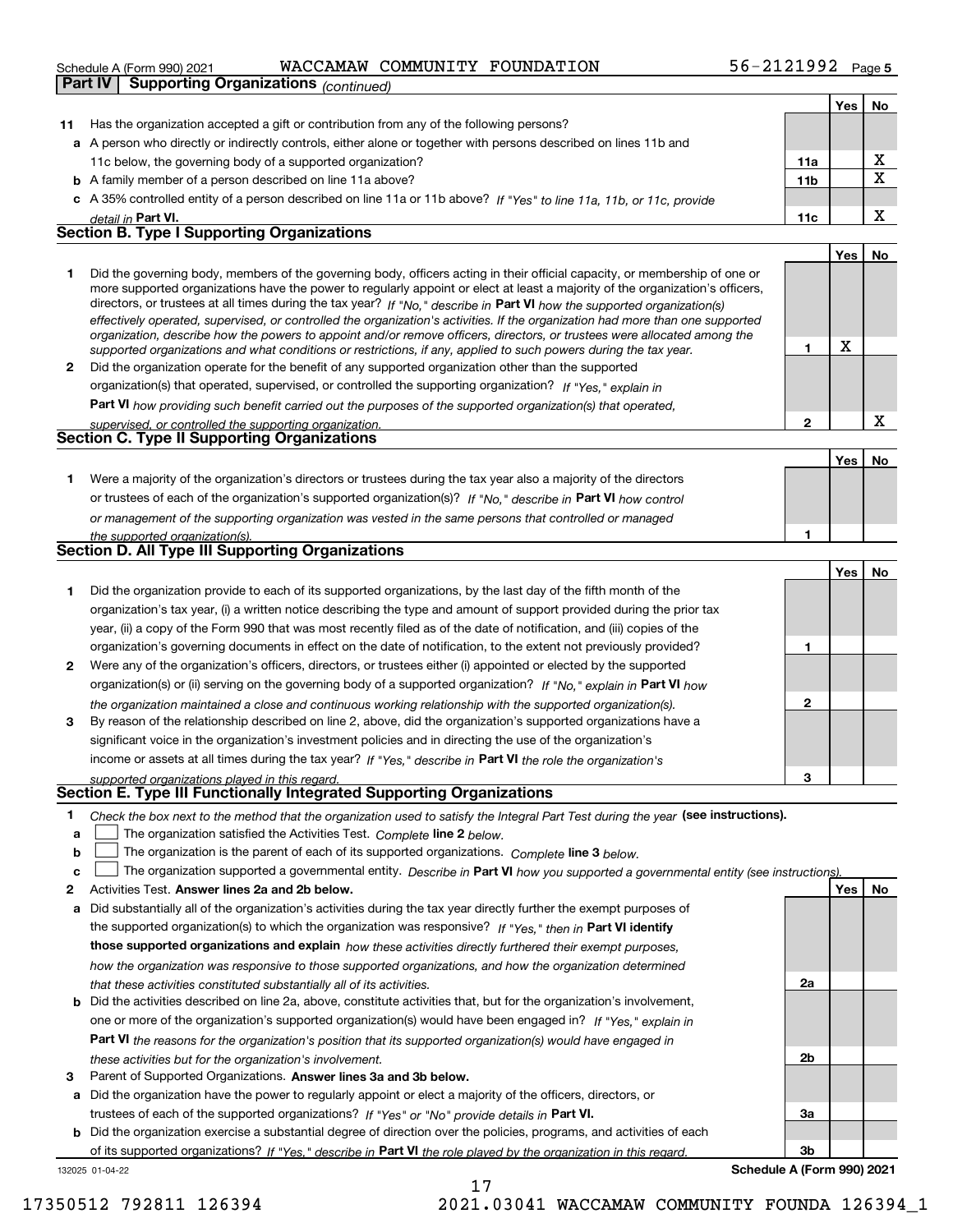| l Part V                   |  |  | Type III Non-Functionally Integrated 509(a)(3) Supporting Organizations |  |
|----------------------------|--|--|-------------------------------------------------------------------------|--|
| Schedule A (Form 990) 2021 |  |  | WACCAMAW COMMUNITY FOUNDATION                                           |  |

| Schedule A (Form 990) 2021 |  | WACCAMAW COMMUNITY FOUNDATION | 56-2121992 | Page 6 |
|----------------------------|--|-------------------------------|------------|--------|
|                            |  |                               |            |        |

| 1            | Check here if the organization satisfied the Integral Part Test as a qualifying trust on Nov. 20, 1970 (explain in Part VI). See instructions. |                |                |                                |
|--------------|------------------------------------------------------------------------------------------------------------------------------------------------|----------------|----------------|--------------------------------|
|              | All other Type III non-functionally integrated supporting organizations must complete Sections A through E.                                    |                |                |                                |
|              | Section A - Adjusted Net Income                                                                                                                |                | (A) Prior Year | (B) Current Year<br>(optional) |
| 1            | Net short-term capital gain                                                                                                                    | 1              |                |                                |
| $\mathbf{2}$ | Recoveries of prior-year distributions                                                                                                         | $\mathbf{2}$   |                |                                |
| 3            | Other gross income (see instructions)                                                                                                          | 3              |                |                                |
| 4            | Add lines 1 through 3.                                                                                                                         | 4              |                |                                |
| 5            | Depreciation and depletion                                                                                                                     | 5              |                |                                |
| 6            | Portion of operating expenses paid or incurred for production or                                                                               |                |                |                                |
|              | collection of gross income or for management, conservation, or                                                                                 |                |                |                                |
|              | maintenance of property held for production of income (see instructions)                                                                       | 6              |                |                                |
| 7            | Other expenses (see instructions)                                                                                                              | $\overline{7}$ |                |                                |
| 8            | Adjusted Net Income (subtract lines 5, 6, and 7 from line 4)                                                                                   | 8              |                |                                |
|              | Section B - Minimum Asset Amount                                                                                                               |                | (A) Prior Year | (B) Current Year<br>(optional) |
| 1            | Aggregate fair market value of all non-exempt-use assets (see                                                                                  |                |                |                                |
|              | instructions for short tax year or assets held for part of year):                                                                              |                |                |                                |
|              | a Average monthly value of securities                                                                                                          | 1a             |                |                                |
|              | <b>b</b> Average monthly cash balances                                                                                                         | 1b             |                |                                |
|              | c Fair market value of other non-exempt-use assets                                                                                             | 1c             |                |                                |
|              | <b>d</b> Total (add lines 1a, 1b, and 1c)                                                                                                      | 1d             |                |                                |
|              | <b>e</b> Discount claimed for blockage or other factors                                                                                        |                |                |                                |
|              | (explain in detail in Part VI):                                                                                                                |                |                |                                |
| $\mathbf{2}$ | Acquisition indebtedness applicable to non-exempt-use assets                                                                                   | $\mathbf{2}$   |                |                                |
| 3            | Subtract line 2 from line 1d.                                                                                                                  | 3              |                |                                |
| 4            | Cash deemed held for exempt use. Enter 0.015 of line 3 (for greater amount,                                                                    |                |                |                                |
|              | see instructions)                                                                                                                              | 4              |                |                                |
| 5            | Net value of non-exempt-use assets (subtract line 4 from line 3)                                                                               | 5              |                |                                |
| 6            | Multiply line 5 by 0.035.                                                                                                                      | 6              |                |                                |
| 7            | Recoveries of prior-year distributions                                                                                                         | 7              |                |                                |
| 8            | <b>Minimum Asset Amount</b> (add line 7 to line 6)                                                                                             | 8              |                |                                |
|              | <b>Section C - Distributable Amount</b>                                                                                                        |                |                | <b>Current Year</b>            |
| 1            | Adjusted net income for prior year (from Section A, line 8, column A)                                                                          | 1              |                |                                |
| $\mathbf{2}$ | Enter 0.85 of line 1.                                                                                                                          | $\mathbf{2}$   |                |                                |
| 3            | Minimum asset amount for prior year (from Section B, line 8, column A)                                                                         | 3              |                |                                |
| 4            | Enter greater of line 2 or line 3.                                                                                                             | 4              |                |                                |
| 5            | Income tax imposed in prior year                                                                                                               | 5              |                |                                |
| 6            | <b>Distributable Amount.</b> Subtract line 5 from line 4, unless subject to                                                                    |                |                |                                |
|              | emergency temporary reduction (see instructions).                                                                                              | 6              |                |                                |
|              |                                                                                                                                                |                |                |                                |

**7** Check here if the current year is the organization's first as a non-functionally integrated Type III supporting organization (see instructions).

**Schedule A (Form 990) 2021**

132026 01-04-22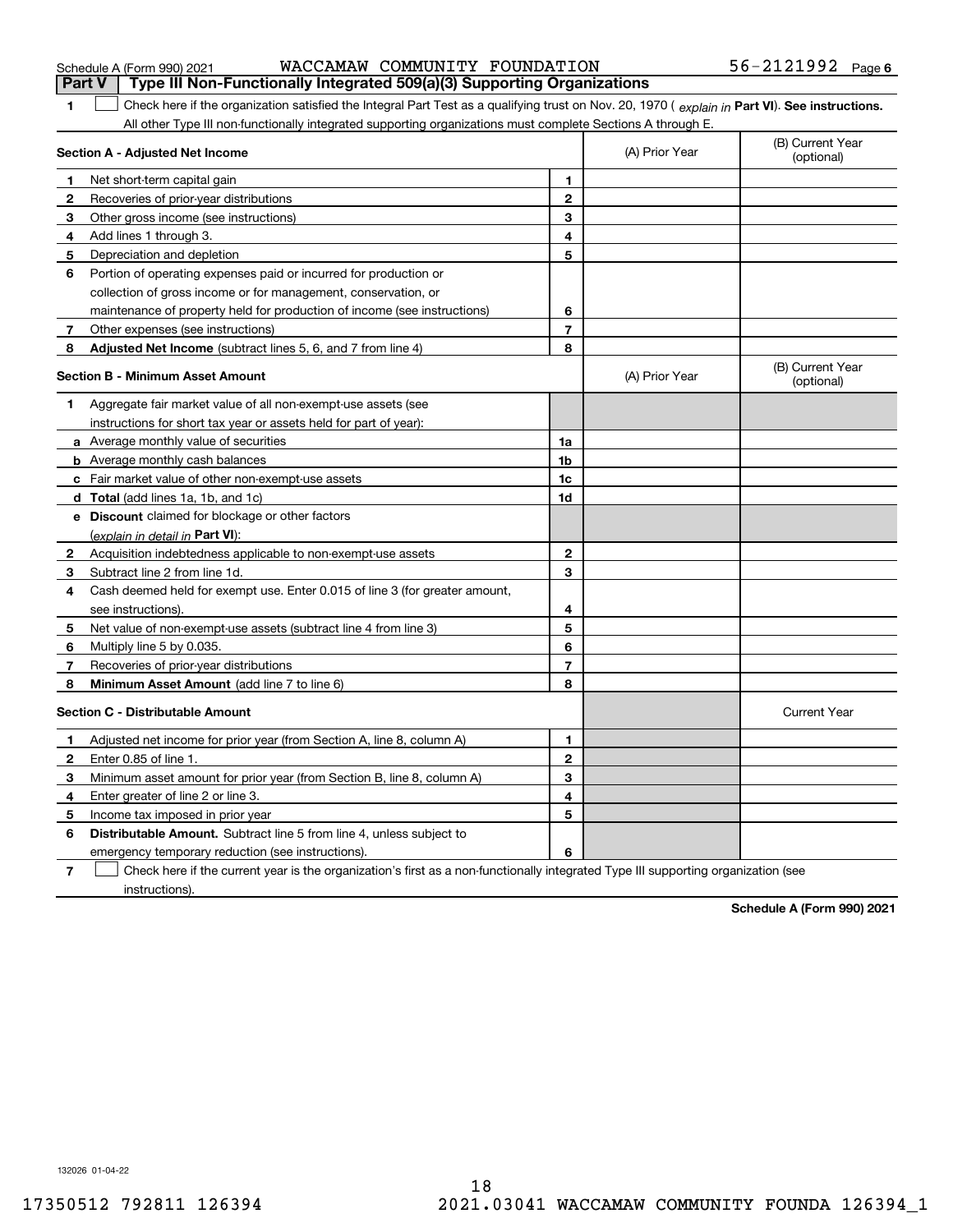Schedule A (Form 990) 2021 WACCAMAW\_COMMUNITY\_FOUNDATIION 56~2IZI992 Page WACCAMAW COMMUNITY FOUNDATION 56-2121992

| Part V         | Type III Non-Functionally Integrated 509(a)(3) Supporting Organizations                       |                             | (continued)                           |                |                                                |
|----------------|-----------------------------------------------------------------------------------------------|-----------------------------|---------------------------------------|----------------|------------------------------------------------|
|                | <b>Section D - Distributions</b>                                                              |                             |                                       |                | <b>Current Year</b>                            |
| 1              | Amounts paid to supported organizations to accomplish exempt purposes                         |                             |                                       | 1              |                                                |
| 2              | Amounts paid to perform activity that directly furthers exempt purposes of supported          |                             |                                       |                |                                                |
|                | organizations, in excess of income from activity                                              |                             |                                       | 2              |                                                |
| 3              | Administrative expenses paid to accomplish exempt purposes of supported organizations         |                             |                                       | 3              |                                                |
| 4              | Amounts paid to acquire exempt-use assets                                                     |                             |                                       | 4              |                                                |
| 5              | Qualified set-aside amounts (prior IRS approval required - <i>provide details in</i> Part VI) |                             |                                       | 5              |                                                |
| 6              | Other distributions (describe in Part VI). See instructions.                                  |                             |                                       | 6              |                                                |
| 7              | Total annual distributions. Add lines 1 through 6.                                            |                             |                                       | $\overline{7}$ |                                                |
| 8              | Distributions to attentive supported organizations to which the organization is responsive    |                             |                                       |                |                                                |
|                | (provide details in Part VI). See instructions.                                               |                             |                                       | 8              |                                                |
| 9              | Distributable amount for 2021 from Section C, line 6                                          |                             |                                       | 9              |                                                |
| 10             | Line 8 amount divided by line 9 amount                                                        |                             |                                       | 10             |                                                |
|                |                                                                                               | (i)                         | (ii)                                  |                | (iii)                                          |
|                | <b>Section E - Distribution Allocations</b> (see instructions)                                | <b>Excess Distributions</b> | <b>Underdistributions</b><br>Pre-2021 |                | <b>Distributable</b><br><b>Amount for 2021</b> |
| 1              | Distributable amount for 2021 from Section C, line 6                                          |                             |                                       |                |                                                |
| 2              | Underdistributions, if any, for years prior to 2021 (reason-                                  |                             |                                       |                |                                                |
|                | able cause required - explain in Part VI). See instructions.                                  |                             |                                       |                |                                                |
| 3              | Excess distributions carryover, if any, to 2021                                               |                             |                                       |                |                                                |
|                | <b>a</b> From 2016                                                                            |                             |                                       |                |                                                |
|                | <b>b</b> From 2017                                                                            |                             |                                       |                |                                                |
|                | $c$ From 2018                                                                                 |                             |                                       |                |                                                |
|                | d From 2019                                                                                   |                             |                                       |                |                                                |
|                | e From 2020                                                                                   |                             |                                       |                |                                                |
|                | f Total of lines 3a through 3e                                                                |                             |                                       |                |                                                |
|                | g Applied to underdistributions of prior years                                                |                             |                                       |                |                                                |
|                | <b>h</b> Applied to 2021 distributable amount                                                 |                             |                                       |                |                                                |
|                | Carryover from 2016 not applied (see instructions)                                            |                             |                                       |                |                                                |
|                | Remainder. Subtract lines 3g, 3h, and 3i from line 3f.                                        |                             |                                       |                |                                                |
| 4              | Distributions for 2021 from Section D.                                                        |                             |                                       |                |                                                |
|                | line $7:$                                                                                     |                             |                                       |                |                                                |
|                | a Applied to underdistributions of prior years                                                |                             |                                       |                |                                                |
|                | <b>b</b> Applied to 2021 distributable amount                                                 |                             |                                       |                |                                                |
|                | c Remainder. Subtract lines 4a and 4b from line 4.                                            |                             |                                       |                |                                                |
| 5              | Remaining underdistributions for years prior to 2021, if                                      |                             |                                       |                |                                                |
|                | any. Subtract lines 3g and 4a from line 2. For result greater                                 |                             |                                       |                |                                                |
|                | than zero, explain in Part VI. See instructions.                                              |                             |                                       |                |                                                |
| 6              | Remaining underdistributions for 2021. Subtract lines 3h                                      |                             |                                       |                |                                                |
|                | and 4b from line 1. For result greater than zero, explain in                                  |                             |                                       |                |                                                |
|                | <b>Part VI.</b> See instructions.                                                             |                             |                                       |                |                                                |
| $\overline{7}$ | Excess distributions carryover to 2022. Add lines 3j                                          |                             |                                       |                |                                                |
|                | and 4c.                                                                                       |                             |                                       |                |                                                |
| 8              | Breakdown of line 7:                                                                          |                             |                                       |                |                                                |
|                | a Excess from 2017                                                                            |                             |                                       |                |                                                |
|                | <b>b</b> Excess from 2018                                                                     |                             |                                       |                |                                                |
|                | c Excess from 2019                                                                            |                             |                                       |                |                                                |
|                | d Excess from 2020                                                                            |                             |                                       |                |                                                |
|                | e Excess from 2021                                                                            |                             |                                       |                |                                                |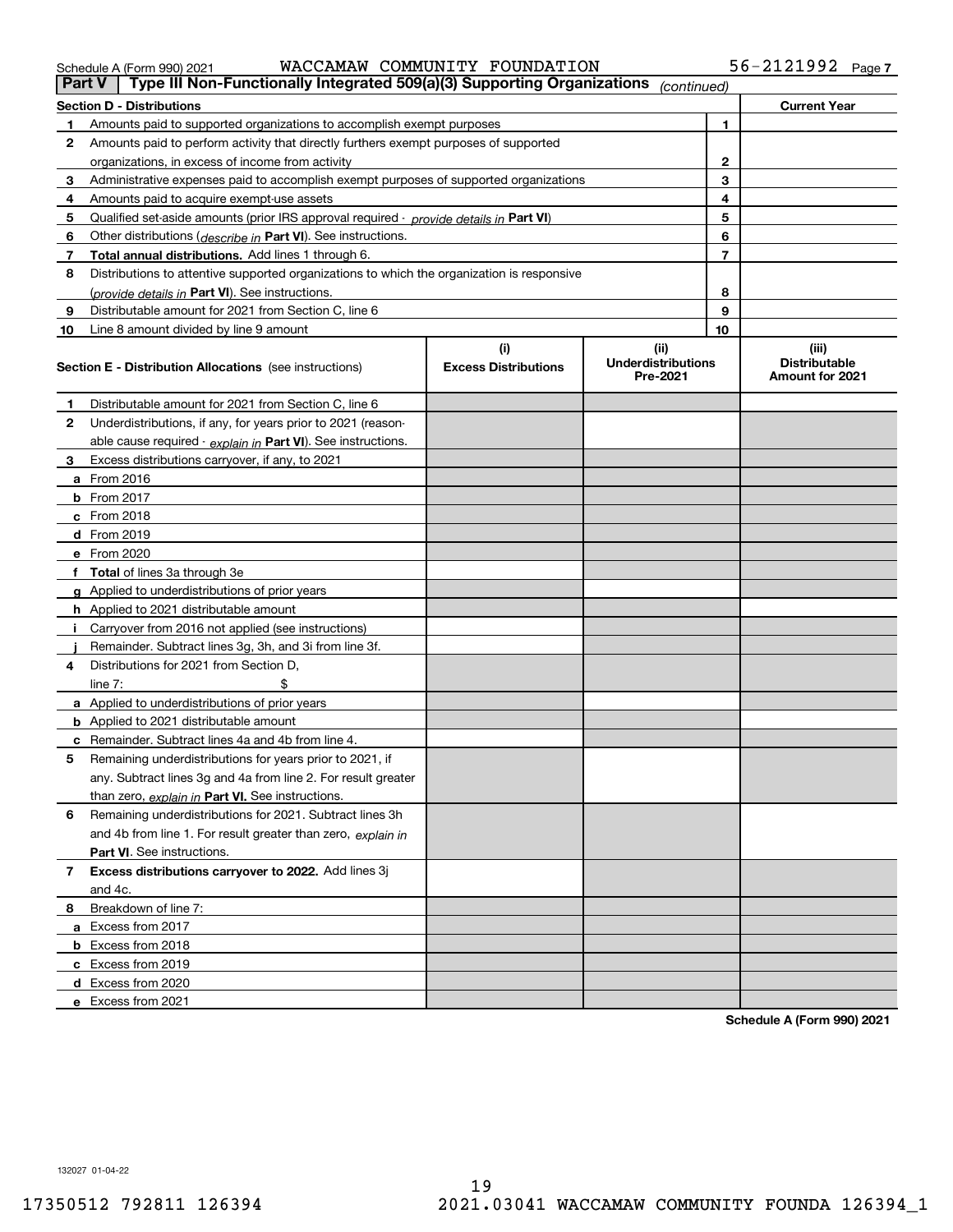Part VI | Supplemental Information. Provide the explanations required by Part II, line 10; Part II, line 17a or 17b; Part III, line 12; Part IV, Section A, lines 1, 2, 3b, 3c, 4b, 4c, 5a, 6, 9a, 9b, 9c, 11a, 11b, and 11c; Part IV, Section B, lines 1 and 2; Part IV, Section C, line 1; Part IV, Section D, lines 2 and 3; Part IV, Section E, lines 1c, 2a, 2b, 3a, and 3b; Part V, line 1; Part V, Section B, line 1e; Part V, Section D, lines 5, 6, and 8; and Part V, Section E, lines 2, 5, and 6. Also complete this part for any additional information. (See instructions.)

#### PT IV SEC A LINE 6

THE ORGANIZATION MADE SEVERAL GRANTS TO CHARITABLE ORGANIZATIONS THAT

ARE IN THE SAME CHARITABLE CLASS AS THE SUPPORTED ORGANIZATION.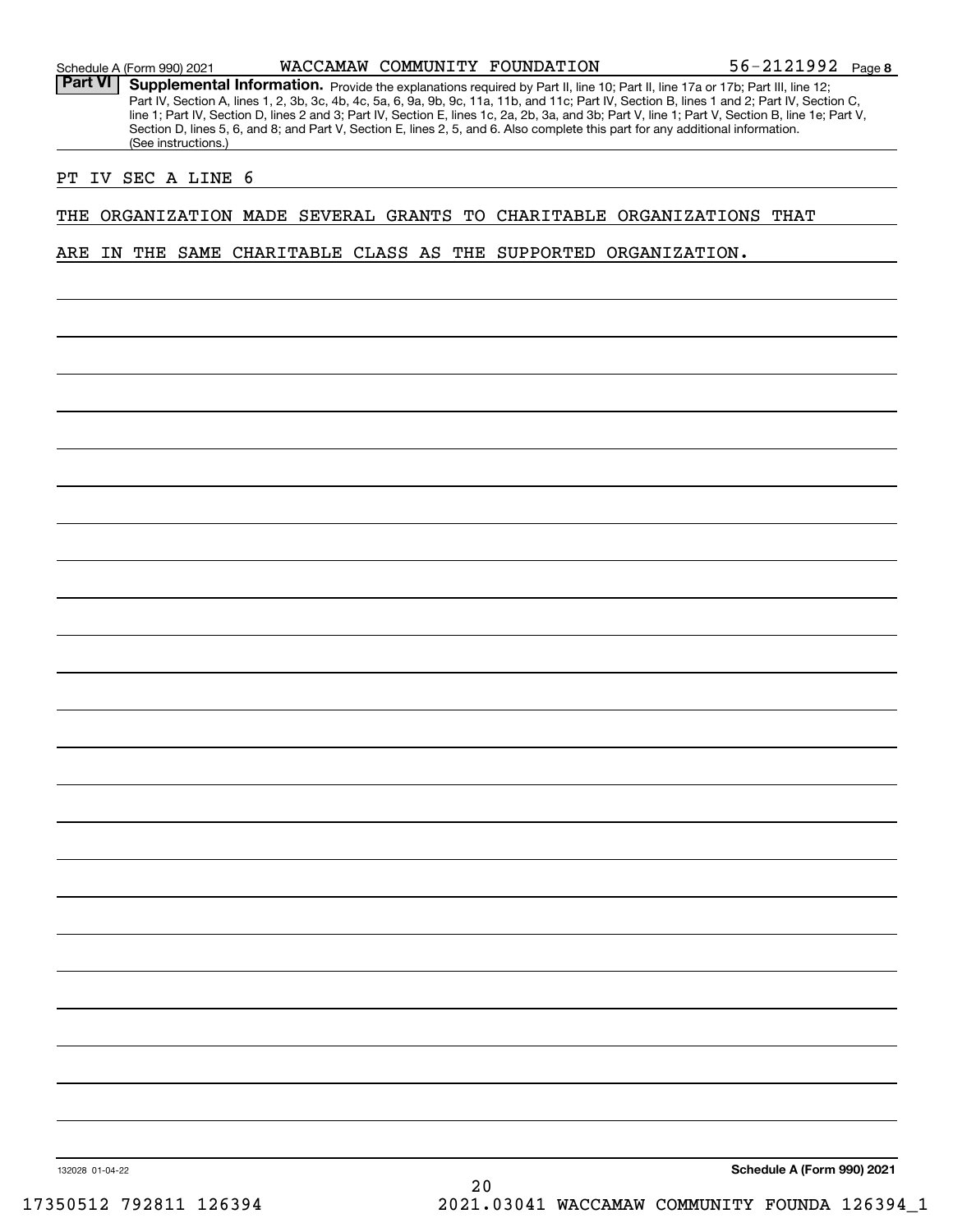Department of the Treasury Internal Revenue Service

Nam

### \*\* PUBLIC DISCLOSURE COPY \*\*

## **Schedule B Schedule of Contributors**

**(Form 990) | Attach to Form 990 or Form 990-PF. | Go to www.irs.gov/Form990 for the latest information.** OMB No. 1545-0047

**2021**

**Employer identification number**

|  |  |  |  | 56-2121992 |  |
|--|--|--|--|------------|--|
|  |  |  |  |            |  |

| e of the organization |  |                               |  |
|-----------------------|--|-------------------------------|--|
|                       |  | WACCAMAW COMMUNITY FOUNDATION |  |

| <b>Organization type (check one):</b> |                                                                                    |  |  |
|---------------------------------------|------------------------------------------------------------------------------------|--|--|
| Filers of:                            | Section:                                                                           |  |  |
| Form 990 or 990-EZ                    | $\lfloor x \rfloor$ 501(c)( 3) (enter number) organization                         |  |  |
|                                       | $4947(a)(1)$ nonexempt charitable trust <b>not</b> treated as a private foundation |  |  |
|                                       | 527 political organization                                                         |  |  |
| Form 990-PF                           | 501(c)(3) exempt private foundation                                                |  |  |
|                                       | 4947(a)(1) nonexempt charitable trust treated as a private foundation              |  |  |
|                                       | 501(c)(3) taxable private foundation                                               |  |  |

Check if your organization is covered by the **General Rule** or a **Special Rule. Note:**  Only a section 501(c)(7), (8), or (10) organization can check boxes for both the General Rule and a Special Rule. See instructions.

#### **General Rule**

 $\boxed{\textbf{X}}$  For an organization filing Form 990, 990-EZ, or 990-PF that received, during the year, contributions totaling \$5,000 or more (in money or property) from any one contributor. Complete Parts I and II. See instructions for determining a contributor's total contributions.

#### **Special Rules**

| $\mathbf{1}$ | For an organization described in section 501(c)(3) filing Form 990 or 990-EZ that met the 33 1/3% support test of the regulations under       |
|--------------|-----------------------------------------------------------------------------------------------------------------------------------------------|
|              | sections 509(a)(1) and 170(b)(1)(A)(vi), that checked Schedule A (Form 990), Part II, line 13, 16a, or 16b, and that received from any one    |
|              | contributor, during the year, total contributions of the greater of (1) \$5,000; or (2) 2% of the amount on (i) Form 990, Part VIII, line 1h; |
|              | or (ii) Form 990-EZ, line 1. Complete Parts I and II.                                                                                         |

For an organization described in section 501(c)(7), (8), or (10) filing Form 990 or 990-EZ that received from any one contributor, during the year, total contributions of more than \$1,000 exclusively for religious, charitable, scientific, literary, or educational purposes, or for the prevention of cruelty to children or animals. Complete Parts I (entering "N/A" in column (b) instead of the contributor name and address), II, and III.  $\mathcal{L}^{\text{max}}$ 

purpose. Don't complete any of the parts unless the **General Rule** applies to this organization because it received *nonexclusively* year, contributions <sub>exclusively</sub> for religious, charitable, etc., purposes, but no such contributions totaled more than \$1,000. If this box is checked, enter here the total contributions that were received during the year for an  $\;$ exclusively religious, charitable, etc., For an organization described in section 501(c)(7), (8), or (10) filing Form 990 or 990-EZ that received from any one contributor, during the religious, charitable, etc., contributions totaling \$5,000 or more during the year  $\Box$ — $\Box$  =  $\Box$  $\mathcal{L}^{\text{max}}$ 

Caution: An organization that isn't covered by the General Rule and/or the Special Rules doesn't file Schedule B (Form 990), but it **must** answer "No" on Part IV, line 2, of its Form 990; or check the box on line H of its Form 990-EZ or on its Form 990-PF, Part I, line 2, to certify that it doesn't meet the filing requirements of Schedule B (Form 990).

LHA For Paperwork Reduction Act Notice, see the instructions for Form 990, 990-EZ, or 990-PF. **In the act and Schedule B** (Form 990) (2021)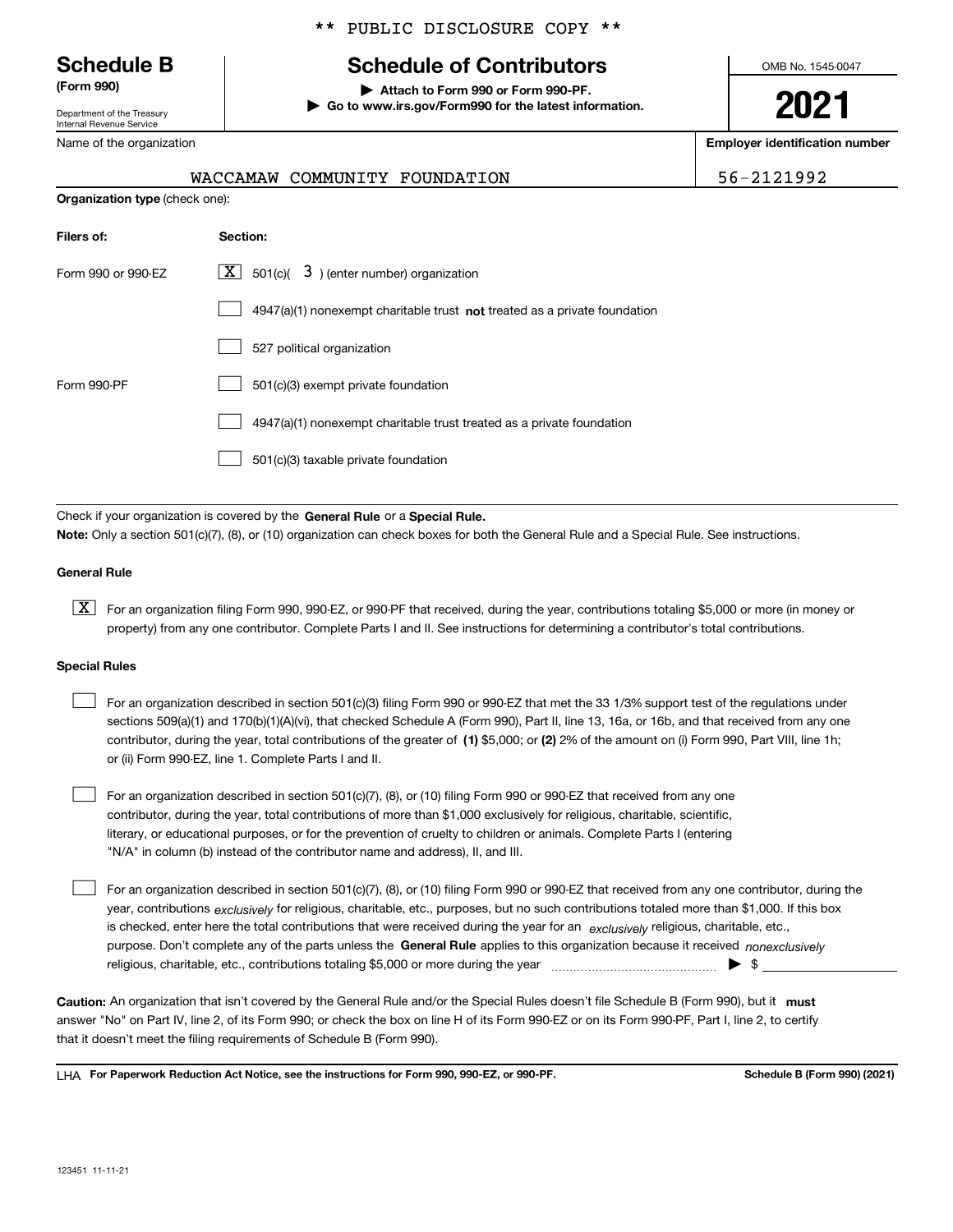|                  | Schedule B (Form 990) (2021)                                                                          |                                   | Page 2                                                                                                                      |
|------------------|-------------------------------------------------------------------------------------------------------|-----------------------------------|-----------------------------------------------------------------------------------------------------------------------------|
|                  | Name of organization                                                                                  |                                   | Employer identification number                                                                                              |
|                  | WACCAMAW COMMUNITY FOUNDATION                                                                         |                                   | 56-2121992                                                                                                                  |
| Part I           | <b>Contributors</b> (see instructions). Use duplicate copies of Part I if additional space is needed. |                                   |                                                                                                                             |
| (a)<br>No.       | (b)<br>Name, address, and ZIP + 4                                                                     | (c)<br><b>Total contributions</b> | (d)<br>Type of contribution                                                                                                 |
| 1                |                                                                                                       | 11,500.<br>\$                     | $\mathbf{X}$<br>Person<br>Payroll<br>Noncash<br>(Complete Part II for<br>noncash contributions.)                            |
| (a)<br>No.       | (b)<br>Name, address, and ZIP + 4                                                                     | (c)<br><b>Total contributions</b> | (d)<br>Type of contribution                                                                                                 |
| $\boldsymbol{2}$ |                                                                                                       | 10,000.<br>\$                     | $\overline{\mathbf{X}}$<br>Person<br>Payroll<br>Noncash<br>(Complete Part II for<br>noncash contributions.)                 |
| (a)<br>No.       | (b)<br>Name, address, and ZIP + 4                                                                     | (c)<br><b>Total contributions</b> | (d)<br>Type of contribution                                                                                                 |
| 3                |                                                                                                       | 6,128.<br>\$                      | $\mathbf{X}$<br>Person<br>Payroll<br>$\overline{\mathbf{X}}$<br>Noncash<br>(Complete Part II for<br>noncash contributions.) |
| (a)<br>No.       | (b)<br>Name, address, and ZIP + 4                                                                     | (c)<br><b>Total contributions</b> | (d)<br>Type of contribution                                                                                                 |
| 4                |                                                                                                       | 25,000.<br>\$                     | $\mathbf{X}$<br>Person<br><b>Payroll</b><br>Noncash<br>(Complete Part II for<br>noncash contributions.)                     |
| (a)<br>No.       | (b)<br>Name, address, and ZIP + 4                                                                     | (c)<br><b>Total contributions</b> | (d)<br>Type of contribution                                                                                                 |
| 5                |                                                                                                       | 200,000.<br>\$                    | $\boxed{\text{X}}$<br>Person<br>Payroll<br>Noncash<br>(Complete Part II for<br>noncash contributions.)                      |
| (a)<br>No.       | (b)<br>Name, address, and ZIP + 4                                                                     | (c)<br><b>Total contributions</b> | (d)<br>Type of contribution                                                                                                 |
| 6                |                                                                                                       | 9,400.<br>\$                      | $\boxed{\text{X}}$<br>Person<br>Payroll<br>Noncash<br>(Complete Part II for<br>noncash contributions.)                      |

123452 11-11-21 **Schedule B (Form 990) (2021)**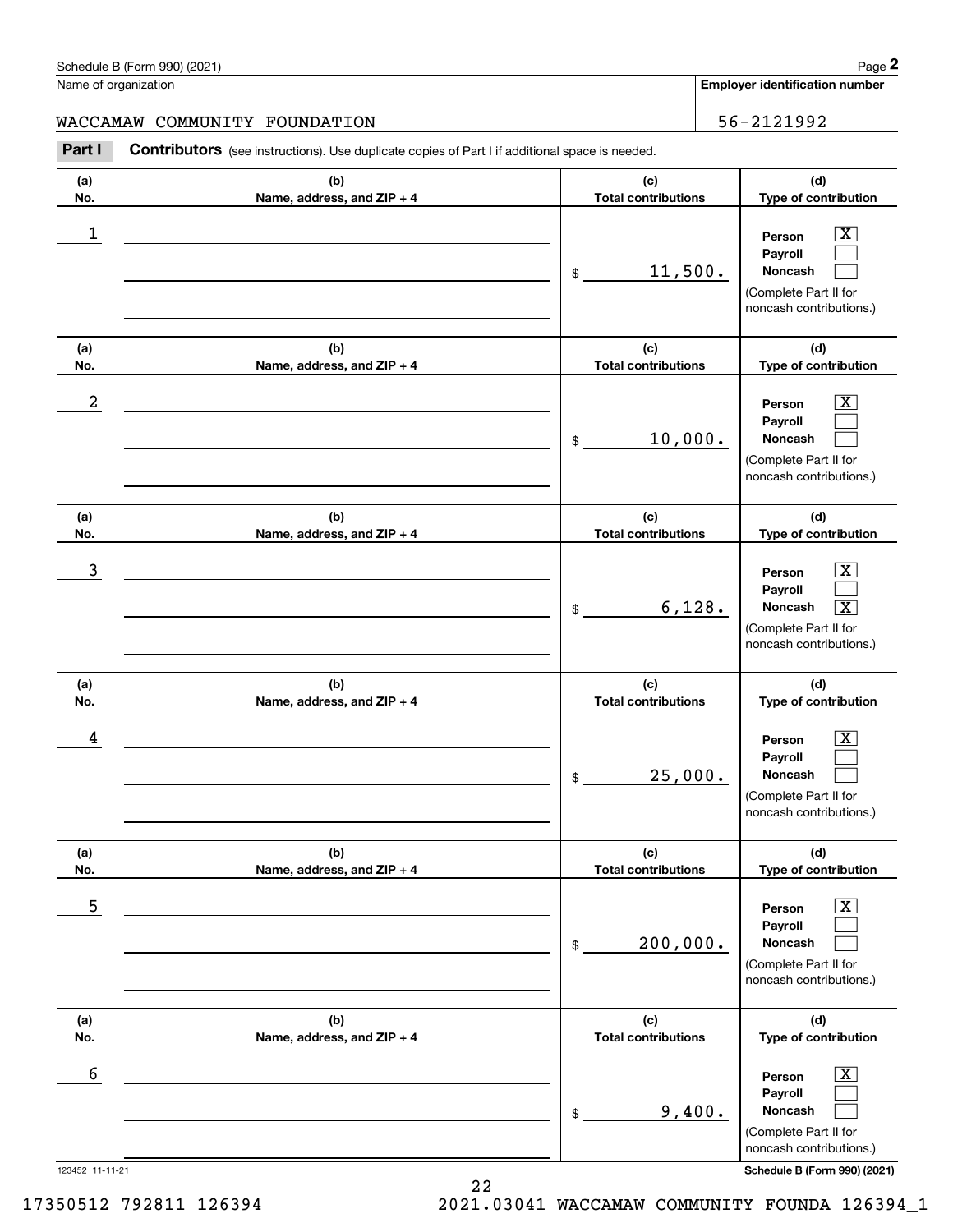Name of organization

WACCAMAW COMMUNITY FOUNDATION 56-2121992

**(a)No.(b)Name, address, and ZIP + 4 (c)Total contributions (d)Type of contribution PersonPayrollNoncash (a)No.(b)Name, address, and ZIP + 4 (c)Total contributions (d)Type of contribution PersonPayrollNoncash (a)No.(b)Name, address, and ZIP + 4 (c)Total contributions (d)Type of contribution PersonPayrollNoncash (a) No.(b) Name, address, and ZIP + 4 (c) Total contributions (d) Type of contribution PersonPayrollNoncash (a) No.(b) Name, address, and ZIP + 4 (c) Total contributions (d) Type of contribution PersonPayrollNoncash (a) No.(b)Name, address, and ZIP + 4 (c) Total contributions (d)Type of contribution PersonPayrollNoncash** Contributors (see instructions). Use duplicate copies of Part I if additional space is needed. \$(Complete Part II for noncash contributions.) \$(Complete Part II for noncash contributions.) \$(Complete Part II for noncash contributions.) \$(Complete Part II for noncash contributions.) \$(Complete Part II for noncash contributions.) \$(Complete Part II for noncash contributions.) **2Page 2**<br>
Iame of organization<br> **2Part I COMMUNITY FOUNDATION**<br> **2Part I Contributors** (see instructions). Use duplicate copies of Part I if additional space is needed.  $|X|$  $\mathcal{L}^{\text{max}}$  $\mathcal{L}^{\text{max}}$  $\boxed{\text{X}}$  $\mathcal{L}^{\text{max}}$  $\mathcal{L}^{\text{max}}$  $|X|$  $\mathcal{L}^{\text{max}}$  $\mathcal{L}^{\text{max}}$  $\boxed{\text{X}}$  $\mathcal{L}^{\text{max}}$  $\mathcal{L}^{\text{max}}$  $\boxed{\text{X}}$  $\mathcal{L}^{\text{max}}$  $\mathcal{L}^{\text{max}}$  $\boxed{\text{X}}$  $\mathcal{L}^{\text{max}}$  $\mathcal{L}^{\text{max}}$ 7 X 29,208. 8 X 89,570. example and the set of the set of the set of the set of the set of the set of the set of the set of the set of 225,000.  $10$  Person  $\overline{\text{X}}$ 7,500.  $11$  Person X 8,938.  $12$  Person X 175,577.

123452 11-11-21 **Schedule B (Form 990) (2021)**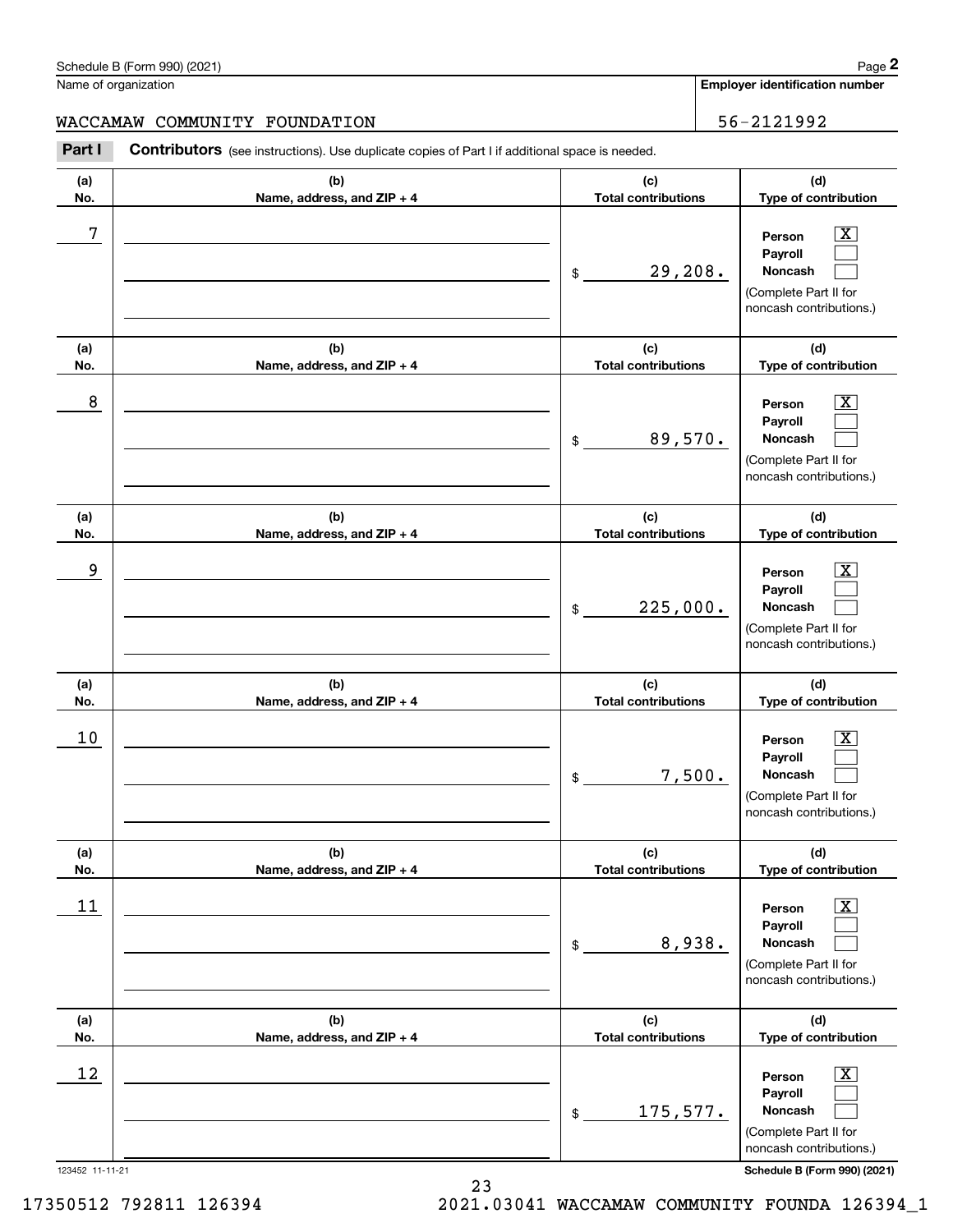Schedule B (Form 990) (2021) Page 2 Name of organization

WACCAMAW COMMUNITY FOUNDATION 56-2121992

**(a)No.(b)Name, address, and ZIP + 4 (c)Total contributions (d)Type of contribution PersonPayrollNoncash (a)No.(b)Name, address, and ZIP + 4 (c)Total contributions (d)Type of contribution PersonPayrollNoncash (a)No.(b)Name, address, and ZIP + 4 (c)Total contributions (d)Type of contribution PersonPayrollNoncash (a) No.(b) Name, address, and ZIP + 4 (c) Total contributions (d) Type of contribution PersonPayrollNoncash(a) No.(b) Name, address, and ZIP + 4 (c) Total contributions (d) Type of contribution PersonPayrollNoncash (a) No.(b)Name, address, and ZIP + 4 (c) Total contributions (d)Type of contribution PersonPayrollNoncash** Contributors (see instructions). Use duplicate copies of Part I if additional space is needed. \$(Complete Part II for noncash contributions.) \$(Complete Part II for noncash contributions.) \$(Complete Part II for noncash contributions.) \$(Complete Part II for noncash contributions.) \$(Complete Part II for noncash contributions.) \$(Complete Part II for noncash contributions.) **2Page 2**<br>
Iame of organization<br> **2Part I COMMUNITY FOUNDATION**<br> **2Part I Contributors** (see instructions). Use duplicate copies of Part I if additional space is needed.  $|X|$  $\mathcal{L}^{\text{max}}$  $\mathcal{L}^{\text{max}}$  $\mathcal{L}^{\text{max}}$  $\mathcal{L}^{\text{max}}$  $\overline{\mathbf{X}}$  $|X|$  $\mathcal{L}^{\text{max}}$  $\mathcal{L}^{\text{max}}$  $\mathcal{L}^{\text{max}}$  $\mathcal{L}^{\text{max}}$  $\lceil \text{X} \rceil$  $\boxed{\text{X}}$  $\mathcal{L}^{\text{max}}$  $\mathcal{L}^{\text{max}}$  $\mathcal{L}^{\text{max}}$  $\mathcal{L}^{\text{max}}$  $\mathbf{X}$  $13$  Person X 16,588. 14 10,448. X  $15$  Person X 10,000. 16  $15,058$ .  $17$  | Person  $\overline{\text{X}}$ 20,500. 18 201,866. X

123452 11-11-21 **Schedule B (Form 990) (2021)**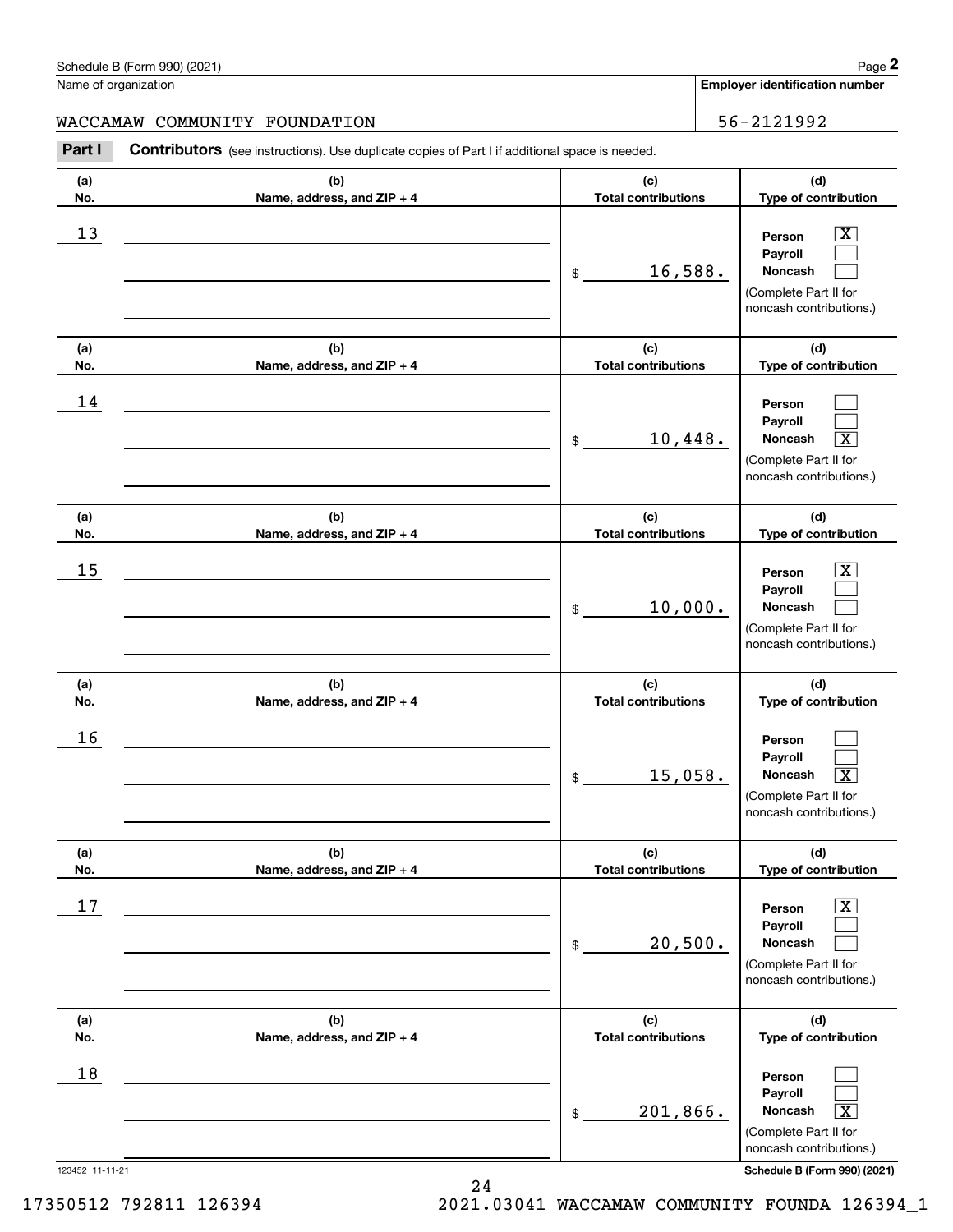Schedule B (Form 990) (2021) Page 2 Name of organization

WACCAMAW COMMUNITY FOUNDATION 56-2121992

**(a)No.(b)Name, address, and ZIP + 4 (c)Total contributions (d)Type of contribution PersonPayrollNoncash (a)No.(b)Name, address, and ZIP + 4 (c)Total contributions (d)Type of contribution PersonPayrollNoncash (a)No.(b)Name, address, and ZIP + 4 (c)Total contributions (d)Type of contribution PersonPayrollNoncash (a) No.(b) Name, address, and ZIP + 4 (c) Total contributions (d) Type of contribution PersonPayrollNoncash (a) No.(b) Name, address, and ZIP + 4 (c) Total contributions (d) Type of contribution PersonPayrollNoncash (a) No.(b)Name, address, and ZIP + 4 (c) Total contributions (d)Type of contribution PersonPayrollNoncash** Contributors (see instructions). Use duplicate copies of Part I if additional space is needed. \$(Complete Part II for noncash contributions.) \$(Complete Part II for noncash contributions.) \$(Complete Part II for noncash contributions.) \$(Complete Part II for noncash contributions.) \$(Complete Part II for noncash contributions.) \$(Complete Part II for noncash contributions.) **2Page 2**<br>
Iame of organization<br> **2Part I COMMUNITY FOUNDATION**<br> **2Part I Contributors** (see instructions). Use duplicate copies of Part I if additional space is needed.  $|X|$  $\mathcal{L}^{\text{max}}$  $\mathcal{L}^{\text{max}}$  $\boxed{\text{X}}$  $\mathcal{L}^{\text{max}}$  $\overline{\mathbf{X}}$  $|X|$  $\mathcal{L}^{\text{max}}$  $\mathcal{L}^{\text{max}}$  $\mathcal{L}^{\text{max}}$  $\mathcal{L}^{\text{max}}$  $\lceil \text{X} \rceil$  $\boxed{\text{X}}$  $\mathcal{L}^{\text{max}}$  $\mathcal{L}^{\text{max}}$  $\boxed{\text{X}}$  $\mathcal{L}^{\text{max}}$  $\mathcal{L}^{\text{max}}$ 19 X 14,000.  $20$  | Person  $\overline{\text{X}}$ 1,507,355. X  $21$  Person X 31,980. 22  $60,223.$  $23$  | Person  $\overline{\text{X}}$ 5,983.  $24$  | Person  $\overline{\text{X}}$ 8,000.

123452 11-11-21 **Schedule B (Form 990) (2021)**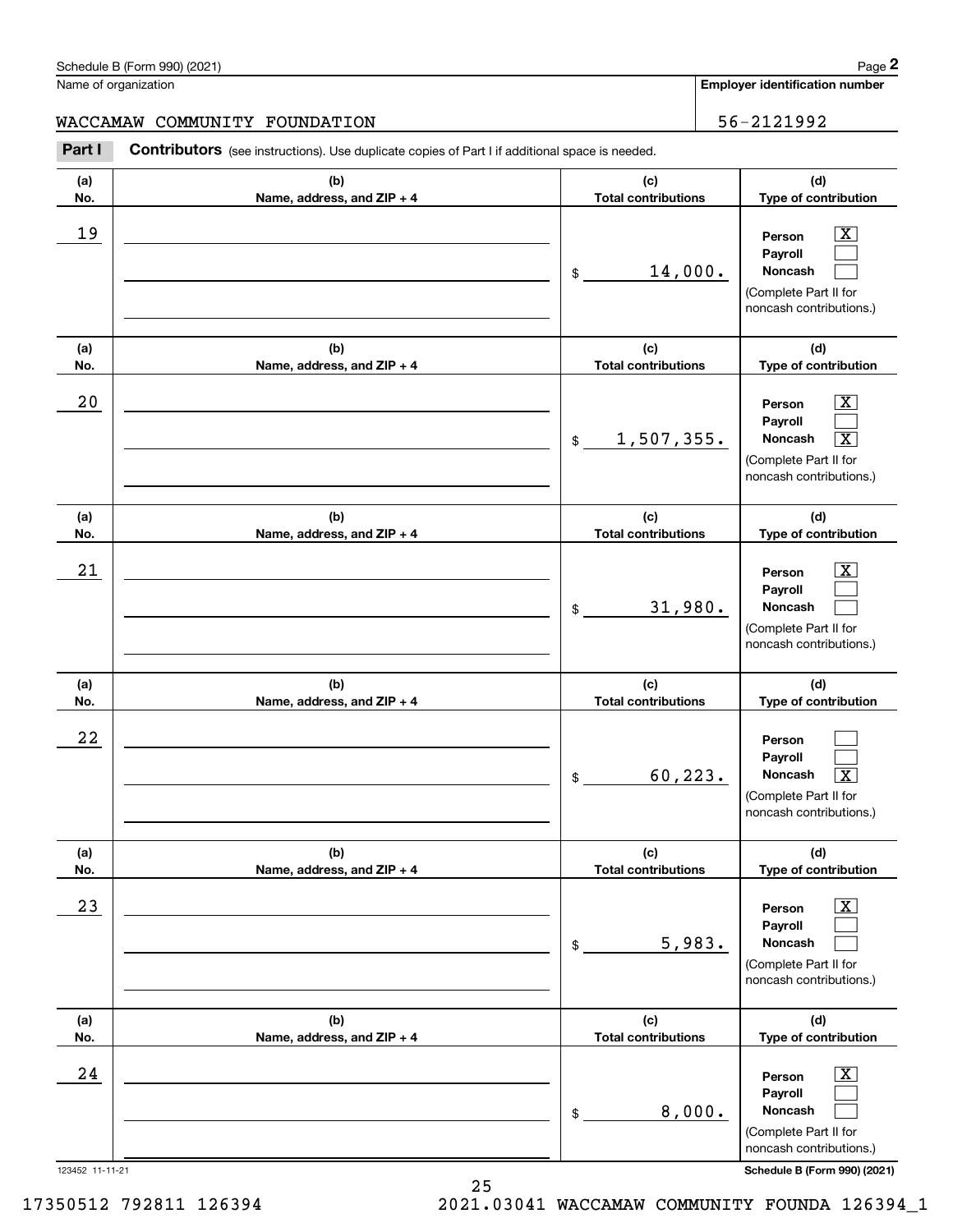Name of organization

WACCAMAW COMMUNITY FOUNDATION 56-2121992

**(a)No.(b)Name, address, and ZIP + 4 (c)Total contributions (d)Type of contribution PersonPayrollNoncash (a)No.(b)Name, address, and ZIP + 4 (c)Total contributions (d)Type of contribution PersonPayrollNoncash (a)No.(b)Name, address, and ZIP + 4 (c)Total contributions (d)Type of contribution PersonPayrollNoncash (a) No.(b) Name, address, and ZIP + 4 (c) Total contributions (d) Type of contribution PersonPayrollNoncash(a) No.(b) Name, address, and ZIP + 4 (c) Total contributions (d) Type of contribution PersonPayrollNoncash(a) No.(b)Name, address, and ZIP + 4 (c) Total contributions (d)Type of contribution PersonPayrollNoncash** Contributors (see instructions). Use duplicate copies of Part I if additional space is needed. \$(Complete Part II for noncash contributions.) \$(Complete Part II for noncash contributions.) \$(Complete Part II for noncash contributions.) \$(Complete Part II for noncash contributions.) \$(Complete Part II for noncash contributions.) \$(Complete Part II for noncash contributions.) **2Page 2**<br>
Iame of organization<br> **2Part I COMMUNITY FOUNDATION**<br> **2Part I Contributors** (see instructions). Use duplicate copies of Part I if additional space is needed.  $|X|$  $\mathcal{L}^{\text{max}}$  $\mathcal{L}^{\text{max}}$  $\boxed{\text{X}}$  $\mathcal{L}^{\text{max}}$  $\mathcal{L}^{\text{max}}$  $|X|$  $\mathcal{L}^{\text{max}}$  $\mathcal{L}^{\text{max}}$  $\boxed{\text{X}}$  $\mathcal{L}^{\text{max}}$  $\mathcal{L}^{\text{max}}$  $\mathcal{L}^{\text{max}}$  $\mathcal{L}^{\text{max}}$  $\mathcal{L}^{\text{max}}$  $\mathcal{L}^{\text{max}}$  $\mathcal{L}^{\text{max}}$  $\mathcal{L}^{\text{max}}$  $25$  | Person  $\overline{\text{X}}$ 10,000.  $26$  | Person  $\overline{\text{X}}$ 963,000.  $27$  | Person  $\overline{\text{X}}$ 100,914.  $28$  | Person  $\overline{\text{X}}$ 100,000.

123452 11-11-21 **Schedule B (Form 990) (2021)**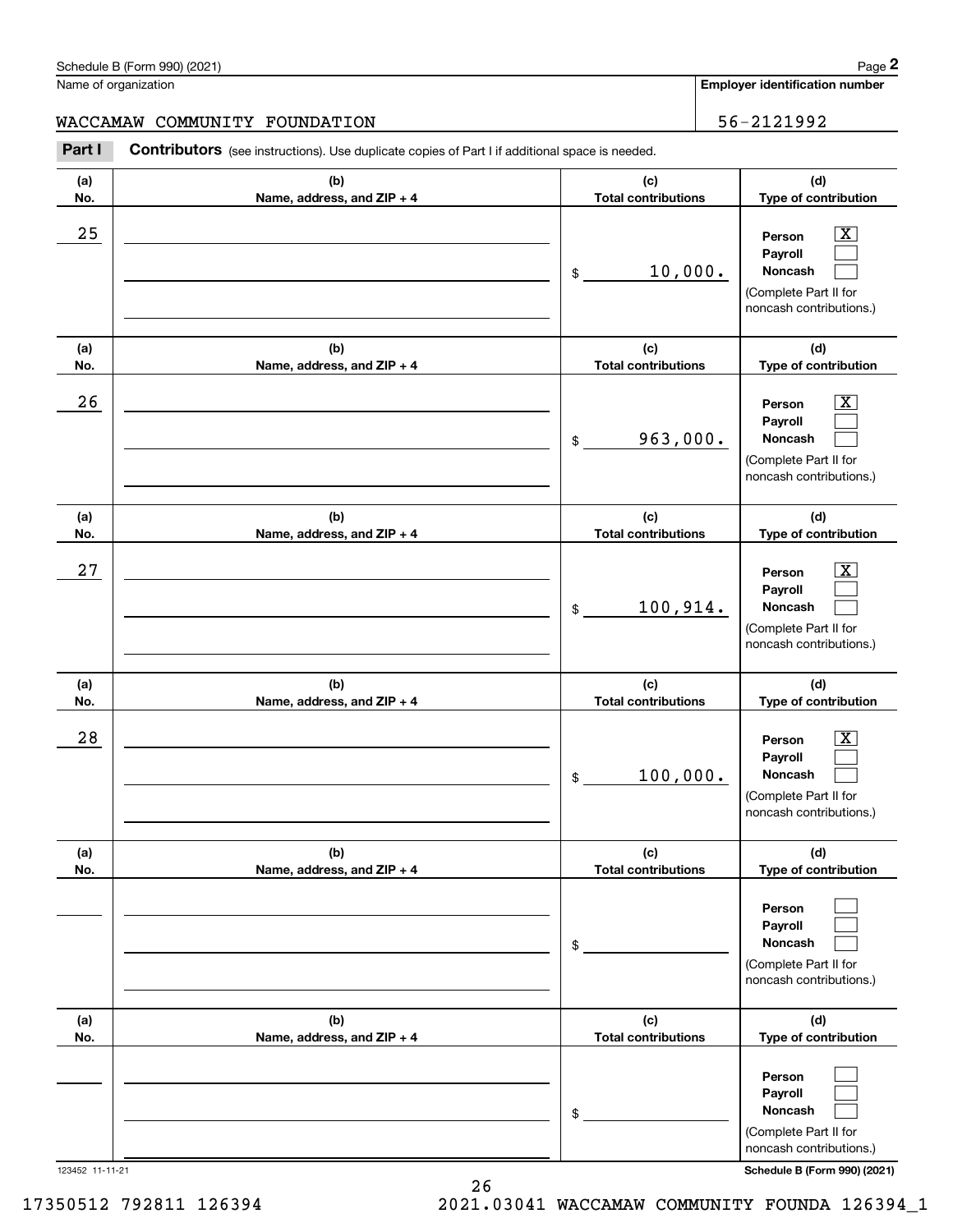|                              | Schedule B (Form 990) (2021)                                                                        |                                                 |        | Page 3                                |
|------------------------------|-----------------------------------------------------------------------------------------------------|-------------------------------------------------|--------|---------------------------------------|
|                              | Name of organization                                                                                |                                                 |        | <b>Employer identification number</b> |
|                              | WACCAMAW COMMUNITY FOUNDATION                                                                       |                                                 |        | 56-2121992                            |
| Part II                      | Noncash Property (see instructions). Use duplicate copies of Part II if additional space is needed. |                                                 |        |                                       |
| (a)<br>No.<br>from<br>Part I | (b)<br>Description of noncash property given                                                        | (c)<br>FMV (or estimate)<br>(See instructions.) |        | (d)<br>Date received                  |
|                              | <b>STOCK</b>                                                                                        |                                                 |        |                                       |
| 3                            |                                                                                                     |                                                 |        |                                       |
|                              |                                                                                                     | \$                                              | 5,628. | 08/20/21                              |
| (a)<br>No.<br>from<br>Part I | (b)<br>Description of noncash property given                                                        | (c)<br>FMV (or estimate)<br>(See instructions.) |        | (d)<br>Date received                  |
|                              | <b>STOCK</b>                                                                                        |                                                 |        |                                       |
| 14                           |                                                                                                     |                                                 |        |                                       |
|                              |                                                                                                     | 10,448.<br>\$                                   |        | 08/23/21                              |
| (a)<br>No.<br>from<br>Part I | (b)<br>Description of noncash property given                                                        | (c)<br>FMV (or estimate)<br>(See instructions.) |        | (d)<br>Date received                  |
|                              | <b>STOCK</b>                                                                                        |                                                 |        |                                       |
| 16                           |                                                                                                     | 15,058.<br>\$                                   |        | 03/15/21                              |
|                              |                                                                                                     |                                                 |        |                                       |
| (a)<br>No.<br>from<br>Part I | (b)<br>Description of noncash property given                                                        | (c)<br>FMV (or estimate)<br>(See instructions.) |        | (d)<br>Date received                  |
|                              | <b>STOCK</b>                                                                                        |                                                 |        |                                       |
| 18                           |                                                                                                     |                                                 |        |                                       |
|                              |                                                                                                     | 201,866.<br>\$                                  |        | 12/08/21                              |
| (a)<br>No.<br>from<br>Part I | (b)<br>Description of noncash property given                                                        | (c)<br>FMV (or estimate)<br>(See instructions.) |        | (d)<br>Date received                  |
|                              | <b>STOCK</b>                                                                                        |                                                 |        |                                       |
| 20                           |                                                                                                     |                                                 |        |                                       |
|                              |                                                                                                     | 987,522.<br>\$                                  |        | 07/08/21                              |
| (a)<br>No.<br>from<br>Part I | (b)<br>Description of noncash property given                                                        | (c)<br>FMV (or estimate)<br>(See instructions.) |        | (d)<br>Date received                  |
|                              | <b>STOCK</b>                                                                                        |                                                 |        |                                       |
| 22                           |                                                                                                     |                                                 |        |                                       |
|                              |                                                                                                     | 60,223.<br>\$                                   |        | 10/05/21                              |
| 123453 11-11-21              |                                                                                                     |                                                 |        | Schedule B (Form 990) (2021)          |

27

Schedule B (Form 990) (2021) Page 3

17350512 792811 126394 2021.03041 WACCAMAW COMMUNITY FOUNDA 126394\_1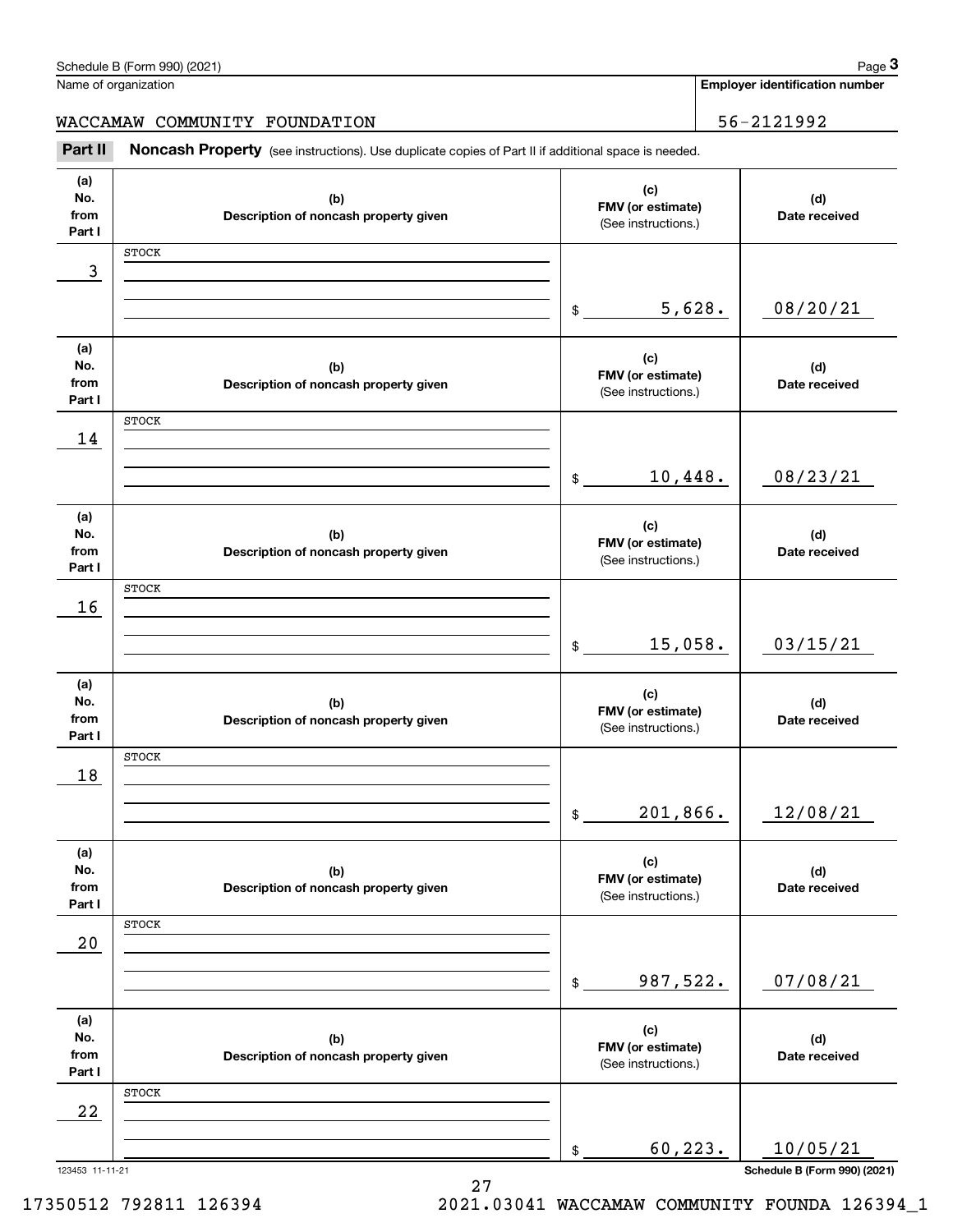|                            | Schedule B (Form 990) (2021)                                                                                                                                                      |                                          | Page 4                                                                                                                                                         |  |  |  |  |
|----------------------------|-----------------------------------------------------------------------------------------------------------------------------------------------------------------------------------|------------------------------------------|----------------------------------------------------------------------------------------------------------------------------------------------------------------|--|--|--|--|
|                            | Name of organization                                                                                                                                                              |                                          | <b>Employer identification number</b>                                                                                                                          |  |  |  |  |
|                            | WACCAMAW COMMUNITY FOUNDATION                                                                                                                                                     |                                          | 56-2121992                                                                                                                                                     |  |  |  |  |
| Part III                   | from any one contributor. Complete columns (a) through (e) and the following line entry. For organizations                                                                        |                                          | Exclusively religious, charitable, etc., contributions to organizations described in section 501(c)(7), (8), or (10) that total more than \$1,000 for the year |  |  |  |  |
|                            | completing Part III, enter the total of exclusively religious, charitable, etc., contributions of \$1,000 or less for the year. (Enter this info. once.) $\blacktriangleright$ \$ |                                          |                                                                                                                                                                |  |  |  |  |
|                            | Use duplicate copies of Part III if additional space is needed.                                                                                                                   |                                          |                                                                                                                                                                |  |  |  |  |
| (a) No.<br>from<br>Part I  | (b) Purpose of gift                                                                                                                                                               | (c) Use of gift                          | (d) Description of how gift is held                                                                                                                            |  |  |  |  |
|                            |                                                                                                                                                                                   |                                          |                                                                                                                                                                |  |  |  |  |
|                            |                                                                                                                                                                                   |                                          |                                                                                                                                                                |  |  |  |  |
|                            |                                                                                                                                                                                   | (e) Transfer of gift                     |                                                                                                                                                                |  |  |  |  |
|                            | Transferee's name, address, and ZIP + 4                                                                                                                                           |                                          | Relationship of transferor to transferee                                                                                                                       |  |  |  |  |
|                            |                                                                                                                                                                                   |                                          |                                                                                                                                                                |  |  |  |  |
|                            |                                                                                                                                                                                   |                                          |                                                                                                                                                                |  |  |  |  |
| (a) No.<br>from<br>Part I  | (b) Purpose of gift                                                                                                                                                               | (c) Use of gift                          | (d) Description of how gift is held                                                                                                                            |  |  |  |  |
|                            |                                                                                                                                                                                   |                                          |                                                                                                                                                                |  |  |  |  |
|                            |                                                                                                                                                                                   |                                          |                                                                                                                                                                |  |  |  |  |
|                            |                                                                                                                                                                                   | (e) Transfer of gift                     |                                                                                                                                                                |  |  |  |  |
|                            | Transferee's name, address, and ZIP + 4                                                                                                                                           | Relationship of transferor to transferee |                                                                                                                                                                |  |  |  |  |
|                            |                                                                                                                                                                                   |                                          |                                                                                                                                                                |  |  |  |  |
|                            |                                                                                                                                                                                   |                                          |                                                                                                                                                                |  |  |  |  |
| (a) No.<br>from<br>Part I  | (b) Purpose of gift                                                                                                                                                               | (c) Use of gift                          | (d) Description of how gift is held                                                                                                                            |  |  |  |  |
|                            |                                                                                                                                                                                   |                                          |                                                                                                                                                                |  |  |  |  |
|                            |                                                                                                                                                                                   |                                          |                                                                                                                                                                |  |  |  |  |
|                            | (e) Transfer of gift                                                                                                                                                              |                                          |                                                                                                                                                                |  |  |  |  |
|                            | Transferee's name, address, and $ZIP + 4$                                                                                                                                         |                                          | Relationship of transferor to transferee                                                                                                                       |  |  |  |  |
|                            |                                                                                                                                                                                   |                                          |                                                                                                                                                                |  |  |  |  |
|                            |                                                                                                                                                                                   |                                          |                                                                                                                                                                |  |  |  |  |
| (a) No.<br>`from<br>Part I | (b) Purpose of gift                                                                                                                                                               | (c) Use of gift                          | (d) Description of how gift is held                                                                                                                            |  |  |  |  |
|                            |                                                                                                                                                                                   |                                          |                                                                                                                                                                |  |  |  |  |
|                            |                                                                                                                                                                                   |                                          |                                                                                                                                                                |  |  |  |  |
|                            |                                                                                                                                                                                   | (e) Transfer of gift                     |                                                                                                                                                                |  |  |  |  |
|                            | Transferee's name, address, and $ZIP + 4$                                                                                                                                         |                                          | Relationship of transferor to transferee                                                                                                                       |  |  |  |  |
|                            |                                                                                                                                                                                   |                                          |                                                                                                                                                                |  |  |  |  |
|                            |                                                                                                                                                                                   |                                          |                                                                                                                                                                |  |  |  |  |
|                            |                                                                                                                                                                                   |                                          | $d_{\text{obs}} = 0$ (Farmer 000) (0004)                                                                                                                       |  |  |  |  |

28

123454 11-11-21

**Schedule B (Form 990) (2021)**

17350512 792811 126394 2021.03041 WACCAMAW COMMUNITY FOUNDA 126394\_1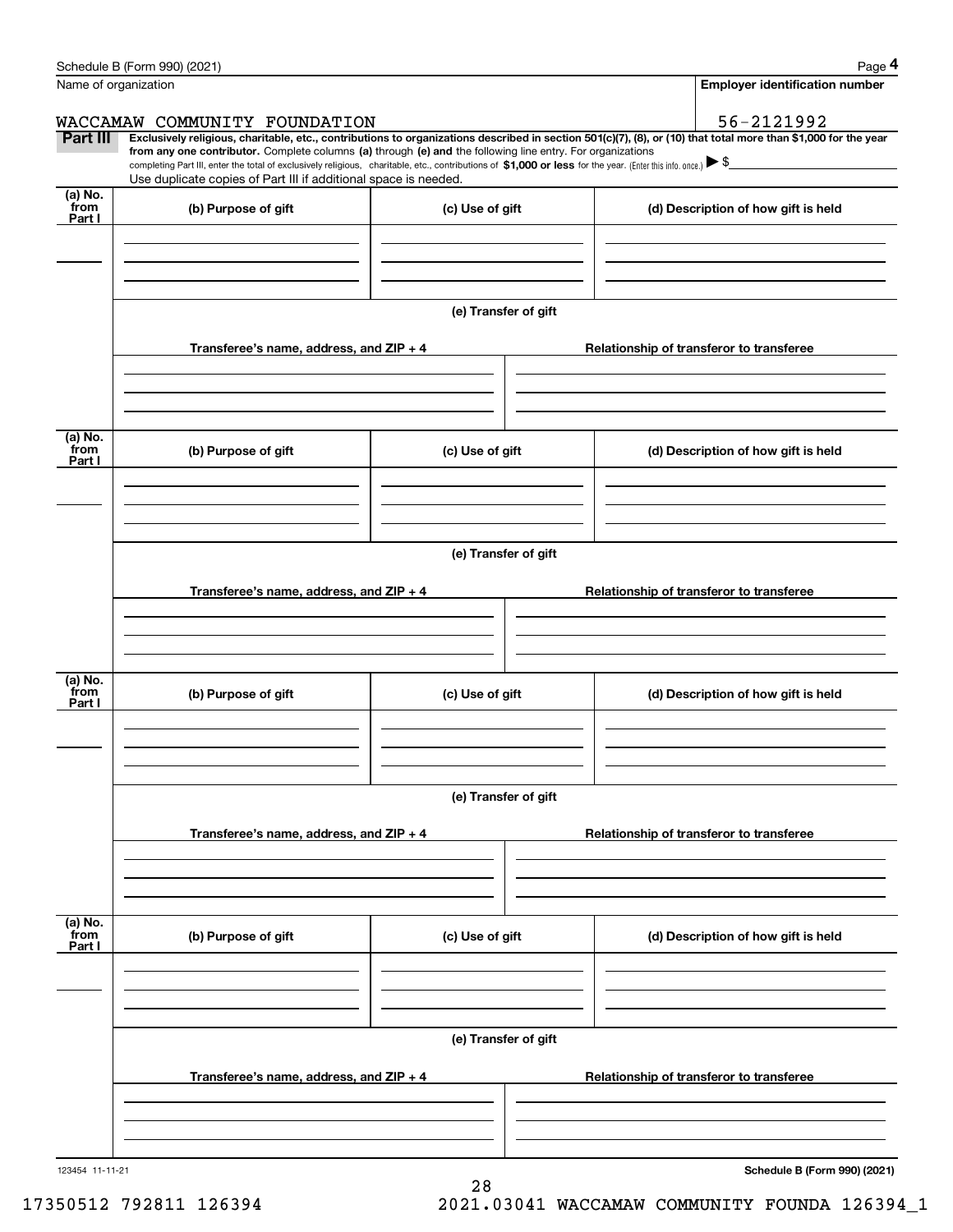Department of the Treasury Internal Revenue Service

**(Form 990)**

## **SCHEDULE D Supplemental Financial Statements**

**| Complete if the organization answered "Yes" on Form 990, Part IV, line 6, 7, 8, 9, 10, 11a, 11b, 11c, 11d, 11e, 11f, 12a, or 12b. | Attach to Form 990.** OMB No. 1545-0047 **Open to Public Inspection2021**

| Go to www.irs.gov/Form990 for instructions and the latest information. |  |
|------------------------------------------------------------------------|--|
|                                                                        |  |

**Name of the organization Employer identification number**

|         | WACCAMAW COMMUNITY FOUNDATION                                                                                                                  |                                                                                                      |                         | 56-2121992                      |
|---------|------------------------------------------------------------------------------------------------------------------------------------------------|------------------------------------------------------------------------------------------------------|-------------------------|---------------------------------|
| Part I  | Organizations Maintaining Donor Advised Funds or Other Similar Funds or Accounts. Complete if the                                              |                                                                                                      |                         |                                 |
|         | organization answered "Yes" on Form 990, Part IV, line 6.                                                                                      |                                                                                                      |                         |                                 |
|         |                                                                                                                                                | (a) Donor advised funds                                                                              |                         | (b) Funds and other accounts    |
| 1       |                                                                                                                                                | 53                                                                                                   |                         |                                 |
| 2       | Aggregate value of contributions to (during year)                                                                                              | 3,806,468.                                                                                           |                         |                                 |
| з       | Aggregate value of grants from (during year)                                                                                                   | $\overline{3,534,374.}$                                                                              |                         |                                 |
| 4       |                                                                                                                                                | 10,819,674.                                                                                          |                         |                                 |
| 5       | Did the organization inform all donors and donor advisors in writing that the assets held in donor advised funds                               |                                                                                                      |                         |                                 |
|         |                                                                                                                                                |                                                                                                      |                         | No                              |
| 6       | Did the organization inform all grantees, donors, and donor advisors in writing that grant funds can be used only                              |                                                                                                      |                         |                                 |
|         | for charitable purposes and not for the benefit of the donor or donor advisor, or for any other purpose conferring                             |                                                                                                      |                         |                                 |
|         | impermissible private benefit?                                                                                                                 |                                                                                                      |                         | $\overline{X}$ Yes<br>No        |
| Part II | Conservation Easements. Complete if the organization answered "Yes" on Form 990, Part IV, line 7.                                              |                                                                                                      |                         |                                 |
|         |                                                                                                                                                |                                                                                                      |                         |                                 |
| 1.      | Purpose(s) of conservation easements held by the organization (check all that apply).                                                          |                                                                                                      |                         |                                 |
|         | Preservation of land for public use (for example, recreation or education)<br>$X$ Protection of natural habitat                                | Preservation of a historically important land area<br>Preservation of a certified historic structure |                         |                                 |
|         |                                                                                                                                                |                                                                                                      |                         |                                 |
|         | $ \mathbf{X} $ Preservation of open space                                                                                                      |                                                                                                      |                         |                                 |
| 2       | Complete lines 2a through 2d if the organization held a qualified conservation contribution in the form of a conservation easement on the last |                                                                                                      |                         | Held at the End of the Tax Year |
|         | day of the tax year.                                                                                                                           |                                                                                                      |                         |                                 |
|         | a Total number of conservation easements                                                                                                       |                                                                                                      | 2a                      | 3<br>1,201.00                   |
|         | Total acreage restricted by conservation easements                                                                                             |                                                                                                      | 2b                      |                                 |
|         | c Number of conservation easements on a certified historic structure included in (a) manufacture included in (a)                               |                                                                                                      | 2c                      | 0                               |
|         | d Number of conservation easements included in (c) acquired after 7/25/06, and not on a historic structure                                     |                                                                                                      |                         |                                 |
|         | listed in the National Register [111] [12] The Mational Register [11] Matter Matter Matter Matter Matter Matter                                |                                                                                                      | 2d                      | 0                               |
| з       | Number of conservation easements modified, transferred, released, extinguished, or terminated by the organization during the tax               |                                                                                                      |                         |                                 |
|         | $\mathsf{year}$                                                                                                                                |                                                                                                      |                         |                                 |
|         | Number of states where property subject to conservation easement is located $\blacktriangleright$                                              |                                                                                                      |                         |                                 |
| 5       | Does the organization have a written policy regarding the periodic monitoring, inspection, handling of                                         |                                                                                                      |                         |                                 |
|         | violations, and enforcement of the conservation easements it holds?                                                                            |                                                                                                      |                         | $X$ Yes<br><b>No</b>            |
| 6       | Staff and volunteer hours devoted to monitoring, inspecting, handling of violations, and enforcing conservation easements during the year      |                                                                                                      |                         |                                 |
|         |                                                                                                                                                |                                                                                                      |                         |                                 |
| 7.      | Amount of expenses incurred in monitoring, inspecting, handling of violations, and enforcing conservation easements during the year            |                                                                                                      |                         |                                 |
|         | υ.<br>▶ \$                                                                                                                                     |                                                                                                      |                         |                                 |
| 8       | Does each conservation easement reported on line 2(d) above satisfy the requirements of section 170(h)(4)(B)(i)                                |                                                                                                      |                         |                                 |
|         | and section $170(h)(4)(B)(ii)?$                                                                                                                |                                                                                                      |                         | Yes<br>No                       |
| 9       | In Part XIII, describe how the organization reports conservation easements in its revenue and expense statement and                            |                                                                                                      |                         |                                 |
|         | balance sheet, and include, if applicable, the text of the footnote to the organization's financial statements that describes the              |                                                                                                      |                         |                                 |
|         | organization's accounting for conservation easements.                                                                                          |                                                                                                      |                         |                                 |
|         | Organizations Maintaining Collections of Art, Historical Treasures, or Other Similar Assets.<br>Part III                                       |                                                                                                      |                         |                                 |
|         | Complete if the organization answered "Yes" on Form 990, Part IV, line 8.                                                                      |                                                                                                      |                         |                                 |
|         | 1a If the organization elected, as permitted under FASB ASC 958, not to report in its revenue statement and balance sheet works                |                                                                                                      |                         |                                 |
|         | of art, historical treasures, or other similar assets held for public exhibition, education, or research in furtherance of public              |                                                                                                      |                         |                                 |
|         | service, provide in Part XIII the text of the footnote to its financial statements that describes these items.                                 |                                                                                                      |                         |                                 |
|         | <b>b</b> If the organization elected, as permitted under FASB ASC 958, to report in its revenue statement and balance sheet works of           |                                                                                                      |                         |                                 |
|         | art, historical treasures, or other similar assets held for public exhibition, education, or research in furtherance of public service,        |                                                                                                      |                         |                                 |
|         | provide the following amounts relating to these items:                                                                                         |                                                                                                      |                         |                                 |
|         |                                                                                                                                                |                                                                                                      |                         | \$                              |
|         | (ii) Assets included in Form 990, Part X                                                                                                       |                                                                                                      | $\blacktriangleright$ s |                                 |
| 2       | If the organization received or held works of art, historical treasures, or other similar assets for financial gain, provide                   |                                                                                                      |                         |                                 |
|         | the following amounts required to be reported under FASB ASC 958 relating to these items:                                                      |                                                                                                      |                         |                                 |
|         |                                                                                                                                                |                                                                                                      |                         | \$                              |
|         |                                                                                                                                                |                                                                                                      | $\blacktriangleright$ s |                                 |
|         | LHA For Paperwork Reduction Act Notice, see the Instructions for Form 990.                                                                     |                                                                                                      |                         | Schedule D (Form 990) 2021      |
|         | 132051 10-28-21                                                                                                                                |                                                                                                      |                         |                                 |

29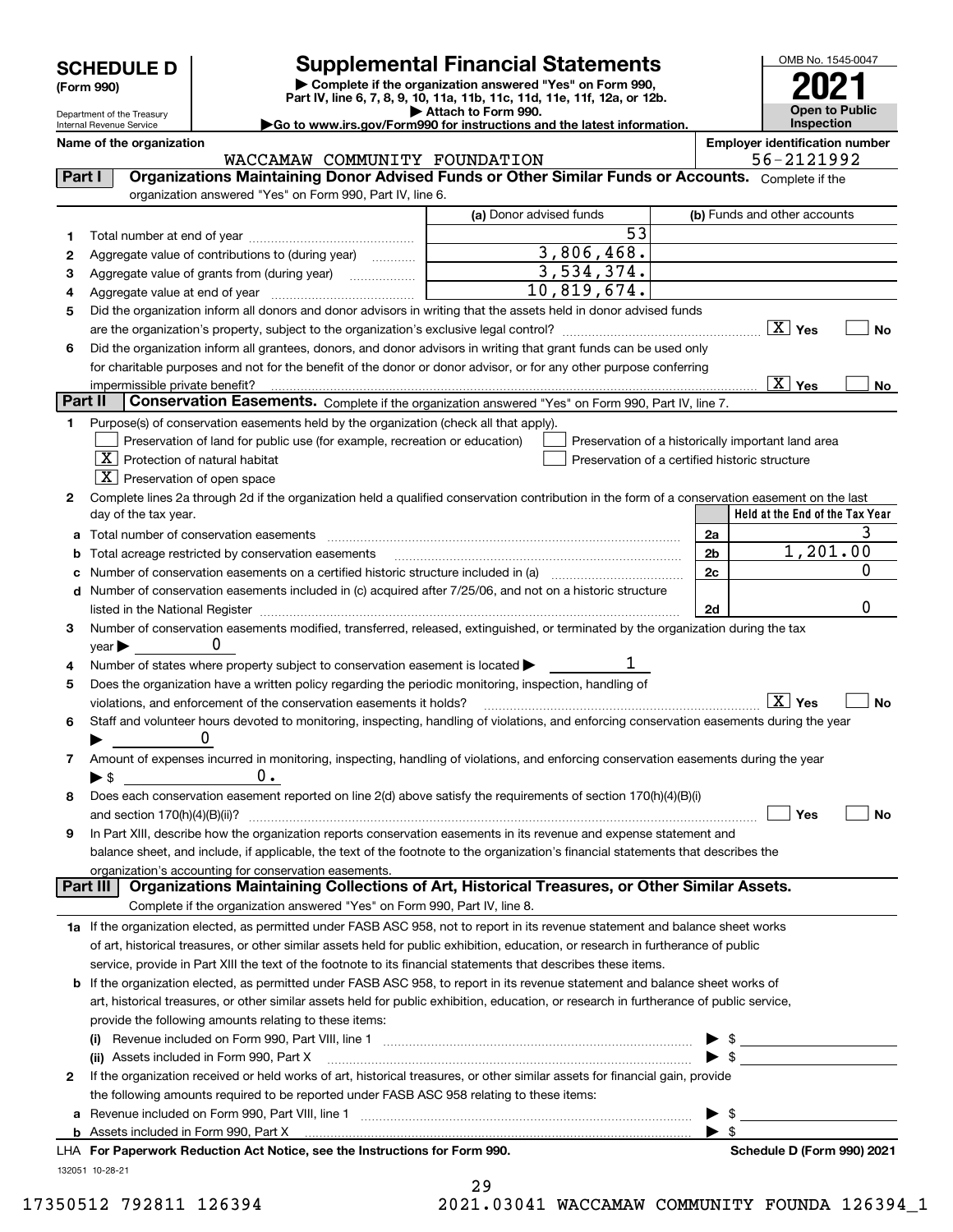|          | Schedule D (Form 990) 2021                                                                                                                                                                                                     | WACCAMAW COMMUNITY FOUNDATION                                    |                   |                          |                 |                      |                          | 56-2121992 Page 2          |
|----------|--------------------------------------------------------------------------------------------------------------------------------------------------------------------------------------------------------------------------------|------------------------------------------------------------------|-------------------|--------------------------|-----------------|----------------------|--------------------------|----------------------------|
| Part III | Organizations Maintaining Collections of Art, Historical Treasures, or Other Similar Assets (continued)                                                                                                                        |                                                                  |                   |                          |                 |                      |                          |                            |
| З        | Using the organization's acquisition, accession, and other records, check any of the following that make significant use of its                                                                                                |                                                                  |                   |                          |                 |                      |                          |                            |
|          | collection items (check all that apply):                                                                                                                                                                                       |                                                                  |                   |                          |                 |                      |                          |                            |
| a        | Public exhibition                                                                                                                                                                                                              | d                                                                |                   | Loan or exchange program |                 |                      |                          |                            |
| b        | Scholarly research                                                                                                                                                                                                             | e                                                                |                   |                          |                 |                      |                          |                            |
| c        | Preservation for future generations                                                                                                                                                                                            |                                                                  |                   |                          |                 |                      |                          |                            |
| 4        | Provide a description of the organization's collections and explain how they further the organization's exempt purpose in Part XIII.                                                                                           |                                                                  |                   |                          |                 |                      |                          |                            |
| 5        | During the year, did the organization solicit or receive donations of art, historical treasures, or other similar assets                                                                                                       |                                                                  |                   |                          |                 |                      |                          |                            |
|          | to be sold to raise funds rather than to be maintained as part of the organization's collection?<br>Yes<br>No                                                                                                                  |                                                                  |                   |                          |                 |                      |                          |                            |
|          | Part IV<br>Escrow and Custodial Arrangements. Complete if the organization answered "Yes" on Form 990, Part IV, line 9, or<br>reported an amount on Form 990, Part X, line 21.                                                 |                                                                  |                   |                          |                 |                      |                          |                            |
|          | 1a Is the organization an agent, trustee, custodian or other intermediary for contributions or other assets not included                                                                                                       |                                                                  |                   |                          |                 |                      |                          |                            |
|          | on Form 990, Part X? [11] matter contracts and contracts and contracts are contracted to the set of the set of                                                                                                                 |                                                                  |                   |                          |                 |                      | Yes                      | <b>No</b>                  |
|          | If "Yes," explain the arrangement in Part XIII and complete the following table:                                                                                                                                               |                                                                  |                   |                          |                 |                      |                          |                            |
|          |                                                                                                                                                                                                                                |                                                                  |                   |                          |                 |                      | Amount                   |                            |
| c        |                                                                                                                                                                                                                                |                                                                  |                   |                          | 1c              |                      |                          |                            |
| d        | Additions during the year manufactured and an according to the year manufactured and according the year manufactured and according the year manufactured and according the year manufactured and according the year manufactur |                                                                  |                   |                          | 1d              |                      |                          |                            |
| е        | Distributions during the year manufactured and continuum and contained and the parameter of the set of the set of the set of the set of the set of the set of the set of the set of the set of the set of the set of the set o |                                                                  |                   |                          | 1e              |                      |                          |                            |
|          | 1f                                                                                                                                                                                                                             |                                                                  |                   |                          |                 |                      |                          |                            |
|          | 2a Did the organization include an amount on Form 990, Part X, line 21, for escrow or custodial account liability?                                                                                                             |                                                                  |                   |                          |                 |                      | Yes                      | No                         |
|          | <b>b</b> If "Yes," explain the arrangement in Part XIII. Check here if the explanation has been provided on Part XIII                                                                                                          |                                                                  |                   |                          |                 |                      |                          |                            |
| Part V   | Endowment Funds. Complete if the organization answered "Yes" on Form 990, Part IV, line 10.                                                                                                                                    |                                                                  |                   |                          |                 |                      |                          |                            |
|          |                                                                                                                                                                                                                                | (a) Current year                                                 | (b) Prior year    | (c) Two years back       |                 | (d) Three years back |                          | (e) Four years back        |
| 1a       | Beginning of year balance                                                                                                                                                                                                      | 21,899,385.<br>20,041,806.<br>21, 212, 610.<br>22,844,892.       |                   |                          |                 |                      |                          | 16, 412, 988.              |
| b        |                                                                                                                                                                                                                                | 1,910,660.<br>162,397.<br>2,892,704.<br>1,188,839.<br>5,108,573. |                   |                          |                 |                      |                          |                            |
|          | Net investment earnings, gains, and losses                                                                                                                                                                                     | 4, 177, 527.                                                     | 2,565,237.        | 3, 131, 357.             | $-1,019,571.$   |                      | 2,099,738.               |                            |
| d        |                                                                                                                                                                                                                                | 2,759,685.                                                       | 601,539.          | 6,894,274.               |                 | 1,470,847.           |                          | 514, 371.                  |
|          | e Other expenditures for facilities                                                                                                                                                                                            |                                                                  |                   |                          |                 |                      |                          |                            |
|          | and programs                                                                                                                                                                                                                   | 320,817.                                                         | 268,506.          | 299,868.                 |                 | 319,975.             |                          | 258,909.                   |
|          | f Administrative expenses                                                                                                                                                                                                      | 193.                                                             | 10.               | 723.                     |                 | 10,728.              |                          | 3,127.                     |
| g        | End of year balance                                                                                                                                                                                                            | 24,906,877.                                                      | 21,899,385.       | 20,041,806.              |                 | 21, 212, 610.        |                          | 22,844,892.                |
| 2        | Provide the estimated percentage of the current year end balance (line 1g, column (a)) held as:                                                                                                                                |                                                                  |                   |                          |                 |                      |                          |                            |
|          | Board designated or quasi-endowment                                                                                                                                                                                            | 100                                                              | %                 |                          |                 |                      |                          |                            |
|          | Permanent endowment > 0000                                                                                                                                                                                                     | %                                                                |                   |                          |                 |                      |                          |                            |
| c        | Term endowment <b>Department</b> 10000<br>%                                                                                                                                                                                    |                                                                  |                   |                          |                 |                      |                          |                            |
|          | The percentages on lines 2a, 2b, and 2c should equal 100%.                                                                                                                                                                     |                                                                  |                   |                          |                 |                      |                          |                            |
|          | 3a Are there endowment funds not in the possession of the organization that are held and administered for the organization                                                                                                     |                                                                  |                   |                          |                 |                      |                          | Yes                        |
|          | by:                                                                                                                                                                                                                            |                                                                  |                   |                          |                 |                      |                          | No.<br>Χ                   |
|          | (i)                                                                                                                                                                                                                            |                                                                  |                   |                          |                 |                      | 3a(i)                    | х                          |
|          |                                                                                                                                                                                                                                |                                                                  |                   |                          |                 |                      | 3a(ii)<br>3 <sub>b</sub> | X                          |
|          |                                                                                                                                                                                                                                |                                                                  |                   |                          |                 |                      |                          |                            |
|          | Describe in Part XIII the intended uses of the organization's endowment funds.<br>Land, Buildings, and Equipment.<br>Part VI                                                                                                   |                                                                  |                   |                          |                 |                      |                          |                            |
|          | Complete if the organization answered "Yes" on Form 990, Part IV, line 11a. See Form 990, Part X, line 10.                                                                                                                     |                                                                  |                   |                          |                 |                      |                          |                            |
|          | Description of property                                                                                                                                                                                                        | (a) Cost or other                                                | (b) Cost or other |                          | (c) Accumulated |                      | (d) Book value           |                            |
|          |                                                                                                                                                                                                                                | basis (investment)                                               | basis (other)     |                          | depreciation    |                      |                          |                            |
|          |                                                                                                                                                                                                                                |                                                                  |                   | 300,000.                 |                 |                      |                          | 300,000.                   |
| b        |                                                                                                                                                                                                                                |                                                                  |                   | 185,231.                 | 66,500.         |                      |                          | 118,731.                   |
|          |                                                                                                                                                                                                                                |                                                                  |                   |                          |                 |                      |                          |                            |
| d        |                                                                                                                                                                                                                                |                                                                  |                   | 51,657.                  | 23,040.         |                      |                          | 28,617.                    |
|          | e Other                                                                                                                                                                                                                        |                                                                  |                   |                          |                 |                      |                          |                            |
|          |                                                                                                                                                                                                                                |                                                                  |                   |                          |                 |                      |                          | 447,348.                   |
|          |                                                                                                                                                                                                                                |                                                                  |                   |                          |                 |                      |                          | Cahadule D (Faum 000) 0004 |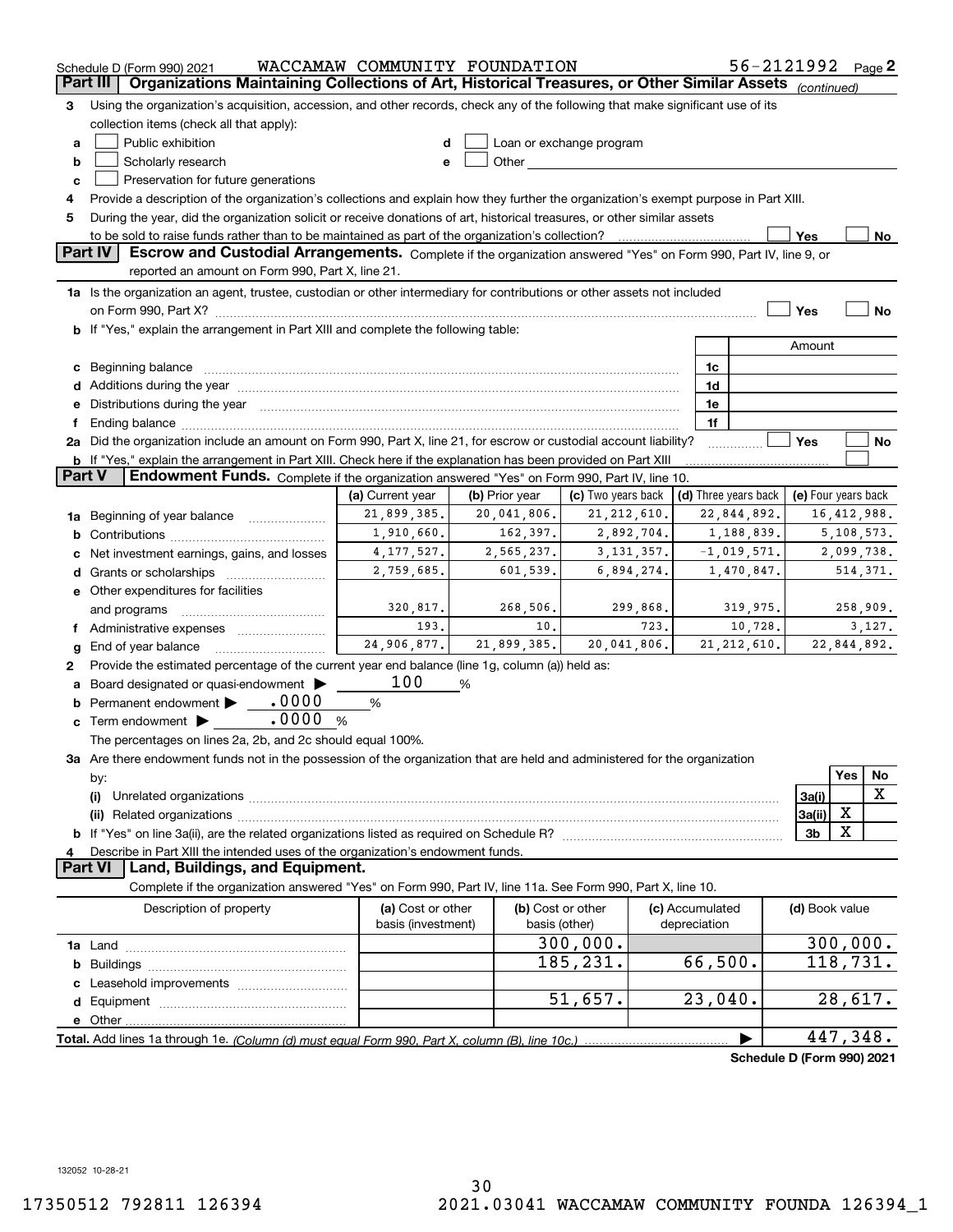| Schedule D (Form 990) 2021                                                                                                                           | WACCAMAW COMMUNITY FOUNDATION |                          | 56-2121992<br>Page $3$                                    |
|------------------------------------------------------------------------------------------------------------------------------------------------------|-------------------------------|--------------------------|-----------------------------------------------------------|
| <b>Investments - Other Securities.</b><br>Part VIII                                                                                                  |                               |                          |                                                           |
| Complete if the organization answered "Yes" on Form 990, Part IV, line 11b. See Form 990, Part X, line 12.                                           |                               |                          |                                                           |
| (a) Description of security or category (including name of security)                                                                                 | (b) Book value                |                          | (c) Method of valuation: Cost or end-of-year market value |
|                                                                                                                                                      |                               |                          |                                                           |
|                                                                                                                                                      |                               |                          |                                                           |
| (3) Other                                                                                                                                            |                               |                          |                                                           |
| (A) POOLED INVESTMENT SHORT                                                                                                                          |                               |                          |                                                           |
| <b>TERM</b><br>(B)                                                                                                                                   | 2,109,491.                    | END-OF-YEAR MARKET VALUE |                                                           |
| (C) CHARITABLE REMAINDER                                                                                                                             |                               |                          |                                                           |
| <b>TRUST</b><br>(D)                                                                                                                                  | 112,967.                      | END-OF-YEAR MARKET VALUE |                                                           |
| HEDGE FUNDS<br>(E)                                                                                                                                   | 1,641,807.                    | END-OF-YEAR MARKET VALUE |                                                           |
| PRIVATE CAPITAL                                                                                                                                      | 3,862,739.                    | END-OF-YEAR MARKET VALUE |                                                           |
| (F)                                                                                                                                                  |                               |                          |                                                           |
| (G)                                                                                                                                                  |                               |                          |                                                           |
| (H)                                                                                                                                                  |                               |                          |                                                           |
| Total. (Col. (b) must equal Form 990, Part X, col. (B) line 12.)<br>Part VIII Investments - Program Related.                                         | 7,727,004.                    |                          |                                                           |
|                                                                                                                                                      |                               |                          |                                                           |
| Complete if the organization answered "Yes" on Form 990, Part IV, line 11c. See Form 990, Part X, line 13.                                           |                               |                          |                                                           |
| (a) Description of investment                                                                                                                        | (b) Book value                |                          | (c) Method of valuation: Cost or end-of-year market value |
| (1)                                                                                                                                                  |                               |                          |                                                           |
| (2)                                                                                                                                                  |                               |                          |                                                           |
| (3)                                                                                                                                                  |                               |                          |                                                           |
| (4)                                                                                                                                                  |                               |                          |                                                           |
| (5)                                                                                                                                                  |                               |                          |                                                           |
| (6)                                                                                                                                                  |                               |                          |                                                           |
| (7)                                                                                                                                                  |                               |                          |                                                           |
| (8)                                                                                                                                                  |                               |                          |                                                           |
| (9)                                                                                                                                                  |                               |                          |                                                           |
| Total. (Col. (b) must equal Form 990, Part X, col. (B) line 13.)                                                                                     |                               |                          |                                                           |
| <b>Other Assets.</b><br>Part $ X $                                                                                                                   |                               |                          |                                                           |
| Complete if the organization answered "Yes" on Form 990, Part IV, line 11d. See Form 990, Part X, line 15.                                           |                               |                          |                                                           |
|                                                                                                                                                      | (a) Description               |                          | (b) Book value                                            |
| (1)                                                                                                                                                  |                               |                          |                                                           |
| (2)                                                                                                                                                  |                               |                          |                                                           |
| (3)                                                                                                                                                  |                               |                          |                                                           |
| (4)                                                                                                                                                  |                               |                          |                                                           |
| (5)                                                                                                                                                  |                               |                          |                                                           |
| (6)                                                                                                                                                  |                               |                          |                                                           |
| (7)                                                                                                                                                  |                               |                          |                                                           |
| (8)                                                                                                                                                  |                               |                          |                                                           |
| (9)                                                                                                                                                  |                               |                          |                                                           |
|                                                                                                                                                      |                               |                          |                                                           |
| <b>Other Liabilities.</b><br>Part X                                                                                                                  |                               |                          |                                                           |
| Complete if the organization answered "Yes" on Form 990, Part IV, line 11e or 11f. See Form 990, Part X, line 25.                                    |                               |                          |                                                           |
| (a) Description of liability                                                                                                                         |                               |                          | (b) Book value                                            |
| 1.                                                                                                                                                   |                               |                          |                                                           |
| Federal income taxes<br>(1)<br>CHARITABLE TRUSTS LIABILITY                                                                                           |                               |                          | 46,061.                                                   |
| (2)                                                                                                                                                  |                               |                          |                                                           |
| (3)                                                                                                                                                  |                               |                          |                                                           |
| (4)                                                                                                                                                  |                               |                          |                                                           |
| (5)                                                                                                                                                  |                               |                          |                                                           |
| (6)                                                                                                                                                  |                               |                          |                                                           |
| (7)                                                                                                                                                  |                               |                          |                                                           |
| (8)                                                                                                                                                  |                               |                          |                                                           |
| (9)                                                                                                                                                  |                               |                          |                                                           |
|                                                                                                                                                      |                               |                          | 46,061.                                                   |
| 2. Liability for uncertain tax positions. In Part XIII, provide the text of the footnote to the organization's financial statements that reports the |                               |                          |                                                           |

organization's liability for uncertain tax positions under FASB ASC 740. Check here if the text of the footnote has been provided in Part XIII  $\,$  ...  $\overline{\rm X}$ 

**Schedule D (Form 990) 2021**

132053 10-28-21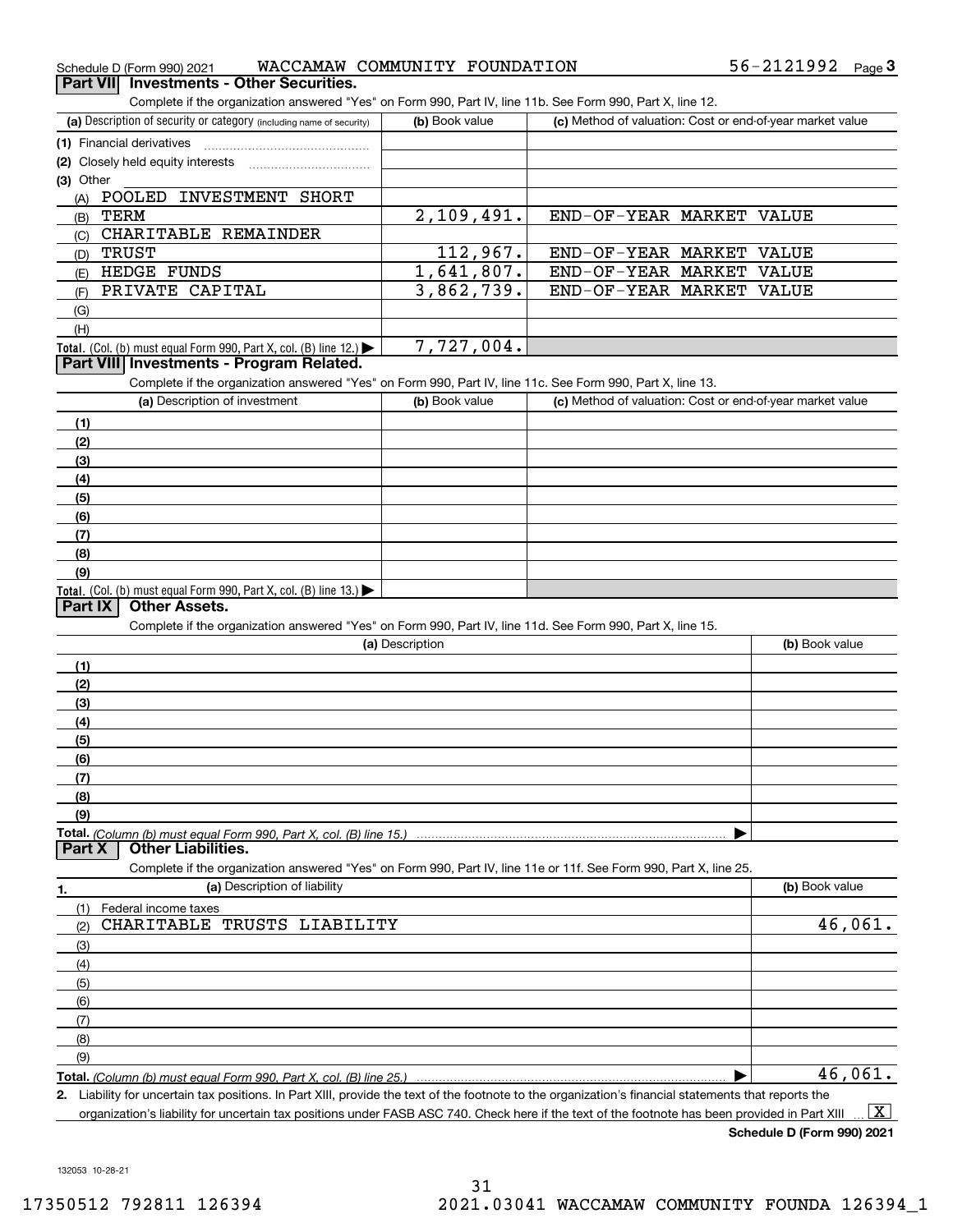|    | WACCAMAW COMMUNITY FOUNDATION<br>Schedule D (Form 990) 2021                                                                                                                                                                         | 56-2121992<br>Page 4 |                |
|----|-------------------------------------------------------------------------------------------------------------------------------------------------------------------------------------------------------------------------------------|----------------------|----------------|
|    | <b>Part XI</b><br>Reconciliation of Revenue per Audited Financial Statements With Revenue per Return.                                                                                                                               |                      |                |
|    | Complete if the organization answered "Yes" on Form 990, Part IV, line 12a.                                                                                                                                                         |                      |                |
| 1  | Total revenue, gains, and other support per audited financial statements                                                                                                                                                            |                      | $\blacksquare$ |
| 2  | Amounts included on line 1 but not on Form 990, Part VIII, line 12:                                                                                                                                                                 |                      |                |
| a  |                                                                                                                                                                                                                                     | 2a                   |                |
|    |                                                                                                                                                                                                                                     | 2 <sub>b</sub>       |                |
| с  | Recoveries of prior year grants [111] matter contracts and prior year grants [11] matter contracts and prior year grants and an intervention and an intervention and an intervention and an intervention and an intervention a      | 2c                   |                |
| d  |                                                                                                                                                                                                                                     | 2d                   |                |
| е  | Add lines 2a through 2d                                                                                                                                                                                                             |                      | 2e             |
| 3  |                                                                                                                                                                                                                                     |                      | 3              |
| 4  | Amounts included on Form 990, Part VIII, line 12, but not on line 1:                                                                                                                                                                |                      |                |
|    |                                                                                                                                                                                                                                     | - 4а                 |                |
| b  |                                                                                                                                                                                                                                     | 4 <sub>b</sub>       |                |
| c. | Add lines 4a and 4b                                                                                                                                                                                                                 |                      | 4c             |
| 5  |                                                                                                                                                                                                                                     |                      | 5              |
|    | Part XII   Reconciliation of Expenses per Audited Financial Statements With Expenses per Return.                                                                                                                                    |                      |                |
|    | Complete if the organization answered "Yes" on Form 990, Part IV, line 12a.                                                                                                                                                         |                      |                |
| 1  |                                                                                                                                                                                                                                     |                      | $\mathbf{1}$   |
| 2  | Amounts included on line 1 but not on Form 990, Part IX, line 25:                                                                                                                                                                   |                      |                |
| a  |                                                                                                                                                                                                                                     | 2a                   |                |
| b  |                                                                                                                                                                                                                                     | 2 <sub>b</sub>       |                |
| c  |                                                                                                                                                                                                                                     | 2 <sub>c</sub>       |                |
| d  |                                                                                                                                                                                                                                     | 2d                   |                |
| е  | Add lines 2a through 2d <b>must be a constructed as the constant of the S2a</b> through 2d must be a constructed as a construction of the set of the set of the set of the set of the set of the set of the set of the set of the s |                      | 2e             |
| 3  |                                                                                                                                                                                                                                     |                      | 3              |
| 4  | Amounts included on Form 990, Part IX, line 25, but not on line 1:                                                                                                                                                                  |                      |                |
| a  | Investment expenses not included on Form 990, Part VIII, line 7b [111] [11] [12]                                                                                                                                                    | 4a l                 |                |
| b  |                                                                                                                                                                                                                                     | 4b                   |                |
|    | Add lines 4a and 4b                                                                                                                                                                                                                 |                      | 4с             |
|    |                                                                                                                                                                                                                                     |                      | 5              |
|    | Part XIII Supplemental Information.                                                                                                                                                                                                 |                      |                |

Provide the descriptions required for Part II, lines 3, 5, and 9; Part III, lines 1a and 4; Part IV, lines 1b and 2b; Part V, line 4; Part X, line 2; Part XI, lines 2d and 4b; and Part XII, lines 2d and 4b. Also complete this part to provide any additional information.

### PART II, LINE 5:

THE FOUNDATION HOLDS 3 EASEMENTS ALL CONSIDERED TO BE PART OF ONE

CONSERVATION PROGRAM. THE FOUNDATION COMMITS ITSELF TO PERPETUAL

STEWARDSHIP OF THE EASEMENT PROPERTIES INCLUDING REGULAR MONITORING,

EDUCATION REGARDING THE RESTRICTIONS, AND ENFORCEMENT OF EASEMENT

REQUIREMENTS. INSPECTIONS THAT HAVE BEEN COMPLETED INCLUDING PERIMETER

INSPECTIONS AND AERIAL VIEWS INDICATE NO VIOLATIONS.

PART II, LINE 9:

THE FOUNDATION'S OPERATIONS INCLUDE THE PRESERVATION OF REAL PROPERTY

THROUGH A CONSERVATION EASEMENT PROGRAM. UNDER THE PROGRAM, THE FOUNDATION

COMMITS ITSELF TO PERPETUAL STEWARDSHIP OF THE EASEMENT PROPERTIES

**Schedule D (Form 990) 2021**

132054 10-28-21

32

17350512 792811 126394 2021.03041 WACCAMAW COMMUNITY FOUNDA 126394\_1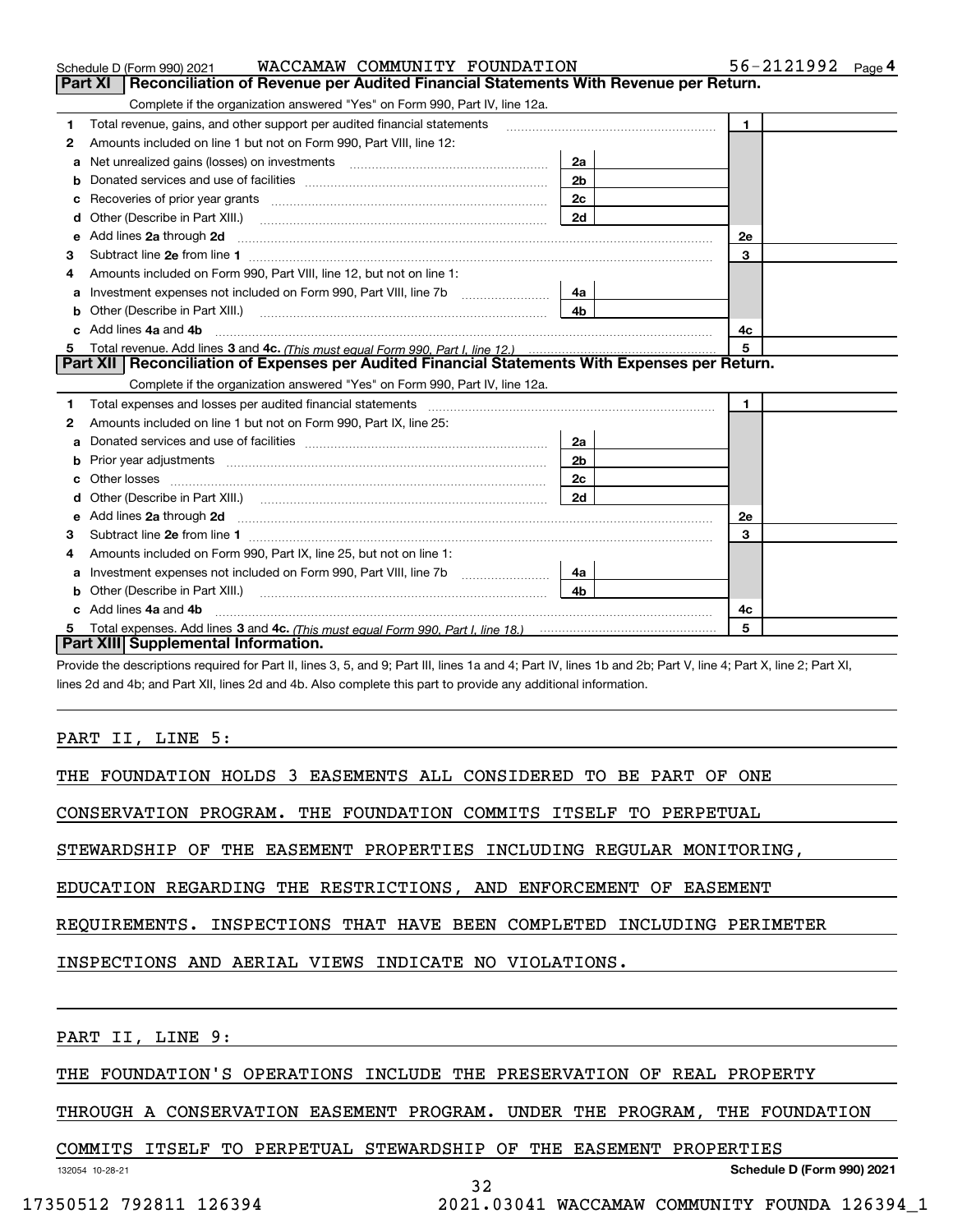*(continued)* **Part XIII Supplemental Information** 

INCLUDING REGULAR MONITORING OF THEIR BASEMENTS, MAINTAINING CONTACT AND

EDUCATING EASEMENT PROPERTY OWNERS OF THE RESTRICTIONS, AND ENFORCING

EASEMENT REQUIREMENTS WHEN THEY ARE VIOLATED.

PART V, LINE 4:

ENDOWMENTS HELD BY THE ORGANIZATION EXIST TO PROVIDE SUPPORT FOR A VARIETY OF PURPOSES INCLUDING OPERATING SUPPORT, FIELDS OF INTEREST, SCHOLARSHIPS, ETC.

PART X, LINE 2:

THE FOUNDATION DISCLOSES THE EXPECTED FUTURE TAX CONSEQUENCES OF UNCERTAIN TAX POSITIONS PRESUMING THE TAXING AUTHORITIES' FULL KNOWLEDGE OF THE FACTS OF THE FOUNDATION'S POSITION AND RECORDS UNRECOGNIZED TAX BENEFITS OR LIABILITIES FOR KNOWN OR ANTICIPATED TAX ISSUES BASED ON THE FOUNDATION'S ANALYSIS OF WHETHER ADDITIONAL TAXES WOULD BE DUE TO THE AUTHORITY GIVEN THEIR FULL KNOWLEDGE OF THE TAX POSITION. THE FOUNDATION HAS COMPLETED ITS ASSESSMENT AND DETERMINED THAT THERE WERE NO TAX POSITIONS WHICH WOULD REQUIRE RECOGNITION FOR THE 2021 TAX YEAR.

**Schedule D (Form 990) 2021**

132055 10-28-21

33 17350512 792811 126394 2021.03041 WACCAMAW COMMUNITY FOUNDA 126394\_1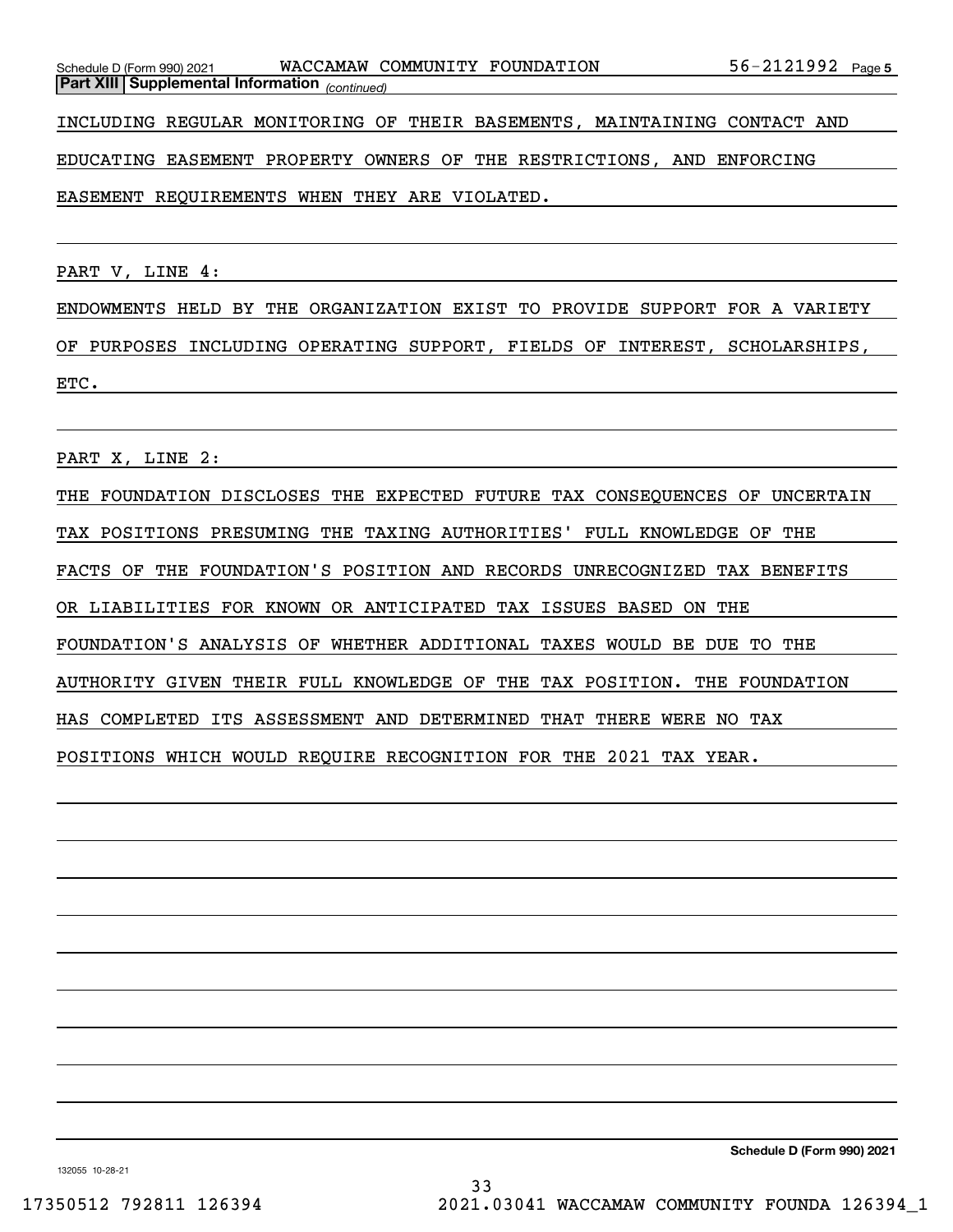| <b>SCHEDULE I</b><br>(Form 990)                                                                                                                                                                                                                                                                                                                   | <b>Grants and Other Assistance to Organizations,</b><br>Governments, and Individuals in the United States<br>Complete if the organization answered "Yes" on Form 990, Part IV, line 21 or 22. |                                    |                                                                              |                                        |                                                                |                                          |                                                                                      |
|---------------------------------------------------------------------------------------------------------------------------------------------------------------------------------------------------------------------------------------------------------------------------------------------------------------------------------------------------|-----------------------------------------------------------------------------------------------------------------------------------------------------------------------------------------------|------------------------------------|------------------------------------------------------------------------------|----------------------------------------|----------------------------------------------------------------|------------------------------------------|--------------------------------------------------------------------------------------|
| Department of the Treasury<br>Internal Revenue Service                                                                                                                                                                                                                                                                                            |                                                                                                                                                                                               |                                    | Attach to Form 990.<br>Go to www.irs.gov/Form990 for the latest information. |                                        |                                                                |                                          | <b>Open to Public</b><br>Inspection                                                  |
| Name of the organization                                                                                                                                                                                                                                                                                                                          |                                                                                                                                                                                               | WACCAMAW COMMUNITY FOUNDATION      |                                                                              |                                        |                                                                |                                          | <b>Employer identification number</b><br>56-2121992                                  |
| Part I<br><b>General Information on Grants and Assistance</b>                                                                                                                                                                                                                                                                                     |                                                                                                                                                                                               |                                    |                                                                              |                                        |                                                                |                                          |                                                                                      |
| Does the organization maintain records to substantiate the amount of the grants or assistance, the grantees' eligibility for the grants or assistance, and the selection<br>1.<br>$\boxed{\text{X}}$ Yes<br>  No<br>Describe in Part IV the organization's procedures for monitoring the use of grant funds in the United States.<br>$\mathbf{2}$ |                                                                                                                                                                                               |                                    |                                                                              |                                        |                                                                |                                          |                                                                                      |
| Part II<br>Grants and Other Assistance to Domestic Organizations and Domestic Governments. Complete if the organization answered "Yes" on Form 990, Part IV, line 21, for any<br>recipient that received more than \$5,000. Part II can be duplicated if additional space is needed.                                                              |                                                                                                                                                                                               |                                    |                                                                              |                                        |                                                                |                                          |                                                                                      |
| 1 (a) Name and address of organization<br>or government                                                                                                                                                                                                                                                                                           | $(b)$ EIN                                                                                                                                                                                     | (c) IRC section<br>(if applicable) | (d) Amount of<br>cash grant                                                  | (e) Amount of<br>noncash<br>assistance | (f) Method of<br>valuation (book,<br>FMV, appraisal,<br>other) | (g) Description of<br>noncash assistance | (h) Purpose of grant<br>or assistance                                                |
| A FATHER'S PLACE<br>1800 RACEPATH AVE.<br>CONWAY SC 29527                                                                                                                                                                                                                                                                                         | $57-1145908$ $501(C)(3)$                                                                                                                                                                      |                                    | 6.000                                                                        | 0.                                     |                                                                |                                          | SUPPORT OF PALMETTO<br>GIVING DAY                                                    |
| A STEP AHEAD FOUNDATION<br>CHATTANOOGA INC. - P.O. BOX 4212 -<br>CHATTANOOGA, TN 37405                                                                                                                                                                                                                                                            | $46 - 3740551$ $501(C)(3)$                                                                                                                                                                    |                                    | 7,000,                                                                       | 0.                                     |                                                                |                                          | NEIGHBORHOOD & COMMUNITY<br>DEVELOPMENT GRANT                                        |
| AMAZING GRACE - CLEMENTA PINCKNEY<br>MEMORIAL FOUNDATION - P O BOX 489<br>MARION, SC 29571                                                                                                                                                                                                                                                        | $86 - 2869833$ $501(C)(3)$                                                                                                                                                                    |                                    | 10,000                                                                       | 0.                                     |                                                                |                                          | GENERAL ENVIROMENTAL<br>GRANT                                                        |
| AMERICAN NATIONAL RED CROSS -<br>CAROLINA LOWCOUNTY CHAPTER - 2424A<br>CITY HALL LANE - CHARLESTON, SC<br>29406                                                                                                                                                                                                                                   | 53-0196605 $501(C)(3)$                                                                                                                                                                        |                                    | 12,000,                                                                      | 0.                                     |                                                                |                                          | DISASTER SERVICES:<br>MEETING BASIC AND<br>RECOVERY NEEDS IN<br>GEORGETOWN AND HORRY |
| BELIN MEMORIAL UNITED METHODIST<br>CHURCH - P.O. BOX 528 - MURRELLS<br>INLET, SC 29576                                                                                                                                                                                                                                                            | $56 - 2173186$ $501(C)(3)$                                                                                                                                                                    |                                    | 47,500.                                                                      | $\mathbf{0}$ .                         |                                                                |                                          | GENERAL RELIGIOUS GRANT                                                              |
| BIG RED BARN RETREAT<br>8024 WINNSBORO ROAD<br>BLYTHWOOD, SC 29016                                                                                                                                                                                                                                                                                | $47-1047721$ 501(C)(3)                                                                                                                                                                        |                                    | 20,000.                                                                      | 0.                                     |                                                                |                                          | GENERAL HEALTH GRANT                                                                 |
| Enter total number of section 501(c)(3) and government organizations listed in the line 1 table<br>$\mathbf{2}$                                                                                                                                                                                                                                   |                                                                                                                                                                                               |                                    |                                                                              |                                        |                                                                |                                          | 80.                                                                                  |
| Enter total number of other organizations listed in the line 1 table<br>3                                                                                                                                                                                                                                                                         |                                                                                                                                                                                               |                                    |                                                                              |                                        |                                                                |                                          | 0.                                                                                   |
| LHA For Paperwork Reduction Act Notice, see the Instructions for Form 990.                                                                                                                                                                                                                                                                        |                                                                                                                                                                                               |                                    |                                                                              |                                        |                                                                |                                          | Schedule I (Form 990) 2021                                                           |

SEE PART IV FOR COLUMN (H) DESCRIPTIONS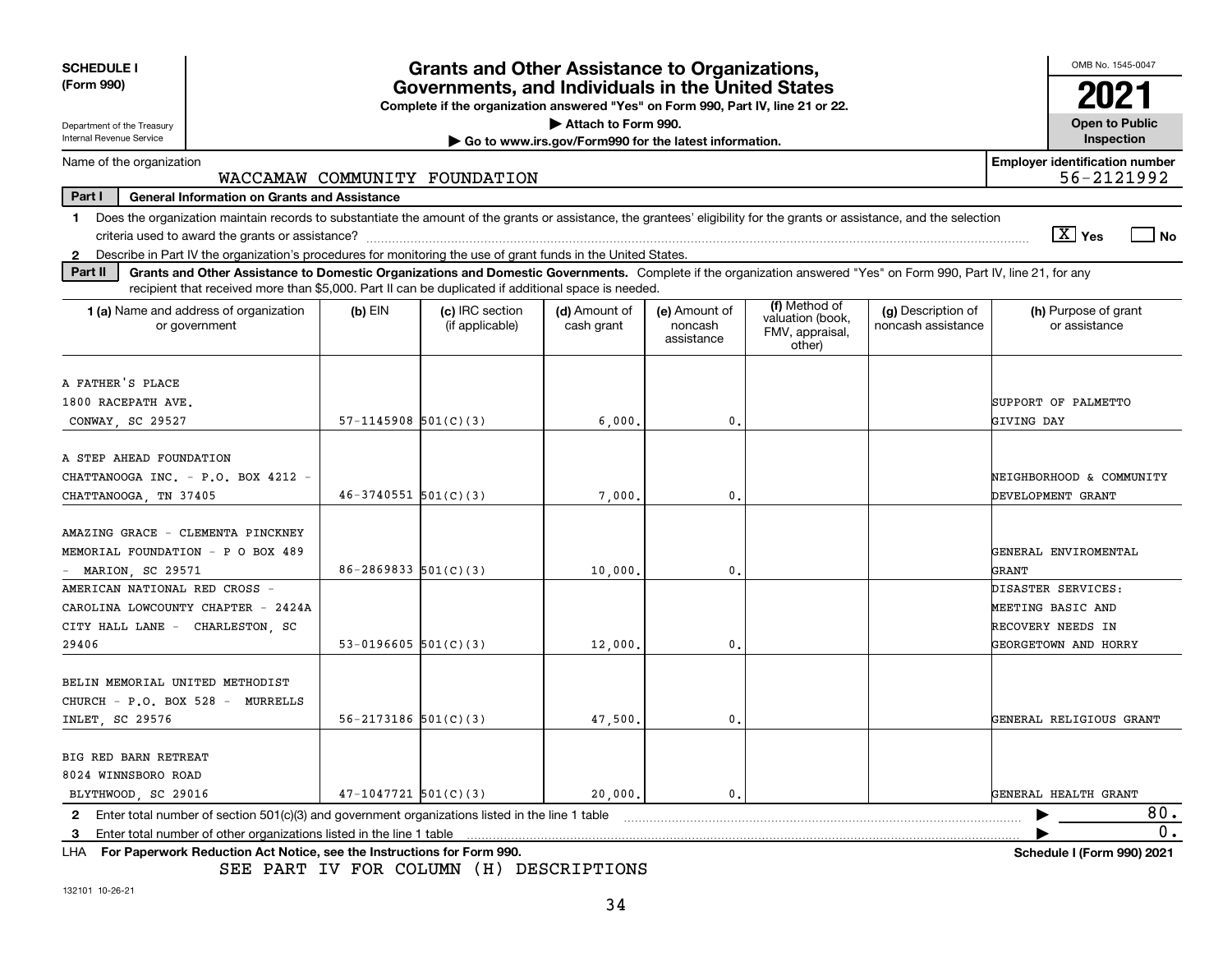**Part II Continuation of Grants and Other Assistance to Domestic Organizations and Domestic Governments**  (Schedule I (Form 990), Part II.)

| 132241   |  |
|----------|--|
| 11-18-21 |  |
|          |  |
|          |  |

| (a) Name and address of<br>organization or government | $(b)$ EIN                  | (c) IRC section<br>if applicable | (d) Amount of<br>cash grant | (e) Amount of<br>noncash<br>assistance | (f) Method of<br>valuation<br>(book, FMV,<br>appraisal, other) | (g) Description of<br>non-cash assistance | (h) Purpose of grant<br>or assistance |
|-------------------------------------------------------|----------------------------|----------------------------------|-----------------------------|----------------------------------------|----------------------------------------------------------------|-------------------------------------------|---------------------------------------|
| BOYS & GIRLS CLUB OF THE GRAND                        |                            |                                  |                             |                                        |                                                                |                                           |                                       |
| STRAND, INC. - 1229 38TH AVENUE                       |                            |                                  |                             |                                        |                                                                |                                           |                                       |
| NORTH #320 - MYRTLE BEACH, SC                         |                            |                                  |                             |                                        |                                                                |                                           | NEIGHBORHOOD & COMMUNITY              |
| 29577                                                 | $57-1051611$ $501(C)(3)$   |                                  | 6, 250.                     | 0.                                     |                                                                |                                           | DEVELOPMENT GRANT                     |
|                                                       |                            |                                  |                             |                                        |                                                                |                                           | SUPPORT OF THE HUNTINGTON             |
| <b>BROOKGREEN GARDENS</b>                             |                            |                                  |                             |                                        |                                                                |                                           | SOCIETY, NEXT GENERATION,             |
| POST OFFICE BOX 3368                                  |                            |                                  |                             |                                        |                                                                |                                           | ANNUAL GIVING, AND                    |
| PAWLEYS ISLAND, SC 29585                              | $57-0380356$ $501(C)(3)$   |                                  | 105,000.                    | 0.                                     |                                                                |                                           | GENERAL OPERATIONS.                   |
|                                                       |                            |                                  |                             |                                        |                                                                |                                           |                                       |
| CAPE ELEUTHERA FOUNDATION, INC.                       |                            |                                  |                             |                                        |                                                                |                                           | SUPPORT TO THE ISLAND                 |
| P.O. BOX 712484                                       |                            |                                  |                             |                                        |                                                                |                                           | SCHOOL AND GENERAL                    |
| PHILADELPHIA, PA 19171-2484                           | $31 - 1591503$ $501(C)(3)$ |                                  | 10,500                      | 0.                                     |                                                                |                                           | <b>OPERATIONS</b>                     |
| CATHOLIC CHARITIES USA                                |                            |                                  |                             |                                        |                                                                |                                           | DISASTER RELIEF GRANTS                |
| P.O. BOX 17066                                        |                            |                                  |                             |                                        |                                                                |                                           | FOR KENTUCKY AND                      |
| BALTIMORE, MD 21297-1066                              | 53-0196620 $501(C)(3)$     |                                  | 20,000,                     | 0.                                     |                                                                |                                           | HURRICANE IDA                         |
|                                                       |                            |                                  |                             |                                        |                                                                |                                           |                                       |
| CATHOLIC RELIEF SERVICES, INC.                        |                            |                                  |                             |                                        |                                                                |                                           | DISASTER RELIEF GRANT FOR             |
| P.O. BOX 17090                                        |                            |                                  |                             |                                        |                                                                |                                           | HAITI'S EARTHQUAKE                    |
| BALTIMORE, MD 21297-0303                              | $13 - 5563422$ $501(C)(3)$ |                                  | 10,000.                     | 0.                                     |                                                                |                                           | VICTIMS                               |
|                                                       |                            |                                  |                             |                                        |                                                                |                                           |                                       |
| CHRIST CENTRAL MINISTRIES INC.                        |                            |                                  |                             |                                        |                                                                |                                           | GRANT TO SUPPORT EMMAUS               |
| 1711 PENDLETON STREET                                 |                            |                                  |                             |                                        |                                                                |                                           | ROAD PARTNERS AND GOLF &              |
| COLUMBIA, SC 29201                                    | $58 - 2313533$ $501(C)(3)$ |                                  | 10,000.                     | 0.                                     |                                                                |                                           | GALA EVENT                            |
|                                                       |                            |                                  |                             |                                        |                                                                |                                           |                                       |
| CITY OF MYRTLE BEACH                                  |                            |                                  |                             |                                        |                                                                |                                           |                                       |
| 2101 NORTH OAK STREET                                 |                            |                                  |                             |                                        |                                                                |                                           | NEIGHBORHOOD & COMMUNITY              |
| MYRTLE BEACH, SC 29577                                | $57 - 6001084$ 115(I)      |                                  | 128,000.                    | 0.                                     |                                                                |                                           | DEVELOPMENT GRANT                     |
|                                                       |                            |                                  |                             |                                        |                                                                |                                           |                                       |
| CLEMSON UNIVERSITY FOUNDATION                         |                            |                                  |                             |                                        |                                                                |                                           |                                       |
| P.O. BOX 1889                                         |                            |                                  |                             |                                        |                                                                |                                           |                                       |
| CLEMSON, SC 29633                                     | $57-0426335$ $501(C)(3)$   |                                  | 24,000.                     | 0.                                     |                                                                |                                           | GENERAL EDUCATION GRANT               |
| COASTAL CAROLINA UNIVERSITY                           |                            |                                  |                             |                                        |                                                                |                                           |                                       |
| OFFICE OF STUDENT ACCOUNTS P.O.                       |                            |                                  |                             |                                        |                                                                |                                           |                                       |
| BOX 261954 - CONWAY, SC                               |                            |                                  |                             |                                        |                                                                |                                           | GENERAL SCHOLARSHIP                   |
| 29528-6054                                            | $57-0977955$ $501(C)(3)$   |                                  | 11,500.                     | 0.                                     |                                                                |                                           | SUPPORT                               |

 $\mathbf{I}$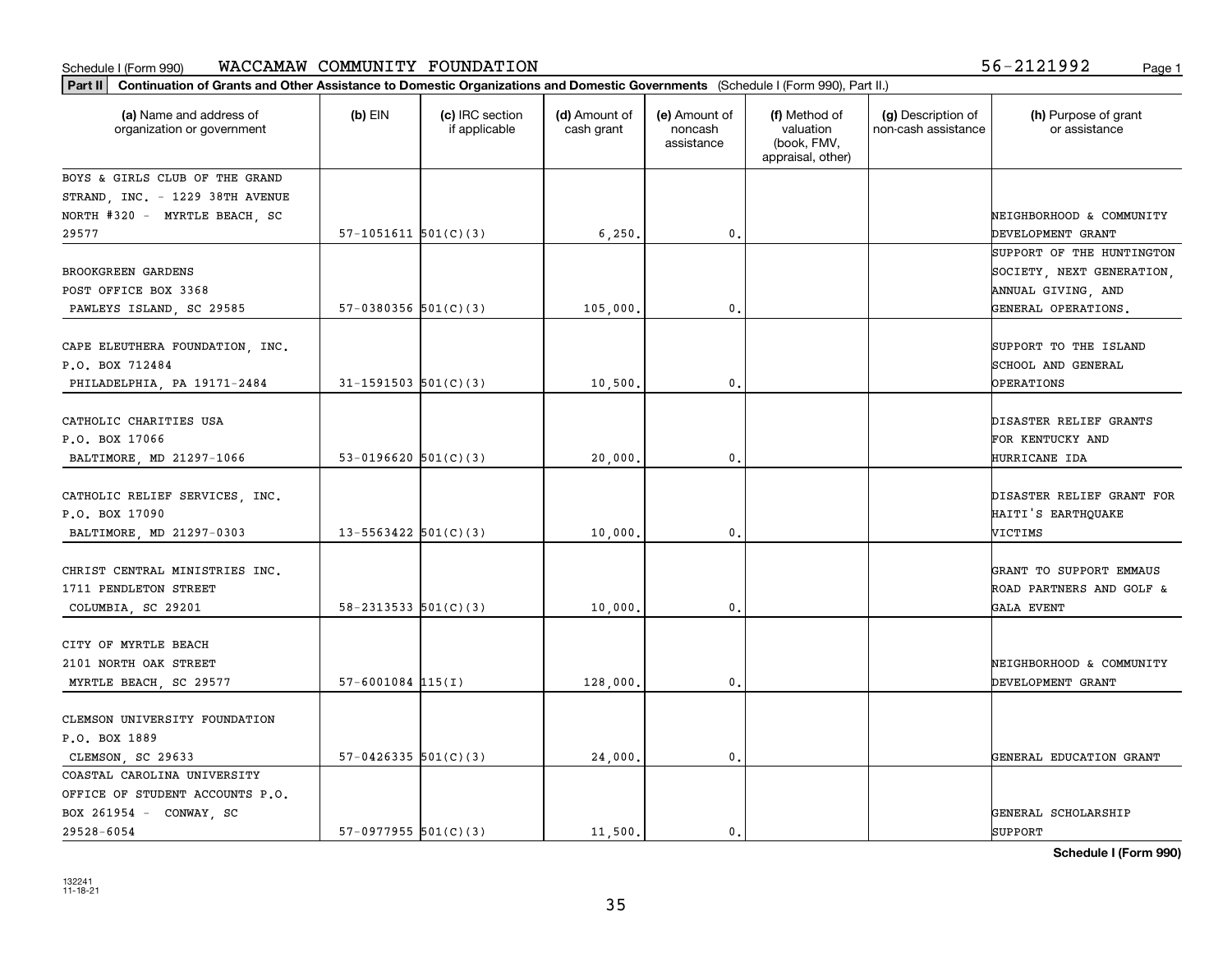**Part II Continuation of Grants and Other Assistance to Domestic Organizations and Domestic Governments**  (Schedule I (Form 990), Part II.)

| (a) Name and address of<br>organization or government | $(b)$ EIN                  | (c) IRC section<br>if applicable | (d) Amount of<br>cash grant | (e) Amount of<br>noncash<br>assistance | (f) Method of<br>valuation<br>(book, FMV,<br>appraisal, other) | (g) Description of<br>non-cash assistance | (h) Purpose of grant<br>or assistance |
|-------------------------------------------------------|----------------------------|----------------------------------|-----------------------------|----------------------------------------|----------------------------------------------------------------|-------------------------------------------|---------------------------------------|
| COASTAL EDUCATIONAL FOUNDATION                        |                            |                                  |                             |                                        |                                                                |                                           |                                       |
| INC. - CCU OFFICE FOR PHILANTHROPY                    |                            |                                  |                             |                                        |                                                                |                                           | GRANTS TO SUPPORT                     |
| P.O. BOX 261954 - CONWAY, SC                          |                            |                                  |                             |                                        |                                                                |                                           | MULTIPLE EDUCATIONAL                  |
| 29528                                                 | $57-0354696$ $501(C)(3)$   |                                  | 25,030.                     | 0.                                     |                                                                |                                           | PROGRAMS                              |
| COASTAL RECOVERY CENTER                               |                            |                                  |                             |                                        |                                                                |                                           |                                       |
| COASTAL RECOVERY CENTER 1113 44TH                     |                            |                                  |                             |                                        |                                                                |                                           |                                       |
| AVE. N. STE. 100 - MYRTLE BEACH,                      |                            |                                  |                             |                                        |                                                                |                                           |                                       |
| SC 29577                                              | $52 - 2448784$ 501(C)(3)   |                                  | 6,000.                      | 0.                                     |                                                                |                                           | GENERAL HEALTH GRANTS                 |
| COMMUNITY FOUNDATION OF GREATER                       |                            |                                  |                             |                                        |                                                                |                                           |                                       |
| CHATTANOOGA - 1400 WILLIAMS STREET                    |                            |                                  |                             |                                        |                                                                |                                           | GENERAL PHILANTHROPY                  |
| - CHATTANOOGA, TN 37406                               | $62 - 6045999$ $501(C)(3)$ |                                  | 5,780                       | 0.                                     |                                                                |                                           | GRANT                                 |
|                                                       |                            |                                  |                             |                                        |                                                                |                                           |                                       |
| DYLAN ADAMS ENDOWMENT                                 |                            |                                  |                             |                                        |                                                                |                                           |                                       |
| POB 1902                                              |                            |                                  |                             |                                        |                                                                |                                           | GRANT TO DYLAN ADAMS                  |
| HARTSVILLE, SC 29550                                  | $86-1190666$ $501(C)(3)$   |                                  | 8,000.                      | 0.                                     |                                                                |                                           | <b>ENDOWMENT</b>                      |
|                                                       |                            |                                  |                             |                                        |                                                                |                                           |                                       |
| FELLOWSHIP OF CHRISTIAN ATHLETES -                    |                            |                                  |                             |                                        |                                                                |                                           |                                       |
| RECEIPTING DEPARTMENT - 8701 LEEDS                    |                            |                                  |                             |                                        |                                                                |                                           | GENERAL SUPPORT OF                    |
| ROAD - KANSAS CITY, MO 64129                          | $44-0610626$ 501(C)(3)     |                                  | 7,500                       | 0.                                     |                                                                |                                           | ORGANIZATION'S PROGRAMS               |
|                                                       |                            |                                  |                             |                                        |                                                                |                                           |                                       |
| FINKLEA HIGH AND LORIS TRAINING                       |                            |                                  |                             |                                        |                                                                |                                           |                                       |
| SCHOOL ALUMNI ASSOCIATION - 3501                      |                            |                                  |                             |                                        |                                                                |                                           | EDUCATIONAL GRANT TO                  |
| HWY 917 S - LORIS, SC 29569                           | $58 - 2432534$ $501(C)(3)$ |                                  | 8,000.                      | 0.                                     |                                                                |                                           | SUPPORT PROGRAMS                      |
|                                                       |                            |                                  |                             |                                        |                                                                |                                           |                                       |
| FIRST PRESBYTERIAN CHURCH OF                          |                            |                                  |                             |                                        |                                                                |                                           |                                       |
| MYRTLE BEACH - P.O. BOX 70127 -                       |                            |                                  |                             |                                        |                                                                |                                           |                                       |
| MYRTLE BEACH, SC 29572-0021                           | $57-0428167$ $501(C)(3)$   |                                  | 42,703.                     | 0.                                     |                                                                |                                           | GENERAL RELIGIOUS GRANT               |
|                                                       |                            |                                  |                             |                                        |                                                                |                                           |                                       |
| FIRST UNITED METHODIST CHURCH OF                      |                            |                                  |                             |                                        |                                                                |                                           |                                       |
| MYRTLE BEACH - P.O. BOX 1367 -                        |                            |                                  |                             |                                        |                                                                |                                           |                                       |
| MYRTLE BEACH, SC 29578                                | 57-0380350 $501(C)(3)$     |                                  | 123,068.                    | 0.                                     |                                                                |                                           | GENERAL RELIGIOUS GRANT               |
| FRANKLIN G. BURROUGHS-SIMEON B.                       |                            |                                  |                             |                                        |                                                                |                                           |                                       |
| CHAPIN ART MUSEUM - 3100 S. OCEAN                     |                            |                                  |                             |                                        |                                                                |                                           |                                       |
| BLVD. - MYRTLE BEACH, SC 29577                        | $57-0896049$ $501(C)(3)$   |                                  | 11,000.                     | 0.                                     |                                                                |                                           | ART AND EDUCATION GRANTS              |
|                                                       |                            |                                  |                             |                                        |                                                                |                                           |                                       |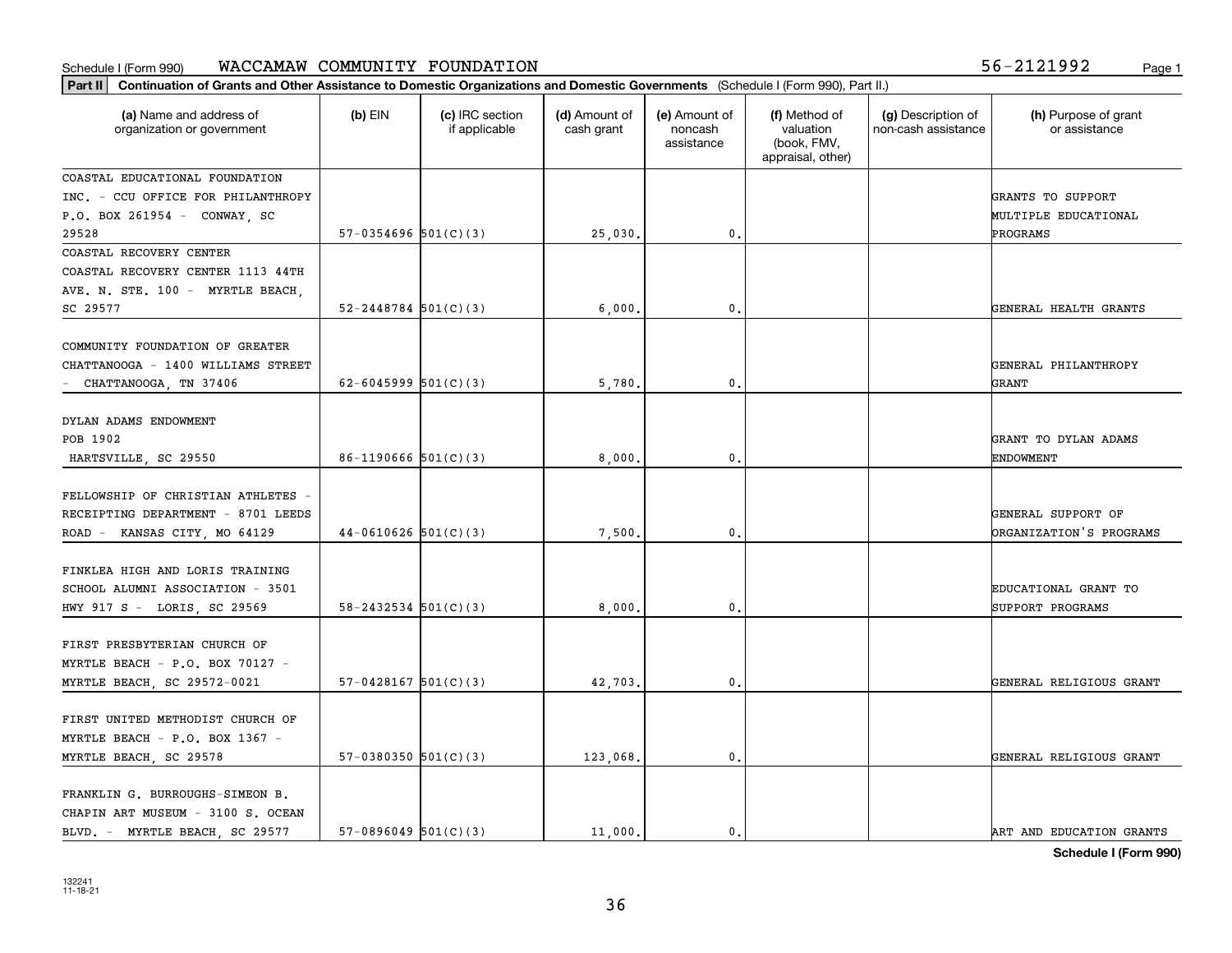| Part II   Continuation of Grants and Other Assistance to Domestic Organizations and Domestic Governments (Schedule I (Form 990), Part II.) |                            |                                  |                             |                                        |                                                                |                                           |                                                   |
|--------------------------------------------------------------------------------------------------------------------------------------------|----------------------------|----------------------------------|-----------------------------|----------------------------------------|----------------------------------------------------------------|-------------------------------------------|---------------------------------------------------|
| (a) Name and address of<br>organization or government                                                                                      | $(b)$ EIN                  | (c) IRC section<br>if applicable | (d) Amount of<br>cash grant | (e) Amount of<br>noncash<br>assistance | (f) Method of<br>valuation<br>(book, FMV,<br>appraisal, other) | (g) Description of<br>non-cash assistance | (h) Purpose of grant<br>or assistance             |
| FRAZEE CENTER                                                                                                                              |                            |                                  |                             |                                        |                                                                |                                           |                                                   |
| 8110 HIGHWAY 81 NORTH                                                                                                                      |                            |                                  |                             |                                        |                                                                |                                           |                                                   |
| EASLEY, SC 29642                                                                                                                           | $46 - 1185268$ $501(C)(3)$ |                                  | 7,500.                      | $\mathfrak o$ .                        |                                                                |                                           | GENERAL EDUCATION GRANTS                          |
|                                                                                                                                            |                            |                                  |                             |                                        |                                                                |                                           |                                                   |
| FRIENDSHIP MEDICAL CLINIC, INC.<br>1396 HIGHWAY 544                                                                                        |                            |                                  |                             |                                        |                                                                |                                           |                                                   |
| CONWAY, SC 29526                                                                                                                           | $30 - 0127648$ $501(C)(3)$ |                                  | 8,000.                      | $\mathbf{0}$ .                         |                                                                |                                           | GENERAL HEALTH GRANTS                             |
| FRIENDSHIP PLACE, INC.<br>P.O. BOX 282<br>GEORGETOWN, SC 29442                                                                             | $57-1073276$ $501(C)(3)$   |                                  | 31,000                      | $\mathbf{0}$ .                         |                                                                |                                           | NEIGHBORHOOD & COMMUNITY<br>DEVELOPMENT GRANT     |
|                                                                                                                                            |                            |                                  |                             |                                        |                                                                |                                           |                                                   |
| GARDEN CITY CHAPEL<br>316 DOGWOOD DRIVE NORTH                                                                                              |                            |                                  |                             |                                        |                                                                |                                           |                                                   |
| MURRELLS INLET, SC 29576                                                                                                                   | $57 - 6034376$ $501(C)(3)$ |                                  | 10,500                      | 0.                                     |                                                                |                                           | GENERAL RELIGIOUS GRANT                           |
| GROUND ZERO MINISTRIES, INC.<br>P.O. BOX 8279                                                                                              |                            |                                  |                             |                                        |                                                                |                                           | GENERAL RELIGIOUS AND<br>NEIGHBORHOOD & COMMUNITY |
| MYRTLE BEACH, SC 29578                                                                                                                     | 62-1751085 $501(C)(3)$     |                                  | 6,500                       | $\mathbf{0}$                           |                                                                |                                           | DEVELOPMENT GRANTS                                |
| HABITAT FOR HUMANITY OF HORRY<br>COUNTY - 165 CO-OP ROAD - MYRTLE<br><b>BEACH, SC 29588</b>                                                | $57-0912014$ $501(C)(3)$   |                                  | 24,500.                     | 0.                                     |                                                                |                                           | NEIGHBORHOOD & COMMUNITY<br>DEVELOPMENT GRANT     |
| HELP 4 KIDS<br>12053-B HWY 17 BYPASS SOUTH                                                                                                 |                            |                                  |                             |                                        |                                                                |                                           |                                                   |
| MURRELLS INLET, SC 29576                                                                                                                   | 83-0479992 $501(C)(3)$     |                                  | 30,000                      | $\mathfrak{o}$ .                       |                                                                |                                           | GENERAL HUMAN NEEDS GRANT                         |
| HORRY COUNTY VOLUNTEER FIRE<br>DEPARTMENT - STATION 16 - 986<br>EAGLET CIRCLE - CONWAY, SC 29527                                           | $57-0993347$ $501(C)(3)$   |                                  | 8,000,                      | $\mathbf{0}$ .                         |                                                                |                                           | NEIGHBORHOOD & COMMUNITY<br>DEVELOPMENT GRANT     |
| HORRY-GEORGETOWN TECHNICAL COLLEGE<br>OFFICE OF STUDENT ACCOUNTS P.O. BOX<br>CONWAY, SC 29528                                              | $57-0477152$ $501(C)(3)$   |                                  | 10.500.                     | 0.                                     |                                                                |                                           | <b>EDUCATIONAL GRANTS TO</b><br>SUPPORT PROGRAMS  |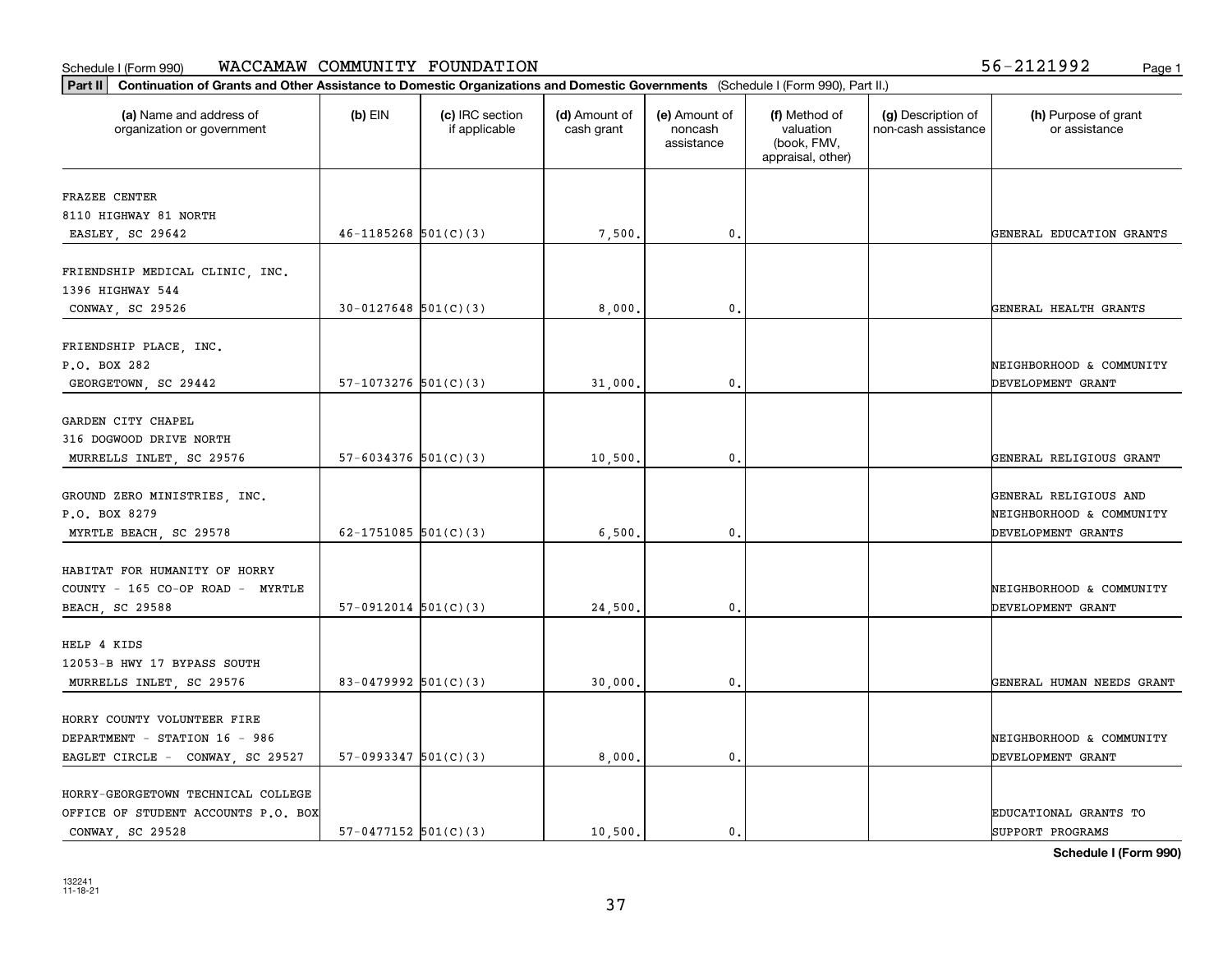**Part II Continuation of Grants and Other Assistance to Domestic Organizations and Domestic Governments**  (Schedule I (Form 990), Part II.)

| (a) Name and address of<br>organization or government | $(b)$ EIN                  | (c) IRC section<br>if applicable | (d) Amount of<br>cash grant | (e) Amount of<br>noncash<br>assistance | (f) Method of<br>valuation<br>(book, FMV,<br>appraisal, other) | (g) Description of<br>non-cash assistance | (h) Purpose of grant<br>or assistance |
|-------------------------------------------------------|----------------------------|----------------------------------|-----------------------------|----------------------------------------|----------------------------------------------------------------|-------------------------------------------|---------------------------------------|
| HUMANE SOCIETY OF NORTH MYRTLE                        |                            |                                  |                             |                                        |                                                                |                                           |                                       |
| BEACH, INC. - 409 BAY STREET -                        |                            |                                  |                             |                                        |                                                                |                                           | GENERAL ENVIROMENTAL                  |
| NORTH MYRTLE BEACH, SC 29582                          | $57-1116175$ $501(C)(3)$   |                                  | 5,500                       | 0.                                     |                                                                |                                           | GRANT                                 |
| LORIS FIRST UNITED METHODIST                          |                            |                                  |                             |                                        |                                                                |                                           |                                       |
| CHURCH - P.O. BOX 363 - LORIS, SC                     |                            |                                  |                             |                                        |                                                                |                                           |                                       |
| 29569                                                 | $57-0373159$ $501(C)(3)$   |                                  | 10,000                      | 0.                                     |                                                                |                                           | GENERAL RELIGIOUS GRANT               |
| MARCH OF DIMES, COASTAL SOUTH                         |                            |                                  |                             |                                        |                                                                |                                           |                                       |
| CAROLINA - COASTAL SC DONATION                        |                            |                                  |                             |                                        |                                                                |                                           |                                       |
| PROCESSING CENTER P.O. BOX 18819 -                    |                            |                                  |                             |                                        |                                                                |                                           | GRANTS TO SUPPORT MARCH               |
| ATLANTA, GA 31126                                     | 13-1846366 $501(C)(3)$     |                                  | 7,500                       | 0.                                     |                                                                |                                           | FOR BABIES                            |
|                                                       |                            |                                  |                             |                                        |                                                                |                                           |                                       |
| MCLEOD HEALTH FOUNDATION                              |                            |                                  |                             |                                        |                                                                |                                           |                                       |
| MCLEOD SEACOAST 4000 HIGHWAY 9 EAST                   |                            |                                  |                             |                                        |                                                                |                                           |                                       |
| LITTLE RIVER, SC 29566                                | $57-0818672$ $501(C)(3)$   |                                  | 51,000                      | 0.                                     |                                                                |                                           | GENERAL HEALTH GRANT                  |
| NEW DIRECTIONS OF HORRY COUNTY                        |                            |                                  |                             |                                        |                                                                |                                           |                                       |
| 732 8TH AVENUE NORTH                                  |                            |                                  |                             |                                        |                                                                |                                           |                                       |
| MYRTLE BEACH, SC 29577                                | $20-1831970$ 501(C)(3)     |                                  | 10,000.                     | $\mathbf{0}$ .                         |                                                                |                                           | GENERAL HUMAN NEEDS GRANT             |
| NORTH MYRTLE BEACH CHAMBER                            |                            |                                  |                             |                                        |                                                                |                                           |                                       |
| FOUNDATION INC. - 1521 HWY 17                         |                            |                                  |                             |                                        |                                                                |                                           |                                       |
| SOUTH - NORTH MYRTLE BEACH, SC                        |                            |                                  |                             |                                        |                                                                |                                           | NEIGHBORHOOD & COMMUNITY              |
| 29582                                                 | $27-4342973$ 501(C)(3)     |                                  | 10,500                      | 0.                                     |                                                                |                                           | DEVELOPMENT GRANT                     |
| NORTH MYRTLE BEACH HIGH SCHOOL                        |                            |                                  |                             |                                        |                                                                |                                           |                                       |
| 3750 SEA MOUNTAIN HWY.                                |                            |                                  |                             |                                        |                                                                |                                           | GRANT TO SUPPORT CHIEF                |
| LITTLE RIVER, SC 29566                                | $57 - 6000364$ $501(C)(3)$ |                                  | 15,000.                     | $\mathbf{0}$ .                         |                                                                |                                           | ATHLETIC ASSOCIATION.                 |
|                                                       |                            |                                  |                             |                                        |                                                                |                                           |                                       |
| NORTH STRAND HOUSING SHELTER                          |                            |                                  |                             |                                        |                                                                |                                           |                                       |
| P.O. BOX 529                                          |                            |                                  |                             |                                        |                                                                |                                           |                                       |
| NORTH MYRTLE BEACH, SC 29597                          | $26 - 4164344$ $501(C)(3)$ |                                  | 7,000.                      | $\mathbf{0}$ .                         |                                                                |                                           | GENERAL HUMAN NEEDS GRANT             |
|                                                       |                            |                                  |                             |                                        |                                                                |                                           |                                       |
| OCEAN DRIVE PRESBYTERIAN CHURCH                       |                            |                                  |                             |                                        |                                                                |                                           |                                       |
| 410 6TH AVENUE SOUTH                                  |                            |                                  |                             |                                        |                                                                |                                           |                                       |
| NORTH MYRTLE BEACH, SC 29582                          | $57-0752340$ $501(C)(3)$   |                                  | 10,000.                     | $\mathbf{0}$ .                         |                                                                |                                           | GENERAL RELIGIOUS GRANT               |

38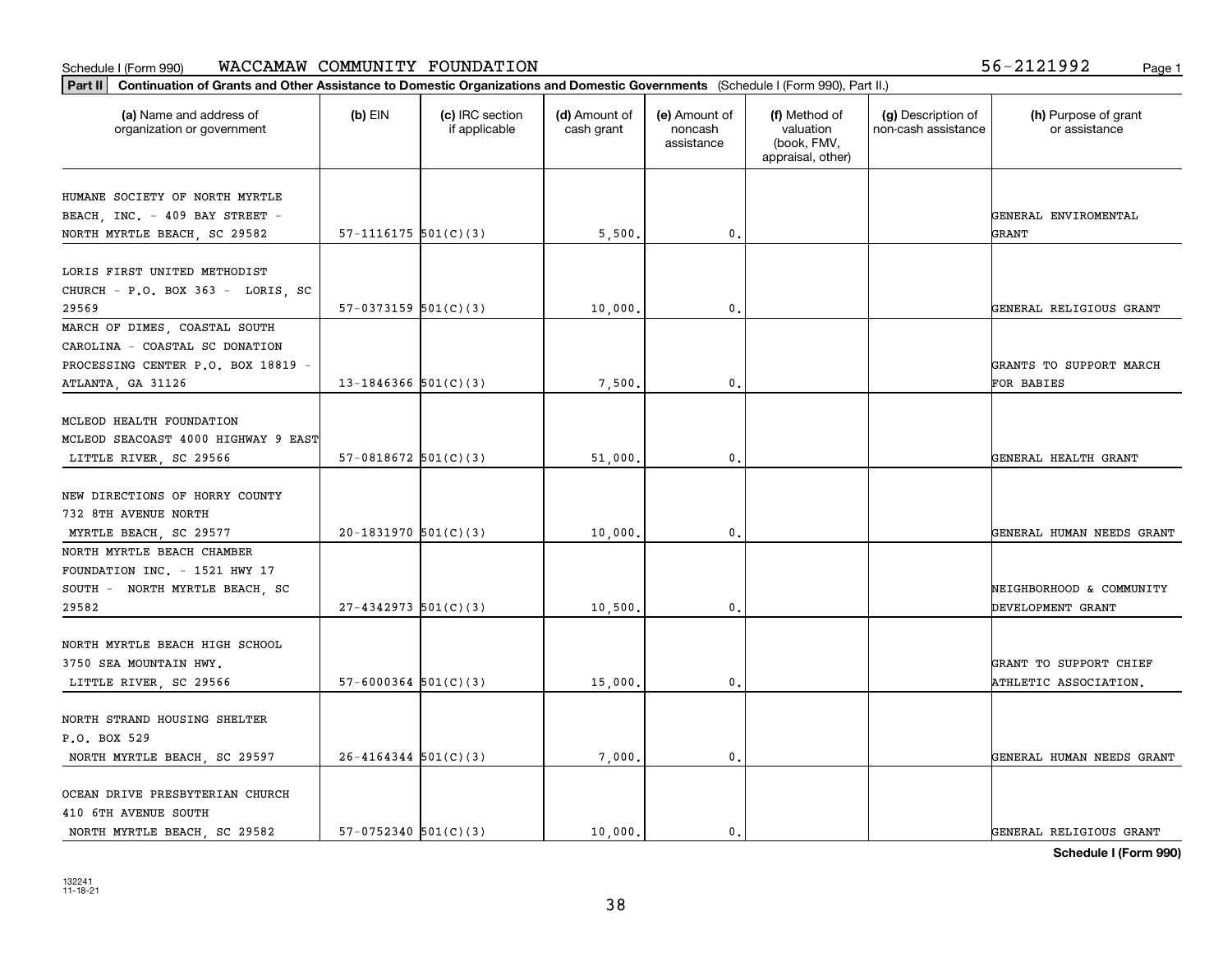| (a) Name and address of<br>organization or government | $(b)$ EIN                  | (c) IRC section<br>if applicable | (d) Amount of<br>cash grant | (e) Amount of<br>noncash<br>assistance | (f) Method of<br>valuation<br>(book, FMV,<br>appraisal, other) | (g) Description of<br>non-cash assistance | (h) Purpose of grant<br>or assistance |
|-------------------------------------------------------|----------------------------|----------------------------------|-----------------------------|----------------------------------------|----------------------------------------------------------------|-------------------------------------------|---------------------------------------|
| OLD SAINT ANDREW'S PARISH CHURCH                      |                            |                                  |                             |                                        |                                                                |                                           |                                       |
| 2604 ASHLEY RIVER ROAD                                |                            |                                  |                             |                                        |                                                                |                                           | GRANT TO SUPPORT THE                  |
| CHARLESTON, SC 29414                                  | $76 - 0754677$ 501(C)(3)   |                                  | 10,000.                     | $\mathbf{0}$                           |                                                                |                                           | <b>MUSIC PROGRAM</b>                  |
| ORANGEBURG CALHOUN TECHNICAL                          |                            |                                  |                             |                                        |                                                                |                                           |                                       |
| COLLEGE FOUNDATION - 3250 ST.                         |                            |                                  |                             |                                        |                                                                |                                           |                                       |
| MATTHEWS ROAD - ORANGEBURG, SC                        |                            |                                  |                             |                                        |                                                                |                                           |                                       |
| 29118                                                 | $57-0657914$ $501(C)(3)$   |                                  | 30,000                      | $\mathbf{0}$                           |                                                                |                                           | GENERAL EDUCATION GRANT               |
| PALMETTO LITERACY COUNCIL                             |                            |                                  |                             |                                        |                                                                |                                           |                                       |
| 1229 38TH AVE N #130                                  |                            |                                  |                             |                                        |                                                                |                                           | GRANT TO SUPPORT COVID-19             |
| MYRTLE BEACH, SC 29575                                | 84-1996226 $501(C)(3)$     |                                  | 11,250.                     | $\mathbf{0}$ .                         |                                                                |                                           | RECOVERY                              |
|                                                       |                            |                                  |                             |                                        |                                                                |                                           |                                       |
| PALMETTO SHORES CHURCH                                |                            |                                  |                             |                                        |                                                                |                                           |                                       |
| POB 31570                                             |                            |                                  |                             |                                        |                                                                |                                           | GRANT TO SUPPORT CHURCH               |
| MYRTLE BEACH, SC 29588                                | $20 - 5365292$ $501(C)(3)$ |                                  | 24,000                      | $\mathbf{0}$                           |                                                                |                                           | <b>OPERATIONS</b>                     |
|                                                       |                            |                                  |                             |                                        |                                                                |                                           |                                       |
| PRESBYTERIAN COLLEGE                                  |                            |                                  |                             |                                        |                                                                |                                           |                                       |
| FINANCIAL AID OFFICE 503 SOUTH BROA                   |                            |                                  |                             |                                        |                                                                |                                           |                                       |
| CLINTON, SC 29325                                     | $57-0314408$ $501(C)(3)$   |                                  | 10,500                      | 0                                      |                                                                |                                           | GENERAL EDUCATION GRANT               |
|                                                       |                            |                                  |                             |                                        |                                                                |                                           |                                       |
| ROTARY FOUNDATION OF ROTARY                           |                            |                                  |                             |                                        |                                                                |                                           |                                       |
| INTERNATIONAL - 14280 COLLECTIONS                     |                            |                                  |                             |                                        |                                                                |                                           | HUMAN NEEDS GRANT TO                  |
| CENTER DRIVE - CHICAGO, IL 60693                      | $36 - 3245072$ 501(C)(3)   |                                  | 13,500.                     | $\mathbf{0}$                           |                                                                |                                           | SUPPORT PROGRAMS                      |
| S.C. GOVERNOR'S SCHOOL FOR SCIENCE                    |                            |                                  |                             |                                        |                                                                |                                           |                                       |
| AND MATH FOUNDATION, INC. - 2711                      |                            |                                  |                             |                                        |                                                                |                                           |                                       |
| MIDDLEBURG DRIVE SUITE 205 -                          |                            |                                  |                             |                                        |                                                                |                                           |                                       |
| COLUMBIA, SC 29204                                    | $57-0881347$ $501(C)(3)$   |                                  | 9,200                       | $\mathbf{0}$ .                         |                                                                |                                           | SCHOLARSHIP SUPPORT                   |
| SOUTH CAROLINA AQUARIUM                               |                            |                                  |                             |                                        |                                                                |                                           |                                       |
| 100 AQUARIUM WHARF                                    |                            |                                  |                             |                                        |                                                                |                                           | SUPPORT OF THE "BACKYARD              |
| CHARLESTON, SC 29401                                  | $57-0961897$ $501(C)(3)$   |                                  | 5,582.                      | $\mathfrak{o}$ .                       |                                                                |                                           | HABITAT"                              |
|                                                       |                            |                                  |                             |                                        |                                                                |                                           |                                       |
| SOUTH CAROLINA CHRISTIAN                              |                            |                                  |                             |                                        |                                                                |                                           |                                       |
| FOUNDATION - P.O. BOX 2397 -                          |                            |                                  |                             |                                        |                                                                |                                           | GRANTS TO SUPPORT                     |
| SPARTANBURG, SC 29304                                 | $58 - 2362123$ $501(C)(3)$ |                                  | 2.040.316.                  | 0                                      |                                                                |                                           | <b>DRGANIZATION FUNDS</b>             |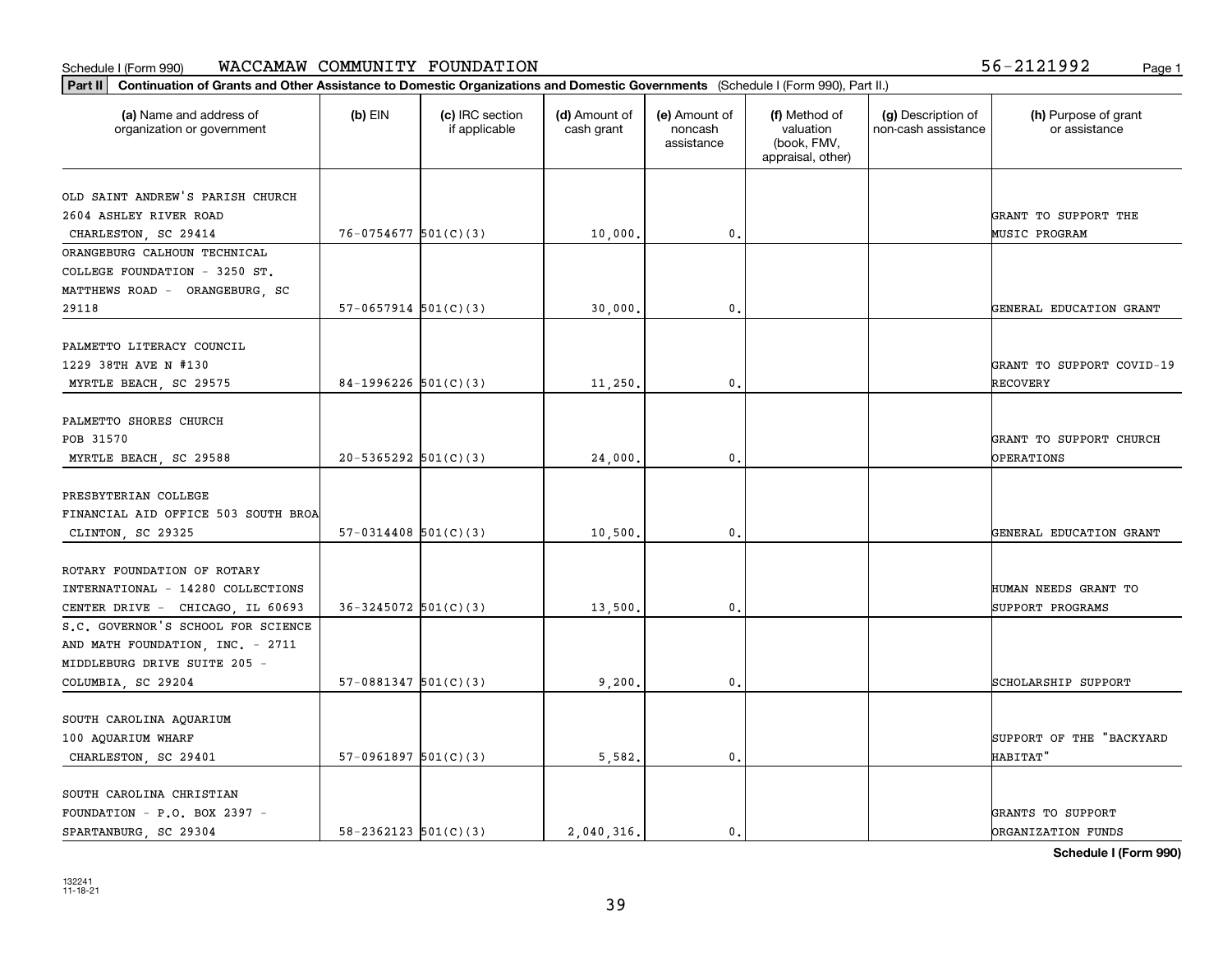**Part II Continuation of Grants and Other Assistance to Domestic Organizations and Domestic Governments**  (Schedule I (Form 990), Part II.)

| (a) Name and address of<br>organization or government                                                                | $(b)$ EIN                  | (c) IRC section<br>if applicable | (d) Amount of<br>cash grant | (e) Amount of<br>noncash<br>assistance | (f) Method of<br>valuation<br>(book, FMV,<br>appraisal, other) | (g) Description of<br>non-cash assistance | (h) Purpose of grant<br>or assistance                              |
|----------------------------------------------------------------------------------------------------------------------|----------------------------|----------------------------------|-----------------------------|----------------------------------------|----------------------------------------------------------------|-------------------------------------------|--------------------------------------------------------------------|
| SOUTH CAROLINA WATERFOWL<br>ASSOCIATION - 9833 OLD RIVER ROAD<br>- PINEWOOD, SC 29125                                | $57-0841167$ $501(C)(3)$   |                                  | 15,250.                     | $\mathbf{0}$                           |                                                                |                                           | GRANTS TO SUPPORT<br>WILDLIFE EDUCATION CENTER<br>AND SCHOLARSHIPS |
| ST. BARNABAS CATHOLIC CHURCH<br>PO BOX 39<br>ARDEN, NC 28704                                                         | $56 - 1439745$ $501(C)(3)$ |                                  | 11,500.                     | $\mathbf{0}$                           |                                                                |                                           | RELIGIOUS GRANT TO<br>SUPPORT ORGANIZATIONAL<br>PROGRAMS           |
| STEPHEN SILLER TUNNEL TO TOWERS<br>FOUNDATION - 2361 HYLAN BLVD -<br>STATEN ISLAND, NY 10306                         | $02 - 0554654$ 501(C)(3)   |                                  | 10,000.                     | 0.                                     |                                                                |                                           | GENERAL HUMAN NEEDS GRANT                                          |
| TEACH MY PEOPLE<br>P.O. BOX 2848<br>PAWLEYS ISLAND, SC 29585                                                         | $57-1075900$ $501(C)(3)$   |                                  | 88,396.                     | $\mathbf{0}$                           |                                                                |                                           | GENERAL EDUCATION GRANT                                            |
| THE ABBEY AT PAWLEYS ISLAND<br>P.O. BOX 3999<br>PAWLEYS ISLAND, SC 29585                                             | 80-0873555 $501(C)(3)$     |                                  | 30,000.                     | $\mathbf{0}$                           |                                                                |                                           | GENERAL RELIGIOUS GRANT                                            |
| THE FRANKLIN G. BURROUGHS SIMEON<br>B. CHAPIN ART MUSEUM - 3100 SOUTH<br>OCEAN BOULEVARD - MYRTLE BEACH,<br>SC 29577 | $57-0896049$ $501(C)(3)$   |                                  | 14,453.                     | 0.                                     |                                                                |                                           | GENERAL ARTS GRANT                                                 |
| THE MINT MUSEUM<br>500 S. TRYON STREET ATTN KITTY HALL<br>CHARLOTTE, NC 28202                                        | $56-0670666$ $501(C)(3)$   |                                  | 7,500.                      | 0                                      |                                                                |                                           | GRANT TO SUPPORT THE<br>DWELLE-MCBRYDE SOCIETY                     |
| THE SALVATION ARMY OF HORRY COUNTY<br>PO BOX 500<br>CONWAY, SC 29526                                                 | $58 - 0660607$ $501(C)(3)$ |                                  | 10,250.                     | 0.                                     |                                                                |                                           | GENERAL HUMAN NEEDS GRANT                                          |
| THE VILLAGE GROUP<br>P. O. BOX 700                                                                                   |                            |                                  |                             |                                        |                                                                |                                           |                                                                    |

**Schedule I (Form 990)**

GEORGETOWN, SC 29442-0700  $06-1749252$   $501(C)(3)$  9,000. 0. 0.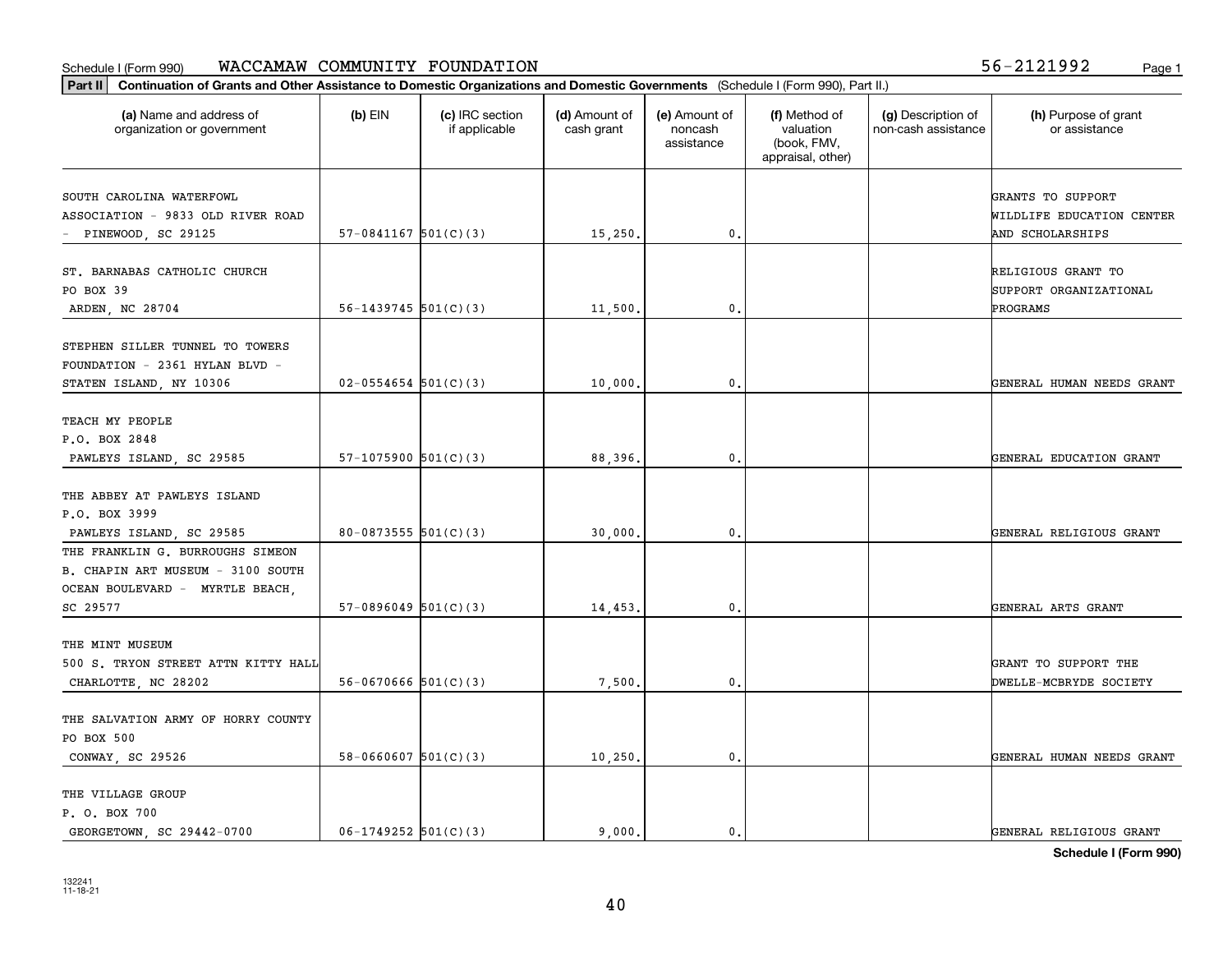т

**Part II Continuation of Grants and Other Assistance to Domestic Organizations and Domestic Governments**  (Schedule I (Form 990), Part II.)

| (a) Name and address of<br>organization or government                                     | $(b)$ EIN                | (c) IRC section<br>if applicable | (d) Amount of<br>cash grant | (e) Amount of<br>noncash<br>assistance | (f) Method of<br>valuation<br>(book, FMV,<br>appraisal, other) | (g) Description of<br>non-cash assistance | (h) Purpose of grant<br>or assistance                                  |
|-------------------------------------------------------------------------------------------|--------------------------|----------------------------------|-----------------------------|----------------------------------------|----------------------------------------------------------------|-------------------------------------------|------------------------------------------------------------------------|
| TRINITY CHURCH MYRTLE BEACH<br>1229 38TH AVENUE NORTH #231<br>MYRTLE BEACH, SC 29577      | $57-0385899$ $501(C)(3)$ |                                  | 18,250.                     | 0.                                     |                                                                |                                           | GENERAL RELIGIOUS GRANT<br>AND SUPPORT OF BUILDING<br>FUND             |
| TRINITY UNITED METHODIST CHURCH<br>P.O. BOX 1072<br>CONWAY, SC 29528-1072                 | $57-0473937$ $501(C)(3)$ |                                  | 43,452.                     | 0.                                     |                                                                |                                           | GENERAL RELIGIOUS GRANT                                                |
| TRS CANCER FIGHTERS INC.<br>1306 PAINTED TREE LANE<br>NORTH MYRTLE BEACH, SC 29597        | $81 - 1062447$ 501(C)(3) |                                  | 8,356.                      | 0.                                     |                                                                |                                           | MEDICAL SUPPORT                                                        |
| UNITED WAY OF HORRY COUNTY, INC.<br>PO BOX 50016<br>MYRTLE BEACH, SC 29579                | $57-0558692$ $501(C)(3)$ |                                  | 83,587.                     | 0.                                     |                                                                |                                           | GENERAL HUMAN NEEDS GRANT<br>AND SUPPORT OF<br>ORGANIZATIONAL PROGRAMS |
| UNIVERSITY OF SOUTH CAROLINA<br>BURSAR'S OFFICE 1244 BLOSSOM ST., S<br>COLUMBIA, SC 29208 | $57 - 6001153$ 115(I)    |                                  | 100,875.                    | 0.                                     |                                                                |                                           | SCHOLARSHIP SUPPORT                                                    |
|                                                                                           |                          |                                  |                             |                                        |                                                                |                                           |                                                                        |
|                                                                                           |                          |                                  |                             |                                        |                                                                |                                           |                                                                        |
|                                                                                           |                          |                                  |                             |                                        |                                                                |                                           |                                                                        |
|                                                                                           |                          |                                  |                             |                                        |                                                                |                                           |                                                                        |

⊤

Τ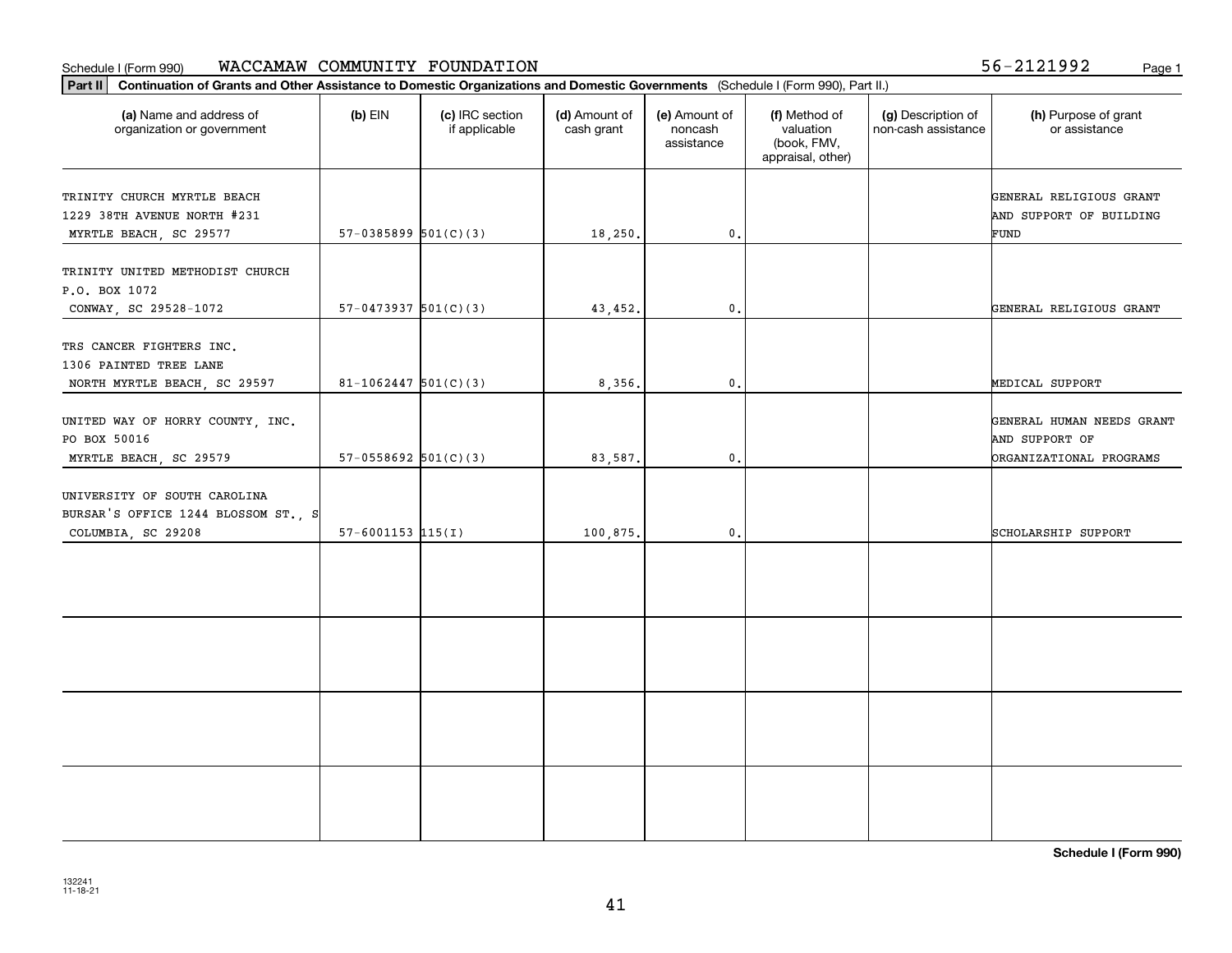Schedule I (Form 990) 2021

|  |  | WACCAMAW COMMUNITY FOUNDATION |
|--|--|-------------------------------|
|--|--|-------------------------------|

**2**56-2121992

**Part III Grants and Other Assistance to Domestic Individuals.**  Complete if the organization answered "Yes" on Form 990, Part IV, line 22. Part III can be duplicated if additional space is needed.

| (a) Type of grant or assistance                                                                 | (b) Number of<br>recipients | (c) Amount of<br>cash grant | (d) Amount of non-<br>cash assistance | (e) Method of valuation<br>(book, FMV, appraisal, other) | (f) Description of noncash assistance |
|-------------------------------------------------------------------------------------------------|-----------------------------|-----------------------------|---------------------------------------|----------------------------------------------------------|---------------------------------------|
|                                                                                                 |                             |                             |                                       |                                                          |                                       |
|                                                                                                 |                             |                             |                                       |                                                          |                                       |
|                                                                                                 |                             |                             |                                       |                                                          |                                       |
|                                                                                                 |                             |                             |                                       |                                                          |                                       |
|                                                                                                 |                             |                             |                                       |                                                          |                                       |
|                                                                                                 |                             |                             |                                       |                                                          |                                       |
|                                                                                                 |                             |                             |                                       |                                                          |                                       |
|                                                                                                 |                             |                             |                                       |                                                          |                                       |
|                                                                                                 |                             |                             |                                       |                                                          |                                       |
|                                                                                                 |                             |                             |                                       |                                                          |                                       |
| المتحدث والمستحيل والمتحاول والمستحوظ والمتحاول والمتحاول والمتحاول والمعاون والمستحقق والمستحي |                             |                             |                                       |                                                          |                                       |

Part IV | Supplemental Information. Provide the information required in Part I, line 2; Part III, column (b); and any other additional information.

PART I, LINE 2:

WACCAMAW COMMUNITY FOUNDATION REVIEWS APPROVED CHARITABLE ORGANIZATIONS

REGULARLY FOR VALID CHARITABLE STATUS. DOCUMENTATION IS MAINTAINED ON ALL

APPROVED ORGANIZATIONS (E.G. GUIDESTAR CHARITY CHECK) AND IS REVIEWED

REGULARLY.

PART II, LINE 1, COLUMN (H):

NAME OF ORGANIZATION OR GOVERNMENT:

#### AMERICAN NATIONAL RED CROSS - CAROLINA LOWCOUNTY CHAPTER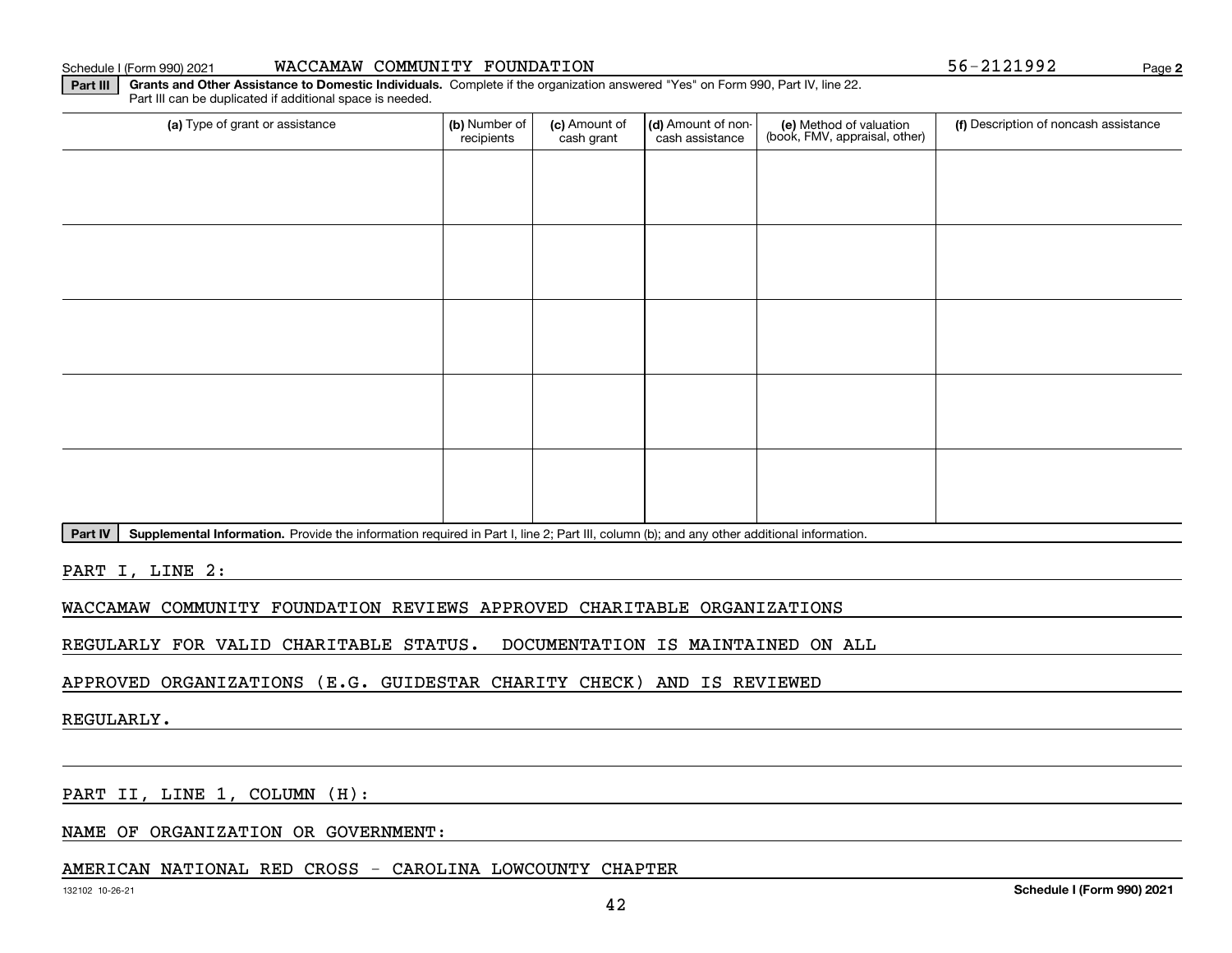| WACCAMAW COMMUNITY FOUNDATION<br>Schedule I (Form 990) WACCA<br><b>Part IV</b>   Supplemental Information | <u>56-2121992 Page 2</u> |
|-----------------------------------------------------------------------------------------------------------|--------------------------|
|                                                                                                           |                          |
| PURPOSE OF GRANT OR ASSISTANCE: DISASTER SERVICES:<br>(H)                                                 | MEETING BASIC            |
| AND RECOVERY NEEDS IN GEORGETOWN AND HORRY COUNTIES                                                       |                          |
|                                                                                                           |                          |
|                                                                                                           |                          |
|                                                                                                           |                          |
|                                                                                                           |                          |
|                                                                                                           |                          |
|                                                                                                           |                          |
|                                                                                                           |                          |
|                                                                                                           |                          |
|                                                                                                           |                          |
|                                                                                                           |                          |
|                                                                                                           |                          |
|                                                                                                           |                          |
|                                                                                                           |                          |
|                                                                                                           |                          |
|                                                                                                           |                          |
|                                                                                                           |                          |
|                                                                                                           |                          |
|                                                                                                           |                          |
|                                                                                                           |                          |
|                                                                                                           |                          |
|                                                                                                           |                          |
|                                                                                                           |                          |
|                                                                                                           |                          |
|                                                                                                           |                          |
|                                                                                                           |                          |
|                                                                                                           |                          |
| 132291<br>04-01-21                                                                                        | Schedule I (Form 990)    |
|                                                                                                           |                          |

43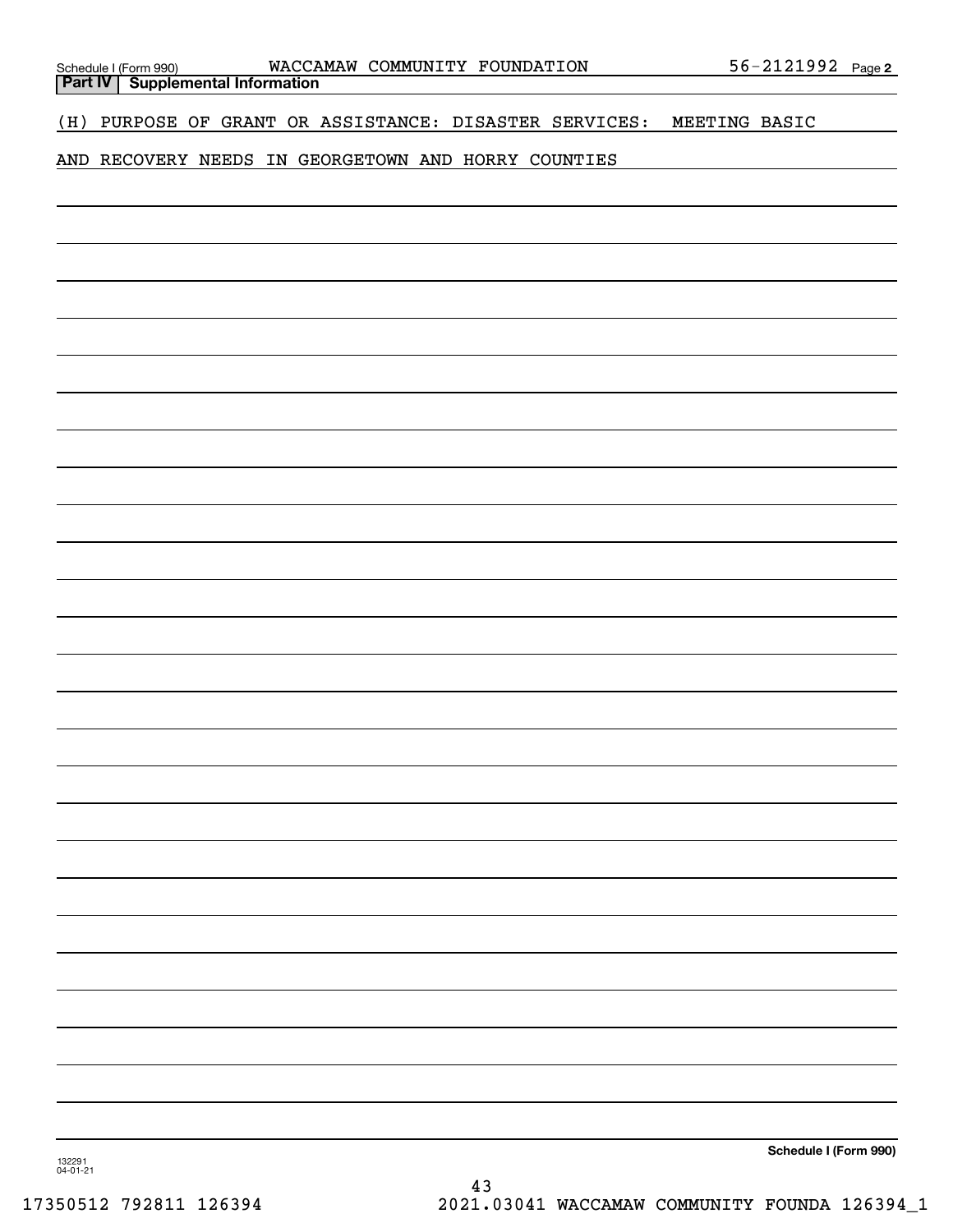| <b>Compensation Information</b><br><b>SCHEDULE J</b><br>(Form 990)<br>For certain Officers, Directors, Trustees, Key Employees, and Highest<br>2021<br><b>Compensated Employees</b><br>Complete if the organization answered "Yes" on Form 990, Part IV, line 23.<br><b>Open to Public</b><br>Attach to Form 990.<br>Department of the Treasury<br>Inspection<br>Go to www.irs.gov/Form990 for instructions and the latest information.<br>Internal Revenue Service<br><b>Employer identification number</b><br>Name of the organization<br>56-2121992<br>WACCAMAW COMMUNITY FOUNDATION<br><b>Questions Regarding Compensation</b><br>Part I<br>Yes<br><b>1a</b> Check the appropriate box(es) if the organization provided any of the following to or for a person listed on Form 990,<br>Part VII, Section A, line 1a. Complete Part III to provide any relevant information regarding these items.<br>First-class or charter travel<br>Housing allowance or residence for personal use<br>Payments for business use of personal residence<br>Travel for companions<br>Health or social club dues or initiation fees<br>Tax indemnification and gross-up payments<br>Discretionary spending account<br>Personal services (such as maid, chauffeur, chef)<br><b>b</b> If any of the boxes on line 1a are checked, did the organization follow a written policy regarding payment or<br>reimbursement or provision of all of the expenses described above? If "No," complete Part III to explain<br>1b<br>Did the organization require substantiation prior to reimbursing or allowing expenses incurred by all directors,<br>2<br>$\mathbf{2}$<br>Indicate which, if any, of the following the organization used to establish the compensation of the organization's<br>З<br>CEO/Executive Director. Check all that apply. Do not check any boxes for methods used by a related organization to<br>establish compensation of the CEO/Executive Director, but explain in Part III.<br>Compensation committee<br>Written employment contract<br>Compensation survey or study<br>Independent compensation consultant<br>Form 990 of other organizations<br>Approval by the board or compensation committee |                         |
|----------------------------------------------------------------------------------------------------------------------------------------------------------------------------------------------------------------------------------------------------------------------------------------------------------------------------------------------------------------------------------------------------------------------------------------------------------------------------------------------------------------------------------------------------------------------------------------------------------------------------------------------------------------------------------------------------------------------------------------------------------------------------------------------------------------------------------------------------------------------------------------------------------------------------------------------------------------------------------------------------------------------------------------------------------------------------------------------------------------------------------------------------------------------------------------------------------------------------------------------------------------------------------------------------------------------------------------------------------------------------------------------------------------------------------------------------------------------------------------------------------------------------------------------------------------------------------------------------------------------------------------------------------------------------------------------------------------------------------------------------------------------------------------------------------------------------------------------------------------------------------------------------------------------------------------------------------------------------------------------------------------------------------------------------------------------------------------------------------------------------------------------------------------------------------------------------------|-------------------------|
|                                                                                                                                                                                                                                                                                                                                                                                                                                                                                                                                                                                                                                                                                                                                                                                                                                                                                                                                                                                                                                                                                                                                                                                                                                                                                                                                                                                                                                                                                                                                                                                                                                                                                                                                                                                                                                                                                                                                                                                                                                                                                                                                                                                                          |                         |
|                                                                                                                                                                                                                                                                                                                                                                                                                                                                                                                                                                                                                                                                                                                                                                                                                                                                                                                                                                                                                                                                                                                                                                                                                                                                                                                                                                                                                                                                                                                                                                                                                                                                                                                                                                                                                                                                                                                                                                                                                                                                                                                                                                                                          |                         |
|                                                                                                                                                                                                                                                                                                                                                                                                                                                                                                                                                                                                                                                                                                                                                                                                                                                                                                                                                                                                                                                                                                                                                                                                                                                                                                                                                                                                                                                                                                                                                                                                                                                                                                                                                                                                                                                                                                                                                                                                                                                                                                                                                                                                          |                         |
|                                                                                                                                                                                                                                                                                                                                                                                                                                                                                                                                                                                                                                                                                                                                                                                                                                                                                                                                                                                                                                                                                                                                                                                                                                                                                                                                                                                                                                                                                                                                                                                                                                                                                                                                                                                                                                                                                                                                                                                                                                                                                                                                                                                                          |                         |
|                                                                                                                                                                                                                                                                                                                                                                                                                                                                                                                                                                                                                                                                                                                                                                                                                                                                                                                                                                                                                                                                                                                                                                                                                                                                                                                                                                                                                                                                                                                                                                                                                                                                                                                                                                                                                                                                                                                                                                                                                                                                                                                                                                                                          |                         |
|                                                                                                                                                                                                                                                                                                                                                                                                                                                                                                                                                                                                                                                                                                                                                                                                                                                                                                                                                                                                                                                                                                                                                                                                                                                                                                                                                                                                                                                                                                                                                                                                                                                                                                                                                                                                                                                                                                                                                                                                                                                                                                                                                                                                          |                         |
|                                                                                                                                                                                                                                                                                                                                                                                                                                                                                                                                                                                                                                                                                                                                                                                                                                                                                                                                                                                                                                                                                                                                                                                                                                                                                                                                                                                                                                                                                                                                                                                                                                                                                                                                                                                                                                                                                                                                                                                                                                                                                                                                                                                                          |                         |
|                                                                                                                                                                                                                                                                                                                                                                                                                                                                                                                                                                                                                                                                                                                                                                                                                                                                                                                                                                                                                                                                                                                                                                                                                                                                                                                                                                                                                                                                                                                                                                                                                                                                                                                                                                                                                                                                                                                                                                                                                                                                                                                                                                                                          | No                      |
|                                                                                                                                                                                                                                                                                                                                                                                                                                                                                                                                                                                                                                                                                                                                                                                                                                                                                                                                                                                                                                                                                                                                                                                                                                                                                                                                                                                                                                                                                                                                                                                                                                                                                                                                                                                                                                                                                                                                                                                                                                                                                                                                                                                                          |                         |
|                                                                                                                                                                                                                                                                                                                                                                                                                                                                                                                                                                                                                                                                                                                                                                                                                                                                                                                                                                                                                                                                                                                                                                                                                                                                                                                                                                                                                                                                                                                                                                                                                                                                                                                                                                                                                                                                                                                                                                                                                                                                                                                                                                                                          |                         |
|                                                                                                                                                                                                                                                                                                                                                                                                                                                                                                                                                                                                                                                                                                                                                                                                                                                                                                                                                                                                                                                                                                                                                                                                                                                                                                                                                                                                                                                                                                                                                                                                                                                                                                                                                                                                                                                                                                                                                                                                                                                                                                                                                                                                          |                         |
|                                                                                                                                                                                                                                                                                                                                                                                                                                                                                                                                                                                                                                                                                                                                                                                                                                                                                                                                                                                                                                                                                                                                                                                                                                                                                                                                                                                                                                                                                                                                                                                                                                                                                                                                                                                                                                                                                                                                                                                                                                                                                                                                                                                                          |                         |
|                                                                                                                                                                                                                                                                                                                                                                                                                                                                                                                                                                                                                                                                                                                                                                                                                                                                                                                                                                                                                                                                                                                                                                                                                                                                                                                                                                                                                                                                                                                                                                                                                                                                                                                                                                                                                                                                                                                                                                                                                                                                                                                                                                                                          |                         |
|                                                                                                                                                                                                                                                                                                                                                                                                                                                                                                                                                                                                                                                                                                                                                                                                                                                                                                                                                                                                                                                                                                                                                                                                                                                                                                                                                                                                                                                                                                                                                                                                                                                                                                                                                                                                                                                                                                                                                                                                                                                                                                                                                                                                          |                         |
|                                                                                                                                                                                                                                                                                                                                                                                                                                                                                                                                                                                                                                                                                                                                                                                                                                                                                                                                                                                                                                                                                                                                                                                                                                                                                                                                                                                                                                                                                                                                                                                                                                                                                                                                                                                                                                                                                                                                                                                                                                                                                                                                                                                                          |                         |
|                                                                                                                                                                                                                                                                                                                                                                                                                                                                                                                                                                                                                                                                                                                                                                                                                                                                                                                                                                                                                                                                                                                                                                                                                                                                                                                                                                                                                                                                                                                                                                                                                                                                                                                                                                                                                                                                                                                                                                                                                                                                                                                                                                                                          |                         |
|                                                                                                                                                                                                                                                                                                                                                                                                                                                                                                                                                                                                                                                                                                                                                                                                                                                                                                                                                                                                                                                                                                                                                                                                                                                                                                                                                                                                                                                                                                                                                                                                                                                                                                                                                                                                                                                                                                                                                                                                                                                                                                                                                                                                          |                         |
|                                                                                                                                                                                                                                                                                                                                                                                                                                                                                                                                                                                                                                                                                                                                                                                                                                                                                                                                                                                                                                                                                                                                                                                                                                                                                                                                                                                                                                                                                                                                                                                                                                                                                                                                                                                                                                                                                                                                                                                                                                                                                                                                                                                                          |                         |
|                                                                                                                                                                                                                                                                                                                                                                                                                                                                                                                                                                                                                                                                                                                                                                                                                                                                                                                                                                                                                                                                                                                                                                                                                                                                                                                                                                                                                                                                                                                                                                                                                                                                                                                                                                                                                                                                                                                                                                                                                                                                                                                                                                                                          |                         |
|                                                                                                                                                                                                                                                                                                                                                                                                                                                                                                                                                                                                                                                                                                                                                                                                                                                                                                                                                                                                                                                                                                                                                                                                                                                                                                                                                                                                                                                                                                                                                                                                                                                                                                                                                                                                                                                                                                                                                                                                                                                                                                                                                                                                          |                         |
|                                                                                                                                                                                                                                                                                                                                                                                                                                                                                                                                                                                                                                                                                                                                                                                                                                                                                                                                                                                                                                                                                                                                                                                                                                                                                                                                                                                                                                                                                                                                                                                                                                                                                                                                                                                                                                                                                                                                                                                                                                                                                                                                                                                                          |                         |
|                                                                                                                                                                                                                                                                                                                                                                                                                                                                                                                                                                                                                                                                                                                                                                                                                                                                                                                                                                                                                                                                                                                                                                                                                                                                                                                                                                                                                                                                                                                                                                                                                                                                                                                                                                                                                                                                                                                                                                                                                                                                                                                                                                                                          |                         |
|                                                                                                                                                                                                                                                                                                                                                                                                                                                                                                                                                                                                                                                                                                                                                                                                                                                                                                                                                                                                                                                                                                                                                                                                                                                                                                                                                                                                                                                                                                                                                                                                                                                                                                                                                                                                                                                                                                                                                                                                                                                                                                                                                                                                          |                         |
|                                                                                                                                                                                                                                                                                                                                                                                                                                                                                                                                                                                                                                                                                                                                                                                                                                                                                                                                                                                                                                                                                                                                                                                                                                                                                                                                                                                                                                                                                                                                                                                                                                                                                                                                                                                                                                                                                                                                                                                                                                                                                                                                                                                                          |                         |
|                                                                                                                                                                                                                                                                                                                                                                                                                                                                                                                                                                                                                                                                                                                                                                                                                                                                                                                                                                                                                                                                                                                                                                                                                                                                                                                                                                                                                                                                                                                                                                                                                                                                                                                                                                                                                                                                                                                                                                                                                                                                                                                                                                                                          |                         |
|                                                                                                                                                                                                                                                                                                                                                                                                                                                                                                                                                                                                                                                                                                                                                                                                                                                                                                                                                                                                                                                                                                                                                                                                                                                                                                                                                                                                                                                                                                                                                                                                                                                                                                                                                                                                                                                                                                                                                                                                                                                                                                                                                                                                          |                         |
|                                                                                                                                                                                                                                                                                                                                                                                                                                                                                                                                                                                                                                                                                                                                                                                                                                                                                                                                                                                                                                                                                                                                                                                                                                                                                                                                                                                                                                                                                                                                                                                                                                                                                                                                                                                                                                                                                                                                                                                                                                                                                                                                                                                                          |                         |
| During the year, did any person listed on Form 990, Part VII, Section A, line 1a, with respect to the filing<br>4                                                                                                                                                                                                                                                                                                                                                                                                                                                                                                                                                                                                                                                                                                                                                                                                                                                                                                                                                                                                                                                                                                                                                                                                                                                                                                                                                                                                                                                                                                                                                                                                                                                                                                                                                                                                                                                                                                                                                                                                                                                                                        |                         |
| organization or a related organization:                                                                                                                                                                                                                                                                                                                                                                                                                                                                                                                                                                                                                                                                                                                                                                                                                                                                                                                                                                                                                                                                                                                                                                                                                                                                                                                                                                                                                                                                                                                                                                                                                                                                                                                                                                                                                                                                                                                                                                                                                                                                                                                                                                  | x                       |
| Receive a severance payment or change-of-control payment?<br>4a<br>а<br>4b                                                                                                                                                                                                                                                                                                                                                                                                                                                                                                                                                                                                                                                                                                                                                                                                                                                                                                                                                                                                                                                                                                                                                                                                                                                                                                                                                                                                                                                                                                                                                                                                                                                                                                                                                                                                                                                                                                                                                                                                                                                                                                                               | $\overline{\mathbf{x}}$ |
| Participate in or receive payment from a supplemental nonqualified retirement plan?<br>b<br>c Participate in or receive payment from an equity-based compensation arrangement?<br>4c                                                                                                                                                                                                                                                                                                                                                                                                                                                                                                                                                                                                                                                                                                                                                                                                                                                                                                                                                                                                                                                                                                                                                                                                                                                                                                                                                                                                                                                                                                                                                                                                                                                                                                                                                                                                                                                                                                                                                                                                                     | $\overline{\mathbf{x}}$ |
| If "Yes" to any of lines 4a-c, list the persons and provide the applicable amounts for each item in Part III.                                                                                                                                                                                                                                                                                                                                                                                                                                                                                                                                                                                                                                                                                                                                                                                                                                                                                                                                                                                                                                                                                                                                                                                                                                                                                                                                                                                                                                                                                                                                                                                                                                                                                                                                                                                                                                                                                                                                                                                                                                                                                            |                         |
|                                                                                                                                                                                                                                                                                                                                                                                                                                                                                                                                                                                                                                                                                                                                                                                                                                                                                                                                                                                                                                                                                                                                                                                                                                                                                                                                                                                                                                                                                                                                                                                                                                                                                                                                                                                                                                                                                                                                                                                                                                                                                                                                                                                                          |                         |
| Only section 501(c)(3), 501(c)(4), and 501(c)(29) organizations must complete lines 5-9.                                                                                                                                                                                                                                                                                                                                                                                                                                                                                                                                                                                                                                                                                                                                                                                                                                                                                                                                                                                                                                                                                                                                                                                                                                                                                                                                                                                                                                                                                                                                                                                                                                                                                                                                                                                                                                                                                                                                                                                                                                                                                                                 |                         |
| For persons listed on Form 990, Part VII, Section A, line 1a, did the organization pay or accrue any compensation<br>5                                                                                                                                                                                                                                                                                                                                                                                                                                                                                                                                                                                                                                                                                                                                                                                                                                                                                                                                                                                                                                                                                                                                                                                                                                                                                                                                                                                                                                                                                                                                                                                                                                                                                                                                                                                                                                                                                                                                                                                                                                                                                   |                         |
| contingent on the revenues of:                                                                                                                                                                                                                                                                                                                                                                                                                                                                                                                                                                                                                                                                                                                                                                                                                                                                                                                                                                                                                                                                                                                                                                                                                                                                                                                                                                                                                                                                                                                                                                                                                                                                                                                                                                                                                                                                                                                                                                                                                                                                                                                                                                           |                         |
| 5a                                                                                                                                                                                                                                                                                                                                                                                                                                                                                                                                                                                                                                                                                                                                                                                                                                                                                                                                                                                                                                                                                                                                                                                                                                                                                                                                                                                                                                                                                                                                                                                                                                                                                                                                                                                                                                                                                                                                                                                                                                                                                                                                                                                                       | x                       |
| 5b                                                                                                                                                                                                                                                                                                                                                                                                                                                                                                                                                                                                                                                                                                                                                                                                                                                                                                                                                                                                                                                                                                                                                                                                                                                                                                                                                                                                                                                                                                                                                                                                                                                                                                                                                                                                                                                                                                                                                                                                                                                                                                                                                                                                       | $\overline{\mathbf{x}}$ |
| If "Yes" on line 5a or 5b, describe in Part III.                                                                                                                                                                                                                                                                                                                                                                                                                                                                                                                                                                                                                                                                                                                                                                                                                                                                                                                                                                                                                                                                                                                                                                                                                                                                                                                                                                                                                                                                                                                                                                                                                                                                                                                                                                                                                                                                                                                                                                                                                                                                                                                                                         |                         |
| 6 For persons listed on Form 990, Part VII, Section A, line 1a, did the organization pay or accrue any compensation                                                                                                                                                                                                                                                                                                                                                                                                                                                                                                                                                                                                                                                                                                                                                                                                                                                                                                                                                                                                                                                                                                                                                                                                                                                                                                                                                                                                                                                                                                                                                                                                                                                                                                                                                                                                                                                                                                                                                                                                                                                                                      |                         |
| contingent on the net earnings of:                                                                                                                                                                                                                                                                                                                                                                                                                                                                                                                                                                                                                                                                                                                                                                                                                                                                                                                                                                                                                                                                                                                                                                                                                                                                                                                                                                                                                                                                                                                                                                                                                                                                                                                                                                                                                                                                                                                                                                                                                                                                                                                                                                       |                         |
| 6a                                                                                                                                                                                                                                                                                                                                                                                                                                                                                                                                                                                                                                                                                                                                                                                                                                                                                                                                                                                                                                                                                                                                                                                                                                                                                                                                                                                                                                                                                                                                                                                                                                                                                                                                                                                                                                                                                                                                                                                                                                                                                                                                                                                                       | х                       |
| 6b                                                                                                                                                                                                                                                                                                                                                                                                                                                                                                                                                                                                                                                                                                                                                                                                                                                                                                                                                                                                                                                                                                                                                                                                                                                                                                                                                                                                                                                                                                                                                                                                                                                                                                                                                                                                                                                                                                                                                                                                                                                                                                                                                                                                       | $\overline{\mathbf{x}}$ |
| If "Yes" on line 6a or 6b, describe in Part III.                                                                                                                                                                                                                                                                                                                                                                                                                                                                                                                                                                                                                                                                                                                                                                                                                                                                                                                                                                                                                                                                                                                                                                                                                                                                                                                                                                                                                                                                                                                                                                                                                                                                                                                                                                                                                                                                                                                                                                                                                                                                                                                                                         |                         |
| 7 For persons listed on Form 990, Part VII, Section A, line 1a, did the organization provide any nonfixed payments                                                                                                                                                                                                                                                                                                                                                                                                                                                                                                                                                                                                                                                                                                                                                                                                                                                                                                                                                                                                                                                                                                                                                                                                                                                                                                                                                                                                                                                                                                                                                                                                                                                                                                                                                                                                                                                                                                                                                                                                                                                                                       |                         |
| 7                                                                                                                                                                                                                                                                                                                                                                                                                                                                                                                                                                                                                                                                                                                                                                                                                                                                                                                                                                                                                                                                                                                                                                                                                                                                                                                                                                                                                                                                                                                                                                                                                                                                                                                                                                                                                                                                                                                                                                                                                                                                                                                                                                                                        | х                       |
| Were any amounts reported on Form 990, Part VII, paid or accrued pursuant to a contract that was subject to the<br>8                                                                                                                                                                                                                                                                                                                                                                                                                                                                                                                                                                                                                                                                                                                                                                                                                                                                                                                                                                                                                                                                                                                                                                                                                                                                                                                                                                                                                                                                                                                                                                                                                                                                                                                                                                                                                                                                                                                                                                                                                                                                                     |                         |
| 8                                                                                                                                                                                                                                                                                                                                                                                                                                                                                                                                                                                                                                                                                                                                                                                                                                                                                                                                                                                                                                                                                                                                                                                                                                                                                                                                                                                                                                                                                                                                                                                                                                                                                                                                                                                                                                                                                                                                                                                                                                                                                                                                                                                                        | х                       |
| If "Yes" on line 8, did the organization also follow the rebuttable presumption procedure described in<br>9                                                                                                                                                                                                                                                                                                                                                                                                                                                                                                                                                                                                                                                                                                                                                                                                                                                                                                                                                                                                                                                                                                                                                                                                                                                                                                                                                                                                                                                                                                                                                                                                                                                                                                                                                                                                                                                                                                                                                                                                                                                                                              |                         |
| 9<br>expects Reduction Act Notice, see the Instructions for Ferm 000<br>Pohodulo I (Form 000) 2024                                                                                                                                                                                                                                                                                                                                                                                                                                                                                                                                                                                                                                                                                                                                                                                                                                                                                                                                                                                                                                                                                                                                                                                                                                                                                                                                                                                                                                                                                                                                                                                                                                                                                                                                                                                                                                                                                                                                                                                                                                                                                                       |                         |

LHA For Paperwork Reduction Act Notice, see the Instructions for Form 990. Schedule J (Form 990) 2021

132111 11-02-21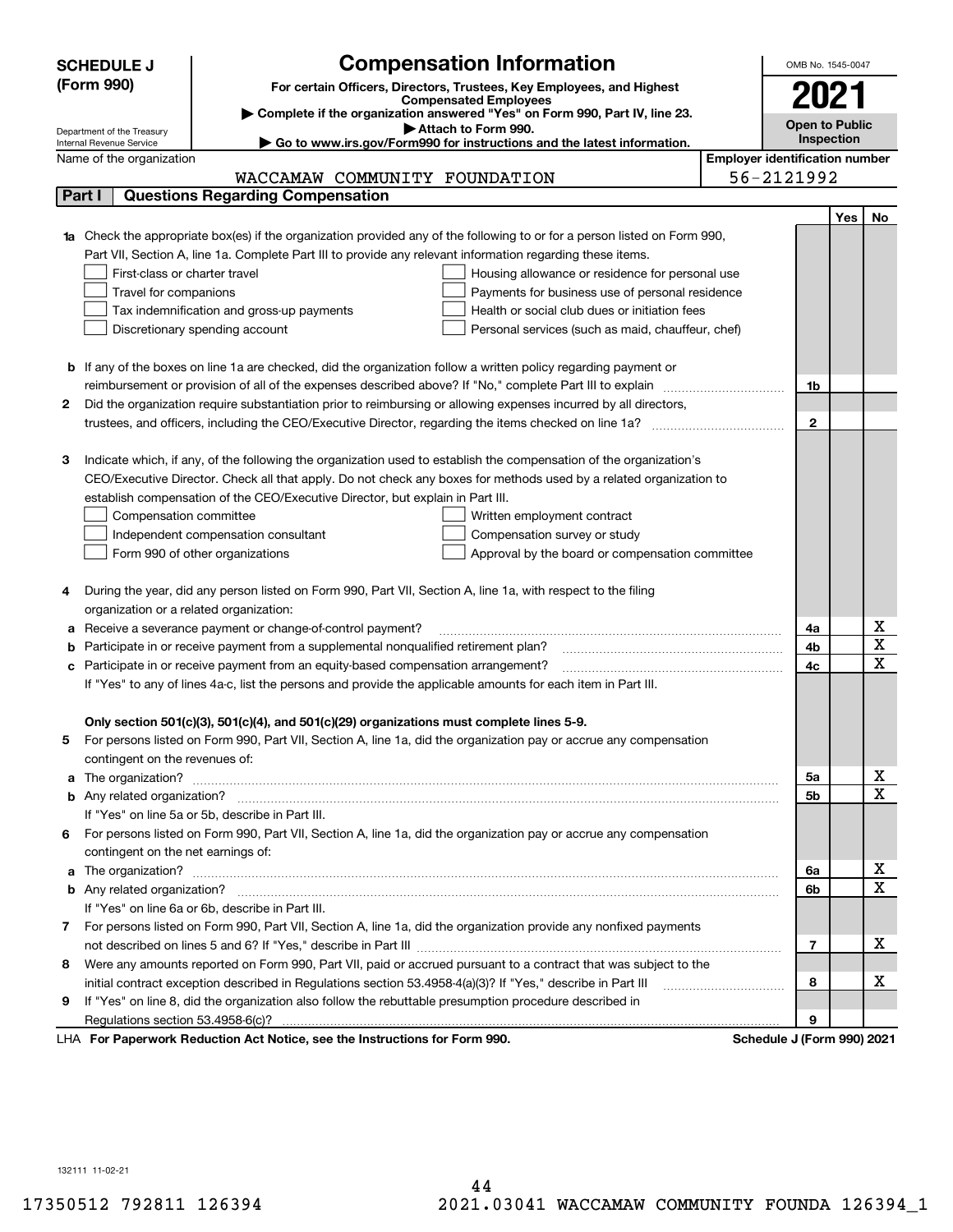56-2121992

**2**

## **Part II Officers, Directors, Trustees, Key Employees, and Highest Compensated Employees.**  Schedule J (Form 990) 2021 Page Use duplicate copies if additional space is needed.

For each individual whose compensation must be reported on Schedule J, report compensation from the organization on row (i) and from related organizations, described in the instructions, on row (ii). Do not list any individuals that aren't listed on Form 990, Part VII.

**Note:**  The sum of columns (B)(i)-(iii) for each listed individual must equal the total amount of Form 990, Part VII, Section A, line 1a, applicable column (D) and (E) amounts for that individual.

|                        |                           | (B) Breakdown of W-2 and/or 1099-MISC and/or 1099-NEC | compensation                              |                                           | (C) Retirement and<br>other deferred | (D) Nontaxable<br>benefits | (E) Total of columns<br>$(B)(i)-(D)$ | (F) Compensation<br>in column (B)         |
|------------------------|---------------------------|-------------------------------------------------------|-------------------------------------------|-------------------------------------------|--------------------------------------|----------------------------|--------------------------------------|-------------------------------------------|
| (A) Name and Title     |                           | (i) Base<br>compensation                              | (ii) Bonus &<br>incentive<br>compensation | (iii) Other<br>reportable<br>compensation | compensation                         |                            |                                      | reported as deferred<br>on prior Form 990 |
| $(1)$ JANE LITZ        | (i)                       | $\overline{0}$ .                                      | $\overline{0}$ .                          | $\overline{0}$ .                          | $\overline{0}$ .                     | $\overline{0}$ .           | $\overline{0}$ .                     | 0.                                        |
| $_{\mbox{\small CFO}}$ | <u>(ii)</u>               | 161, 271.                                             | $\overline{\mathfrak{o}}$ .               | $\overline{0}$ .                          | 8,073.                               | 16,553.                    | 185,897.                             | $\overline{0}$ .                          |
|                        | (i)                       |                                                       |                                           |                                           |                                      |                            |                                      |                                           |
|                        | <u>(ii)</u>               |                                                       |                                           |                                           |                                      |                            |                                      |                                           |
|                        | $(\sf{i})$                |                                                       |                                           |                                           |                                      |                            |                                      |                                           |
|                        | <u>(ii)</u>               |                                                       |                                           |                                           |                                      |                            |                                      |                                           |
|                        | $(\sf{i})$                |                                                       |                                           |                                           |                                      |                            |                                      |                                           |
|                        | <u>(ii)</u>               |                                                       |                                           |                                           |                                      |                            |                                      |                                           |
|                        | $(\sf{i})$                |                                                       |                                           |                                           |                                      |                            |                                      |                                           |
|                        | <u>(ii)</u>               |                                                       |                                           |                                           |                                      |                            |                                      |                                           |
|                        | $(\sf{i})$                |                                                       |                                           |                                           |                                      |                            |                                      |                                           |
|                        | <u>(ii)</u>               |                                                       |                                           |                                           |                                      |                            |                                      |                                           |
|                        | $(\sf{i})$                |                                                       |                                           |                                           |                                      |                            |                                      |                                           |
|                        | <u>(ii)</u>               |                                                       |                                           |                                           |                                      |                            |                                      |                                           |
|                        | $(\sf{i})$                |                                                       |                                           |                                           |                                      |                            |                                      |                                           |
|                        | <u>(ii)</u>               |                                                       |                                           |                                           |                                      |                            |                                      |                                           |
|                        | $(\sf{i})$                |                                                       |                                           |                                           |                                      |                            |                                      |                                           |
|                        | <u>(ii)</u>               |                                                       |                                           |                                           |                                      |                            |                                      |                                           |
|                        | $(\sf{i})$<br><u>(ii)</u> |                                                       |                                           |                                           |                                      |                            |                                      |                                           |
|                        | $(\sf{i})$                |                                                       |                                           |                                           |                                      |                            |                                      |                                           |
|                        | <u>(ii)</u>               |                                                       |                                           |                                           |                                      |                            |                                      |                                           |
|                        | $(\sf{i})$                |                                                       |                                           |                                           |                                      |                            |                                      |                                           |
|                        | <u>(ii)</u>               |                                                       |                                           |                                           |                                      |                            |                                      |                                           |
|                        | $(\sf{i})$                |                                                       |                                           |                                           |                                      |                            |                                      |                                           |
|                        | <u>(ii)</u>               |                                                       |                                           |                                           |                                      |                            |                                      |                                           |
|                        | $(\sf{i})$                |                                                       |                                           |                                           |                                      |                            |                                      |                                           |
|                        | <u>(ii)</u>               |                                                       |                                           |                                           |                                      |                            |                                      |                                           |
|                        | $(\sf{i})$                |                                                       |                                           |                                           |                                      |                            |                                      |                                           |
|                        | <u>(ii)</u>               |                                                       |                                           |                                           |                                      |                            |                                      |                                           |
|                        | (i)                       |                                                       |                                           |                                           |                                      |                            |                                      |                                           |
|                        | $\vert$ (ii)              |                                                       |                                           |                                           |                                      |                            |                                      |                                           |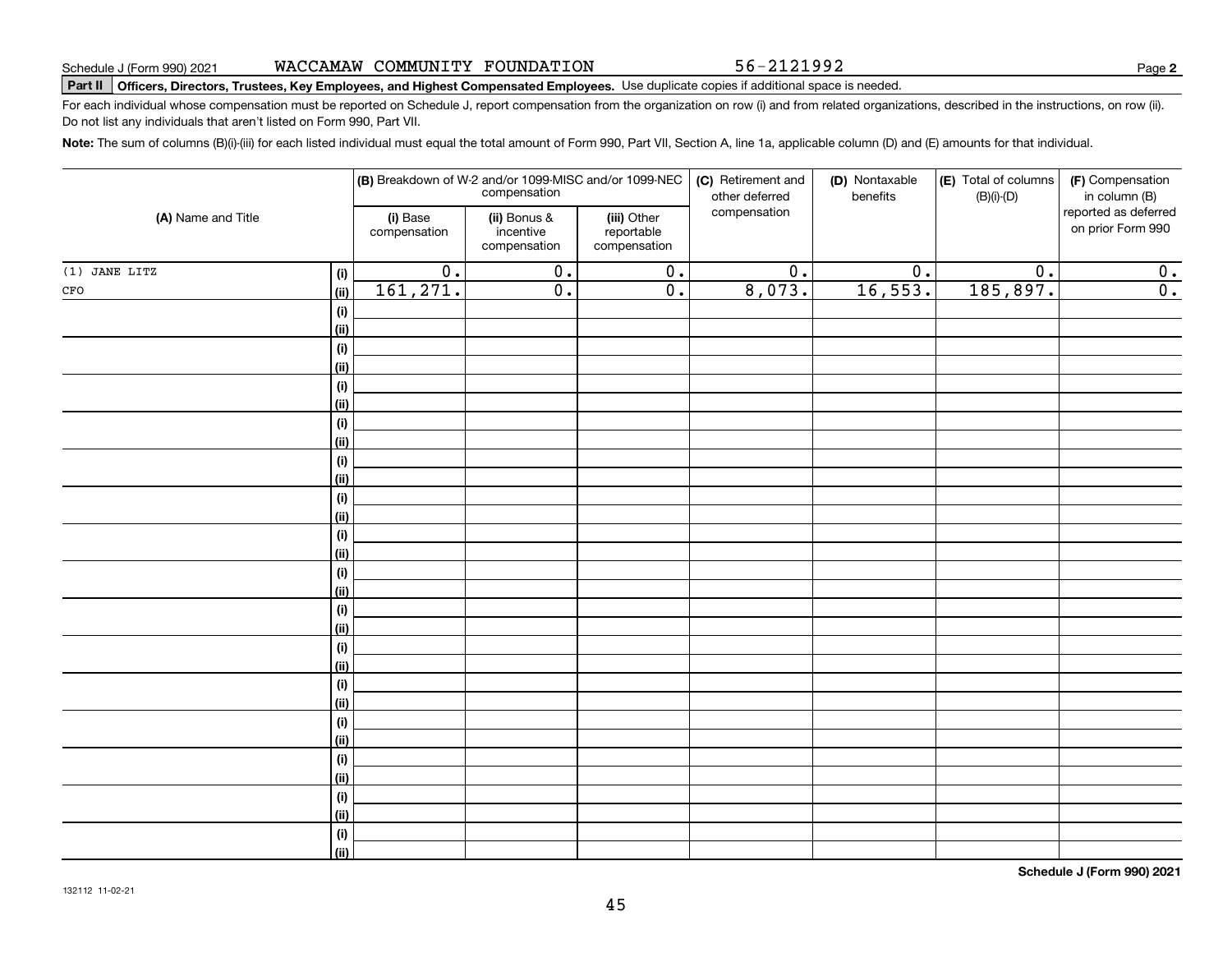### **Part III Supplemental Information**

Schedule J (Form 990) 2021 WACCAMAW COMMUNITY FOUNDATION<br>Part III Supplemental Information<br>Provide the information, explanation, or descriptions required for Part I, lines 1a, 1b, 3, 4a, 4b, 4c, 5a, 5b, 6a, 6b, 7, and 8, a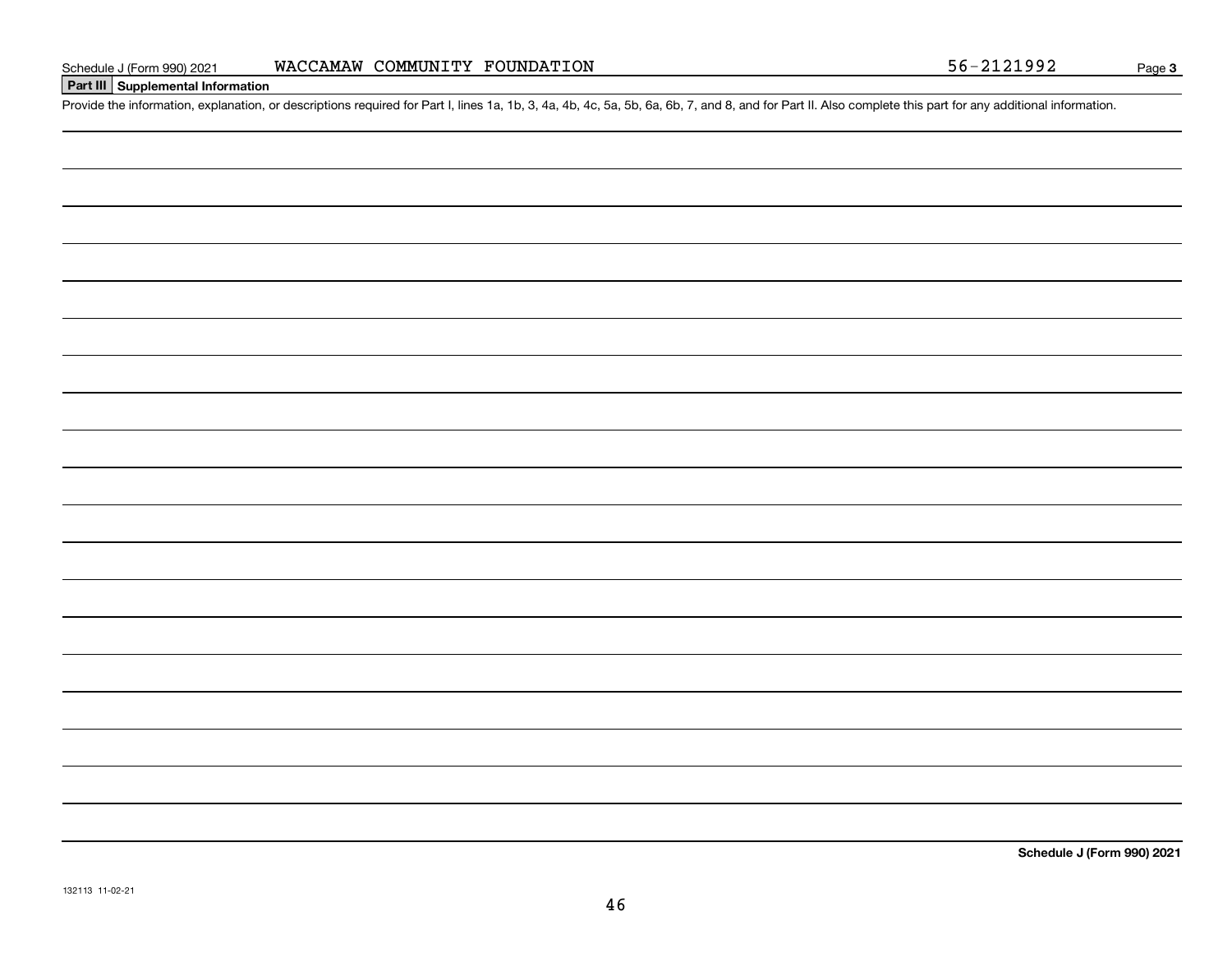#### **SCHEDULE M (Form 990)**

## **Noncash Contributions**

OMB No. 1545-0047

**Open to Public Inspection**

**Employer identification number**

Department of the Treasury Internal Revenue Service

**Complete if the organizations answered "Yes" on Form 990, Part IV, lines 29 or 30.** <sup>J</sup>**2021 Attach to Form 990.** J

 **Go to www.irs.gov/Form990 for instructions and the latest information.** J

Name of the organization

|  | WACCAMAW COMMINITY FOUNDATION |  |
|--|-------------------------------|--|

|               | WACCAMAW COMMUNITY FOUNDATION                                                                                                  |                               |                                      |                                                                                                      |                                                              | 56-2121992 |     |    |
|---------------|--------------------------------------------------------------------------------------------------------------------------------|-------------------------------|--------------------------------------|------------------------------------------------------------------------------------------------------|--------------------------------------------------------------|------------|-----|----|
| <b>Part I</b> | <b>Types of Property</b>                                                                                                       |                               |                                      |                                                                                                      |                                                              |            |     |    |
|               |                                                                                                                                | (a)<br>Check if<br>applicable | (b)<br>Number of<br>contributions or | (c)<br>Noncash contribution<br>amounts reported on<br>items contributed Form 990, Part VIII, line 1g | (d)<br>Method of determining<br>noncash contribution amounts |            |     |    |
| 1.            |                                                                                                                                |                               |                                      |                                                                                                      |                                                              |            |     |    |
| 2             |                                                                                                                                |                               |                                      |                                                                                                      |                                                              |            |     |    |
| 3             | Art - Fractional interests                                                                                                     |                               |                                      |                                                                                                      |                                                              |            |     |    |
| 4             |                                                                                                                                |                               |                                      |                                                                                                      |                                                              |            |     |    |
| 5             | Clothing and household goods                                                                                                   |                               |                                      |                                                                                                      |                                                              |            |     |    |
| 6             |                                                                                                                                |                               |                                      |                                                                                                      |                                                              |            |     |    |
| 7             |                                                                                                                                |                               |                                      |                                                                                                      |                                                              |            |     |    |
| 8             |                                                                                                                                |                               |                                      |                                                                                                      |                                                              |            |     |    |
| 9             |                                                                                                                                | $\mathbf x$                   | 6                                    | 1,280,744.FMV                                                                                        |                                                              |            |     |    |
| 10            | Securities - Closely held stock                                                                                                |                               |                                      |                                                                                                      |                                                              |            |     |    |
| 11            | Securities - Partnership, LLC, or                                                                                              |                               |                                      |                                                                                                      |                                                              |            |     |    |
|               | trust interests                                                                                                                |                               |                                      |                                                                                                      |                                                              |            |     |    |
| 12            |                                                                                                                                |                               |                                      |                                                                                                      |                                                              |            |     |    |
| 13            | Qualified conservation contribution -                                                                                          |                               |                                      |                                                                                                      |                                                              |            |     |    |
|               | <b>Historic structures</b>                                                                                                     |                               |                                      |                                                                                                      |                                                              |            |     |    |
| 14            | Qualified conservation contribution - Other                                                                                    |                               |                                      |                                                                                                      |                                                              |            |     |    |
| 15            |                                                                                                                                |                               |                                      |                                                                                                      |                                                              |            |     |    |
| 16            | Real estate - Commercial                                                                                                       |                               |                                      |                                                                                                      |                                                              |            |     |    |
| 17            |                                                                                                                                |                               |                                      |                                                                                                      |                                                              |            |     |    |
| 18            |                                                                                                                                |                               |                                      |                                                                                                      |                                                              |            |     |    |
| 19            |                                                                                                                                |                               |                                      |                                                                                                      |                                                              |            |     |    |
| 20            | Drugs and medical supplies                                                                                                     |                               |                                      |                                                                                                      |                                                              |            |     |    |
| 21            | Taxidermy                                                                                                                      |                               |                                      |                                                                                                      |                                                              |            |     |    |
| 22            |                                                                                                                                |                               |                                      |                                                                                                      |                                                              |            |     |    |
| 23            |                                                                                                                                |                               |                                      |                                                                                                      |                                                              |            |     |    |
| 24            |                                                                                                                                |                               |                                      |                                                                                                      |                                                              |            |     |    |
| 25            | Other $\blacktriangleright$<br>$\left(\begin{array}{ccc} \begin{array}{ccc} \end{array} & & \end{array}\right)$                |                               |                                      |                                                                                                      |                                                              |            |     |    |
| 26            | Other                                                                                                                          |                               |                                      |                                                                                                      |                                                              |            |     |    |
| 27            | Other                                                                                                                          |                               |                                      |                                                                                                      |                                                              |            |     |    |
| 28            | Other                                                                                                                          |                               |                                      |                                                                                                      |                                                              |            |     |    |
| 29            | Number of Forms 8283 received by the organization during the tax year for contributions                                        |                               |                                      |                                                                                                      |                                                              |            |     |    |
|               | for which the organization completed Form 8283, Part V, Donee Acknowledgement                                                  |                               |                                      | 29                                                                                                   |                                                              |            |     |    |
|               |                                                                                                                                |                               |                                      |                                                                                                      |                                                              |            | Yes | No |
|               | 30a During the year, did the organization receive by contribution any property reported in Part I, lines 1 through 28, that it |                               |                                      |                                                                                                      |                                                              |            |     |    |
|               | must hold for at least three years from the date of the initial contribution, and which isn't required to be used for          |                               |                                      |                                                                                                      |                                                              |            |     |    |
|               |                                                                                                                                |                               |                                      |                                                                                                      |                                                              | 30a        |     | х  |
|               | <b>b</b> If "Yes," describe the arrangement in Part II.                                                                        |                               |                                      |                                                                                                      |                                                              |            |     |    |
| 31            | Does the organization have a gift acceptance policy that requires the review of any nonstandard contributions?                 |                               |                                      |                                                                                                      |                                                              | 31         |     | х  |
|               | 32a Does the organization hire or use third parties or related organizations to solicit, process, or sell noncash              |                               |                                      |                                                                                                      |                                                              |            |     | х  |
|               | contributions?                                                                                                                 |                               |                                      |                                                                                                      |                                                              | 32a        |     |    |
|               | <b>b</b> If "Yes," describe in Part II.                                                                                        |                               |                                      |                                                                                                      |                                                              |            |     |    |
| 33            | If the organization didn't report an amount in column (c) for a type of property for which column (a) is checked,              |                               |                                      |                                                                                                      |                                                              |            |     |    |
|               | describe in Part II.                                                                                                           |                               |                                      |                                                                                                      |                                                              |            |     |    |

**For Paperwork Reduction Act Notice, see the Instructions for Form 990. Schedule M (Form 990) 2021** LHA

132141 11-17-21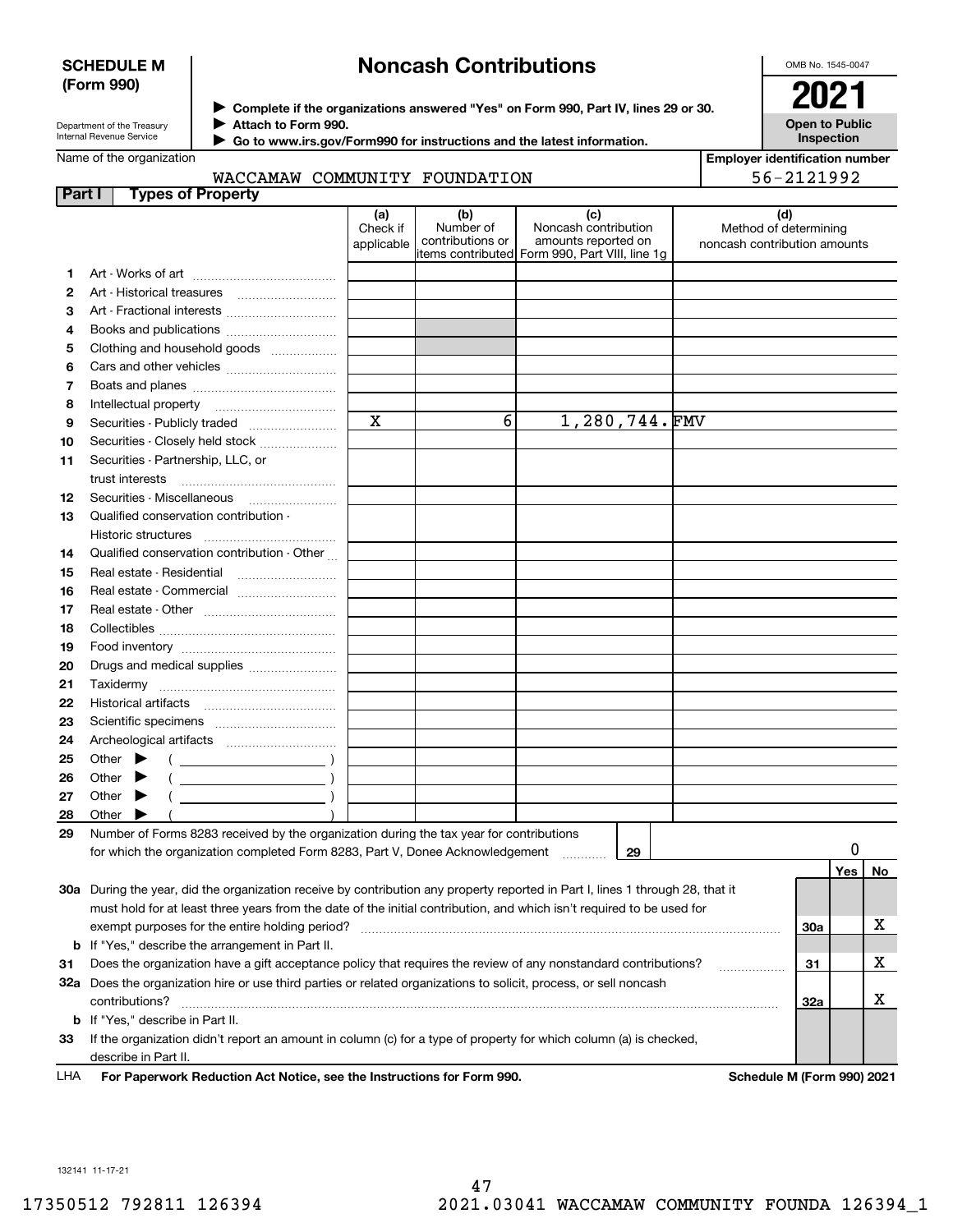| Part II         | <b>Supplemental Information.</b> Provide the information required by Part I, lines 30b, 32b, and 33, and whether the organization is reporting in Part I, column (b), the number of contributions, the number of items received, or |
|-----------------|-------------------------------------------------------------------------------------------------------------------------------------------------------------------------------------------------------------------------------------|
|                 |                                                                                                                                                                                                                                     |
|                 |                                                                                                                                                                                                                                     |
|                 |                                                                                                                                                                                                                                     |
|                 |                                                                                                                                                                                                                                     |
|                 |                                                                                                                                                                                                                                     |
|                 |                                                                                                                                                                                                                                     |
|                 |                                                                                                                                                                                                                                     |
|                 |                                                                                                                                                                                                                                     |
|                 |                                                                                                                                                                                                                                     |
|                 |                                                                                                                                                                                                                                     |
|                 |                                                                                                                                                                                                                                     |
|                 |                                                                                                                                                                                                                                     |
|                 |                                                                                                                                                                                                                                     |
|                 |                                                                                                                                                                                                                                     |
|                 |                                                                                                                                                                                                                                     |
|                 |                                                                                                                                                                                                                                     |
|                 |                                                                                                                                                                                                                                     |
|                 |                                                                                                                                                                                                                                     |
|                 |                                                                                                                                                                                                                                     |
|                 |                                                                                                                                                                                                                                     |
|                 |                                                                                                                                                                                                                                     |
|                 |                                                                                                                                                                                                                                     |
|                 |                                                                                                                                                                                                                                     |
|                 |                                                                                                                                                                                                                                     |
|                 |                                                                                                                                                                                                                                     |
|                 |                                                                                                                                                                                                                                     |
|                 |                                                                                                                                                                                                                                     |
|                 |                                                                                                                                                                                                                                     |
|                 |                                                                                                                                                                                                                                     |
|                 |                                                                                                                                                                                                                                     |
|                 |                                                                                                                                                                                                                                     |
|                 |                                                                                                                                                                                                                                     |
|                 |                                                                                                                                                                                                                                     |
|                 |                                                                                                                                                                                                                                     |
|                 |                                                                                                                                                                                                                                     |
|                 |                                                                                                                                                                                                                                     |
|                 |                                                                                                                                                                                                                                     |
| 132142 11-17-21 | Schedule M (Form 990) 2021                                                                                                                                                                                                          |
|                 | $\Lambda$ O                                                                                                                                                                                                                         |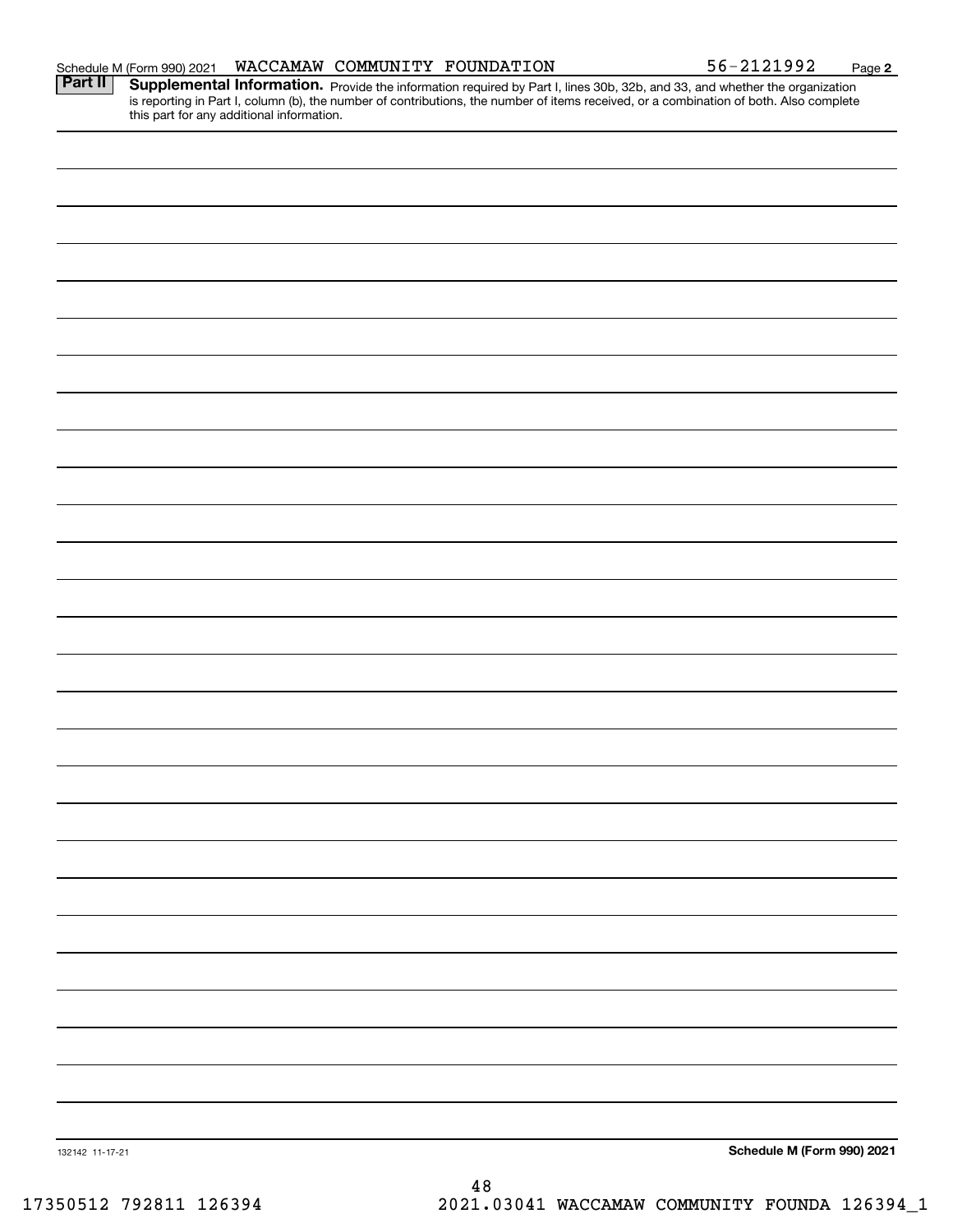**(Form 990)**

Department of the Treasury Internal Revenue Service

Name of the organization

## **SCHEDULE O Supplemental Information to Form 990 or 990-EZ**

**Complete to provide information for responses to specific questions on Form 990 or 990-EZ or to provide any additional information. | Attach to Form 990 or Form 990-EZ. | Go to www.irs.gov/Form990 for the latest information.**



WACCAMAW COMMUNITY FOUNDATION 56-2121992

FORM 990, PART I, LINE 1, DESCRIPTION OF ORGANIZATION MISSION:

THEY CARE ABOUT TO STRENGTHEN OUR COMMUNITIES.

FORM 990, PART III, LINE 4A, PROGRAM SERVICE ACCOMPLISHMENTS:

TOTALING \$445,973 IN SUPPORT OF RELIGIOUS ORGANIZATIONS, 18 GRANTS

TOTALING \$154,453 IN SUPPORT OF THE ARTS, 6 GRANTS TOTALING \$2,047,346

FOR OTHER PHILANTHROPIC EFFORTS AND 1 GRANT FOR \$5,000 FOR SOCIAL

JUSTICE EFFORTS.

FORM 990, PART VI, SECTION B, LINE 11B:

THE FORM 990 IS REVIEWED AND APPROVED BY THE BOARD PRIOR TO FILING.

FORM 990, PART VI, SECTION B, LINE 12C:

BOARD MEMBERS ARE REQUIRED TO COMPLETE A CONFLICT OF INTEREST STATEMENT ON AN ANNUAL BASIS. IN THE EVENT OF A POTENTIAL CONFLICT DURING THE YEAR, THE INTERESTED BOARD MEMBER SHALL RECUSE HIMSELF/HERSELF FROM ALL DISCUSSIONS AND VOTE ON THE MATTER.

FORM 990, PART VI, SECTION B, LINE 15:

KEY PERSONNEL IN SUPPORT OF THE FOUNDATION ARE EMPLOYEES OF THE COASTAL

COMMUNITY FOUNDATION ("CCF"), THE SUPPORTED ORGANIZATION, AND ARE SUBJECT

TO COMPENSATION AND PERSONNEL POLICIES OF CCF. CCF CONSISTENTLY REVIEWS AND

DOCUMENTS ITS COMPENSATION STRUCTURE TO ENSURE REASONABLENESS.

FORM 990, PART VI, SECTION C, LINE 19:

THE GOVERNING DOCUMENTS, CONFLICT OF INTEREST POLICY AND FINANCIAL

132211 11-11-21 LHA For Paperwork Reduction Act Notice, see the Instructions for Form 990 or 990-EZ. Schedule O (Form 990) 2021

49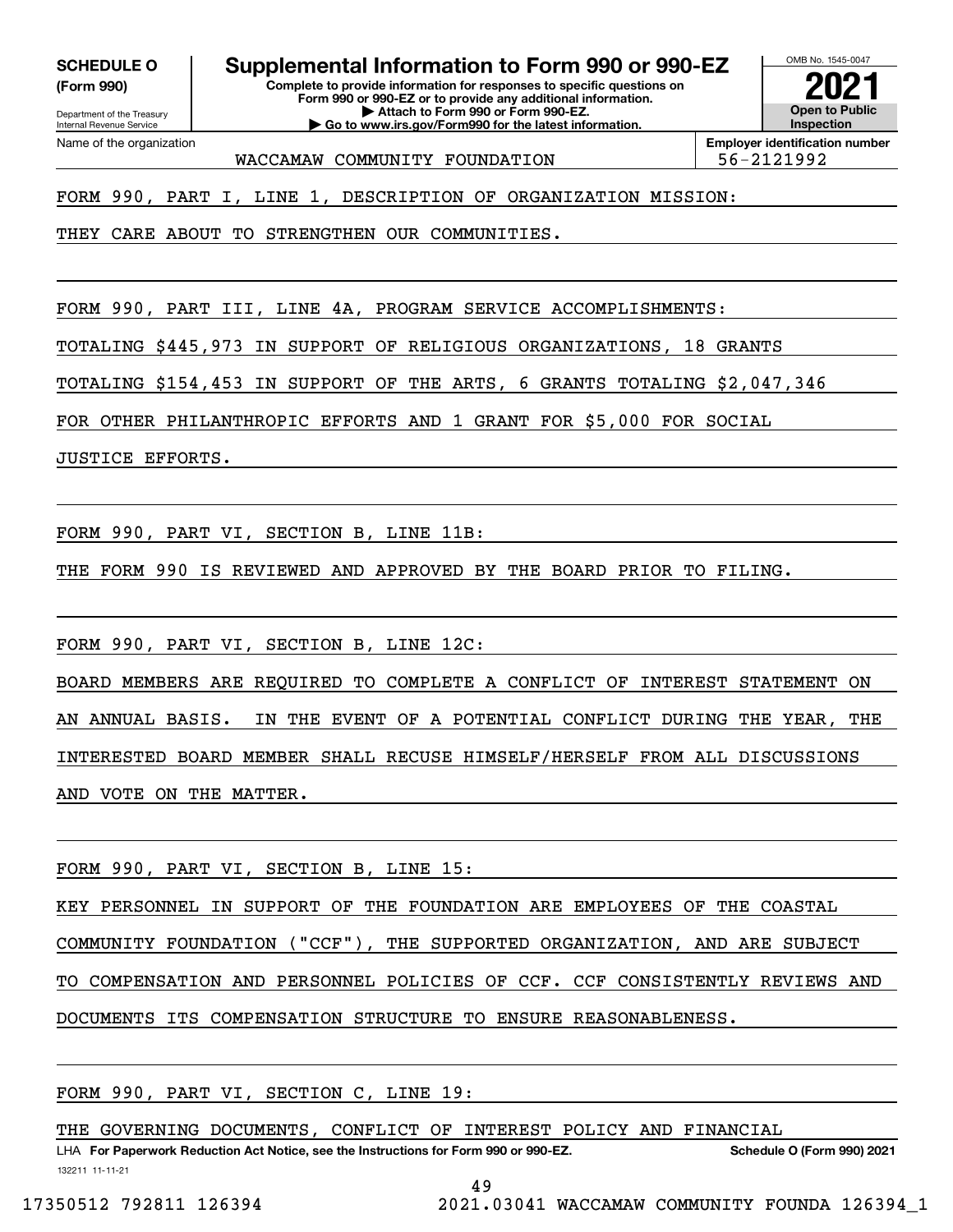| Schedule O (Form 990) 2021<br>Name of the organization                      | Page 2<br><b>Employer identification number</b> |
|-----------------------------------------------------------------------------|-------------------------------------------------|
| WACCAMAW COMMUNITY FOUNDATION                                               | 56-2121992                                      |
| STATEMENTS WERE AVAILABLE TO THE PUBLIC AT THE OFFICE OF WACCAMAW COMMUNITY |                                                 |
| FOUNDATION 3655S HIGHWAY 17 BUSINESS, MURRELLS INLET, SC 29576.             |                                                 |
| FORM 990, PART XI, LINE 9, CHANGES IN NET ASSETS:                           |                                                 |
| CHANGE IN BENEFICIAL INTEREST TRUST                                         | 4,305.                                          |
|                                                                             |                                                 |
|                                                                             |                                                 |
|                                                                             |                                                 |
|                                                                             |                                                 |
|                                                                             |                                                 |
|                                                                             |                                                 |
|                                                                             |                                                 |
|                                                                             |                                                 |
|                                                                             |                                                 |
|                                                                             |                                                 |
|                                                                             |                                                 |
|                                                                             |                                                 |
|                                                                             |                                                 |
|                                                                             |                                                 |
|                                                                             |                                                 |
|                                                                             |                                                 |
|                                                                             | Schedule O (Form 990) 2021                      |
| 132212 11-11-21<br>50                                                       |                                                 |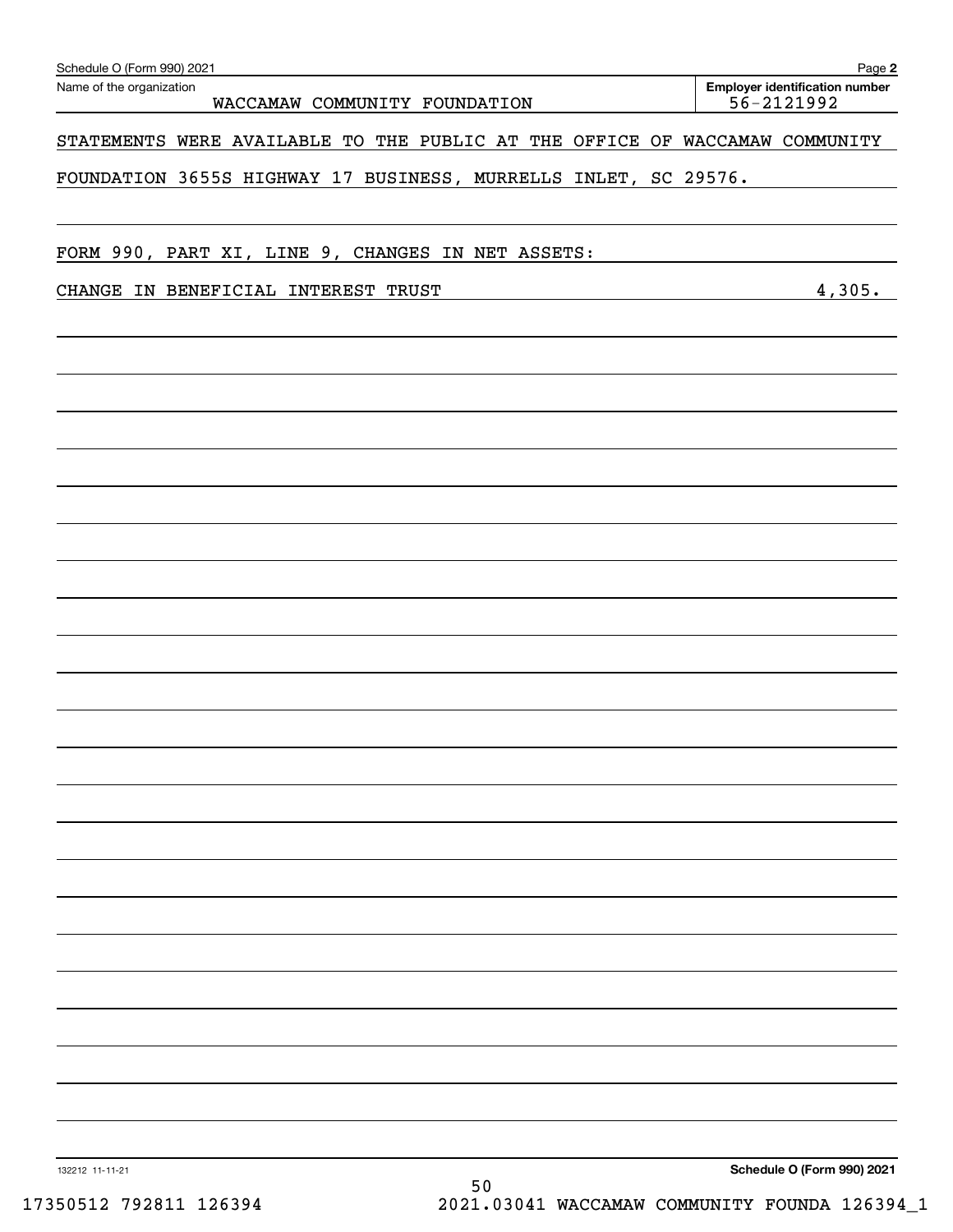| <b>SCHEDULE R</b>                          |  |
|--------------------------------------------|--|
| $\mathbf{r}$ , $\mathbf{r}$ , $\mathbf{r}$ |  |

#### **(Form 990)**

## **Related Organizations and Unrelated Partnerships**

**Complete if the organization answered "Yes" on Form 990, Part IV, line 33, 34, 35b, 36, or 37.** |

**Attach to Form 990.**  |

OMB No. 1545-0047

**Open to Public 2021**

**Employer identification number**

56-2121992

Department of the Treasury Internal Revenue Service

## **| Go to www.irs.gov/Form990 for instructions and the latest information. Inspection**

Name of the organization

#### WACCAMAW COMMUNITY FOUNDATION

**Part I Identification of Disregarded Entities.**  Complete if the organization answered "Yes" on Form 990, Part IV, line 33.

| (a)<br>Name, address, and EIN (if applicable)<br>of disregarded entity | (b)<br>Primary activity | (c)<br>Legal domicile (state or<br>foreign country) | (d)<br>Total income | (e)<br>End-of-year assets | (f)<br>Direct controlling<br>entity |
|------------------------------------------------------------------------|-------------------------|-----------------------------------------------------|---------------------|---------------------------|-------------------------------------|
| WCF LAND TRUST, LLC - 56-2121992                                       |                         |                                                     |                     |                           |                                     |
| 3655 S. HIGHWAY 17 BUSINESS                                            |                         |                                                     |                     |                           | WACCAMAW COMMUNITY                  |
| MURRELLS INLET, SC 29576                                               | CONSERVATION EASEMENT   | SOUTH CAROLINA                                      | 0.                  |                           | 0. FOUNDATION                       |
|                                                                        |                         |                                                     |                     |                           |                                     |
|                                                                        |                         |                                                     |                     |                           |                                     |
|                                                                        |                         |                                                     |                     |                           |                                     |

**Identification of Related Tax-Exempt Organizations.** Complete if the organization answered "Yes" on Form 990, Part IV, line 34, because it had one or more related tax-exempt **Part II** organizations during the tax year.

| (a)<br>Name, address, and EIN<br>of related organization | (b)<br>Primary activity    | (c)<br>Legal domicile (state or<br>foreign country) | (d)<br>Exempt Code<br>section | (e)<br>Public charity<br>status (if section | (f)<br>Direct controlling<br>entity |     | $(g)$<br>Section 512(b)(13)<br>controlled<br>entity? |
|----------------------------------------------------------|----------------------------|-----------------------------------------------------|-------------------------------|---------------------------------------------|-------------------------------------|-----|------------------------------------------------------|
|                                                          |                            |                                                     |                               | 501(c)(3))                                  |                                     | Yes | No                                                   |
| COASTAL COMMUNITY FOUNDATION OF SOUTH                    |                            |                                                     |                               |                                             |                                     |     |                                                      |
| CAROLINA - 23-7390313, 1691 TURNBULL AVE, N              | PROMOTING CHARITABLE FUNDS |                                                     |                               |                                             |                                     |     |                                                      |
| CHARLESTON, SC 29405                                     | & GRANTMAKING              | SOUTH CAROLINA                                      | 501(C)(3)                     | LINE 8                                      | N/A                                 |     | х                                                    |
|                                                          |                            |                                                     |                               |                                             |                                     |     |                                                      |
|                                                          |                            |                                                     |                               |                                             |                                     |     |                                                      |
|                                                          |                            |                                                     |                               |                                             |                                     |     |                                                      |
|                                                          |                            |                                                     |                               |                                             |                                     |     |                                                      |
|                                                          |                            |                                                     |                               |                                             |                                     |     |                                                      |
|                                                          |                            |                                                     |                               |                                             |                                     |     |                                                      |
|                                                          |                            |                                                     |                               |                                             |                                     |     |                                                      |
|                                                          |                            |                                                     |                               |                                             |                                     |     |                                                      |
|                                                          |                            |                                                     |                               |                                             |                                     |     |                                                      |

**For Paperwork Reduction Act Notice, see the Instructions for Form 990. Schedule R (Form 990) 2021**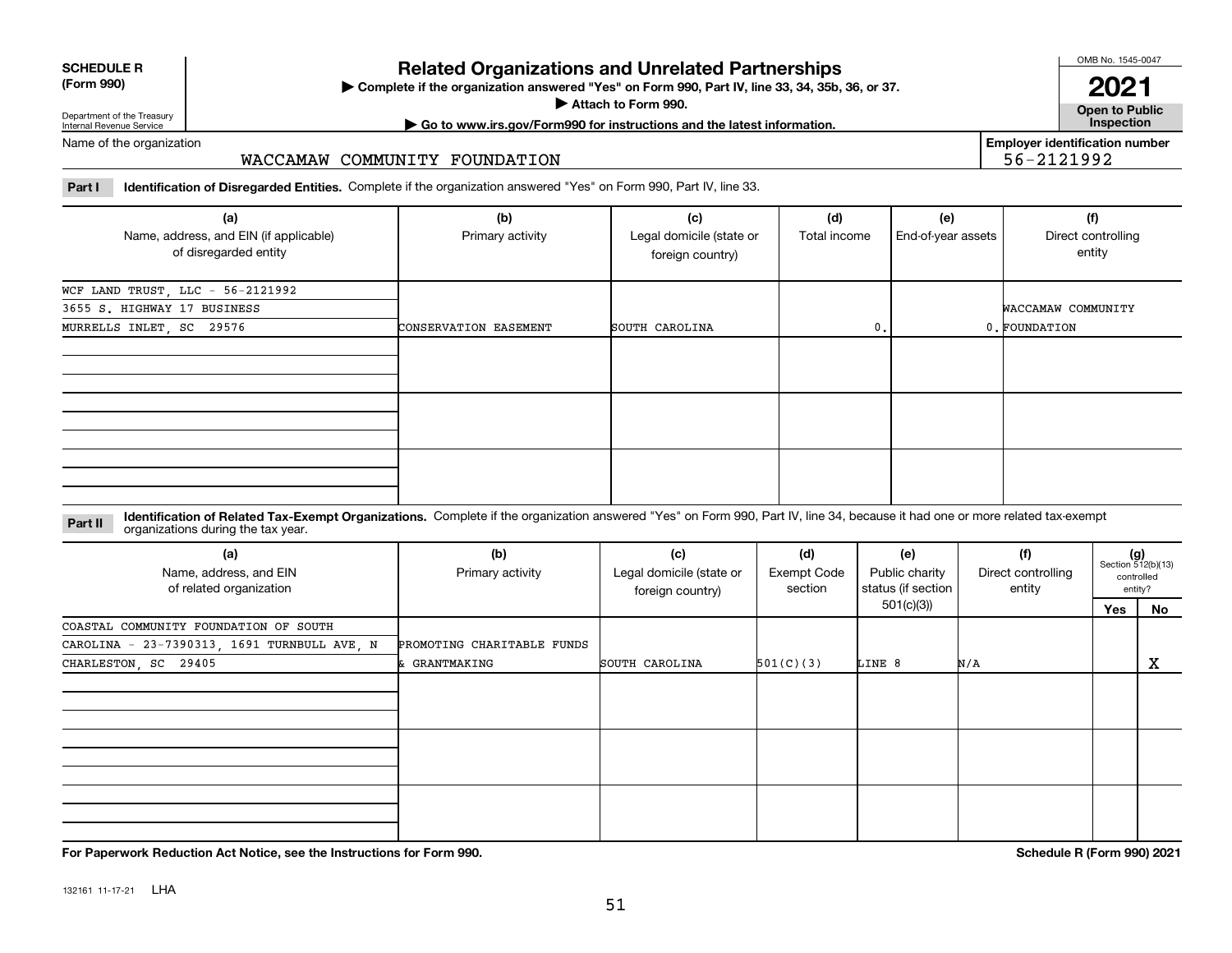#### Schedule R (Form 990) 2021 **WACCAMAW COMMUNITY FOUNDATION** 56-2121992 <sub>Page</sub>

**2**

**Identification of Related Organizations Taxable as a Partnership.** Complete if the organization answered "Yes" on Form 990, Part IV, line 34, because it had one or more related **Part III** organizations treated as a partnership during the tax year.

| (a)                                               | (b)              | (c)                                                                                                                                                | (d) | (e)                                                                 | (f) | (g)                                                       |         | (h)    | (i)                                      | (j) | (k) |  |  |
|---------------------------------------------------|------------------|----------------------------------------------------------------------------------------------------------------------------------------------------|-----|---------------------------------------------------------------------|-----|-----------------------------------------------------------|---------|--------|------------------------------------------|-----|-----|--|--|
| Name, address, and EIN<br>of related organization | Primary activity | Legal<br>domicile<br>Predominant income<br>Share of<br>Direct controlling<br>Share of total<br>Disproportionate<br>entity<br>end-of-year<br>income |     | Code V-UBI<br>amount in box                                         |     | General or Percentage<br>managing<br>partner?<br>partner? |         |        |                                          |     |     |  |  |
|                                                   |                  | (state or<br>foreign                                                                                                                               |     |                                                                     |     |                                                           |         | assets | allocations?                             |     |     |  |  |
|                                                   |                  | country)                                                                                                                                           |     | related, unrelated,<br>excluded from tax under<br>sections 512-514) |     |                                                           | Yes $ $ | No     | 20 of Schedule<br>K-1 (Form 1065) Yes No |     |     |  |  |
|                                                   |                  |                                                                                                                                                    |     |                                                                     |     |                                                           |         |        |                                          |     |     |  |  |
|                                                   |                  |                                                                                                                                                    |     |                                                                     |     |                                                           |         |        |                                          |     |     |  |  |
|                                                   |                  |                                                                                                                                                    |     |                                                                     |     |                                                           |         |        |                                          |     |     |  |  |
|                                                   |                  |                                                                                                                                                    |     |                                                                     |     |                                                           |         |        |                                          |     |     |  |  |
|                                                   |                  |                                                                                                                                                    |     |                                                                     |     |                                                           |         |        |                                          |     |     |  |  |
|                                                   |                  |                                                                                                                                                    |     |                                                                     |     |                                                           |         |        |                                          |     |     |  |  |
|                                                   |                  |                                                                                                                                                    |     |                                                                     |     |                                                           |         |        |                                          |     |     |  |  |
|                                                   |                  |                                                                                                                                                    |     |                                                                     |     |                                                           |         |        |                                          |     |     |  |  |
|                                                   |                  |                                                                                                                                                    |     |                                                                     |     |                                                           |         |        |                                          |     |     |  |  |
|                                                   |                  |                                                                                                                                                    |     |                                                                     |     |                                                           |         |        |                                          |     |     |  |  |
|                                                   |                  |                                                                                                                                                    |     |                                                                     |     |                                                           |         |        |                                          |     |     |  |  |
|                                                   |                  |                                                                                                                                                    |     |                                                                     |     |                                                           |         |        |                                          |     |     |  |  |
|                                                   |                  |                                                                                                                                                    |     |                                                                     |     |                                                           |         |        |                                          |     |     |  |  |
|                                                   |                  |                                                                                                                                                    |     |                                                                     |     |                                                           |         |        |                                          |     |     |  |  |
|                                                   |                  |                                                                                                                                                    |     |                                                                     |     |                                                           |         |        |                                          |     |     |  |  |
|                                                   |                  |                                                                                                                                                    |     |                                                                     |     |                                                           |         |        |                                          |     |     |  |  |
|                                                   |                  |                                                                                                                                                    |     |                                                                     |     |                                                           |         |        |                                          |     |     |  |  |

**Identification of Related Organizations Taxable as a Corporation or Trust.** Complete if the organization answered "Yes" on Form 990, Part IV, line 34, because it had one or more related **Part IV** organizations treated as a corporation or trust during the tax year.

| (a)<br>Name, address, and EIN<br>of related organization | (b)<br>Primary activity | (c)<br>Legal domicile<br>state or<br>foreign | (d)<br>Direct controlling<br>entity | (e)<br>Type of entity<br>(C corp, S corp,<br>or trust) | (f)<br>Share of total<br>income | (g)<br>Share of<br>end-of-year<br>assets | (h)<br> Percentage <br>ownership | $\begin{array}{c} \textbf{(i)}\\ \text{Section}\\ 512 \text{(b)} \text{(13)}\\ \text{controlled}\end{array}$<br>entity? |  |
|----------------------------------------------------------|-------------------------|----------------------------------------------|-------------------------------------|--------------------------------------------------------|---------------------------------|------------------------------------------|----------------------------------|-------------------------------------------------------------------------------------------------------------------------|--|
|                                                          |                         | country)                                     |                                     |                                                        |                                 |                                          |                                  | Yes No                                                                                                                  |  |
|                                                          |                         |                                              |                                     |                                                        |                                 |                                          |                                  |                                                                                                                         |  |
|                                                          |                         |                                              |                                     |                                                        |                                 |                                          |                                  |                                                                                                                         |  |
|                                                          |                         |                                              |                                     |                                                        |                                 |                                          |                                  |                                                                                                                         |  |
|                                                          |                         |                                              |                                     |                                                        |                                 |                                          |                                  |                                                                                                                         |  |
|                                                          |                         |                                              |                                     |                                                        |                                 |                                          |                                  |                                                                                                                         |  |
|                                                          |                         |                                              |                                     |                                                        |                                 |                                          |                                  |                                                                                                                         |  |
|                                                          |                         |                                              |                                     |                                                        |                                 |                                          |                                  |                                                                                                                         |  |
|                                                          |                         |                                              |                                     |                                                        |                                 |                                          |                                  |                                                                                                                         |  |
|                                                          |                         |                                              |                                     |                                                        |                                 |                                          |                                  |                                                                                                                         |  |
|                                                          |                         |                                              |                                     |                                                        |                                 |                                          |                                  |                                                                                                                         |  |
|                                                          |                         |                                              |                                     |                                                        |                                 |                                          |                                  |                                                                                                                         |  |
|                                                          |                         |                                              |                                     |                                                        |                                 |                                          |                                  |                                                                                                                         |  |
|                                                          |                         |                                              |                                     |                                                        |                                 |                                          |                                  |                                                                                                                         |  |
|                                                          |                         |                                              |                                     |                                                        |                                 |                                          |                                  |                                                                                                                         |  |
|                                                          |                         |                                              |                                     |                                                        |                                 |                                          |                                  |                                                                                                                         |  |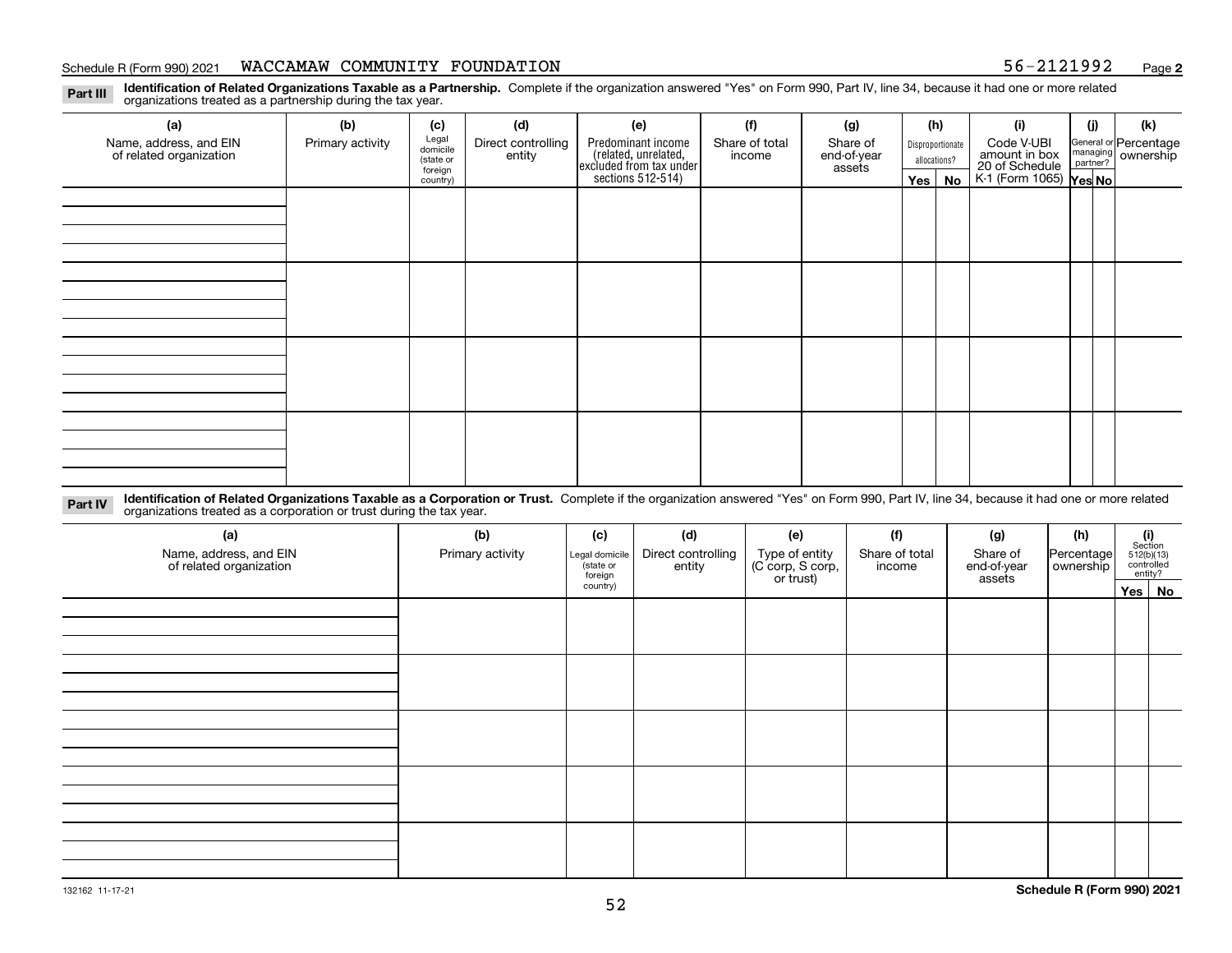#### Schedule R (Form 990) 2021 **WACCAMAW COMMUNITY FOUNDATION** 56-2121992 <sub>Page</sub>

|  | Part V Transactions With Related Organizations. Complete if the organization answered "Yes" on Form 990, Part IV, line 34, 35b, or 36. |  |  |
|--|----------------------------------------------------------------------------------------------------------------------------------------|--|--|
|--|----------------------------------------------------------------------------------------------------------------------------------------|--|--|

| Note: Complete line 1 if any entity is listed in Parts II, III, or IV of this schedule.                                                                                                                                        |                 | Yes | No          |
|--------------------------------------------------------------------------------------------------------------------------------------------------------------------------------------------------------------------------------|-----------------|-----|-------------|
| During the tax year, did the organization engage in any of the following transactions with one or more related organizations listed in Parts II-IV?                                                                            |                 |     |             |
|                                                                                                                                                                                                                                | 1a              |     | $\mathbf X$ |
| b Gift, grant, or capital contribution to related organization(s) manufaction contracts and contribution to related organization(s) manufaction contribution to related organization(s)                                        | 1b              | X   |             |
| c Gift, grant, or capital contribution from related organization(s) CONCORRECT CONSERVITY OF Gift, grant, or capital contribution from related organization(s)                                                                 | 1 <sub>c</sub>  |     | х           |
|                                                                                                                                                                                                                                | 1d              |     | X           |
| e Loans or loan guarantees by related organization(s) encourance contains and contained a contained a contact the control of the control of the control of the control of the control of the control of the control of the con | 1e              |     | X           |
|                                                                                                                                                                                                                                |                 |     |             |
| Dividends from related organization(s) manufactured and contract and contract and contract and contract and contract and contract and contract and contract and contract and contract and contract and contract and contract a | 1f              |     | х           |
| g Sale of assets to related organization(s) material contents and content and content of the set of assets to related organization(s)                                                                                          | 1 <sub>g</sub>  |     | X           |
| h Purchase of assets from related organization(s) manufactured content to content the content of the content of the content of the content of the content of the content of the content of the content of the content of the c | 1 <sub>h</sub>  |     | X           |
|                                                                                                                                                                                                                                | 1i              |     | X           |
| Lease of facilities, equipment, or other assets to related organization(s) manufactured content and content and content and content and content and content and content and content and content and content and content and co | 1i.             |     | X           |
|                                                                                                                                                                                                                                |                 |     |             |
|                                                                                                                                                                                                                                | 1k              |     | X           |
|                                                                                                                                                                                                                                | 11              |     | $\mathbf X$ |
|                                                                                                                                                                                                                                | 1 <sub>m</sub>  | X   |             |
|                                                                                                                                                                                                                                | 1n              |     | X           |
|                                                                                                                                                                                                                                | 10 <sub>o</sub> | X   |             |
|                                                                                                                                                                                                                                |                 |     |             |
| p Reimbursement paid to related organization(s) for expenses [1111] and the content of the content of the content of the content of the content of the content of the content of the content of the content of the content of  | 1p              |     | X           |
|                                                                                                                                                                                                                                | 1a              |     | X           |
|                                                                                                                                                                                                                                |                 |     |             |
| r Other transfer of cash or property to related organization(s)                                                                                                                                                                | 1r              |     | х           |
|                                                                                                                                                                                                                                |                 |     | X           |

**2**If the answer to any of the above is "Yes," see the instructions for information on who must complete this line, including covered relationships and transaction thresholds.

| (a)<br>Name of related organization   | (b)<br>Transaction<br>type (a-s) | (c)<br>Amount involved | (d)<br>Method of determining amount involved |
|---------------------------------------|----------------------------------|------------------------|----------------------------------------------|
| COASTAL COMMUNITY FOUNDATION OF SOUTH |                                  |                        |                                              |
| (1) CAROLINA                          | M                                | 101,645.FMV            |                                              |
| COASTAL COMMUNITY FOUNDATION OF SOUTH |                                  |                        |                                              |
| <u>(2) CAR</u> OLINA                  | O                                | 179,983.FMV            |                                              |
| COASTAL COMMUNITY FOUNDATION OF SOUTH |                                  |                        |                                              |
| (3) CAROLINA                          | в                                | 2,043.FMV              |                                              |
|                                       |                                  |                        |                                              |
| (4)                                   |                                  |                        |                                              |
|                                       |                                  |                        |                                              |
| (5)                                   |                                  |                        |                                              |
|                                       |                                  |                        |                                              |
| (6)                                   |                                  |                        |                                              |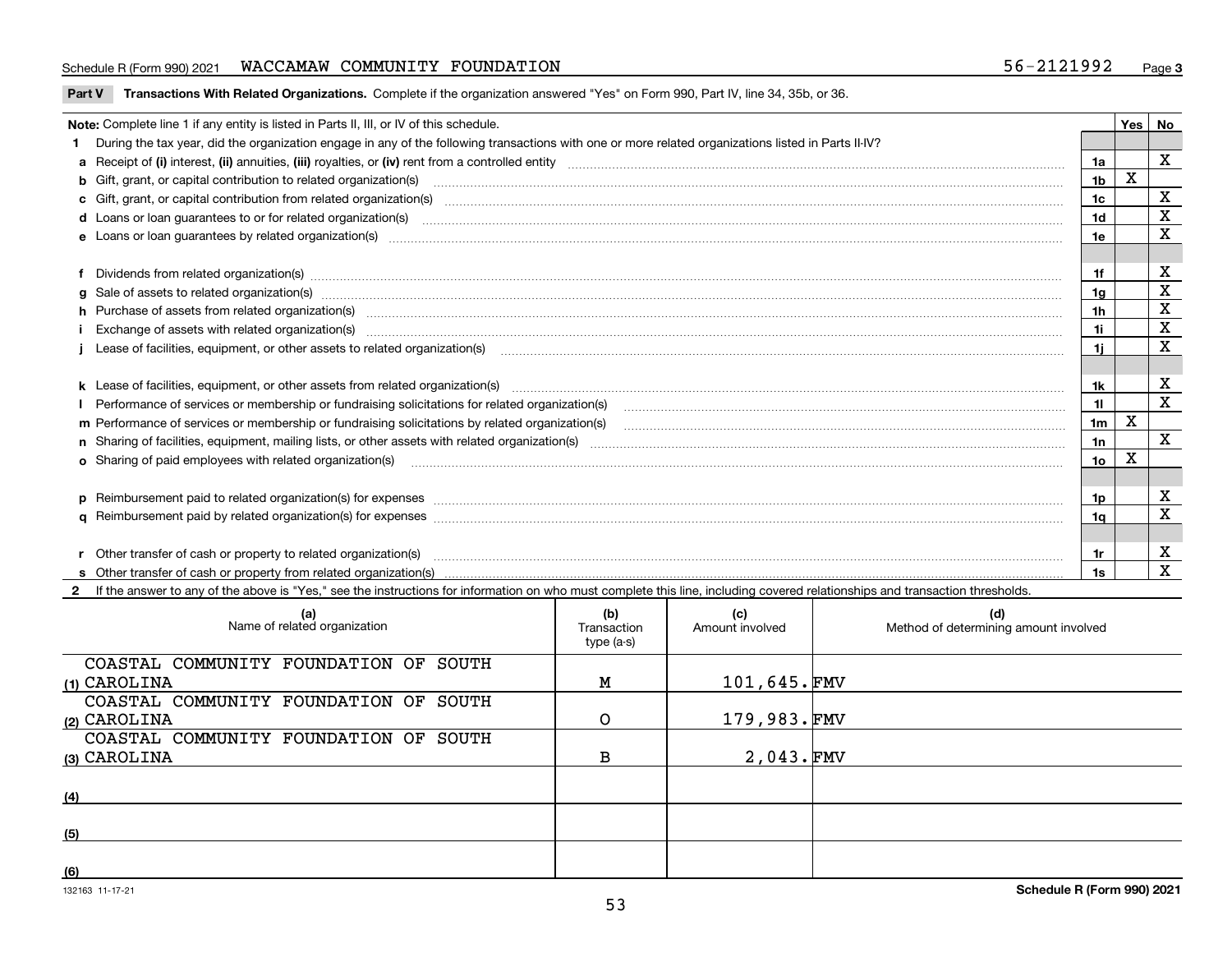#### Schedule R (Form 990) 2021 **WACCAMAW COMMUNITY FOUNDATION** 56-2121992 <sub>Page</sub>

**Part VI Unrelated Organizations Taxable as a Partnership. Complete if the organization answered "Yes" on Form 990, Part IV, line 37.** 

Provide the following information for each entity taxed as a partnership through which the organization conducted more than five percent of its activities (measured by total assets or gross revenue) that was not a related organization. See instructions regarding exclusion for certain investment partnerships.

| ັ                      | ັ<br>ັ           |                   |                                                                                            |                                      |  |          |             |                                       |                                                                                              |        |     |  |  |
|------------------------|------------------|-------------------|--------------------------------------------------------------------------------------------|--------------------------------------|--|----------|-------------|---------------------------------------|----------------------------------------------------------------------------------------------|--------|-----|--|--|
| (a)                    | (b)              | (c)               | (d)                                                                                        | (e)<br>Are all                       |  | (f)      | (g)         | (h)                                   | (i)                                                                                          | (i)    | (k) |  |  |
| Name, address, and EIN | Primary activity | Legal domicile    | Predominant income<br>(related, unrelated,<br>excluded from tax under<br>sections 512-514) | partners sec.<br>501(c)(3)<br>orgs.? |  | Share of | Share of    | Dispropor-<br>tionate<br>allocations? | Code V-UBI<br>amount in box 20 managing<br>of Schedule K-1 partner?<br>(Form 1065)<br>ves No |        |     |  |  |
| of entity              |                  | (state or foreign |                                                                                            |                                      |  | total    | end-of-year |                                       |                                                                                              |        |     |  |  |
|                        |                  | country)          |                                                                                            | Yes No                               |  | income   | assets      | Yes No                                |                                                                                              | Yes No |     |  |  |
|                        |                  |                   |                                                                                            |                                      |  |          |             |                                       |                                                                                              |        |     |  |  |
|                        |                  |                   |                                                                                            |                                      |  |          |             |                                       |                                                                                              |        |     |  |  |
|                        |                  |                   |                                                                                            |                                      |  |          |             |                                       |                                                                                              |        |     |  |  |
|                        |                  |                   |                                                                                            |                                      |  |          |             |                                       |                                                                                              |        |     |  |  |
|                        |                  |                   |                                                                                            |                                      |  |          |             |                                       |                                                                                              |        |     |  |  |
|                        |                  |                   |                                                                                            |                                      |  |          |             |                                       |                                                                                              |        |     |  |  |
|                        |                  |                   |                                                                                            |                                      |  |          |             |                                       |                                                                                              |        |     |  |  |
|                        |                  |                   |                                                                                            |                                      |  |          |             |                                       |                                                                                              |        |     |  |  |
|                        |                  |                   |                                                                                            |                                      |  |          |             |                                       |                                                                                              |        |     |  |  |
|                        |                  |                   |                                                                                            |                                      |  |          |             |                                       |                                                                                              |        |     |  |  |
|                        |                  |                   |                                                                                            |                                      |  |          |             |                                       |                                                                                              |        |     |  |  |
|                        |                  |                   |                                                                                            |                                      |  |          |             |                                       |                                                                                              |        |     |  |  |
|                        |                  |                   |                                                                                            |                                      |  |          |             |                                       |                                                                                              |        |     |  |  |
|                        |                  |                   |                                                                                            |                                      |  |          |             |                                       |                                                                                              |        |     |  |  |
|                        |                  |                   |                                                                                            |                                      |  |          |             |                                       |                                                                                              |        |     |  |  |
|                        |                  |                   |                                                                                            |                                      |  |          |             |                                       |                                                                                              |        |     |  |  |
|                        |                  |                   |                                                                                            |                                      |  |          |             |                                       |                                                                                              |        |     |  |  |
|                        |                  |                   |                                                                                            |                                      |  |          |             |                                       |                                                                                              |        |     |  |  |
|                        |                  |                   |                                                                                            |                                      |  |          |             |                                       |                                                                                              |        |     |  |  |
|                        |                  |                   |                                                                                            |                                      |  |          |             |                                       |                                                                                              |        |     |  |  |
|                        |                  |                   |                                                                                            |                                      |  |          |             |                                       |                                                                                              |        |     |  |  |
|                        |                  |                   |                                                                                            |                                      |  |          |             |                                       |                                                                                              |        |     |  |  |
|                        |                  |                   |                                                                                            |                                      |  |          |             |                                       |                                                                                              |        |     |  |  |
|                        |                  |                   |                                                                                            |                                      |  |          |             |                                       |                                                                                              |        |     |  |  |
|                        |                  |                   |                                                                                            |                                      |  |          |             |                                       |                                                                                              |        |     |  |  |
|                        |                  |                   |                                                                                            |                                      |  |          |             |                                       |                                                                                              |        |     |  |  |
|                        |                  |                   |                                                                                            |                                      |  |          |             |                                       |                                                                                              |        |     |  |  |
|                        |                  |                   |                                                                                            |                                      |  |          |             |                                       |                                                                                              |        |     |  |  |
|                        |                  |                   |                                                                                            |                                      |  |          |             |                                       |                                                                                              |        |     |  |  |
|                        |                  |                   |                                                                                            |                                      |  |          |             |                                       |                                                                                              |        |     |  |  |
|                        |                  |                   |                                                                                            |                                      |  |          |             |                                       |                                                                                              |        |     |  |  |
|                        |                  |                   |                                                                                            |                                      |  |          |             |                                       |                                                                                              |        |     |  |  |
|                        |                  |                   |                                                                                            |                                      |  |          |             |                                       |                                                                                              |        |     |  |  |
|                        |                  |                   |                                                                                            |                                      |  |          |             |                                       |                                                                                              |        |     |  |  |
|                        |                  |                   |                                                                                            |                                      |  |          |             |                                       |                                                                                              |        |     |  |  |
|                        |                  |                   |                                                                                            |                                      |  |          |             |                                       |                                                                                              |        |     |  |  |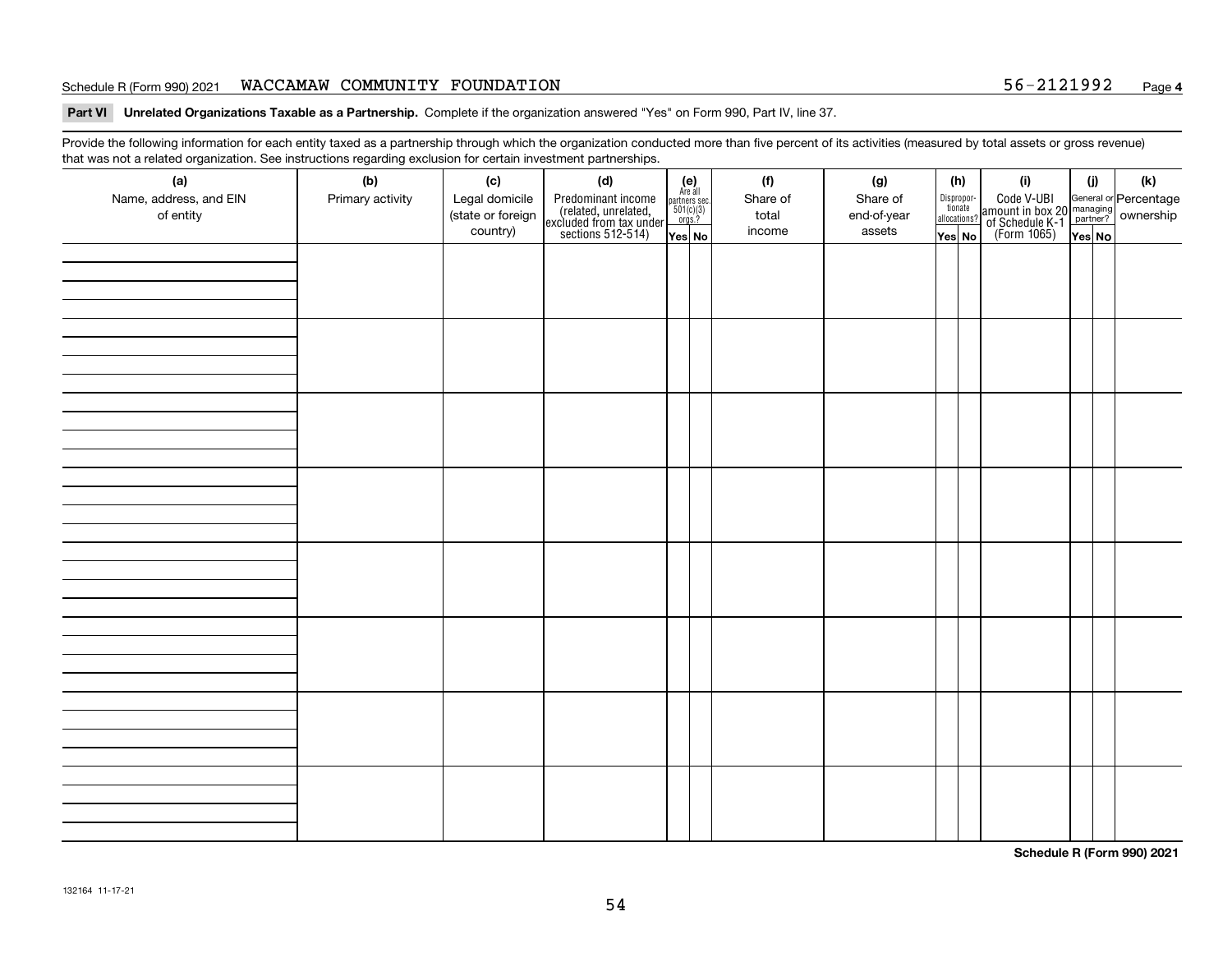**Part VII Supplemental Information**

Provide additional information for responses to questions on Schedule R. See instructions.

132165 11-17-21